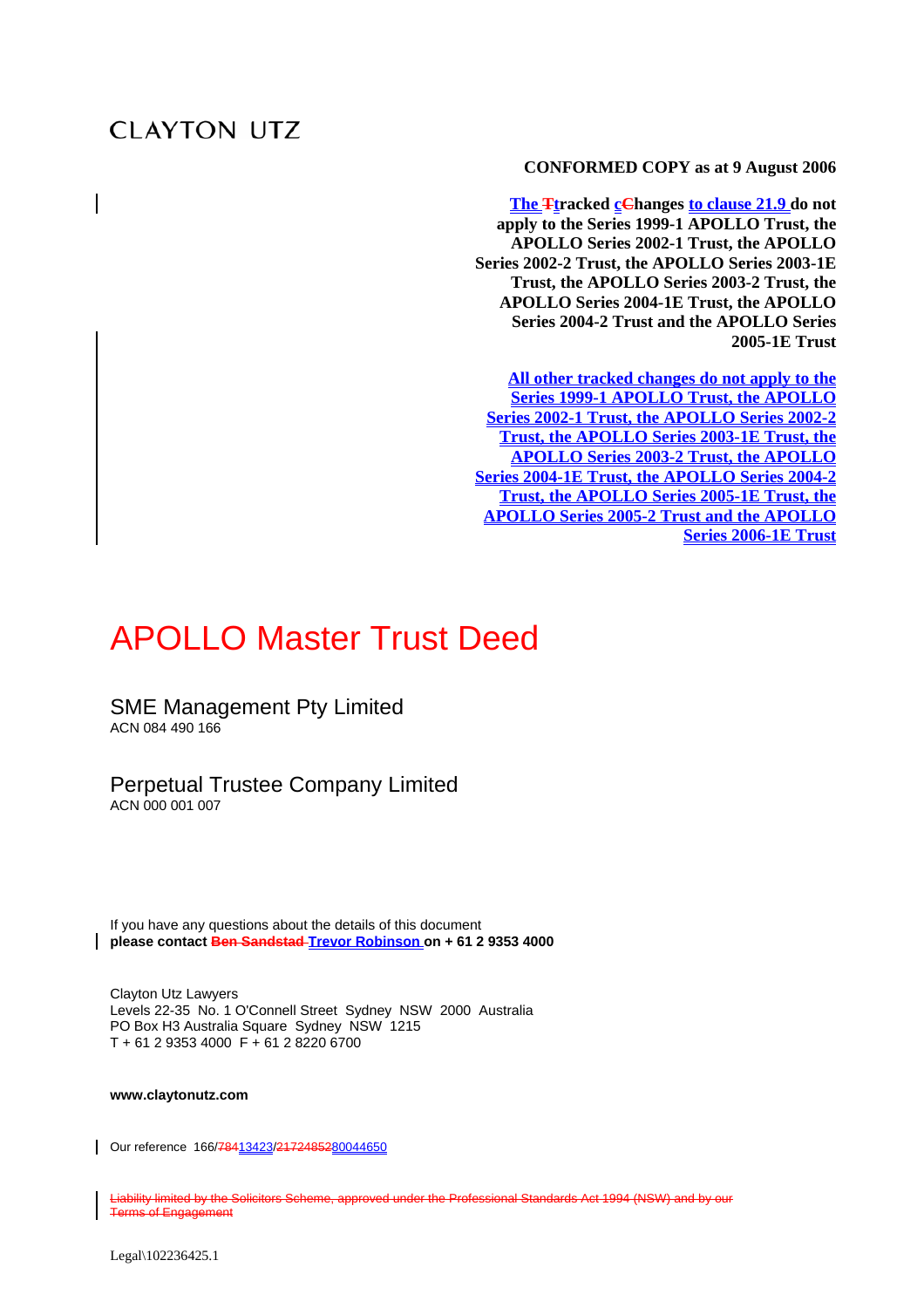# **Table of Contents**

| $\mathbf{1}$ . |                                                             |                                                                    |  |  |  |
|----------------|-------------------------------------------------------------|--------------------------------------------------------------------|--|--|--|
|                | 1.1<br>1.2<br>1.3<br>1.4                                    |                                                                    |  |  |  |
| 2.             |                                                             |                                                                    |  |  |  |
|                | 2.1<br>2.2                                                  |                                                                    |  |  |  |
| 3.             |                                                             |                                                                    |  |  |  |
|                | 3.1<br>3.2<br>3.3<br>3.4<br>3.5<br>3.6                      |                                                                    |  |  |  |
| 4.             |                                                             |                                                                    |  |  |  |
|                | 4.1<br>4.2<br>4.3<br>4.4<br>4.5<br>4.6                      |                                                                    |  |  |  |
| 5.             |                                                             |                                                                    |  |  |  |
|                | 5.1<br>5.2<br>5.3<br>5.4                                    | Manager Must Deliver Proposed Series Supplement to Trustee16       |  |  |  |
| 6.             |                                                             |                                                                    |  |  |  |
|                | 6.1<br>6.2<br>6.3<br>6.4<br>6.5<br>6.6<br>6.7<br>6.8<br>6.9 |                                                                    |  |  |  |
| 7.             |                                                             |                                                                    |  |  |  |
|                | 7.1<br>7.2<br>7.3<br>7.4<br>7.5<br>7.6<br>7.7               | Subordination of Unitholder's Interest to Noteholder Entitlement18 |  |  |  |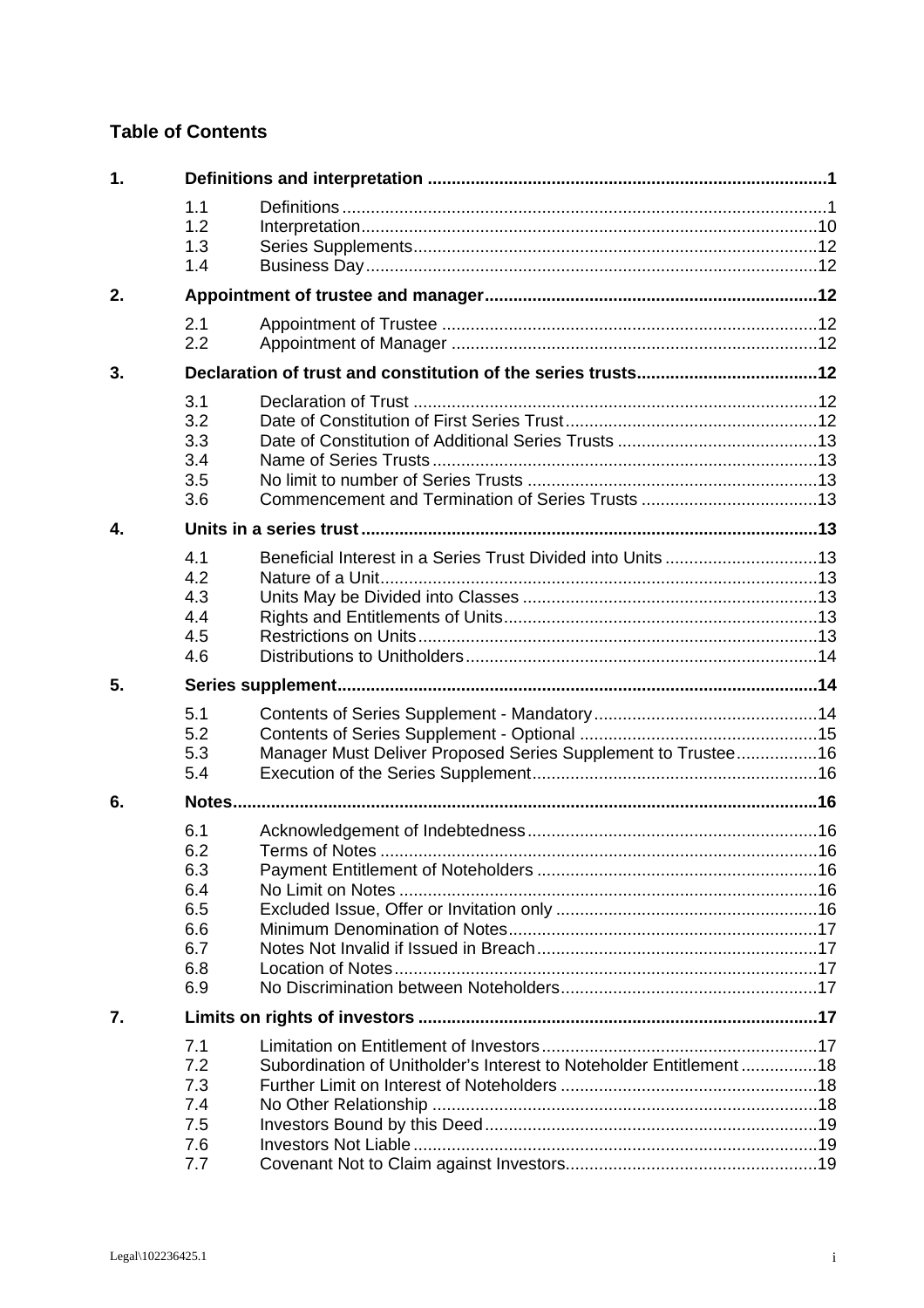| 8.  |                                                                                                                                                                                           |  |
|-----|-------------------------------------------------------------------------------------------------------------------------------------------------------------------------------------------|--|
|     | 8.1<br>8.2<br>8.3<br>8.4<br>8.5<br>8.6                                                                                                                                                    |  |
| 9.  |                                                                                                                                                                                           |  |
|     | 9.1<br>9.2<br>9.3<br>9.4<br>9.5<br>9.6<br>9.7<br>9.8<br>9.9<br>9.10<br>9.11<br>9.12<br>9.13                                                                                               |  |
| 10. |                                                                                                                                                                                           |  |
|     | 10.1<br>10.2<br>10.3<br>10.4<br>10.5<br>10.6<br>10.7<br>10.8<br>10.9<br>10.10<br>10.11<br>10.12<br>10.13<br>10.14<br>10.15<br>10.16<br>10.17<br>10.18<br>10.19<br>10.20<br>10.21<br>10.22 |  |
| 11. |                                                                                                                                                                                           |  |
|     | 11.1<br>11.2<br>11.3<br>11.4<br>11.5<br>11.6                                                                                                                                              |  |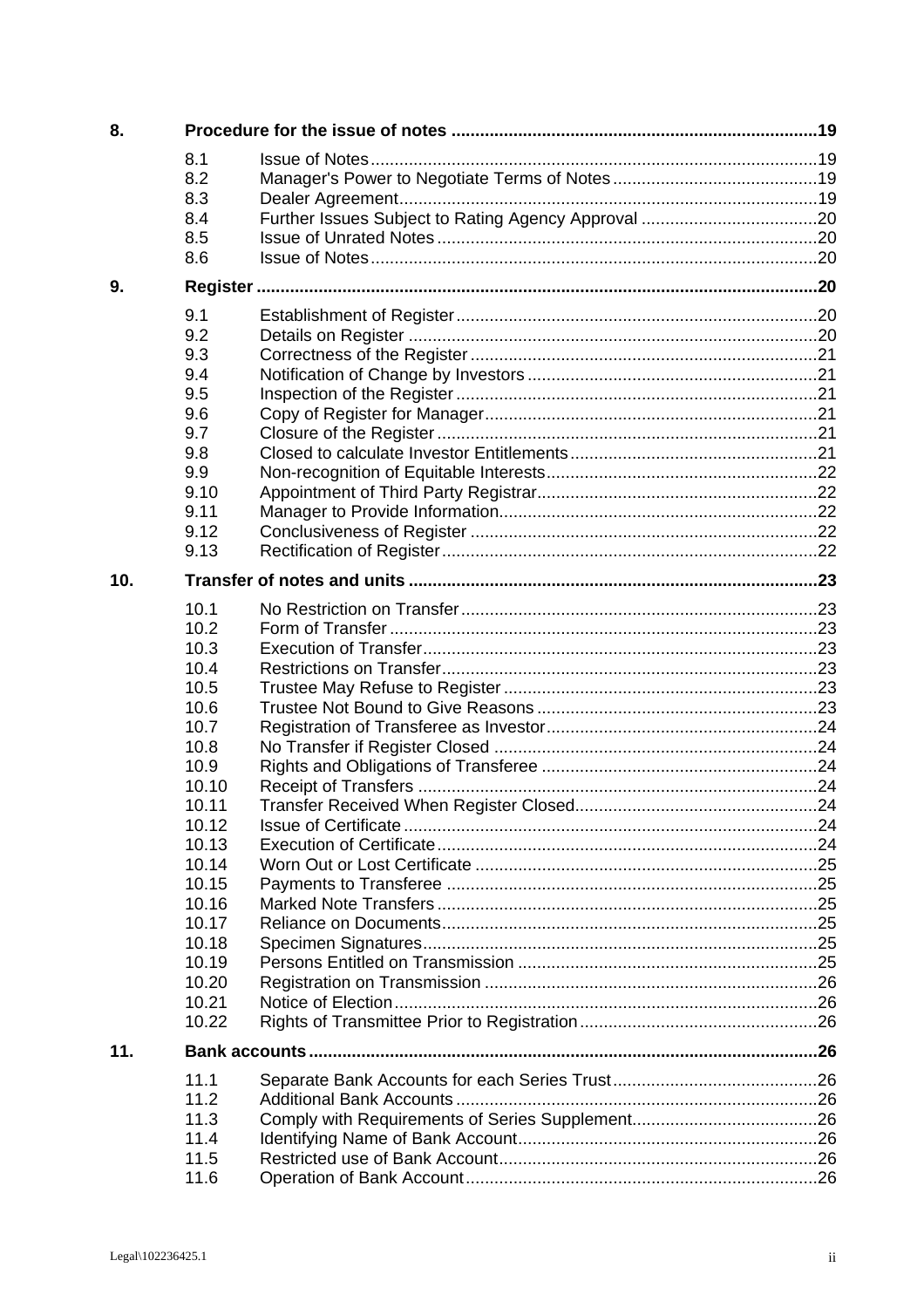|     | 11.7         | Manager, Nominated Servicer and Nominated Seller Not to Deal       |  |
|-----|--------------|--------------------------------------------------------------------|--|
|     |              |                                                                    |  |
|     | 11.8         |                                                                    |  |
|     | 11.9         |                                                                    |  |
| 12. |              |                                                                    |  |
|     | 12.1         |                                                                    |  |
|     | 12.2         |                                                                    |  |
|     |              |                                                                    |  |
|     | 12.3         |                                                                    |  |
|     | 12.4         | Limitation on Acquisition of Authorised Short-Term Investments 28  |  |
|     | 12.5         | No Sale of Authorised Short-Term Investments Prior to their        |  |
|     | 12.6         |                                                                    |  |
|     | 12.7         |                                                                    |  |
|     | 12.8         |                                                                    |  |
|     | 12.9         |                                                                    |  |
|     | 12.10        |                                                                    |  |
|     | 12.11        |                                                                    |  |
|     |              |                                                                    |  |
|     | 12.12        |                                                                    |  |
| 13. |              |                                                                    |  |
|     | 13.1         |                                                                    |  |
|     | 13.2         |                                                                    |  |
|     | 13.3         |                                                                    |  |
|     | 13.4         | Allocation of Net Accounting Income/Net Tax Income30               |  |
|     | 13.5         |                                                                    |  |
| 14. |              |                                                                    |  |
|     |              |                                                                    |  |
|     | 14.1<br>14.2 |                                                                    |  |
|     |              |                                                                    |  |
| 15. |              |                                                                    |  |
|     | 15.1         |                                                                    |  |
|     | 15.2         |                                                                    |  |
|     | 15.3         |                                                                    |  |
|     | 15.4         |                                                                    |  |
|     | 15.5         |                                                                    |  |
|     | 15.6         |                                                                    |  |
|     | 15.7         |                                                                    |  |
|     | 15.8         |                                                                    |  |
|     | 15.9         |                                                                    |  |
|     | 15.10        | No Power to bind Trustee, Nominated Servicer or Nominated          |  |
|     |              |                                                                    |  |
|     | 15.11        |                                                                    |  |
|     | 15.12        |                                                                    |  |
|     | 15.13        |                                                                    |  |
|     | 15.14        |                                                                    |  |
|     | 15.15        |                                                                    |  |
|     | 15.16        |                                                                    |  |
|     | 15.17        |                                                                    |  |
| 16. |              | Trustee's powers, duties, covenants, indemnities and liabilities37 |  |
|     | 16.1         |                                                                    |  |
|     | 16.2         |                                                                    |  |
|     | 16.3         |                                                                    |  |
|     | 16.4         |                                                                    |  |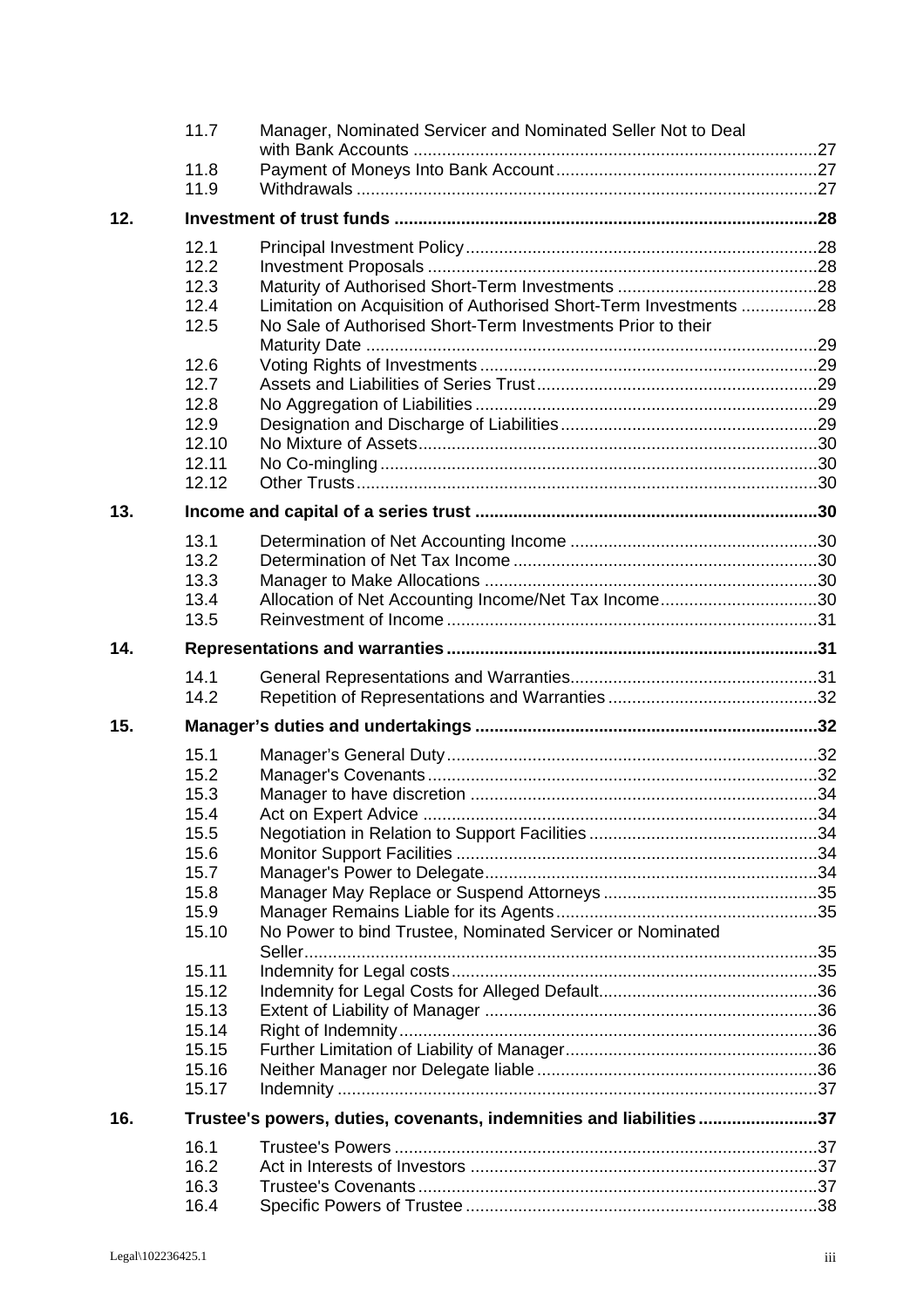|     | 16.5  |                                                              |  |  |
|-----|-------|--------------------------------------------------------------|--|--|
|     | 16.6  |                                                              |  |  |
|     | 16.7  |                                                              |  |  |
|     | 16.8  |                                                              |  |  |
|     | 16.9  |                                                              |  |  |
|     | 16.10 |                                                              |  |  |
|     | 16.11 |                                                              |  |  |
|     | 16.12 |                                                              |  |  |
|     | 16.13 |                                                              |  |  |
|     | 16.14 |                                                              |  |  |
|     | 16.15 |                                                              |  |  |
|     | 16.16 |                                                              |  |  |
|     | 16.17 |                                                              |  |  |
|     | 16.18 |                                                              |  |  |
|     | 16.19 |                                                              |  |  |
|     | 16.20 |                                                              |  |  |
|     | 16.21 | Proceedings in Respect of Series Trust or Assets of a Series |  |  |
|     |       |                                                              |  |  |
|     | 16.22 |                                                              |  |  |
|     | 16.23 |                                                              |  |  |
|     |       |                                                              |  |  |
|     | 16.24 |                                                              |  |  |
|     | 16.25 | No Liability for Breach by Custodian of Custodial Role 48    |  |  |
|     | 16.26 |                                                              |  |  |
|     | 16.27 |                                                              |  |  |
|     | 16.28 |                                                              |  |  |
| 17. |       |                                                              |  |  |
|     | 17.1  |                                                              |  |  |
|     | 17.2  |                                                              |  |  |
|     | 17.3  |                                                              |  |  |
|     | 17.4  |                                                              |  |  |
|     | 17.5  |                                                              |  |  |
|     | 17.6  |                                                              |  |  |
|     | 17.7  | Disclosure of Information to Related Bodies Corporate50      |  |  |
| 18. |       |                                                              |  |  |
|     | 18.1  |                                                              |  |  |
|     | 18.2  |                                                              |  |  |
|     |       |                                                              |  |  |
| 19. |       |                                                              |  |  |
|     | 19.1  |                                                              |  |  |
|     | 19.2  |                                                              |  |  |
|     | 19.3  |                                                              |  |  |
|     | 19.4  |                                                              |  |  |
|     | 19.5  |                                                              |  |  |
|     | 19.6  |                                                              |  |  |
|     | 19.7  |                                                              |  |  |
|     | 19.8  |                                                              |  |  |
|     | 19.9  |                                                              |  |  |
|     | 19.10 |                                                              |  |  |
| 20. |       |                                                              |  |  |
|     | 20.1  |                                                              |  |  |
|     | 20.2  |                                                              |  |  |
|     | 20.3  |                                                              |  |  |
|     | 20.4  |                                                              |  |  |
|     |       |                                                              |  |  |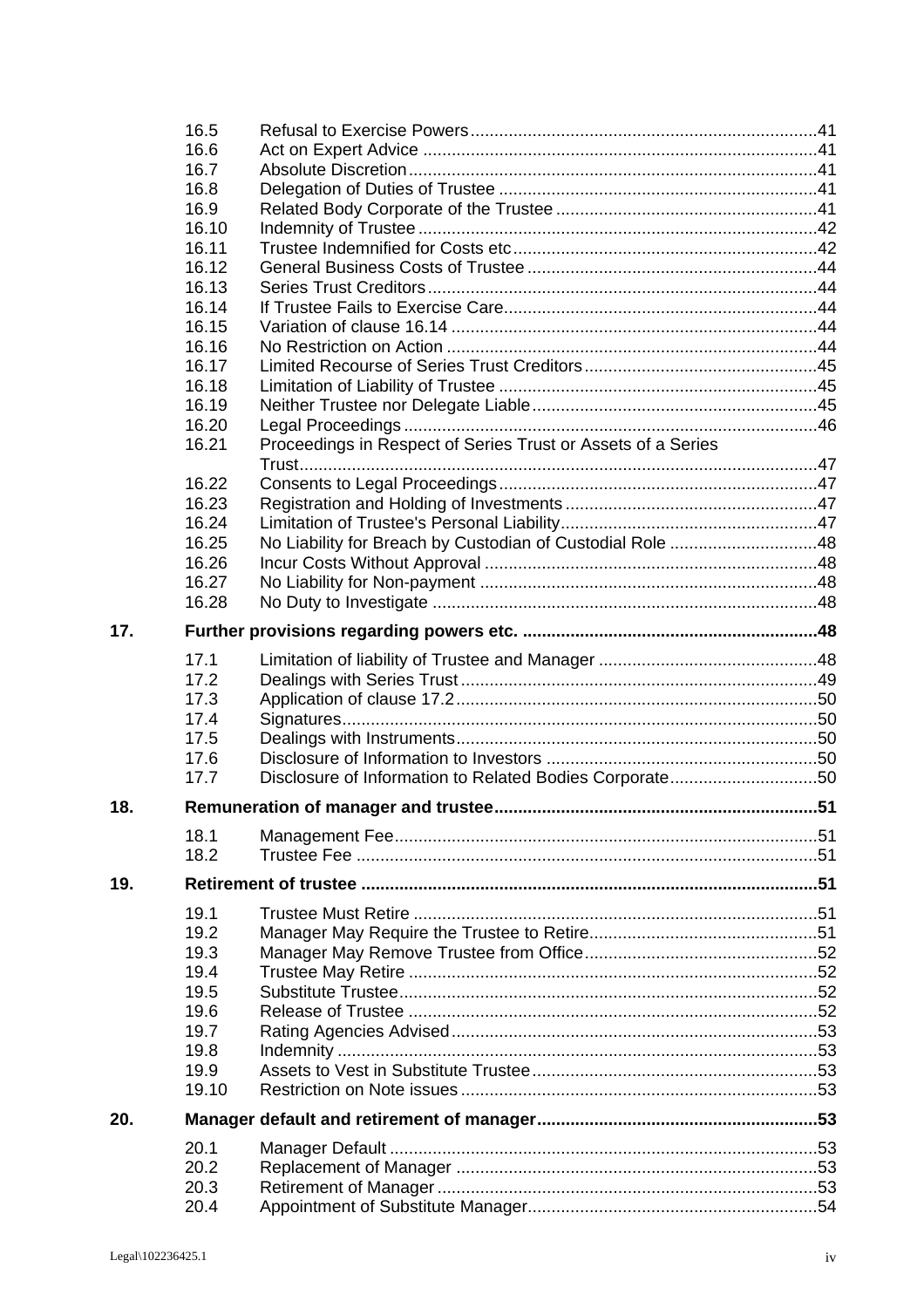|     | 20.5<br>20.6<br>20.7<br>20.8 | Settlement of Amounts Owing by Trustee to the Manager 54        |  |
|-----|------------------------------|-----------------------------------------------------------------|--|
|     | 20.9                         |                                                                 |  |
| 21. |                              |                                                                 |  |
|     | 21.1<br>21.2                 |                                                                 |  |
|     | 21.3                         |                                                                 |  |
|     | 21.4                         |                                                                 |  |
|     | 21.5<br>21.6                 |                                                                 |  |
|     | 21.7                         | Auditor May be Auditor of Nominated Servicer, Manager or        |  |
|     | 21.8                         |                                                                 |  |
|     | 21.9                         |                                                                 |  |
| 22. |                              |                                                                 |  |
|     | 22.1                         |                                                                 |  |
|     | 22.2<br>22.3                 |                                                                 |  |
|     | 22.4                         |                                                                 |  |
|     | 22.5                         |                                                                 |  |
|     | 22.6                         |                                                                 |  |
| 23. |                              |                                                                 |  |
|     | 23.1                         |                                                                 |  |
|     | 23.2                         |                                                                 |  |
|     | 23.3                         |                                                                 |  |
|     | 23.4                         | No Interest on Payment of Amounts to Investors After Due Date58 |  |
|     | 23.5<br>23.6                 |                                                                 |  |
|     | 23.7                         |                                                                 |  |
| 24. |                              |                                                                 |  |
|     | 24.1                         |                                                                 |  |
|     | 24.2                         |                                                                 |  |
|     | 24.3                         |                                                                 |  |
|     | 24.4                         |                                                                 |  |
|     | 24.5<br>24.6                 |                                                                 |  |
|     | 24.7                         |                                                                 |  |
| 25. |                              |                                                                 |  |
|     | 25.1                         |                                                                 |  |
|     | 25.2                         |                                                                 |  |
|     | 25.3                         | Amendments Prejudicial to all Unitholders of a Series Trust62   |  |
|     | 25.4                         |                                                                 |  |
|     | 25.5                         | Amendments Prejudicial to all Noteholders of a Series Trust62   |  |
|     | 25.6                         |                                                                 |  |
|     | 25.7                         |                                                                 |  |
| 26. |                              |                                                                 |  |
|     | 26.1<br>26.2                 |                                                                 |  |
|     |                              |                                                                 |  |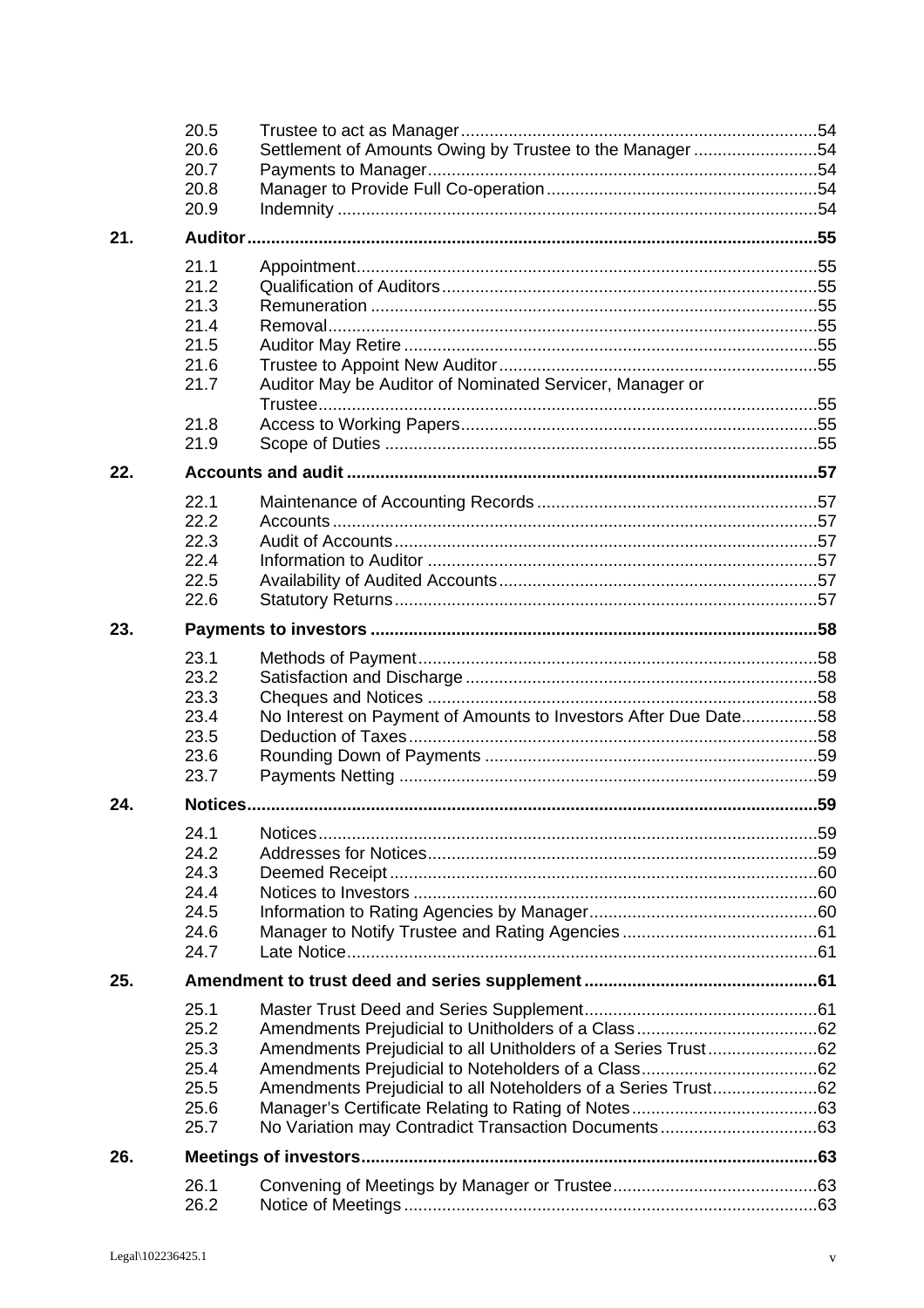|     | 26.3  |                                                              |  |
|-----|-------|--------------------------------------------------------------|--|
|     | 26.4  |                                                              |  |
|     | 26.5  |                                                              |  |
|     | 26.6  |                                                              |  |
|     | 26.7  |                                                              |  |
|     | 26.8  |                                                              |  |
|     | 26.9  |                                                              |  |
|     | 26.10 |                                                              |  |
|     | 26.11 |                                                              |  |
|     | 26.12 | Extraordinary Resolution Binding on Relevant Investors67     |  |
|     | 26.13 |                                                              |  |
|     | 26.14 |                                                              |  |
|     | 26.15 |                                                              |  |
| 27. |       |                                                              |  |
|     | 27.1  |                                                              |  |
|     | 27.2  |                                                              |  |
|     | 27.3  |                                                              |  |
|     | 27.4  |                                                              |  |
|     | 27.5  |                                                              |  |
|     | 27.6  |                                                              |  |
|     | 27.7  |                                                              |  |
|     | 27.8  |                                                              |  |
|     | 27.9  |                                                              |  |
|     | 27.10 |                                                              |  |
|     | 27.11 |                                                              |  |
|     | 27.12 |                                                              |  |
| 28. |       | Transfer of Assets from Disposing Trust to Acquiring Trust70 |  |
|     | 28.1  |                                                              |  |
|     | 28.2  |                                                              |  |
|     | 28.3  |                                                              |  |
|     | 28.4  |                                                              |  |
|     | 28.5  |                                                              |  |
|     | 28.6  |                                                              |  |
|     | 28.7  |                                                              |  |
|     | 28.8  |                                                              |  |
|     | 28.9  |                                                              |  |
|     |       |                                                              |  |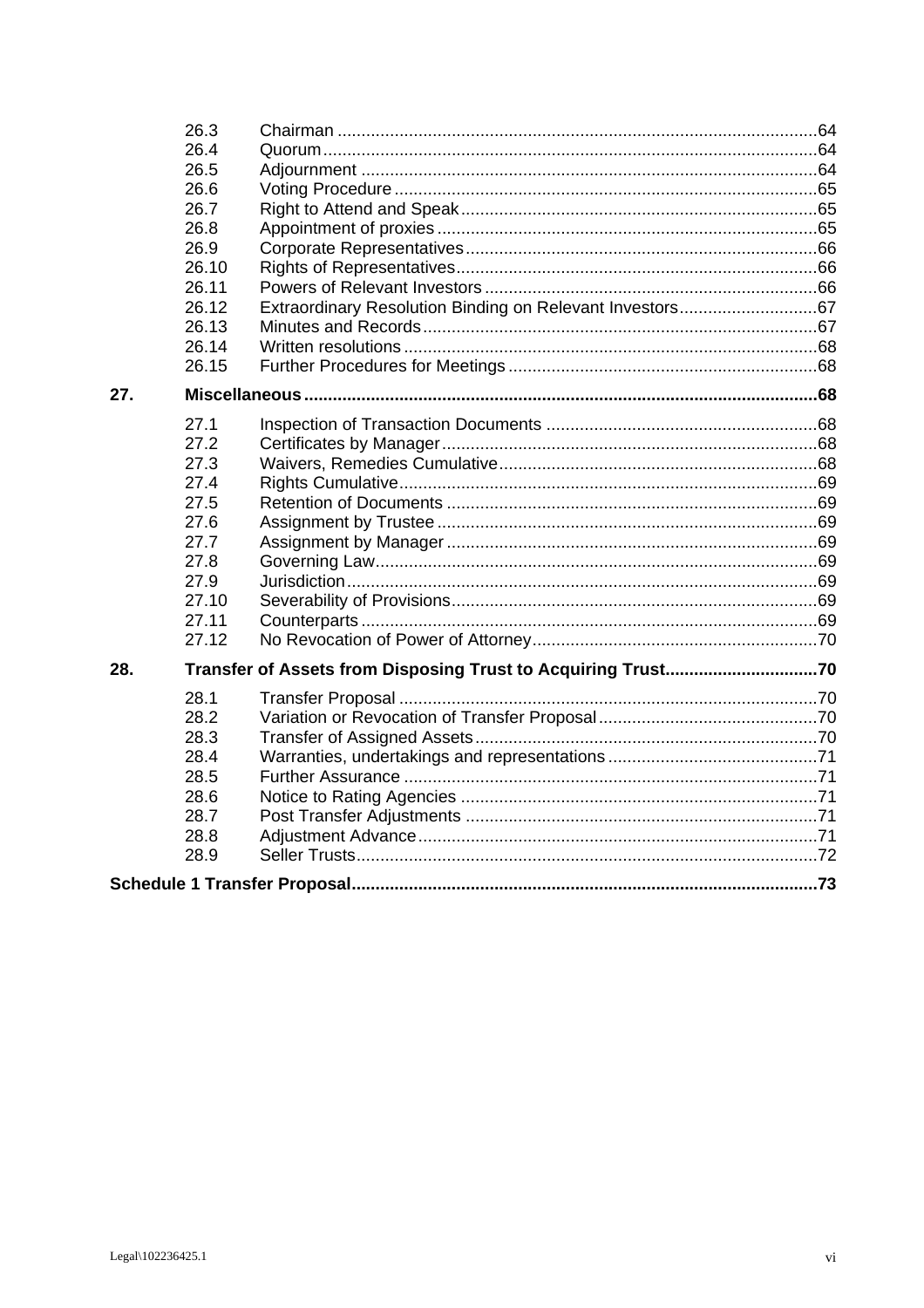#### **Master Trust Deed made in the Australian Capital Territory on 28 January 1999**

**Parties SME Management Pty Limited ACN 084 490 166** a company incorporated in the Australian Capital Territory and having an office at C/- Clayton Utz, Canberra Office, Canberra House, 40 Marcus Clarke Street, Canberra, ACT, 2601 (herein included in the expression the **"Manager"**)

> **Perpetual Trustee Company Limited ACN 000 001 007** a company incorporated in the State of New South Wales and having an office at of Level 7, 39 Hunter Street, Sydney, NSW, 2000 (hereinafter included in the expression the **"Trustee"**)

#### **Recitals**

- A. It is intended by this Deed to provide for the establishment of an initial Series Trust and for the possible future establishment of further Series Trusts, to be collectively known as the "APOLLO Trusts" (or such other name as may from time to time be agreed between the Trustee and Manager, subject to any approvals required by law).
- B. Each Series Trust will be established for the purpose of securitising pools of Approved Financial Assets that may be assigned from time to time by a Nominated Seller to the Trustee in its capacity as trustee of the Series Trust.
- C. If the Trustee in its capacity as trustee of a Series Trust acquires a pool of particular Approved Financial Assets from a Nominated Seller, it will fund its acquisition of these by the issue of Notes in its capacity as trustee of the Series Trust.
- D. The Trustee and the Manager have agreed to act as trustee and manager respectively of each Series Trust on the terms and conditions of this Deed and the Series Supplement relating to that Series Trust.

#### **This deed provides**

# **1. Definitions and interpretation**

#### **1.1 Definitions**

In this Deed, unless the contrary intention appears:

**"1999-1 Series Supplement"** means the first Series Supplement executed in accordance with this Deed.

**"Accounts"** has the same meaning as given to "accounts" in section 9 of the Corporations Law.

**"Acquiring Trust"** means a Series Trust specified as such in a Transfer Proposal.

**"Acquiring Trustee"** means the Trustee in its capacity as trustee of the Acquiring Trust.

**"Adjustment Advance"** in relation to Assigned Mortgage Loans and an Assignment Date means an amount, as determined by the Manager and specified in the corresponding Transfer Proposal, not exceeding an amount equal to the accrued and unpaid interest in respect of the Assigned Mortgage Loans less any accrued and unpaid costs and expenses in respect of the Assigned Mortgage Loans during the period up to (but not including) that Assignment Date.

**"Approved Accounting Standards"** means: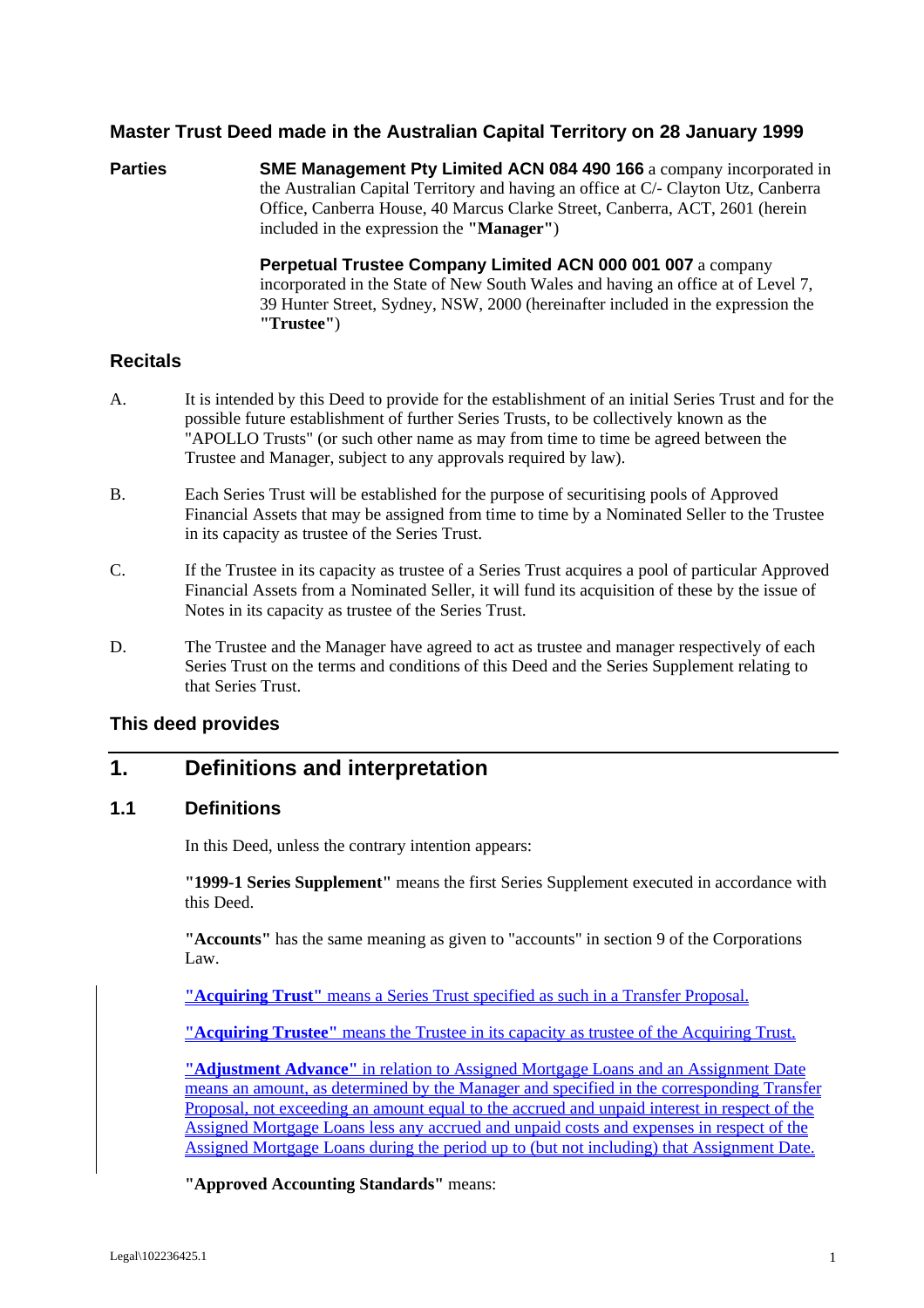- (a) the accounting standards from time to time approved under the Corporations Law;
- (b) the requirements of the Corporations Law in relation to the preparation and content of accounts; and
- (c) generally accepted accounting principles and practices in Australia, consistently applied, except where inconsistent with the standards or requirements referred to in paragraphs (a) or (b).

**"Approved Financial Assets"** means any chose in action, whether present or future, relating to any indebtedness, borrowing, credit, money advanced, negotiable or other instrument, receivable, financial accommodation of whatever nature or any other thing or matter whatsoever and includes, where the context permits, any document, instrument or thing evidencing such chose in action, any guarantee, indemnity or Security Interest, insurance policy or other document or instrument securing or relating in any way to such chose in action and all rights, benefits, title and receipts to or of any of the foregoing.

**"Assets"** means:

- (a) in relation to a Series Trust, all assets and property, real and personal (including choses in action and other rights), tangible and intangible, present or future, held by the Trustee as trustee of the Series Trust from time to time; and
- (b) in relation to an Other Trust, all assets and property, real and personal (including choses in action and other rights), tangible and intangible, present or future, held by the Trustee as trustee of the Other Trust from time to time; and-
- (c) in relation to a Transfer Proposal, the Assigned Assets in relation to that Transfer Proposal.

**"Assigned Assets"** in relation to a Transfer Proposal and the Disposing Trust specified in that Transfer Proposal, means the Trustee's entire right, title and interest (including the beneficial interest of each Unitholder in relation to the Disposing Trust) as trustee of the Disposing Trust in:

- (a) the Assets of the Disposing Trust in so far as they relate to the Assigned Mortgage Loans specified in that Transfer Proposal; and
- (b) unless specified otherwise in that Transfer Proposal, the benefit of all representations and warranties given to the Trustee by a Nominated Seller, a Nominated Servicer or any other person in relation to those Assets.

**"Assigned Mortgage Loans"** in relation to a Transfer Proposal means each mortgage loan referred to in that Transfer Proposal.

**"Assignment Date"** in relation to a Transfer Proposal means the date specified as such in that Transfer Proposal.

**"Auditor"** in relation to a Series Trust means the auditor for the time being of that Series Trust appointed under clause 21.

**"Austraclear"** means Austraclear Limited or Austraclear Services Limited (including, where applicable, the computer based system for holding Notes and recording and settling transactions in those Notes between members of that system maintained by Austraclear).

**"Australian Dollars"** and **"\$"** means the lawful currency for the time being of the Commonwealth of Australia.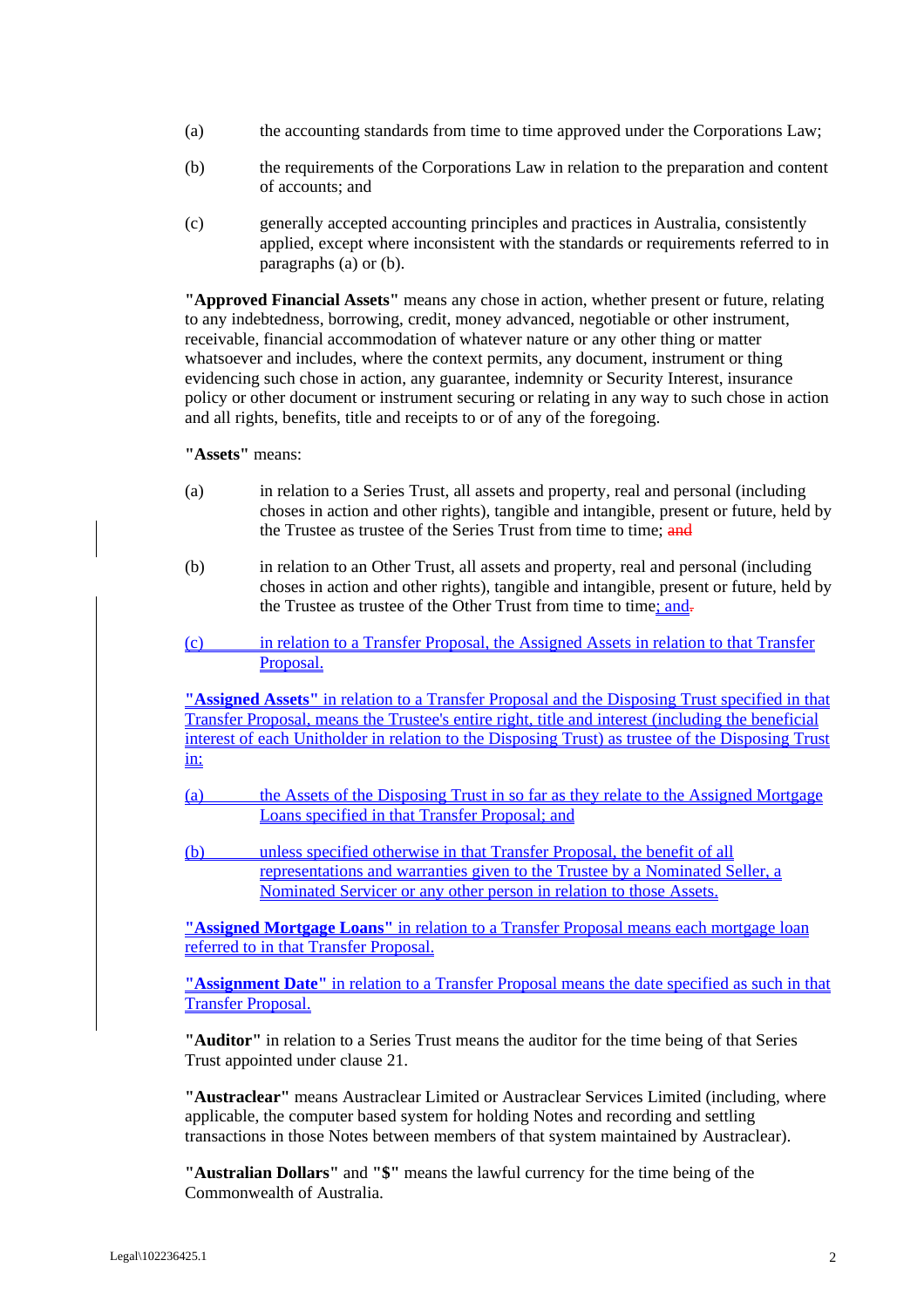#### **"Authorised Officer"** means:

- (a) in relation to the Trustee, a director, secretary or any person whose title contains the word or words "manager" or "chief executive officer" or a person performing the functions of any of them; and
- (b) in relation to a Nominated Seller, a Nominated Servicer and the Manager, any person from time to time appointed by that Nominated Seller, that Nominated Servicer or the Manager, as the case may be, to act as its Authorised Officer for the purposes of the Transaction Documents and notified to the Trustee.

**"Authorised Short-Term Investments"** in relation to a Series Trust means:

- (a) bonds, debentures, stock or treasury bills issued by or notes or other securities issued by the Commonwealth of Australia or the government of any State or Territory of the Commonwealth of Australia;
- (b) deposits with, or the acquisition of certificates of deposit issued by, a Bank;
- (c) bills of exchange, which at the time of acquisition have a maturity date of not more than 200 days, accepted or endorsed (with recourse) by a Bank;
- (d) securities which are "mortgage-backed securities" within the meaning of the Duties Act 1997 (NSW) and the Trustee Act 1958 (Vic);
- (e) debentures or stock of any public statutory body constituted under the laws of the Commonwealth of Australia or any State of the Commonwealth where the repayment of the principal secured and the interest payable on that principal is guaranteed by the Commonwealth or the State;
- (f) any other investments which are specified as Authorised Short-Term Investments in the Series Supplement relating to the Series Trust,

in each case held in the name of the Trustee or its nominee and denominated in Australian Dollars.

**"Authorised Trustee Corporation"** has the same meaning as given to "authorised trustee corporation" in section 9 of the Corporations Law.

**"Bank"** has the same meaning as given to "Australian bank" in section 9 of the Corporations Law.

**"Borrowing"** means the borrowing or raising of money and the procuring of financial accommodation and "**Borrow**" has an equivalent meaning.

**"Business Day"** means a day on which Banks are open for business in Sydney and Brisbane, but does not include a Saturday, a Sunday or a public holiday.

**"Certificate"** means a Note Certificate or a Unit Certificate (as the case may be).

**"Charge"** in relation to a Series Trust means the charge provided for in the Security Trust Deed for that Series Trust (if any).

**"Class"** in relation to Notes or Units of a Series Trust means Notes or Units (as the case may be) having as amongst themselves the same rights and restrictions including, without limiting the generality of the foregoing, as to the amount and timing of payments of interest and principal and as to voting entitlements and **"Class"** in relation to the Noteholders or Unitholders of a Series Trust has a corresponding meaning.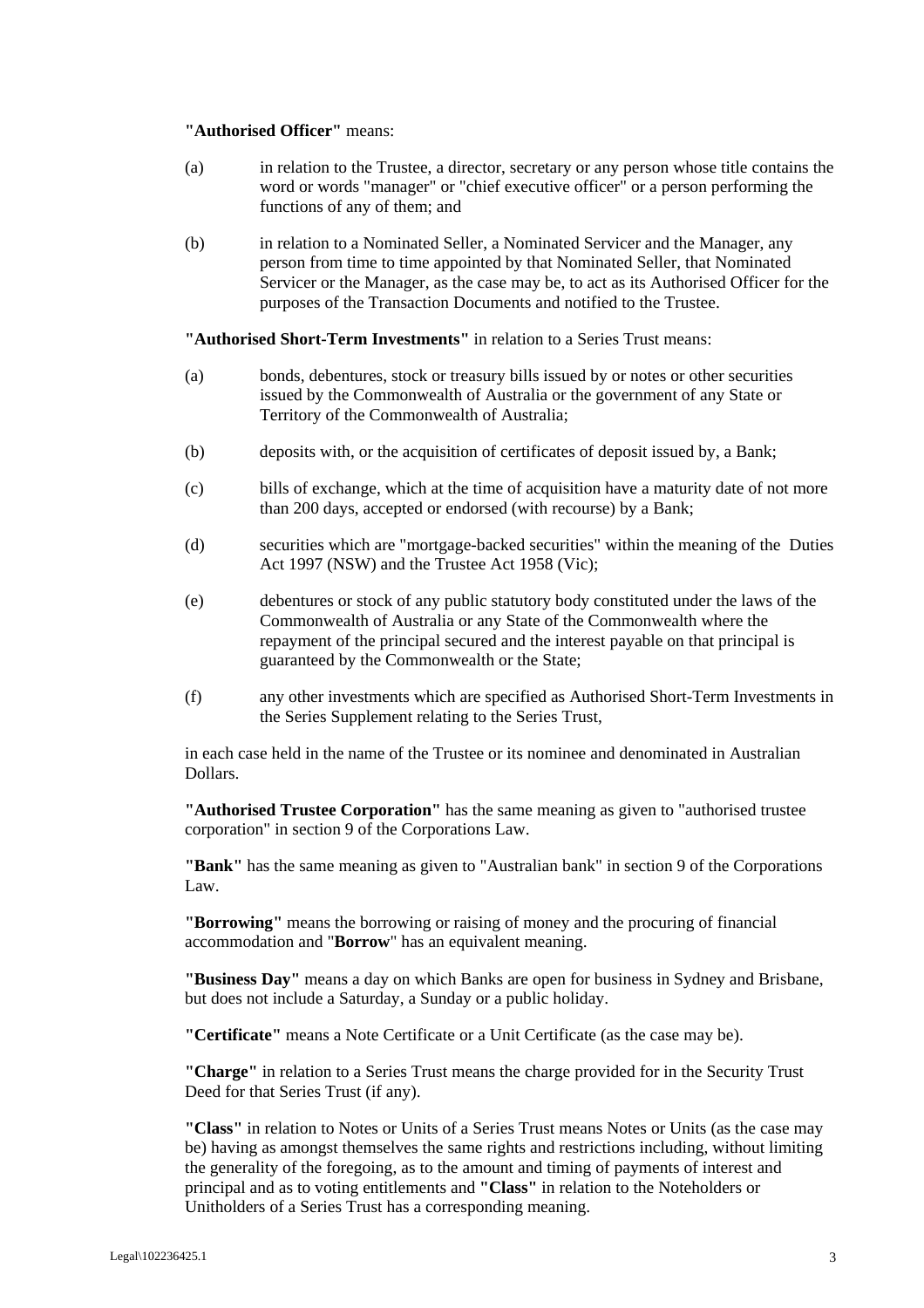**"Closing Date"** in relation to a Series Trust means the date specified as the Closing Date in the Series Supplement for the Series Trust.

**"Credit Enhancement"** in relation to a Series Trust means any security, support, rights or benefits made available or proposed to be made available (as the case may be) to the Trustee in its capacity as trustee of the Series Trust in support of or in substitution for any Assets of the Series Trust or income or benefits arising in respect of such Assets and includes anything specified as a Credit Enhancement in the Series Supplement for the Series Trust.

**"Creditor"** in relation to a Series Trust means a creditor of the Trustee in its capacity as trustee of the Series Trust (including, without limiting the generality of the foregoing, the Noteholders, the Manager, the Nominated Seller and the Nominated Servicer in relation to the Series Trust).

**"Custodian"** in relation to a Series Trust has the meaning (if any) given to it in the Series Supplement for that Series Trust.

**"Cut-Off Date"** in relation to a Series Trust means the date specified as the Cut-Off Date in the Series Supplement for the Series Trust.

**"Dealer Agreement"** in relation to a Series Trust means any deed or agreement (other than this Deed or the Series Supplement relating to the Series Trust) relating to the issue, subscription, sale or similar of or for Notes (or a Class of Notes) in relation to the Series Trust and includes anything specified to be a Dealer Agreement in the Series Supplement for the Series Trust.

**"Disposing Trust"** means a Series Trust specified as such in a Transfer Proposal.

**"Extraordinary Resolution"** in relation to the Investors, the Noteholders, a Class of Noteholders, the Unitholders or a Class of Unitholders (as the case may be) means:

- (a) a resolution passed at a meeting of the Investors, the Noteholders, the Class of Noteholders, the Unitholders or the Class of Unitholders (as the case may be) convened and held in accordance with clause 26 by a majority consisting of not less than three quarters of the votes cast thereat; or
- (b) a resolution in writing pursuant to clause 26.14 signed by all the Investors, the Noteholders, the Class of Noteholders, the Unitholders or the Class of Unitholders (as the case may be).

**"Financial Year"** in relation to a Series Trust means the period of 12 months ending on the 30th day of June in any year or such other period that is the year of income of the Series Trust for the purposes of the Tax Act, provided that:

- (a) the first Financial Year of a Series Trust is the period commencing on the date of the constitution of the Series Trust and ending on the next succeeding 30th day of June or the last day of the then current period which is the year of income of the Series Trust for the purposes of the Tax Act; and
- (b) the last Financial Year of a Series Trust is the period to the date of termination of the Series Trust from the immediately preceding 1st day of July or the commencement of the then year of income of the Series Trust for the purposes of the Tax Act.

**"Governmental Agency"** means the Federal Government of the Commonwealth of Australia, the Government of any State or Territory of the Commonwealth of Australia, the Government of any other country or political subdivision thereof and any minister, department, office,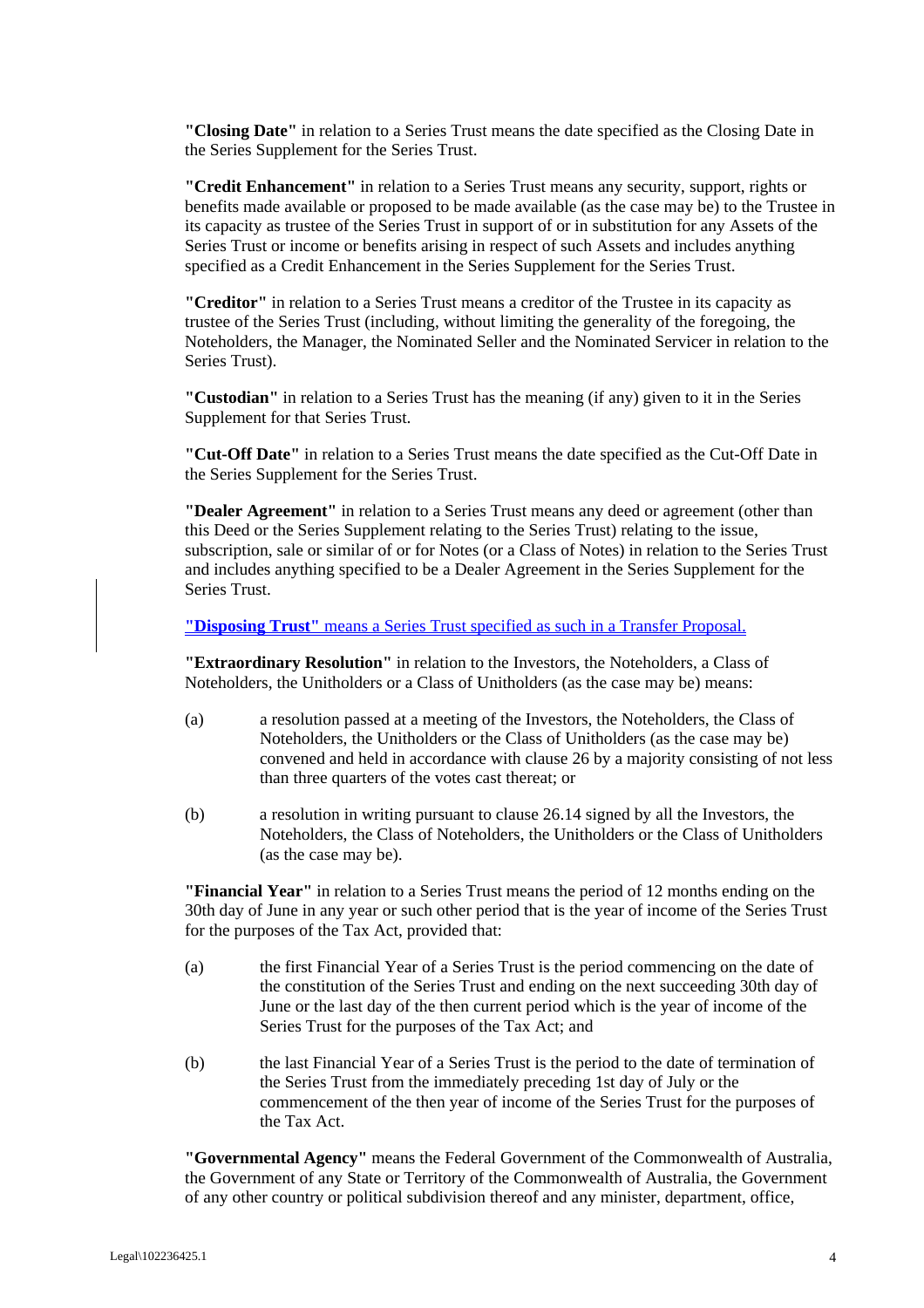commission, instrumentality, agency, board, authority or organ of any of the foregoing or any delegate or person deriving authority from any of the foregoing.

**"Hedge Agreement"** in relation to a Series Trust means any interest rate or currency swap, option, cap, collar, forward rate agreement or other similar arrangement entered into by the Trustee as trustee of the Series Trust and includes anything specified to be a Hedge Agreement in the Series Supplement for the Series Trust.

**"Insolvency Event"** in relation to a body corporate means any of the following events:

- (a) an order is made that the body corporate be wound up;
- (b) a liquidator, provisional liquidator, controller (as defined in the Corporations Law) or administrator is appointed in respect of the body corporate or a substantial portion of its assets whether or not under an order;
- (c) except to reconstruct or amalgamate on terms reasonably approved by the Trustee (or in the case of a reconstruction or amalgamation of the Trustee, on terms reasonably approved by the Manager), the body corporate enters into, or resolves to enter into, a scheme of arrangement, deed of company arrangement or composition with, or assignment for the benefit of, all or any class of its creditors;
- (d) the body corporate resolves to wind itself up, or otherwise dissolve itself, or gives notice of its intention to do so, except to reconstruct or amalgamate on terms reasonably approved by the Trustee (or in the case of a reconstruction or amalgamation of the Trustee, except on terms reasonably approved by the Manager) or is otherwise wound up or dissolved;
- (e) the body corporate is or states that it is insolvent;
- (f) as a result of the operation of section 459F(1) of the Corporations Law, the body corporate is taken to have failed to comply with a statutory demand;
- (g) the body corporate takes any step to obtain protection or is granted protection from its creditors, under any applicable legislation;
- (h) any writ of execution, attachment, distress or similar process is made, levied or issued against or in relation to a substantial portion of the body corporate's assets and is not satisfied or withdrawn or contested in good faith by the body corporate within 21 days; or
- (i) anything analogous or having a substantially similar effect to any of the events specified above happens under the law of any applicable jurisdiction.

**"Interest Entitlement"** in relation to a Note issued by the Trustee as trustee of a Series Trust and an Interest Payment Date means the amount of interest accrued in respect of that Note and due for payment on that Interest Payment Date, determined in accordance with the Series Supplement for the Series Trust.

**"Interest Payment Date"** in relation to a Note issued by the Trustee as trustee of a Series Trust means each date for the payment of interest under that Note as specified in the Series Supplement for that Series Trust.

**"Investor"** means a Noteholder or a Unitholder (as the case may be) and **"Investors"** in relation to a Series Trust means the Unitholders and Noteholders in relation to that Series Trust.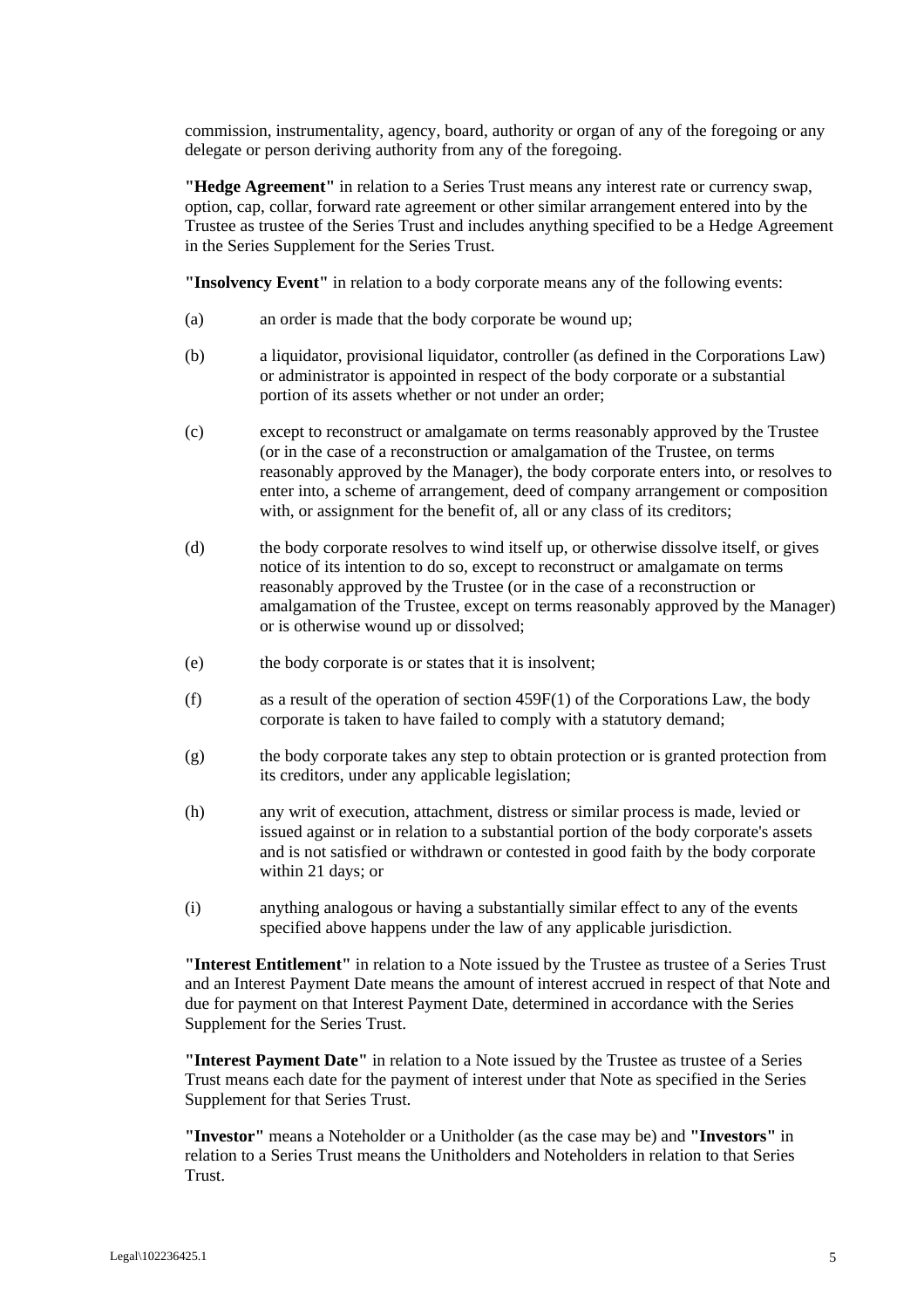**"Investor Entitlement"** in relation to a Noteholder or a Unitholder (as the case may be) of a Series Trust means the entitlement of the Noteholder or the Unitholder to the payment by the Trustee in its capacity as trustee of the Series Trust of its Noteholder Entitlement or Unitholder Entitlement (as the case may be) as determined in accordance with this Deed and the Series Supplement for the Series Trust.

**"Liabilities"** in relation to a Series Trust means all costs, charges, expenses, outgoings and liabilities incurred by the Trustee in its capacity as trustee of the Series Trust and includes, without limiting the generality of the foregoing:

- (a) all fees payable to the Manager, the Trustee and the Nominated Servicer for the Series Trust, in accordance with this Deed and the Series Supplement for the Series Trust;
- (b) all amounts referred to in clause 16.11 relating to the Series Trust;
- (c) all amounts which the Manager, the Nominated Servicer, or the Nominated Seller or the Nominated Servicer for the Series Trust, or any other person is entitled to be paid, reimbursed or indemnified for by the Trustee or out of the Series Trust under this Deed or the Series Supplement for the Series Trust;
- (d) the principal amount of, and any interest, charges and other amounts under, any Borrowing by the Trustee as trustee of the Series Trust.

**"Liquidity Facility"** in relation to a Series Trust means any liquidity facility entered into by the Trustee in its capacity as trustee of the Series Trust with a Bank or other financial institution and includes anything specified as a Liquidity Facility in the Series Supplement for the Series Trust.

**"Management Transfer"** means the appointment of a new Manager in accordance with clause 20.

**"Manager"** means SME Management Pty Limited, or if SME Management Pty Limited retires or is removed as manager of the Series Trusts, any then Substitute Manager and includes the Trustee when acting as the Manager in accordance with the terms of this Deed.

**"Manager Default"** means the occurrence of any event specified in clause 20.1.

**"Minimum Note Rating"** has, in respect of Notes of a Series Trust, the meaning (if any) set out in the relevant Series Supplement.

**"Net Accounting Income"** in relation to a Series Trust for a Financial Year means the amount calculated under clause 13.1 for the Series Trust for the Financial Year.

**"Net Tax Income"** in relation to a Series Trust for a Financial Year means the net income of the Series Trust for the Financial Year determined in accordance with section 95(1) of the 1936 Tax Act.

**"Nominated Seller"** in relation to a Series Trust means the person who sells or may sell Approved Financial Assets to the Trustee as trustee of the Series Trust as contemplated by the Series Supplement for the Series Trust and who is identified as the Nominated Seller for the Series Trust in its Series Supplement.

**"Nominated Servicer"** in relation to a Series Trust at any given time means the person (if any) then appointed to act as servicer of the Approved Financial Assets held by the Trustee as trustee of the Series Trust.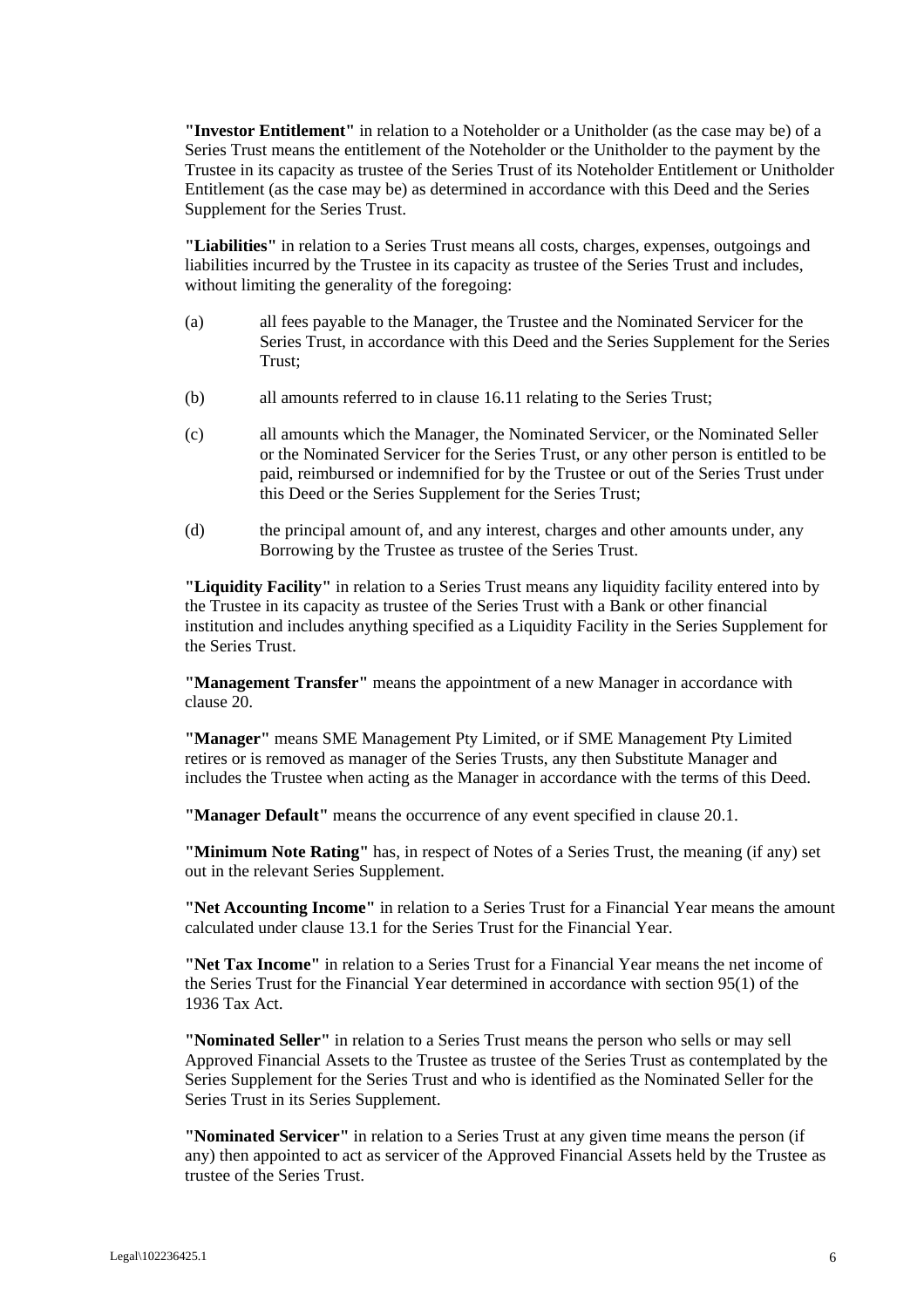**"Note"** in relation to a Series Trust means a debt security issued or proposed to be issued (as the case may be) by the Trustee as trustee of that Series Trust in accordance with this Deed and the Series Supplement relating to that Series Trust.

**"Note Certificate"** in relation to a Series Trust means a certificate in the form specified in the Series Supplement relating to that Series Trust or in such other form as may be agreed from time to time between the Trustee and the Manager.

**"Note Transfer"** in relation to a Series Trust means a transfer and acceptance of Notes in the form specified in the Series Supplement relating to that Series Trust or in such other form as may be agreed from time to time between the Trustee and the Manager.

**"Noteholder"** at any given time means the person then appearing in the Register as the holder of a Note.

**"Noteholder Entitlement"** in relation to a Note, a Noteholder and a Series Trust means the entitlement of the Noteholder in respect of that Note to the payment by the Trustee in its capacity as trustee of the Series Trust of its Interest Entitlement and Principal Entitlement as determined in accordance with this Deed and the Series Supplement for the Series Trust.

"**Other Trust**" means each trust (not being a Series Trust) which is established pursuant to the terms of a Series Supplement in accordance with clause 5.2(b).

**"Payment Date"** in relation to a Series Trust means any Interest Payment Date or Principal Payment Date in relation to any Notes issued by the Trustee as trustee of the Series Trust.

**"Payment Entitlement"** in relation to a Series Trust means any Interest Entitlement or Principal Entitlement in relation to any Notes issued by the Trustee as trustee of the Series Trust.

**"Principal Entitlement"** in relation to a Note issued by the Trustee as trustee of a Series Trust and a Principal Payment Date means the amount of principal in respect of the Note due to be repaid on that Principal Payment Date determined in accordance with the Series Supplement for the Series Trust.

**"Principal Payment Date"** in relation to a Note issued by the Trustee as trustee of a Series Trust means each date for the repayment of part or all of the outstanding principal in relation to the Note as determined in accordance with the Series Supplement for the Series Trust.

**"Rated Series Trust"** means a Series Trust with respect to which the Trustee as trustee of that Series Trust has outstanding Notes, or proposes to issue Notes, that have a rating assigned to them by a Rating Agency in relation to that Series Trust.

**"Rating Agency"** in relation to a Series Trust has the meaning given to it in the Series Supplement relating to the Series Trust.

**"Register"** means the register referred to in clause 9.1.

**"Registered Company Auditor"** means a person registered as an auditor, or taken to be registered as an auditor, under Part 9.2 of the Corporations Law.

**"Related Body Corporate"** in relation to a body corporate means a body corporate which is related to the first mentioned body corporate by virtue of Division 6 of Part 1.2 of the Corporations Law.

**"Related Securities"** in relation to a Series Trust has the meaning given to that term (if any) in the Series Supplement relating to that Series Trust.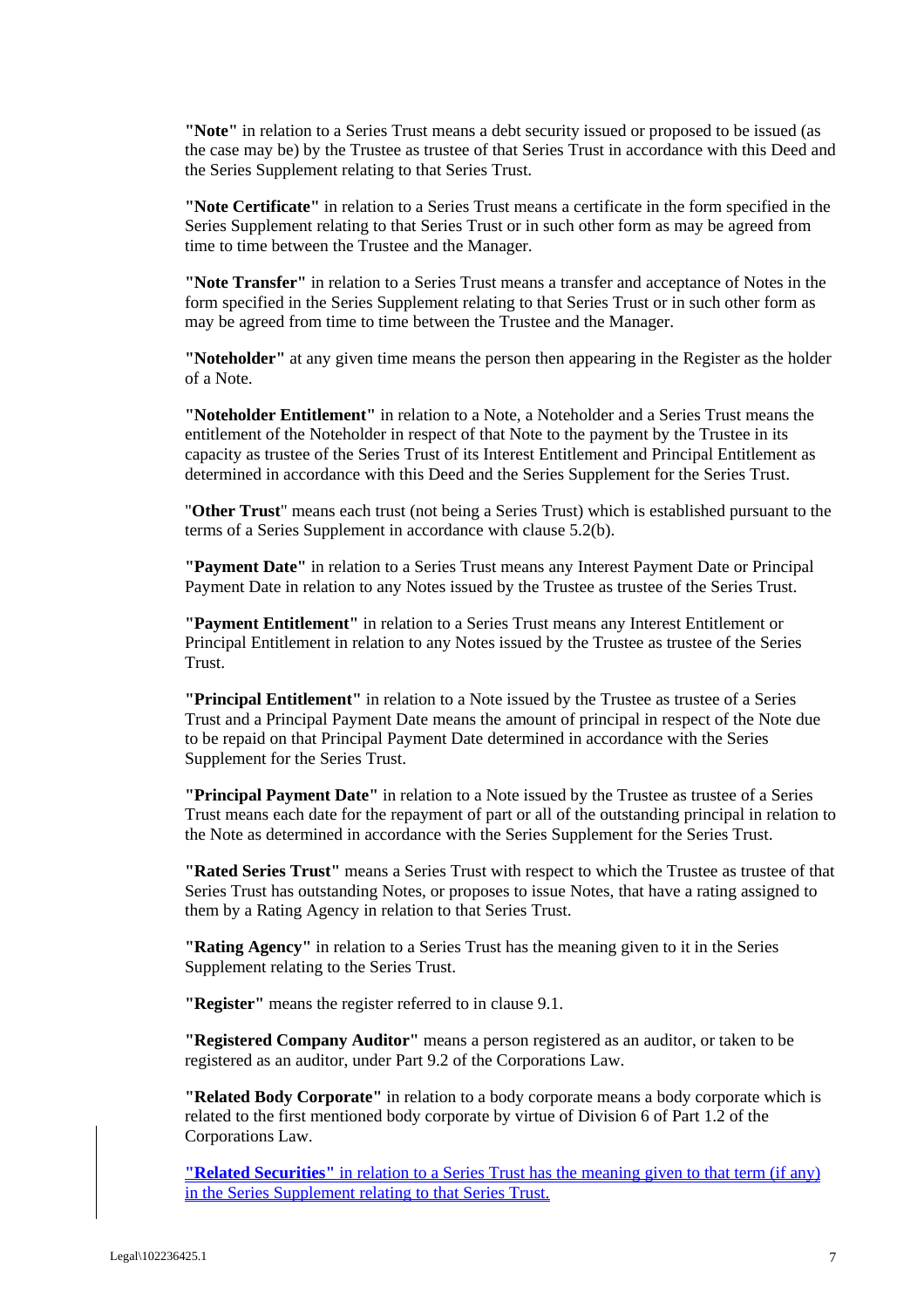**"Relevant Investor"** has the meaning set out in clause 26.1.

**"Representative"** means:

- (a) a person appointed as a proxy for an Investor pursuant to clause 26.8; and
- (b) without limiting the generality of paragraph (a), in the case of an Investor which is a body corporate, a person appointed pursuant to clause 26.9 by the Investor.

**"Required Credit Rating"** in relation to Authorised Short-Term Investments and a Series Trust means the minimum rating (if any) that the Authorised Short-Term Investments in relation to that Series Trust (or their issuer or obligor) must have from each Rating Agency as specified in the Series Supplement for that Series Trust.

**"Secured Creditor"** in relation to a Series Trust means any person who is a secured creditor (howsoever described) of the Trustee as trustee of that Series Trust under the Security Trust Deed (if any) for that Series Trust.

**"Security Interest"** means any encumbrance, bill of sale, mortgage, charge, lien, hypothecation, assignment in the nature of security, security interest, title retention, preferential right, trust arrangement, flawed-asset arrangement, contractual right of set-off or any other security agreement or arrangement.

**"Security Trust Deed"** in relation to a Series Trust means a Security Trust Deed between the Trustee, the Manager and a Security Trustee under which the Trustee as trustee of the Series Trust grants a charge over some or all of the Assets of the Series Trust in favour of the Security Trustee to be held on trust by the Security Trustee for the Noteholders in relation to that Series Trust and for any other Secured Creditor of that Series Trust.

**"Security Trustee"** in relation to a Series Trust means a person who is for the time being the security trustee under a Security Trust Deed in relation to that Series Trust.

**"Series Supplement"** in relation to a Series Trust means the deed executed or proposed to be executed (as the case may be) by the Trustee and the Manager (and which may also be executed by, or proposed to be executed by, other persons including the Nominated Seller and/or the initial Nominated Servicer for the Series Trust), setting out, amongst other things, the matters required or that may be included by this Deed in respect of that Series Trust.

**"Series Trust"** means a trust constituted in the manner contemplated by clauses 3.2 and 3.3.

**"Substitute Manager"** means at any given time the entity then appointed as Manager under clause 20.

**"Substitute Trustee"** means at any given time the entity then appointed as Trustee under clause 19.

**"Support Facility"** in relation to a Series Trust means any Credit Enhancement, Hedge Agreement or Liquidity Facility in relation to the Series Trust and includes anything in addition to the foregoing which is specified as a Support Facility in the Series Supplement for the Series Trust.

**"Tax"** includes any income tax, goods and services tax, withholding tax, stamp, financial institutions, registration and other duties, bank accounts debits tax and other taxes, levies, imposts, deductions and charges whatsoever (including, in respect of any duty imposed on receipts or liabilities of financial institutions, any amounts paid in respect of them to another financial institution) together with interest on them and penalties with respect to them (if any) and charges, fees or other amounts made on or in respect of them.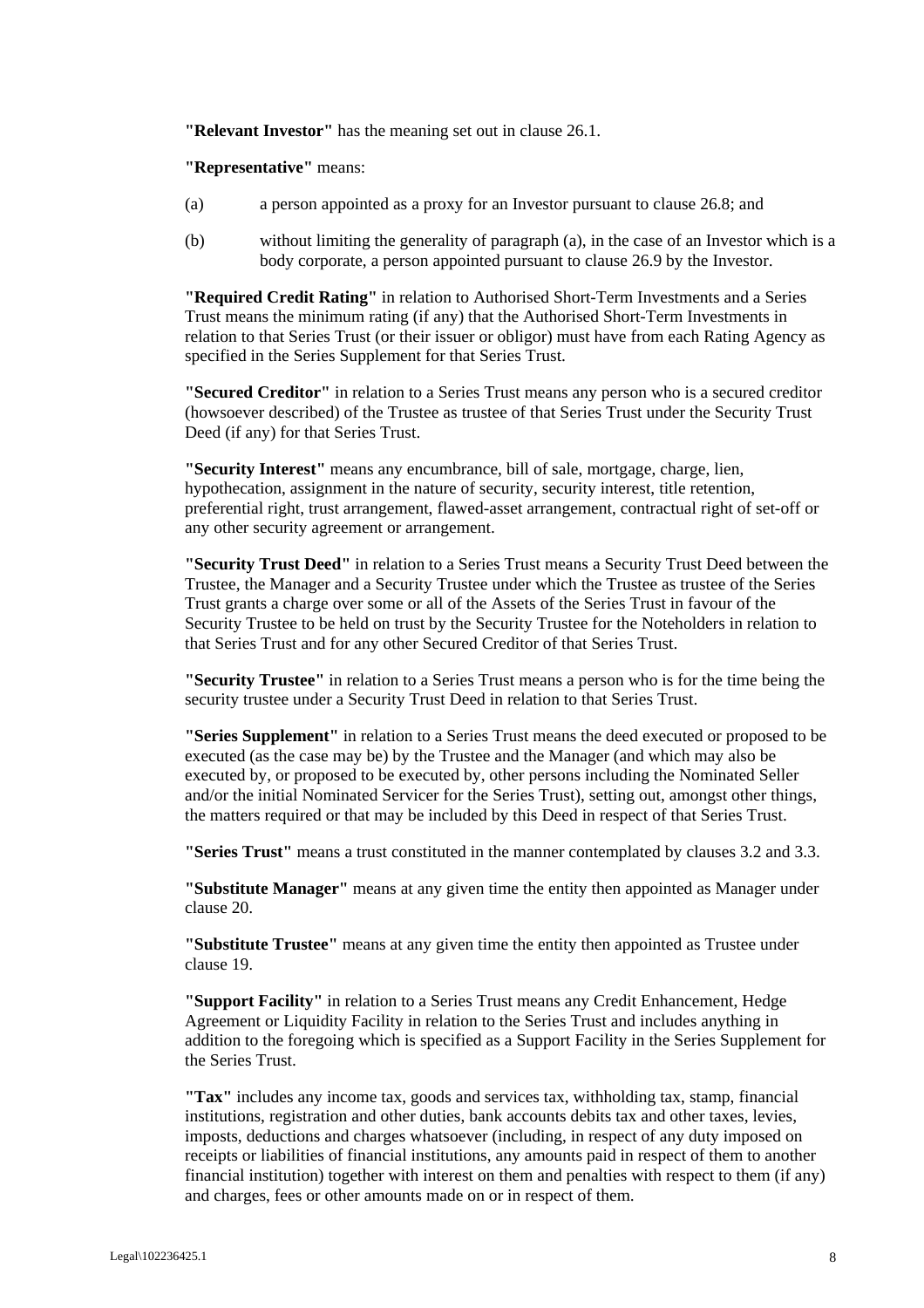**"Tax Act"** means the Income Tax Assessment Act, 1936 (the **"1936 Tax Act"**) and the Income Tax Assessment Act, 1997 (the **"1997 Tax Act"**) (Commonwealth).

**"Termination Date"** in relation to a Series Trust means the earliest of the following dates to occur in relation to the Series Trust:

- (a) the date which is 80 years after the date of the constitution of the Series Trust in accordance with this Deed;
- (b) the date on which the Series Trust terminates by operation of statute or by the application of general principles of law; and
- (c) the date upon which the Series Trust terminates in accordance with this Deed or its Series Supplement.

**"Transaction Documents"** in relation to each Series Trust means:

- (a) this Deed;
- (b) the Series Supplement relating to the Series Trust;
- (c) each document (if any) setting out the terms of any Support Facility in relation to the Series Trust;
- (d) the Security Trust Deed (if any) relating to the Series Trust;
- (e) each Dealer Agreement (if any) relating to the Series Trust;
- (f) any other document that is specified as a Transaction Document in the Series Supplement relating to the Series Trust; and
- (g) any other document which is agreed by the Manager and the Trustee to be Transaction Document in relation to the Series Trust.

**"Transfer"** means a Note Transfer or a Unit Transfer (as the case may be).

**"Transfer Amount"** in relation to a Transfer Proposal means the amount specified as such in that Transfer Proposal, as determined by the Manager, which must be:

(a) the aggregate principal outstanding of the Assigned Mortgage Loans in relation to that Transfer Proposal as at close of business on the Business Day immediately preceding the Cut-Off Date in relation to that Transfer Proposal; or

(b) such other amount as is agreed between the Trustee and the Manager provided that the Manager has given written confirmation to the Trustee that the Manager has received confirmation from each Rating Agency in relation to the Acquiring Trust that the transfer of the Assigned Assets in relation to that Transfer Proposal for that amount will not result in a reduction, qualification or withdrawal of any ratings then assigned by each Rating Agency in relation to the Acquiring Trust to any Notes or Related Securities in relation to the Acquiring Trust.

**"Transfer Proposal"** means a proposal by the Manager to the Trustee in the form of Schedule 1 or in such other form as may be agreed from time to time between the Trustee and the Manager and at any given time means such proposal as varied pursuant to clause 28.2.

**"Trustee"** means Perpetual Trustee Company Limited, or if Perpetual Trustee Company Limited retires or is removed as trustee, any then Substitute Trustee and includes the Manager when acting as the Trustee in accordance with the terms of this Deed.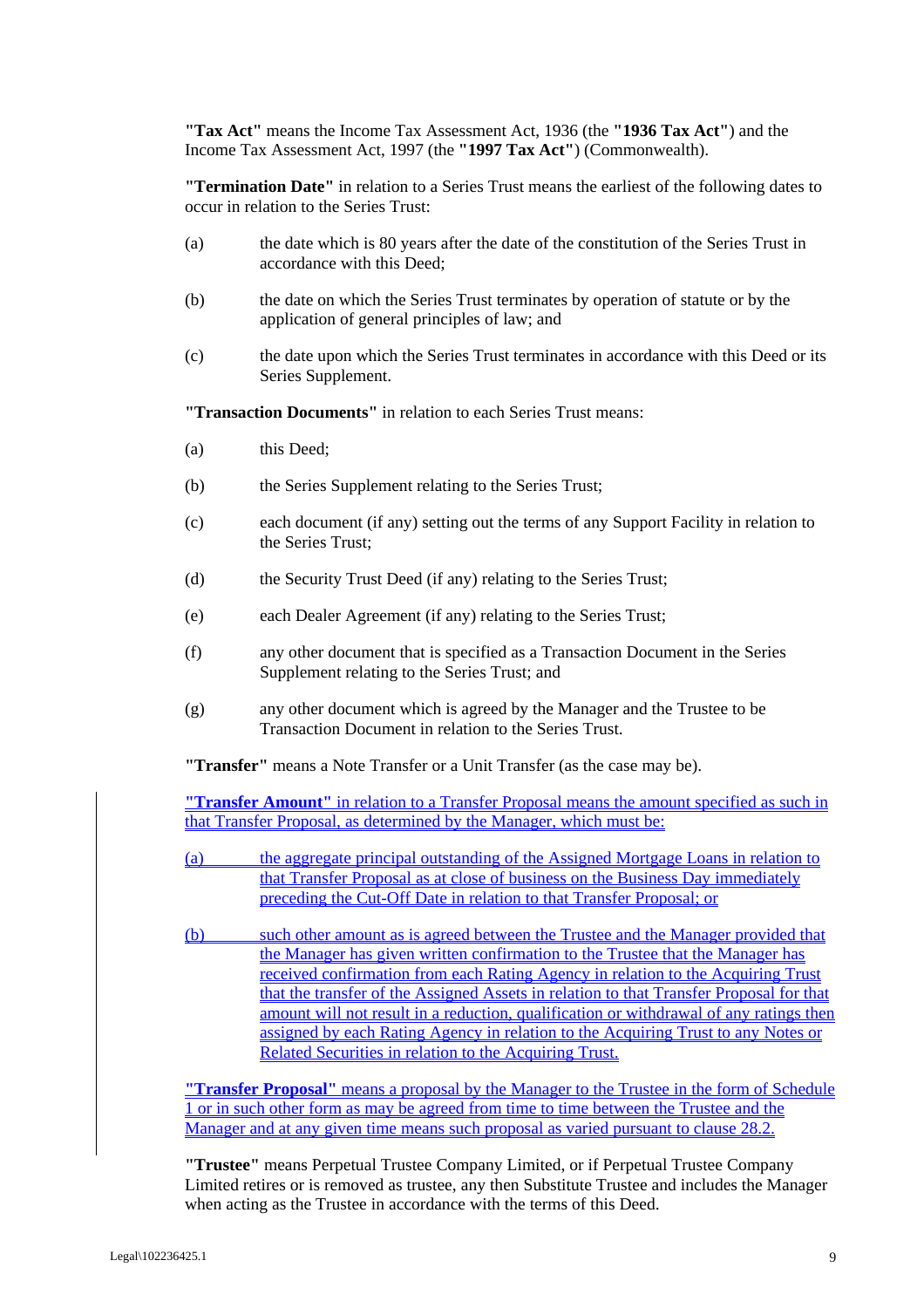**"Trustee Default"** means the occurrence of any events specified in clause 19.1.

**"Unit"** means a unit in a Series Trust.

**"Unit Certificate"** in relation to a Series Trust means a certificate in the form specified in the Series Supplement relating to that Series Trust or in such other form as may be agreed from time to time between the Trustee and the Manager.

**"Unitholder"** at any given time means the person then appearing in the Register as a holder of a Unit.

**"Unit Transfer"** in relation to a Series Trust means a transfer of a Unit in the form specified in the Series Supplement relating to that Series Trust or in such other form as may be agreed from time to time between the Trustee and the Manager.

**"Unitholder Entitlement"** in relation to a Unit, a Unitholder and a Series Trust means the entitlement of the Unitholder of that Unit to the payment of any amount due in respect of that Unit by the Trustee in its capacity as trustee of the Series Trust in accordance with this Deed and the Series Supplement for that Series Trust.

#### **1.2 Interpretation**

In this Deed, unless the contrary intention appears:

- (a) a reference to this Deed includes the Recitals and Schedules;
- (b) a reference to a statute, ordinance, code or other law includes regulations and other instruments under it and consolidations, amendments, re-enactments or replacements of any of them;
- (c) a reference to a section of a statute, ordinance, code or other law includes any consolidation, amendment, re-enactment or replacement of that section;
- (d) the singular includes the plural and vice versa and words denoting a gender include all other genders;
- (e) the word **"person"** includes an individual, a body politic, a corporation and a statutory or other authority or association (incorporated or unincorporated);
- (f) a reference to a person includes a reference to the person's executors, administrators, successors, substitutes (including, without limitation, persons taking by novation) and assigns;
- (g) the word **"corporation"** means any body corporate wherever formed or incorporated including, without limiting the generality of the foregoing, any public authority or any instrumentality of the Crown;
- (h) where a word or phrase has a defined meaning any other part of speech or grammatical form in respect of such word or phrase has a corresponding meaning;
- (i) a reference to any thing (including, without limitation, any amount) is a reference to the whole or any part of it and a reference to a group of persons is a reference to any one or more of them;
- (j) if an act prescribed under this Deed to be done by a party on or by a given day is done after 5.30 p.m. on that day, it is to be taken to be done on the following day;
- (k) references to time are references to Sydney time;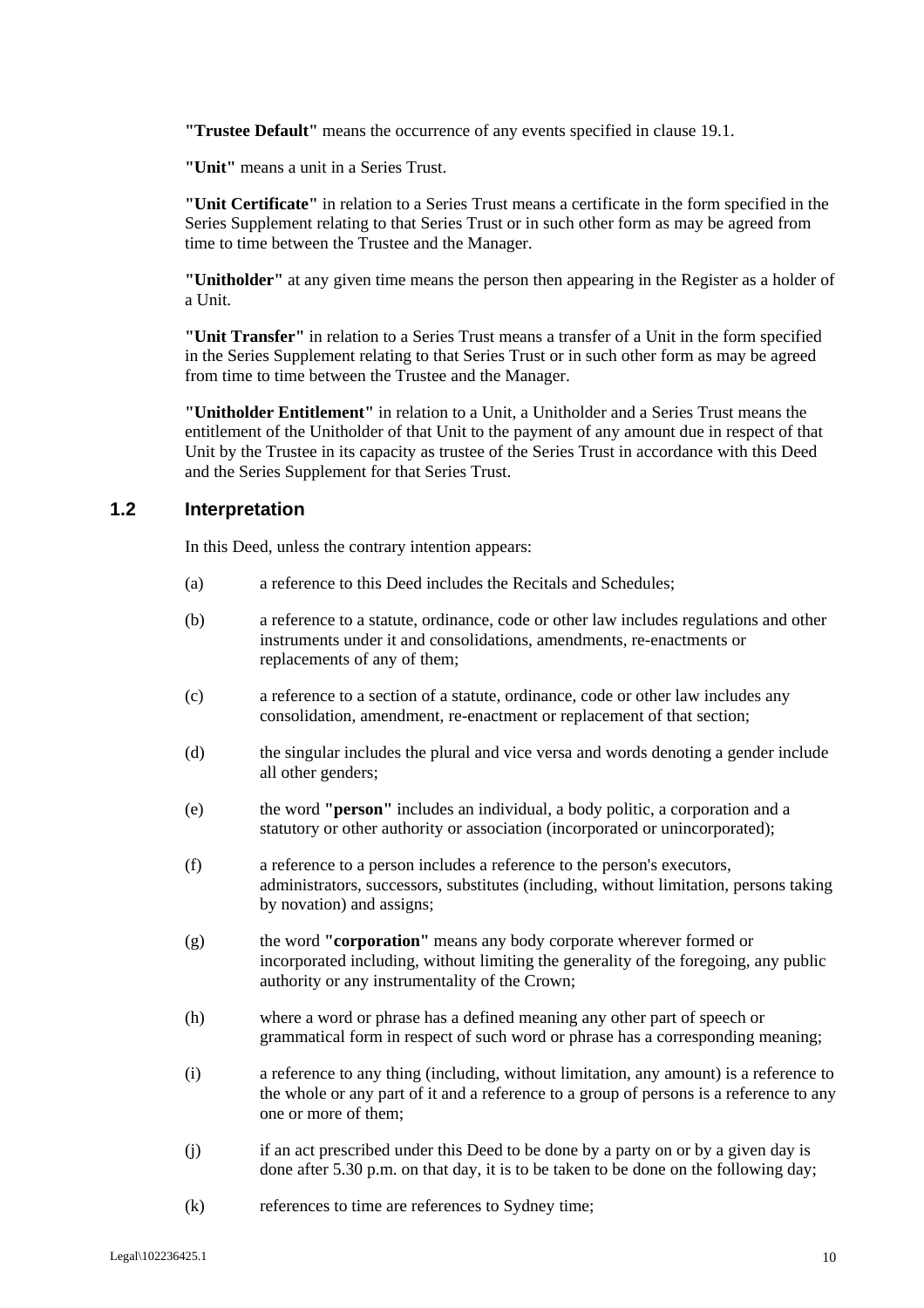- (l) the expression **"certified"** by a corporation or person means certified in writing by 2 Authorised Officers of the corporation or by that person respectively and **"certify"** and like expressions will be construed accordingly;
- (m) a reference to extinguish includes a reference to rights and interests being surrendered and released;
- (n) a reference to a **"month"** is to a calendar month;
- (o) a reference to **"wilful default"** in relation to the Trustee or the Manager means, subject to clause 1.2(p), any wilful failure to comply with or wilful breach by the Trustee or the Manager (as the case may be) of any of its obligations under any Transaction Document, other than a failure or breach which:
	- (i) A. arises as a result of a breach of a Transaction Document by a person other than:
		- (1) the Trustee or the Manager (as the case may be); or
		- (2) any other person referred to in clause 1.2(p) in relation to the Trustee or the Manager (as the case may be); and
		- B. the performance of the action (the non-performance of which gave rise to such breach) is a precondition to the Trustee or the Manager (as the case may be) performing the said obligation;
	- (ii) is in accordance with a lawful court order or direction or required by law; or
	- (iii) is in accordance with any proper instruction or direction of the Investors given at a meeting convened under this Deed;
- (p) a reference to the **"fraud"**, **"negligence"** or **"wilful default"** of the Trustee or the Manager means the fraud, negligence or wilful default of the Trustee or the Manager (as the case may be) and of its officers, employees, agents and any other person where the Trustee or the Manager (as the case may be) is liable for the acts or omissions of such other person under the terms of any Transaction Document;
- (q) subject to clause 24.3, each party will only be considered to have knowledge or awareness of, or notice of, a thing or grounds to believe anything by virtue of the officers of that party (or any Related Body Corporate of that party) which have the day to day responsibility for the administration or management of that party's (or a Related Body Corporate of that party's) obligations in relation to a Series Trust or an Other Trust, having actual knowledge, actual awareness or actual notice of that thing, or grounds or reason to believe that thing (and similar references will be interpreted in this way). In addition, notice, knowledge or awareness of a Manager Default or Trustee Default means notice, knowledge or awareness of the occurrence of the events or circumstances constituting a Manager Default or Trustee Default (as the case may be);
- (r) a reference to this Deed or any other deed, agreement, document or instrument includes respectively this Deed or such other deed, agreement, document or instrument as amended, novated, supplemented or replaced from time to time;
- (s) a reference to the **"close of business"** on any day is a reference to 5.30 pm on that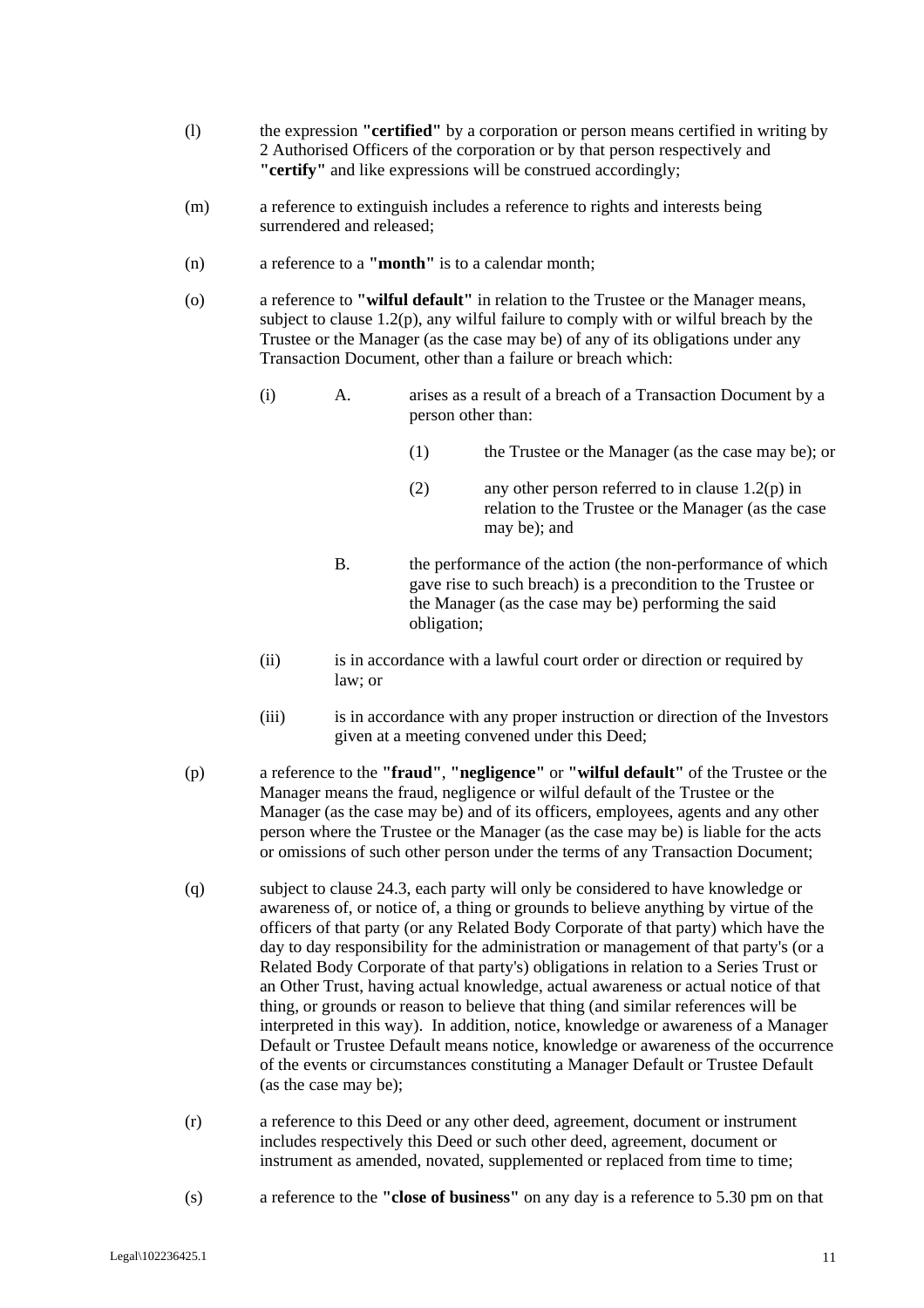day;

- (t) a reference to a clause is a reference to a clause of this Deed; and
- (u) headings are inserted for convenience and do not affect the interpretation of this Deed.

## **1.3 Series Supplements**

- (a) (**Series Supplement only applies to its Series Trust**): The provisions contained in any Series Supplement apply only in relation to the Series Trust to which it relates.
- (b) (**Variation of this Deed**): A Series Supplement may vary or amend the terms of this Deed (including, without limitation, clause 5.1) in respect of the Series Trust to which the Series Supplement relates. Such a variation or amendment to the terms of this Deed by a Series Supplement does not constitute an amendment, addition or revocation of a provision of this Deed for the purpose of clause 25.
- (c) (**Series Supplement paramount in respect of Series Trust to which it applies**): If there is any conflict between the provisions of a Series Supplement relating to a Series Trust and the provisions of this Deed, the provisions of the Series Supplement prevail over the provisions of this Deed in respect of the Series Trust.

## **1.4 Business Day**

When the date on or by which any act, matter or thing is to be done is not a Business Day, such act, matter or thing must (unless specifically provided otherwise) be done on the next Business Day.

# **2. Appointment of trustee and manager**

## **2.1 Appointment of Trustee**

The Trustee is hereby appointed and agrees to act as trustee of each Series Trust (with effect from the constitution of the Series Trust) on the terms and conditions in this Deed and the Series Supplement relating to that Series Trust.

## **2.2 Appointment of Manager**

The Manager is hereby appointed and agrees to act as the manager of each Series Trust (with effect from the constitution of the Series Trust) on the terms and conditions in this Deed and the Series Supplement relating to that Series Trust.

# **3. Declaration of trust and constitution of the series trusts**

#### **3.1 Declaration of Trust**

The Trustee declares that it will hold the Assets of each Series Trust on trust for the Unitholders of that Series Trust on the terms and conditions of this Deed and the Series Supplement for that Series Trust.

## **3.2 Date of Constitution of First Series Trust**

The first Series Trust will be constituted upon the execution of the 1999-1 Series Supplement by the Trustee, the Manager and the Nominated Servicer and the Nominated Seller for the first Series Trust and the payment of \$200 by the Manager to the Trustee (to constitute the initial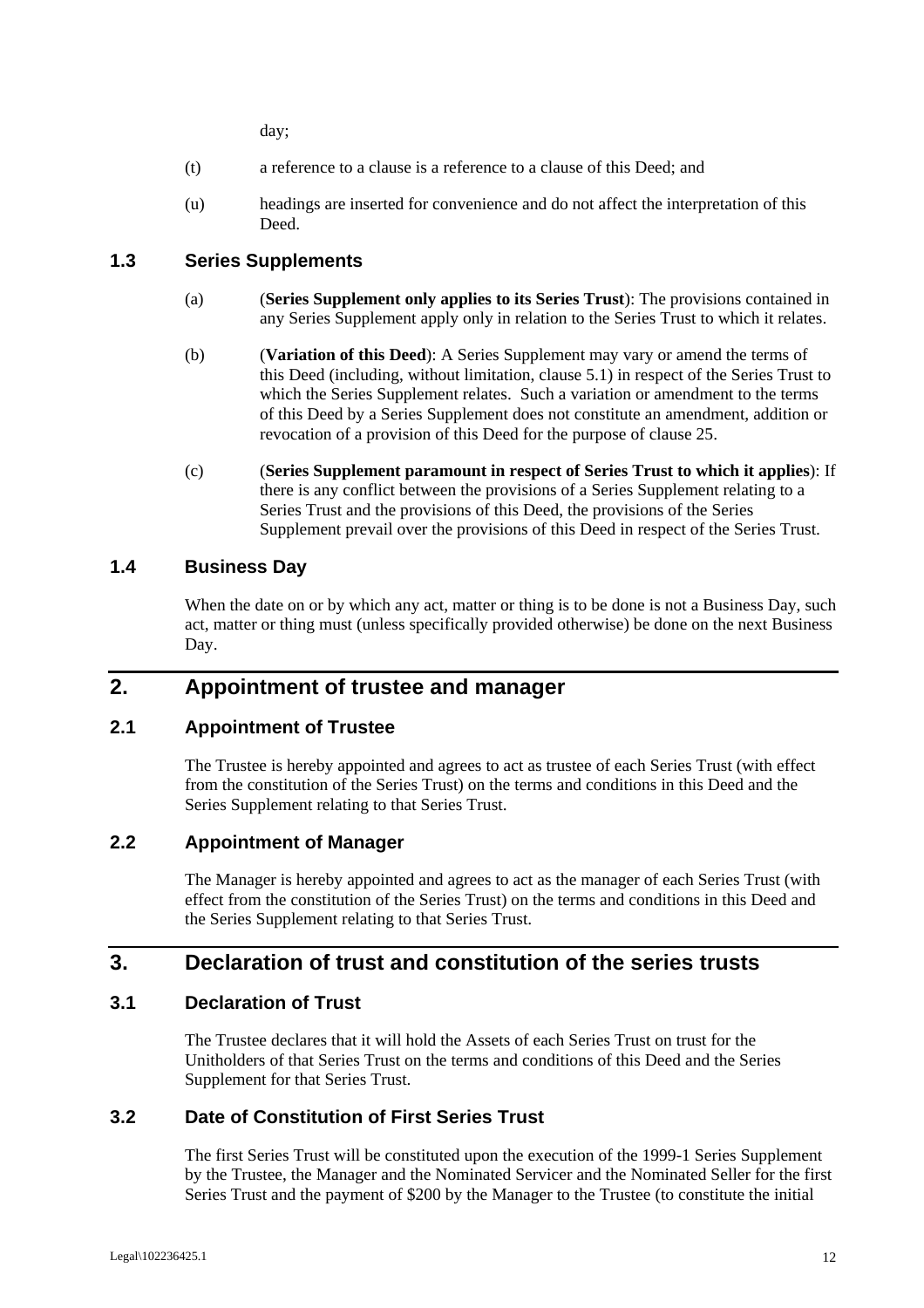Assets of the first Series Trust).

## **3.3 Date of Constitution of Additional Series Trusts**

A new Series Trust will be constituted upon the execution of a Series Supplement relating to the Series Trust by the Trustee and the Manager (and any other persons expressed to be parties thereto) and upon the payment of \$200 (or such other amount that the Manager determines) to the Trustee by the Manager to constitute the initial Assets of that Series Trust.

#### **3.4 Name of Series Trusts**

The name of each Series Trust will commence with the word "Series" and will be followed by the year in which the particular Series Trust was created and the number and order of Series Trusts created in that year and followed by the words "APOLLO Trust" (for example, the first Series Trust will be known as the "Series 1999-1 APOLLO Trust". The name of each Series Trust may be varied from time to time by agreement between the Trustee and the Manager, subject to any approvals required by law.

#### **3.5 No limit to number of Series Trusts**

There is no limit to the number of Series Trusts that may be created.

#### **3.6 Commencement and Termination of Series Trusts**

- (a) (**Commencement**): Each Series Trust commences on the date of its constitution as referred to in this Deed.
- (b) (**Termination**): Each Series Trust ends on its Termination Date.

# **4. Units in a series trust**

## **4.1 Beneficial Interest in a Series Trust Divided into Units**

The beneficial interest in each Series Trust will be divided into one or more units in accordance with the Series Supplement relating to that Series Trust.

#### **4.2 Nature of a Unit**

Subject to the Series Supplement for a Series Trust, each Unit in a Series Trust represents an equal undivided beneficial interest in the Assets of the Series Trust as a whole but not in any particular Asset of the Series Trust.

#### **4.3 Units May be Divided into Classes**

The Units in a Series Trust may be divided into Classes if so specified in the Series Supplement relating to the Series Trust.

#### **4.4 Rights and Entitlements of Units**

Any rights, entitlements, benefits and restrictions applying to any Unit or Class of Units in a Series Trust, in addition to those specified in this Deed, may be specified in the Series Supplement relating to the Series Trust.

#### **4.5 Restrictions on Units**

Any restrictions applying to any Unit or Class of Units in a Series Trust, in addition to those specified in this Deed, may be specified in the Series Supplement relating to the Series Trust.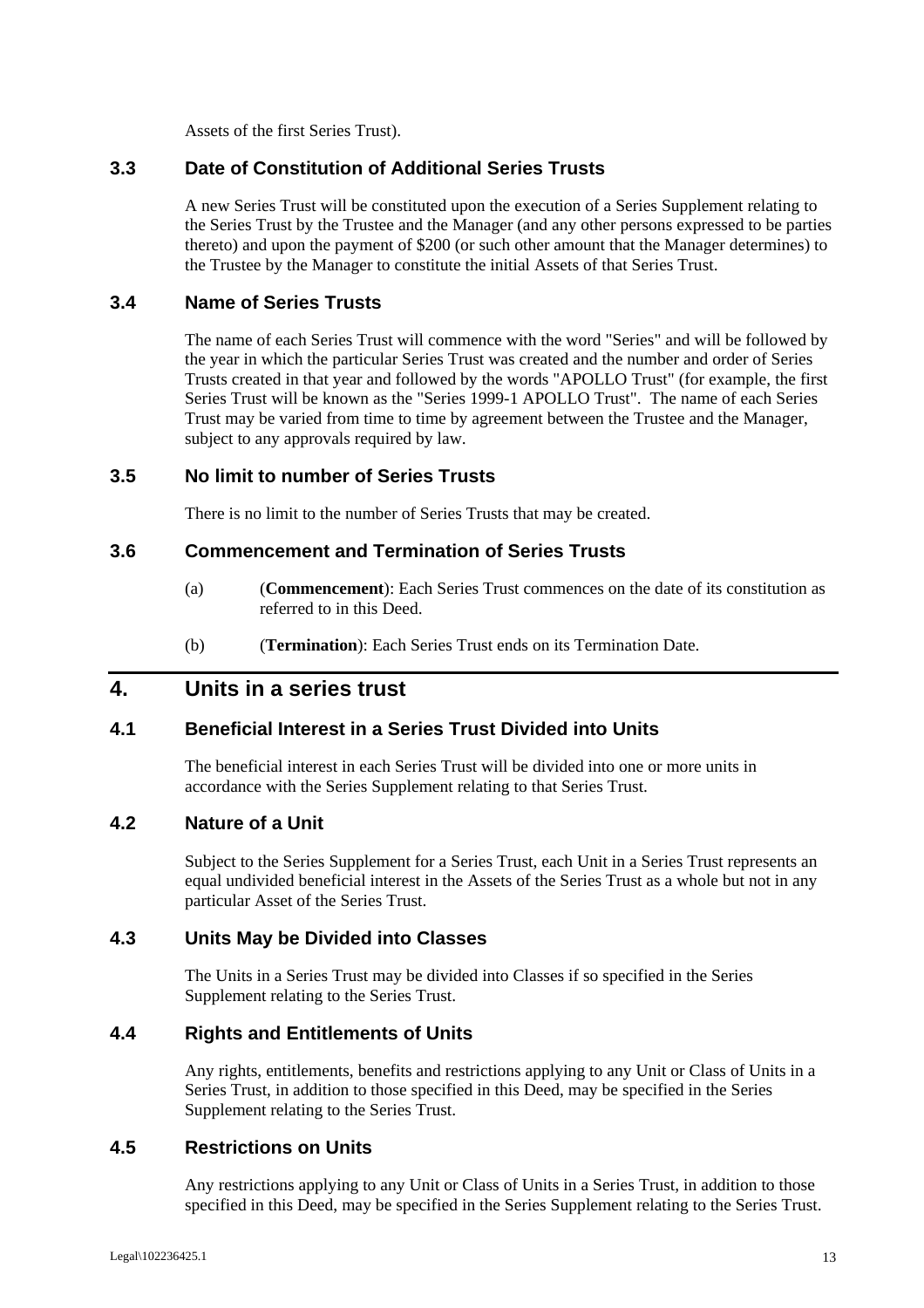## **4.6 Distributions to Unitholders**

The Unitholders of a Series Trust are entitled to receive payments of their Unitholder Entitlements pursuant to the provisions of this Deed and the Series Supplement relating to the Series Trust.

# **5. Series supplement**

#### **5.1 Contents of Series Supplement - Mandatory**

A Series Supplement in relation to a Series Trust must, amongst other things, specify:

- (a) (**Nominated Seller**): the Nominated Seller for the Series Trust;
- (b) (**Approved Financial Assets**): the nature of any Approved Financial Assets which may be acquired by the Trustee as trustee of the Series Trust from the Nominated Seller or from the Trustee as trustee of the Disposing Trust, including where applicable:
	- (i) the procedures and means for acquiring such Approved Financial Assets;
	- (ii) the terms and conditions relating to the acquisition of such Approved Financial Assets;
	- (iii) the methodology for calculating and paying to the Nominated Seller the consideration payable by the Trustee to the Nominated Seller for any Approved Financial Assets that may be acquired by the Trustee from the Nominated Seller;
	- (iv) any warranties and undertakings to be given by the Nominated Seller in connection therewith;
	- (v) any conditions precedent that must be satisfied prior to any acquisition of such Approved Financial Assets; and
	- (vi) any rights or obligations that the Nominated Seller may have to repurchase such Approved Financial Assets;
	- (c) (**Nominated Servicer**): the Nominated Servicer (if any) of any Approved Financial Assets that may be acquired by the Trustee from the Nominated Seller (who may be the Nominated Seller, the Manager, the Trustee, any other person or any combination of the foregoing) and the terms and conditions relating to the appointment of the Nominated Servicer;
	- (d) (**Notes**): the details in relation to any Notes that the Manager proposes to be issued by the Trustee as trustee of the Series Trust including:
		- (i) whether any of the Notes will constitute a Class separate from any other Notes to be issued by the Trustee as trustee of the Series Trust;
		- (ii) the total number and the name of the Notes and, if the Notes are divided into more than one Class, the number and the name of the Notes in each Class (or, if such number is not specified in the Series Supplement, the means for determining such number);
		- (iii) the total principal amount of the Notes and, if the Notes are divided into more than one Class, the principal amount of each Class (or, if the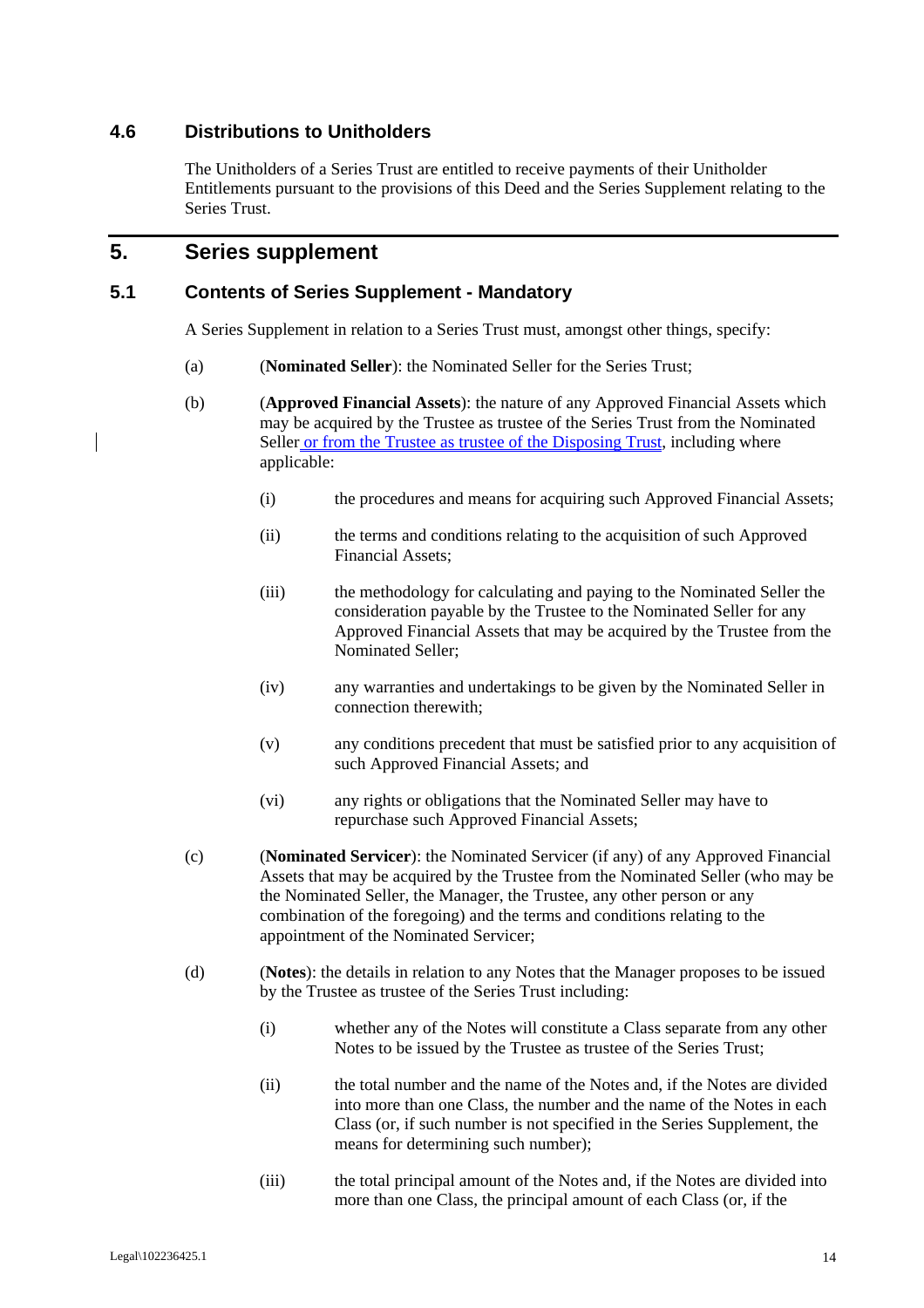foregoing is not specified in the Series Supplement, the means for determining the foregoing);

- (iv) the proposed issue date of the Notes;
- (v) each date (if any) for the payment of Interest Entitlements on the Notes;
- (vi) the rate of interest (if any) on the Notes (which may be fixed, variable or determined by a stated method);
- (vii) each date for the repayment of part or all of the Principal Entitlements on the Notes;
- (viii) the amount (or the method of calculating the amount) of principal to be repaid on the Notes on each Principal Payment Date;
- (ix) any preferred, deferred or special rights or restrictions applying to the Notes, whether with regard to the payment of interest, the payment of principal, voting, the division into Classes or otherwise; and
- (x) any other terms or restrictions applying to the Notes;
- (e) (**Security Trust Deed**): whether there will be any Security Trust Deed in relation to the Series Trust;
- (f) (**Support Facilities**): the details of any Support Facilities to be entered into in relation to the Series Trust;
- (g) (**Order of distribution of available funds**): the provisions relating to the distribution, and the order of priority for the distribution, of the available funds of the Series Trust to meet its Liabilities;
- (h) (**Termination of the Series Trust**): the provisions relating to the termination of the Series Trust and the liquidation and realisation of the Assets of the Series Trust by the Trustee upon its termination;
- (i) (**Fees and expenses**): any fees, expenses and other amounts payable to the Trustee, the Nominated Seller, the Nominated Servicer and the Manager in relation to the Series Trust; and
- (j) (**Any other matter**): any other matter that must be included in the Series Supplement pursuant to this Deed.

#### **5.2 Contents of Series Supplement - Optional**

A Series Supplement in relation to a Series Trust may, amongst other things, specify:

- (a) (**Rights and obligations of Nominated Seller, Nominated Servicer, Manager and the Trustee**): any rights or obligations of the Nominated Seller, the Nominated Servicer, the Manager and the Trustee relating to the Series Trust;
- (b) (**Other trusts**): the provisions relating to any other trust where the Trustee holds or may hold an interest in any Approved Financial Assets partly as Trustee for the Series Trust and partly as trustee of the other trust (in addition to any other property that the Trustee may hold as trustee of the other trust) and the provisions regulating the holding of such interest between the Series Trust and the other trust;
- (c) (**Other matters in this Deed**): any other matter that this Deed provides or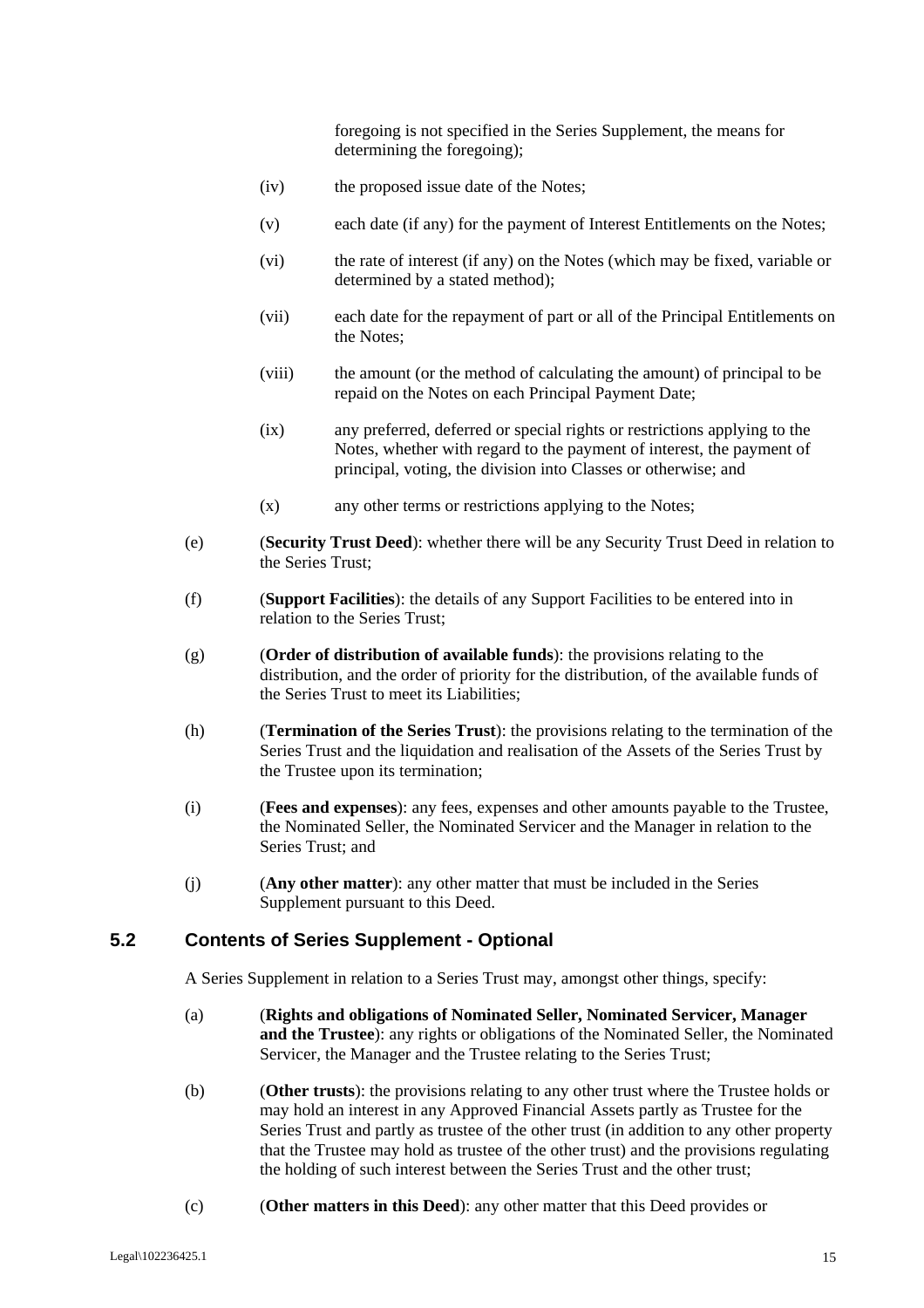contemplates may be in a Series Supplement; and

(d) (**Other matters desired by Manager**): any other matter that the Manager and the Trustee agree should be included in the Series Supplement.

#### **5.3 Manager Must Deliver Proposed Series Supplement to Trustee**

If the Manager proposes that a Rated Series Trust will be constituted as contemplated by this Deed, it must deliver to the Trustee a draft of the corresponding Series Supplement no later than the delivery of that draft Series Supplement to the proposed Rating Agencies in relation to that Series Trust. The Manager must deliver to the Trustee the execution copy of each Series Supplement at least 5 Business Days (or such other period agreed to by the Trustee) prior to the proposed date of the constitution of the Series Trust accompanied by a written direction by the Manager to the Trustee to execute the Series Supplement.

#### **5.4 Execution of the Series Supplement**

If the Trustee is prepared (in its absolute discretion) to execute the Series Supplement, the Trustee must execute the Series Supplement and return it to the Manager on the proposed date for the constitution of the Series Trust.

## **6. Notes**

#### **6.1 Acknowledgement of Indebtedness**

Subject to the terms of this Deed, the Trustee hereby acknowledges its indebtedness as trustee of each Series Trust for the principal represented by the Notes issued by it as trustee of the Series Trust.

#### **6.2 Terms of Notes**

All Notes issued by the Trustee as trustee of a Series Trust will be issued with the benefit of, and subject to, this Deed, the Series Supplement relating to the Series Trust and the Security Trust Deed (if any) relating to that Series Trust.

#### **6.3 Payment Entitlement of Noteholders**

Subject to this Deed, the corresponding Series Supplement and the Security Trust Deed (if any) relating to a Series Trust, the Trustee as trustee of each Series Trust must in respect of the Notes issued by it in such capacity pay to the Noteholders of those Notes their Payment Entitlements on each Payment Date relating thereto.

#### **6.4 No Limit on Notes**

Subject to this Deed and the corresponding Series Supplement, there is no limit on the amount or value of Notes that may be issued in respect of a Series Trust.

#### **6.5 Excluded Issue, Offer or Invitation only**

Notwithstanding anything contained in this Deed, but subject to the corresponding Series Supplement, no issue of Notes, offer of Notes for subscription or purchase or invitation to subscribe for or buy Notes in the Commonwealth of Australia will be made unless the issue, offer or invitation is an excluded issue, excluded offer or excluded invitation for the purposes of the Corporations Law.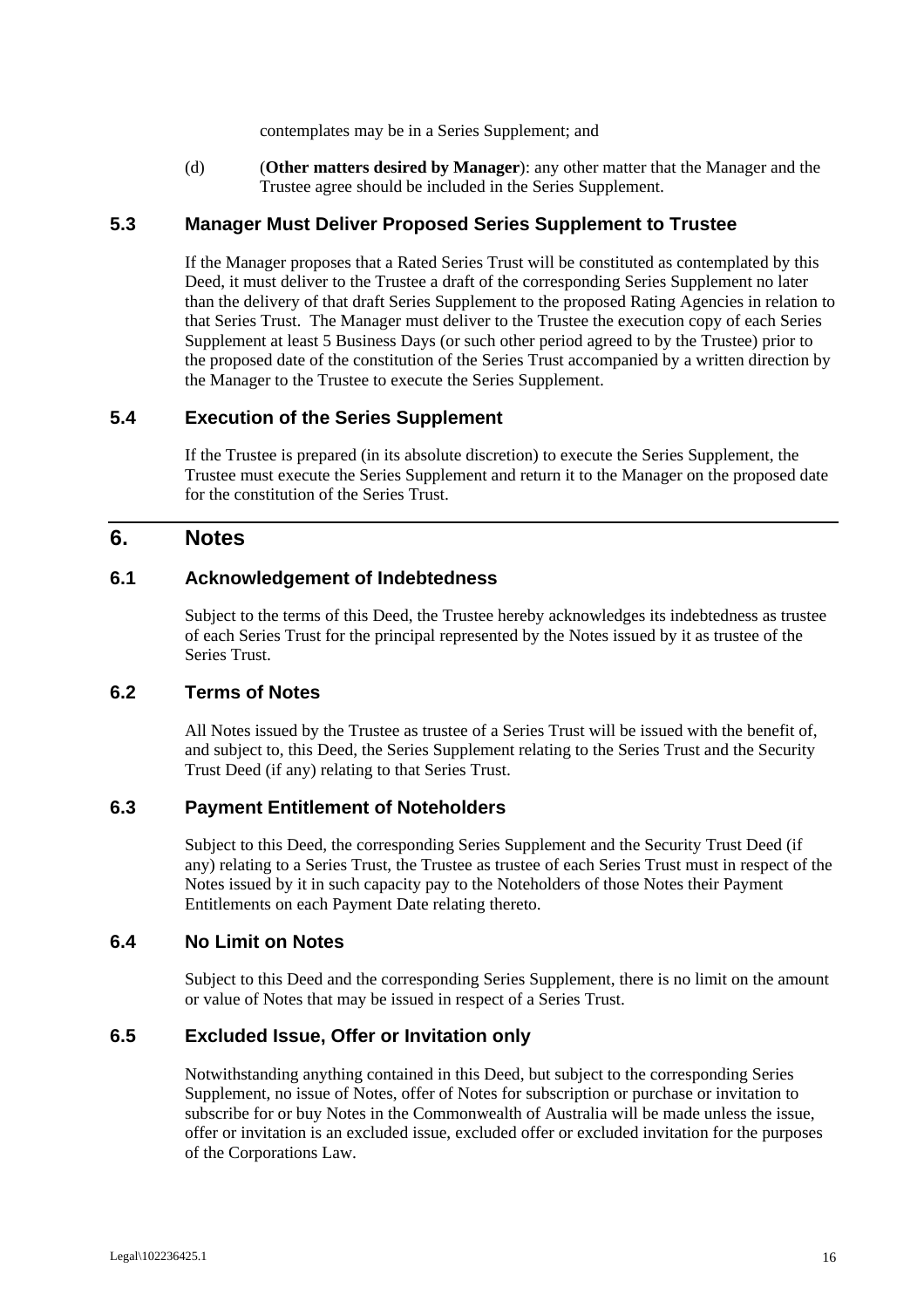#### **6.6 Minimum Denomination of Notes**

The minimum denomination of each Note will be \$100,000 or such other amount specified in the corresponding Series Supplement.

#### **6.7 Notes Not Invalid if Issued in Breach**

No Notes will be invalid or unenforceable on the ground that it was issued in breach of this Deed or any other Transaction Document.

#### **6.8 Location of Notes**

The property in the Notes will for all purposes be regarded as situated at the place where the Register is located on which the Notes are recorded.

#### **6.9 No Discrimination between Noteholders**

There will not be any discrimination or preference between the Notes, or the corresponding Noteholders, in relation to a Series Trust by reason of the time of issue of the Notes or for any other reason, subject only to the Series Supplement and the Security Trust Deed (if any) relating to the Series Trust.

## **7. Limits on rights of investors**

#### **7.1 Limitation on Entitlement of Investors**

No Investor (in its capacity as such) in respect of a Series Trust is entitled (other than as provided in this Deed and notwithstanding any rule of law or equity to the contrary) to:

- (a) (**Interfere with Trustee etc.**): interfere with or question the exercise or nonexercise of the rights or powers of any Nominated Seller, any Nominated Servicer, the Manager or the Trustee in their dealings with any Series Trust or any Asset of any Series Trust;
- (b) (**Require transfer of Assets of a Series Trust**): require the transfer to it of any Asset of any Series Trust;
- (c) (**Attend meetings concerning Trustee's property**): attend meetings, take part in or consent to any action concerning any property or corporation in which the Trustee holds an interest:
- (d) (**Exercise rights in respect of Assets of a Series Trust**): exercise any rights, powers or privileges in respect of any Asset of any Series Trust;
- (e) (**Lodge caveats**): lodge with a Governmental Agency or any person any caveat or other notice whether under the provisions of any legislation of a State or Territory of the Commonwealth of Australia or otherwise to:
	- (i) forbid (either conditionally or absolutely) the registration of any person as transferee or proprietor of or any instrument affecting any Asset of any Series Trust; or
	- (ii) claim any estate or interest in any Asset of any Series Trust;
- (f) (**Negotiate with persons in respect of Approved Financial Assets etc**): negotiate or communicate in any way with any person in respect of any Approved Financial Assets of any Series Trust or with any person providing a Support Facility to the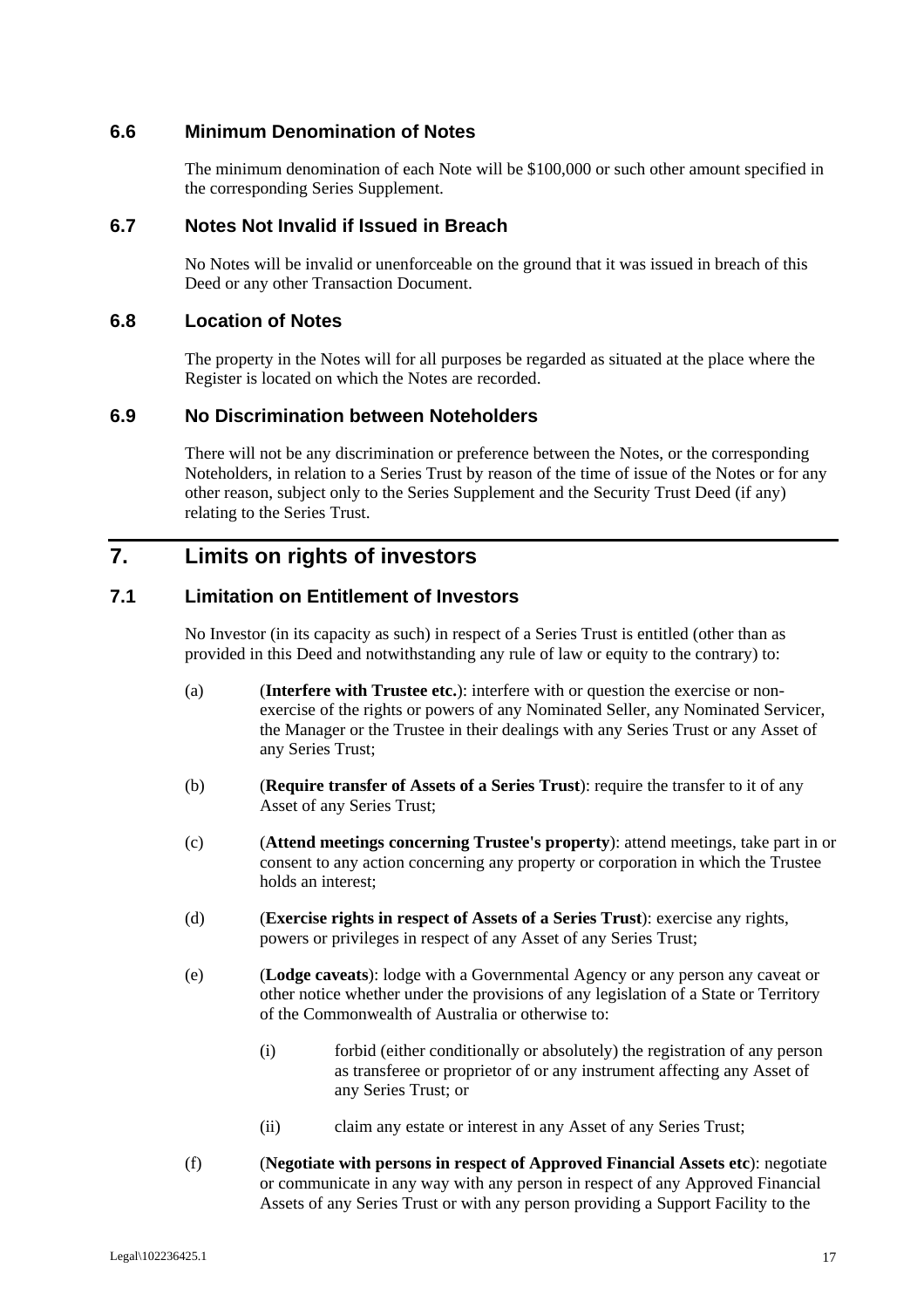Trustee;

- (g) (**Wind-up**): seek to wind up or terminate any Series Trust;
- (h) (**Seek to remove Trustee, etc.**): seek to remove the Manager, the Trustee or any Nominated Servicer;
- (i) (**Take proceedings**): take any proceedings of any nature whatsoever in any court or otherwise or to obtain any remedy of any nature (including, without limitation, against the Trustee, the Manager, any Nominated Seller or any Nominated Servicer or in respect of any Series Trust or any Asset of a Series Trust). However, an Investor in relation to a Series Trust is entitled to compel the Trustee or the Manager to comply with their respective duties and obligations under this Deed and the corresponding Series Supplement to the Investor. If a Noteholder in relation to a Series Trust is entitled to the benefit of a Security Trust Deed in relation to the Series Trust, the Noteholder is also entitled to compel the Security Trustee to comply with its duties and obligations under that Security Trust Deed;
- (j) (**Have recourse to Trustee or Manager personally**): any recourse whatsoever to the Trustee or the Manager in its personal capacity, except to the extent of any fraud, negligence or wilful default on the part of the Trustee or the Manager, as the case may be; or
- (k) (**Have recourse to Nominated Seller or Nominated Servicer**): any recourse whatsoever to any Nominated Seller or Nominated Servicer in respect of a breach by the Nominated Seller or the Nominated Servicer of their respective obligations and duties under a Series Supplement.

## **7.2 Subordination of Unitholder's Interest to Noteholder Entitlement**

Subject to the terms of the Series Supplement in relation to a Series Trust, the rights, claims and interest of the Unitholders (in their capacity as such) in respect of the Series Trust, the Assets of that Series Trust and any payments or distribution out of the Series Trust (including, without limiting the generality of the foregoing, on the winding-up of the Series Trust) at all times rank after, and are subject to, the interests of Noteholders under the Notes in relation to the Series Trust (including, without limiting the generality of the foregoing, the Noteholder Entitlements in respect of those Notes).

#### **7.3 Further Limit on Interest of Noteholders**

- (a) (**No interest in Assets of Series Trusts**): A Noteholder in relation to a Series Trust is only a Creditor of the Trustee in its capacity as trustee of the Series Trust to the extent of the Notes held by that Noteholder and is not entitled to any beneficial or, subject to any applicable Security Trust Deed, other interest in any Assets of the Series Trust.
- (b) (**No interest in other Series Trusts**): A Noteholder in relation to a Series Trust does not have an interest in any other Series Trust or any Other Trust or in any Assets of any other Series Trust or of any Other Trust.

## **7.4 No Other Relationship**

Nothing in this Deed or any Series Supplement constitutes the Trustee, any Nominated Servicer, any Nominated Seller or the Manager as the agent of any Investor, nor creates any relationship between any Investor on the one hand and the Nominated Servicer, the Trustee (other than as trustee in the case of a Unitholder or creditor in the case of a Noteholder), the Nominated Seller or the Manager on the other.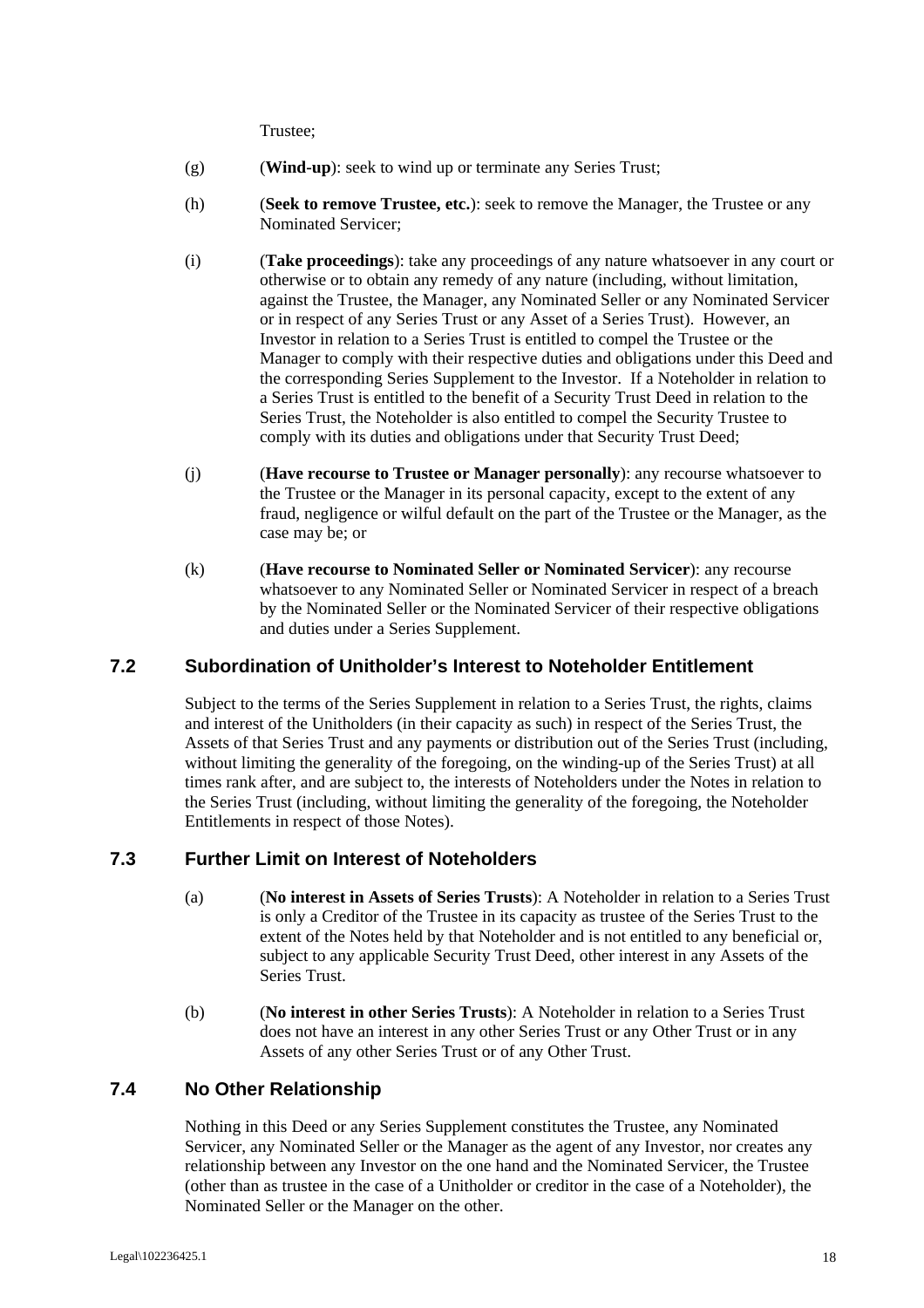## **7.5 Investors Bound by this Deed**

The terms and conditions of this Deed are binding on each Investor and all persons claiming through any Investor as if that Investor and such persons were a party to this Deed and the corresponding Series Supplement.

#### **7.6 Investors Not Liable**

No Investor (by reason alone of being an Investor or by reason alone of the relationship created under this Deed with the Trustee) no Nominated Seller, no Nominated Servicer nor the Manager, is under any obligation personally to indemnify the Trustee, the Nominated Seller, the Nominated Servicer or the Manager or any creditor of any of them if there is a deficiency of Assets of a Series Trust as compared with its Liabilities. The right (if any) of the Trustee, the Nominated Seller, the Nominated Servicer or the Manager or of a creditor to seek indemnity is limited to having recourse to the Assets of the Series Trust.

#### **7.7 Covenant Not to Claim against Investors**

The Trustee covenants with the Manager, with the intent that the benefit of this covenant extends not only to the Manager but also to each Investor of a Series Trust jointly and to each of them severally not to make any claim upon, and not take any action or legal proceedings against, any Investor (in that person's capacity as an Investor) if there is a deficiency referred to in clause 7.6. An Investor may plead this clause as an absolute bar to such a pleading or claim.

# **8. Procedure for the issue of notes**

#### **8.1 Issue of Notes**

The Trustee must, as trustee of a Series Trust, issue Notes in accordance with (and subject to) the Series Supplement in relation to the Series Trust.

## **8.2 Manager's Power to Negotiate Terms of Notes**

The Manager has the power to:

- (a) **(***Negotiate*): negotiate the terms and conditions of the issue of Notes; and
- (b) (**Direct Trustee to issue**): direct the Trustee to issue Notes on those terms and conditions.

However, the Manager's power to act and bind the Trustee in accordance with this clause is conditional on the Trustee being satisfied (in its absolute discretion) with the terms and conditions of the issue of Notes including the terms and conditions dealing with the personal liability of the Trustee.

#### **8.3 Dealer Agreement**

The Trustee is empowered on the recommendation of the Manager to enter into a Dealer Agreement on terms upon which the Trustee can agree in advance to issue Notes in its capacity as trustee of a Series Trust on the Closing Date in relation to a Series Trust if:

(a) (**Trustee satisfied as to certain matters**): the Trustee (or the Manager on its behalf) is satisfied that the matters referred to in this Deed or the Series Supplement for the Series Trust to be done on or prior to the Closing Date have occurred prior to the date of the commitment to issue Notes; or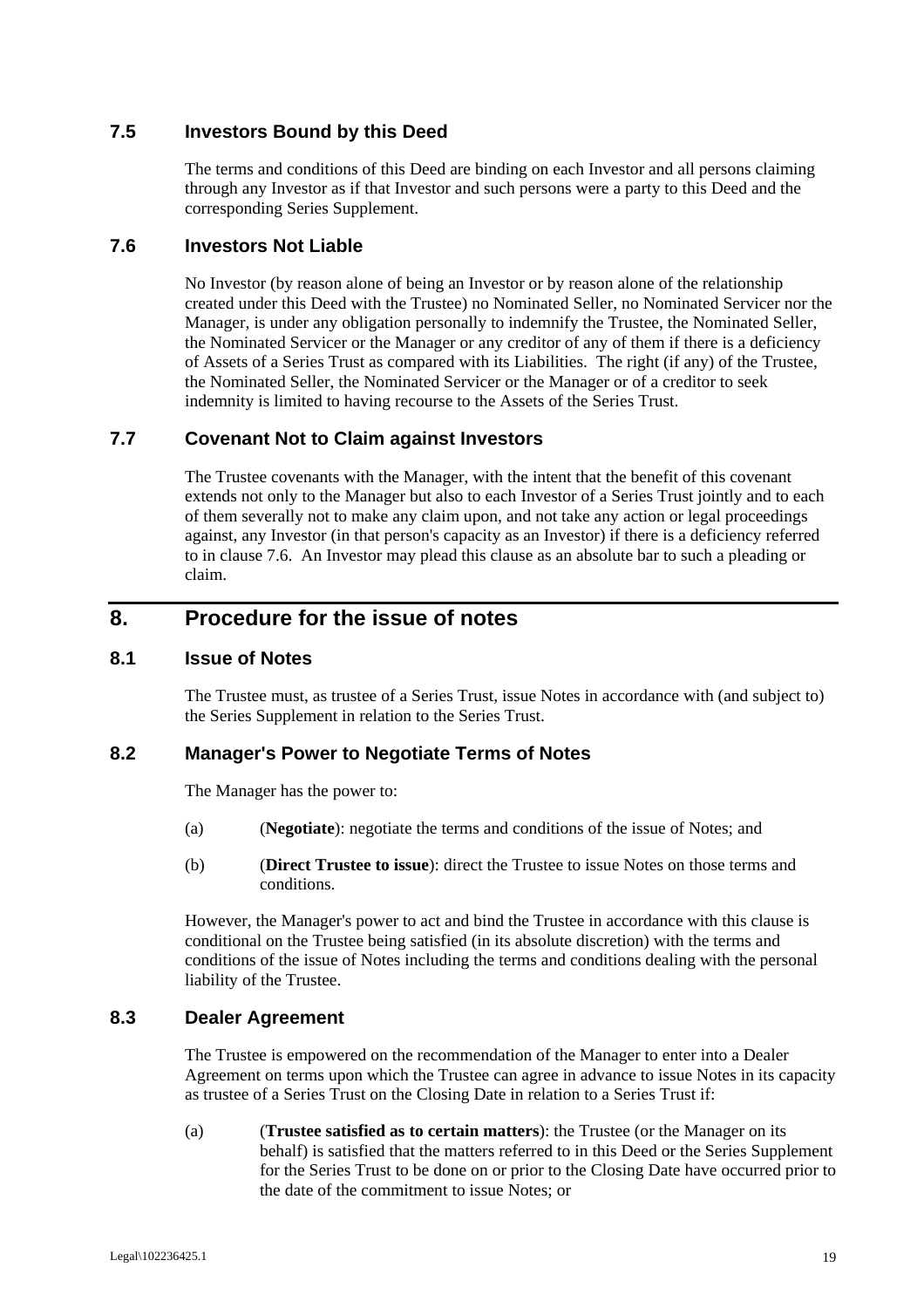(b) (**Arrangements made**): arrangements have been entered into so that the Trustee (or the Manager on its behalf) is satisfied that the matters referred to in paragraph (a) will occur prior to the Closing Date.

## **8.4 Further Issues Subject to Rating Agency Approval**

Where the Trustee as trustee of a Rated Series Trust has issued Notes which are outstanding, then, unless otherwise specified in the Series Supplement relating to the Series Trust, no further Notes must be issued by the Trustee as trustee of that Rated Series Trust unless the Trustee receives a certificate from the Manager that the Manager is satisfied that the then rating by each Rating Agency in relation to that Rated Series Trust in respect of the Notes will not be withdrawn or downgraded as a result of the proposed issue of further Notes.

#### **8.5 Issue of Unrated Notes**

Nothing in this Deed is to be construed as requiring the Trustee to issue Notes rated by any Rating Agency.

#### **8.6 Issue of Notes**

A Note will be deemed to be created and issued upon completion of all the following:

- (a) (**Subscription**): if provided for in the Dealer Agreement relating to the issue of the Note, the receipt by the Trustee of a duly completed and executed subscription form (in the form specified in the relevant Dealer Agreement) in respect of the proposed Note by the subscriber of that Note;
- (b) (**Subscription proceeds**): the receipt by the Trustee, or as it may otherwise direct, of the subscription proceeds for that proposed Note in cleared and immediately available funds; and
- (c) (**Entry in the Register**): the entry in the Register of the subscriber as the initial Noteholder of that Note.

# **9. Register**

#### **9.1 Establishment of Register**

The Trustee must keep at its principal office, or in such place as is from time to time agreed between the Trustee and the Manager, an up to date register in respect of the Notes and Units of each Series Trust.

## **9.2 Details on Register**

The Trustee must promptly enter in the Register in respect of the Series Trust:

- (a) (**Name of Series Trust**): the name of the Series Trust;
- (b) (**Name and address of Investors**): the name and address of each holder of a Note or Unit in respect of the Series Trust as notified to the Trustee by the relevant Investor;
- (c) (**Number of Notes and Units**): the number of Notes of each Class held by each Noteholder and the number of Units of each Class held by each Unitholder;
- (d) (**Date entered on Register**): the date on which each Investor was first registered in the Register as a Noteholder or Unitholder in respect of the Notes or Units held by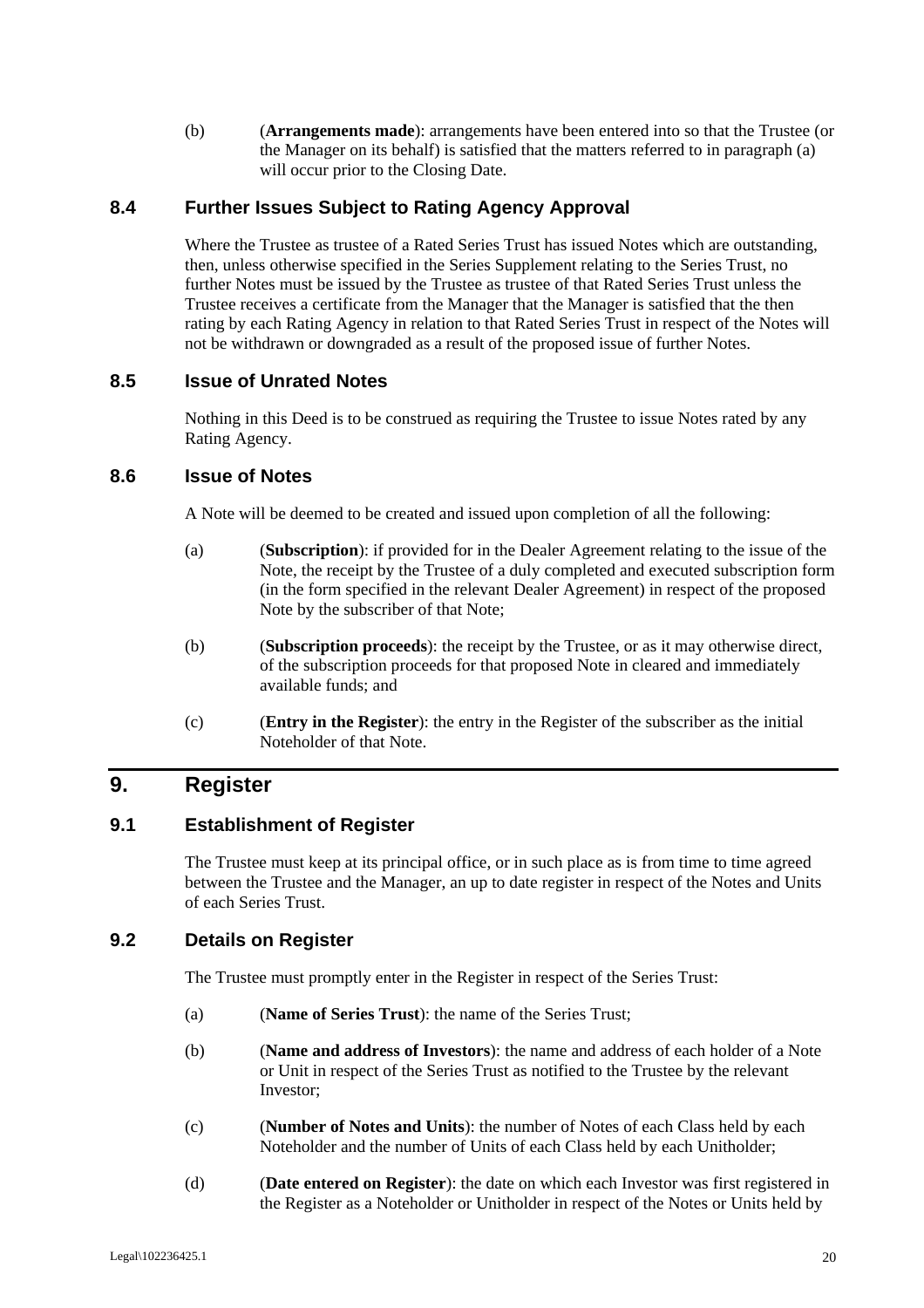him or her;

- (e) (**Date ceases to be Investor**): the date on which any person ceases to be an Investor;
- (f) (**Payment details**): the account to which any payments to an Investor are to be made (if applicable);
- (g) (**Payment record**): a record of each payment in respect of Notes and Units in relation to the Series Trust;
- (h) (**Series Supplement**): such information as is required to be entered in the Register pursuant to the corresponding Series Supplement; and
- (i) (**Other particulars**): such other particulars that the Manager or the Trustee considers to be desirable.

#### **9.3 Correctness of the Register**

The Manager may accept the correctness of the Register and is not required to enquire into its authenticity. Neither the Manager nor the Trustee is liable for any mistake in the Register or in any purported copy except to the extent that the mistake is attributable to its own negligent or fraudulent act or wilful default.

#### **9.4 Notification of Change by Investors**

Any change of name or address on the part of any Investor must promptly be notified by that Investor to the office of the Trustee in Sydney who must alter the Register within 5 Business Days of receipt of that notice.

#### **9.5 Inspection of the Register**

 The Manager and each Investor are entitled to inspect, but (subject to clause 9.6) not copy, the Register in respect of a Series Trust at any time when the Trustee's registered office is required by the Corporations Law to be accessible to the public. An Investor is entitled to inspect the Register only in respect of information relating to that Investor.

#### **9.6 Copy of Register for Manager**

The Trustee must make a copy of the Register available to the Manager upon request by the Manager within one Business Day of receipt of the request.

#### **9.7 Closure of the Register**

The Trustee may from time to time close the Register, or part of the Register, but neither the Register as a whole nor any part of the Register may be closed for more than 35 Business Days in aggregate in any calendar year or such greater period as may be permitted pursuant to the Corporations Law. If the Register or the relevant part of the Register is closed in accordance with this clause or clause 9.8 Investor Entitlements determined in accordance with clause 9.8 are determined as at the immediately preceding Business Day.

#### **9.8 Closed to calculate Investor Entitlements**

In addition to the Trustee's rights pursuant to clause 9.7, in order to calculate Investor Entitlements the Register, or the relevant part of the Register, may be closed by the Trustee from 4.30 pm on the Business Day preceding the date for the calculation of these (or such other Business Day as the Trustee notifies the Investors from time to time) and reopened at the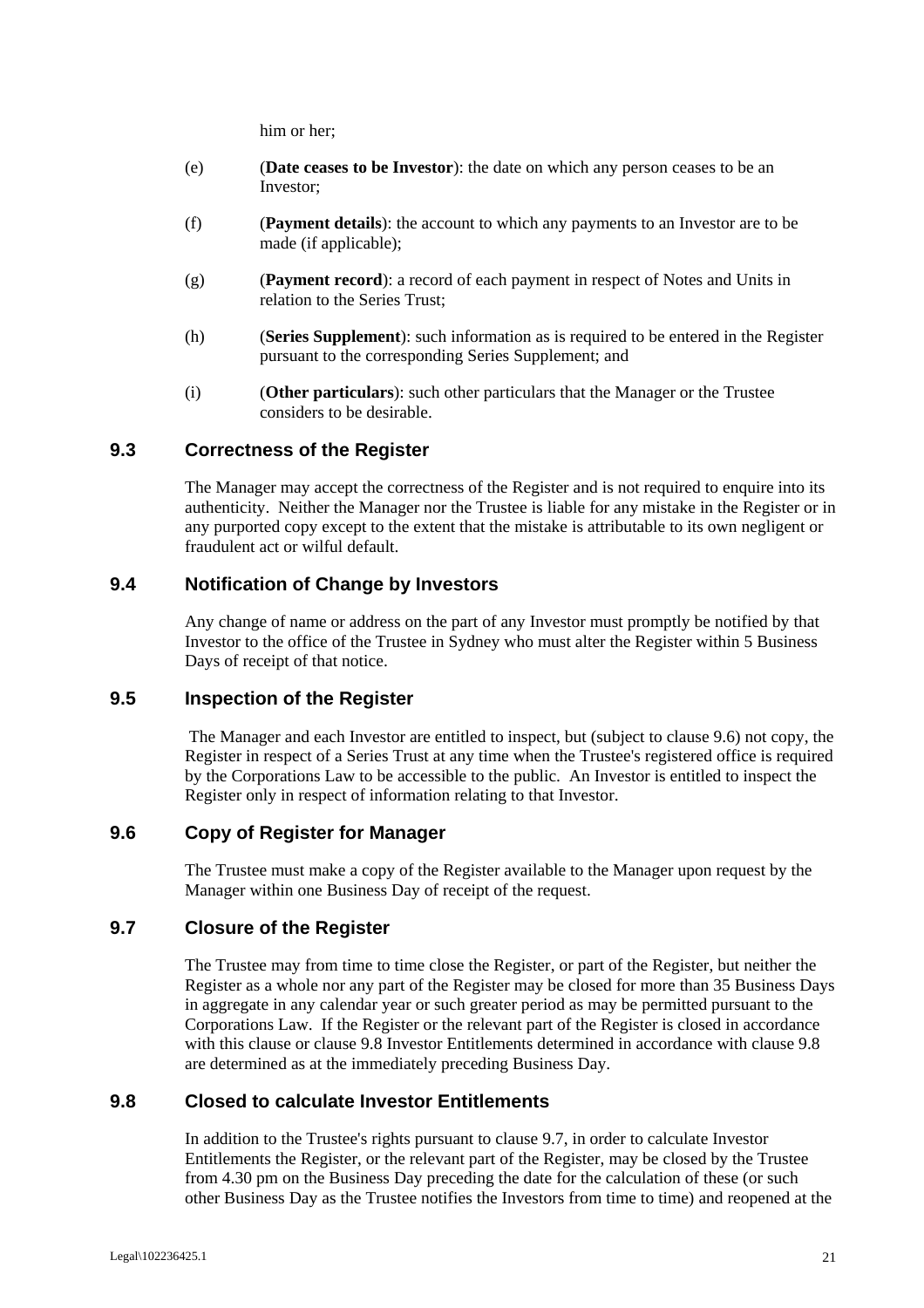commencement of business on the Business Day immediately following the date of such calculation.

#### **9.9 Non-recognition of Equitable Interests**

Except as otherwise provided in this Deed and except as required by statute or as ordered by a court of competent jurisdiction, no notice of any trust, whether express, implied or constructive, is to be entered in the Register and except as required by statute or as ordered by a court of competent jurisdiction, neither the Trustee nor the Manager is to be affected by or compelled to recognise (even when having notice of it) any right or interest in any Notes or Units other than the registered Investor's absolute right to the entirety of them and the receipt of a registered Investor is a good discharge to the Trustee and Manager.

## **9.10 Appointment of Third Party Registrar**

The Trustee, with the approval of the Manager, may cause the Register to be maintained by a third party on its behalf and require that person to discharge the Trustee's obligations under this Deed in relation to the Register. The Trustee is not liable for any act or omission of such person if:

- (a) (**Third party not Austraclear)**: such person is not Austraclear and the Trustee has taken reasonable steps to ensure that such person is properly performing its functions; or
- (b) (**Third party is Austraclear**): such person is Austraclear, except where the Trustee did not act in good faith in selecting Austraclear to maintain the Register pursuant to this clause 9.10.

## **9.11 Manager to Provide Information**

The Manager must provide the Trustee and any person appointed in accordance with clause 9.10 with such information as the Trustee or such person reasonably requires to maintain the Register.

## **9.12 Conclusiveness of Register**

A Certificate is not a certificate of title and the Register is the only conclusive evidence of title to Notes and Units.

#### **9.13 Rectification of Register**

If:

- (a) (**Entry omitted**): an entry is omitted from the Register;
- (b) (**Entry made otherwise than in accordance with this Deed**): an entry is made in the Register otherwise than in accordance with this Deed;
- (c) (**Wrong entry exists**): an entry wrongly exists in the Register;
- (d) (**Error or defect exists in Register**): there is an error or defect in any entry in the Register; or
- (e) (**Default made**): default is made, or unnecessary delay takes place, in entering in the Register that any person has ceased to be the holder of Notes or Units,

then the Trustee may rectify the same and the Trustee is not liable for any loss, costs or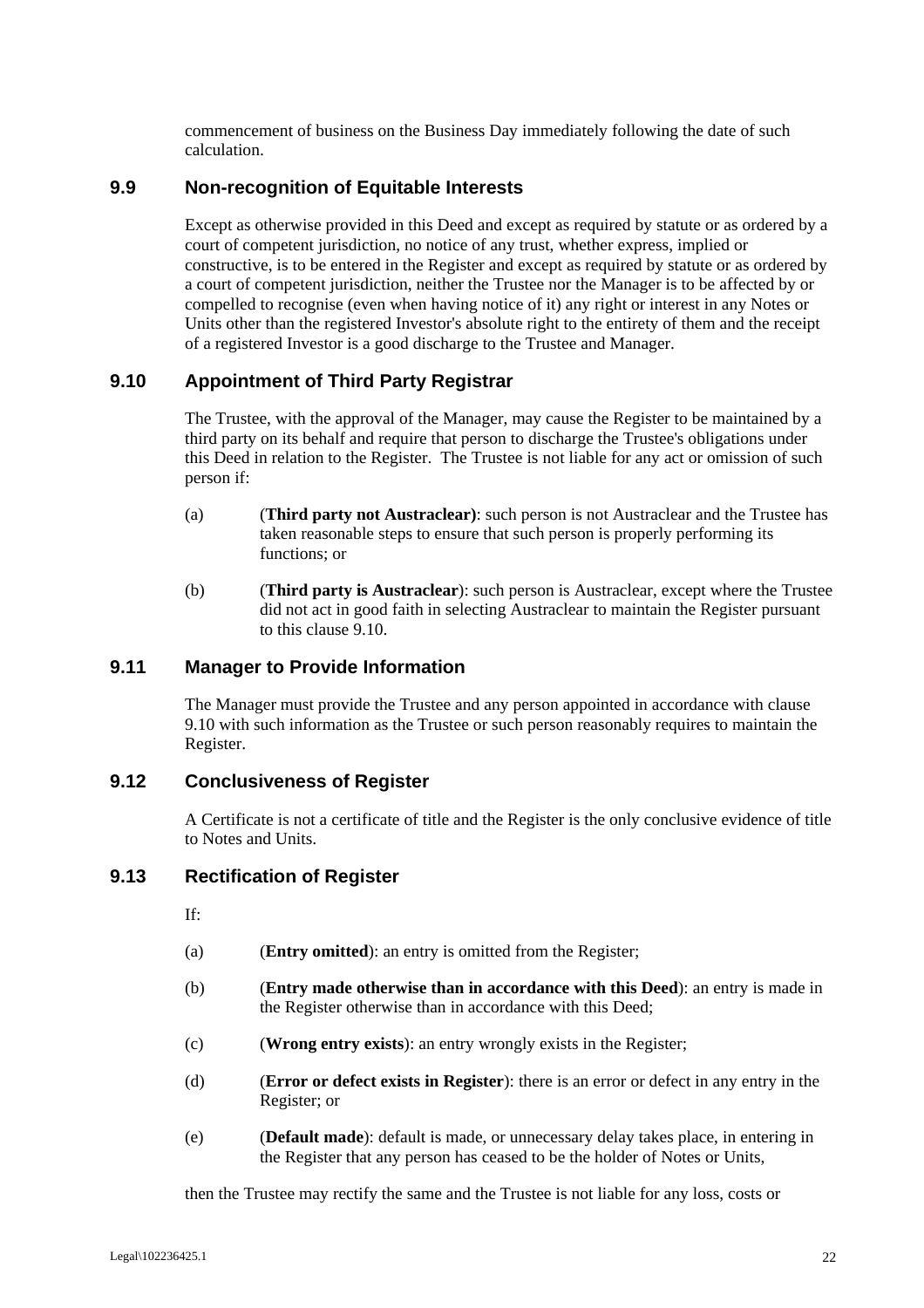liability incurred as a result of any of the foregoing occurring provided that it is not as a result of the Trustee's fraud, negligence or wilful default.

## **10. Transfer of notes and units**

#### **10.1 No Restriction on Transfer**

Subject to this Deed and subject to the corresponding Series Supplement, there is no restriction on the transfer of Notes and Units.

#### **10.2 Form of Transfer**

All transfers of Notes and Units must be in writing and in the form of, respectively, a Transfer.

#### **10.3 Execution of Transfer**

Every Transfer must be duly completed, duly stamped (if applicable) executed by the transferor and the transferee and delivered to the Trustee together with the Certificate relating to the Notes or Units to be transferred. The transferor is deemed to remain the owner of the Notes or Units for the purpose of establishing and paying Investor Entitlements until the name of the transferee is entered in the Register.

## **10.4 Restrictions on Transfer**

An Investor is only entitled to transfer a Note or a Unit if:

- (a) (**Excluded offer**): the offer or invitation to the proposed transferee by the Noteholder or the Unitholder (as the case may be) in relation to the Notes or Units (as the case may be) is an excluded offer or an excluded invitation for the purposes of the Corporations Law or complies with Division 3A of Part 7.12 of the Corporations Law; and
- (b) (**Transfer complies with Series Supplement**): the transfer would not otherwise breach any restriction on transfer for the Notes or Units (as the case may be) contained in the relevant Series Supplement.

#### **10.5 Trustee May Refuse to Register**

The Trustee may refuse to register any Transfer if:

- (a) (**Not duly completed**): if it is not duly completed, executed and (if necessary) stamped;
- (b) (**Does not comply**): it contravenes or fails to comply with the terms of this Deed or the Series Supplement relating to the Notes or Units (as the case may be); or
- (c) (**Contravention of law**): the transfer would result in a contravention of or failure to observe the provisions of a law of a State or Territory of the Commonwealth of Australia, or of the Commonwealth of Australia.

#### **10.6 Trustee Not Bound to Give Reasons**

The Trustee is not bound to give any reason for refusing to register any Transfer and its decision is final, conclusive and binding. If the Trustee refuses to register a Transfer, it must, as soon as practicable following that refusal, send to the transferor, and the party seeking to take the transfer of the Note or Unit, notice of that refusal.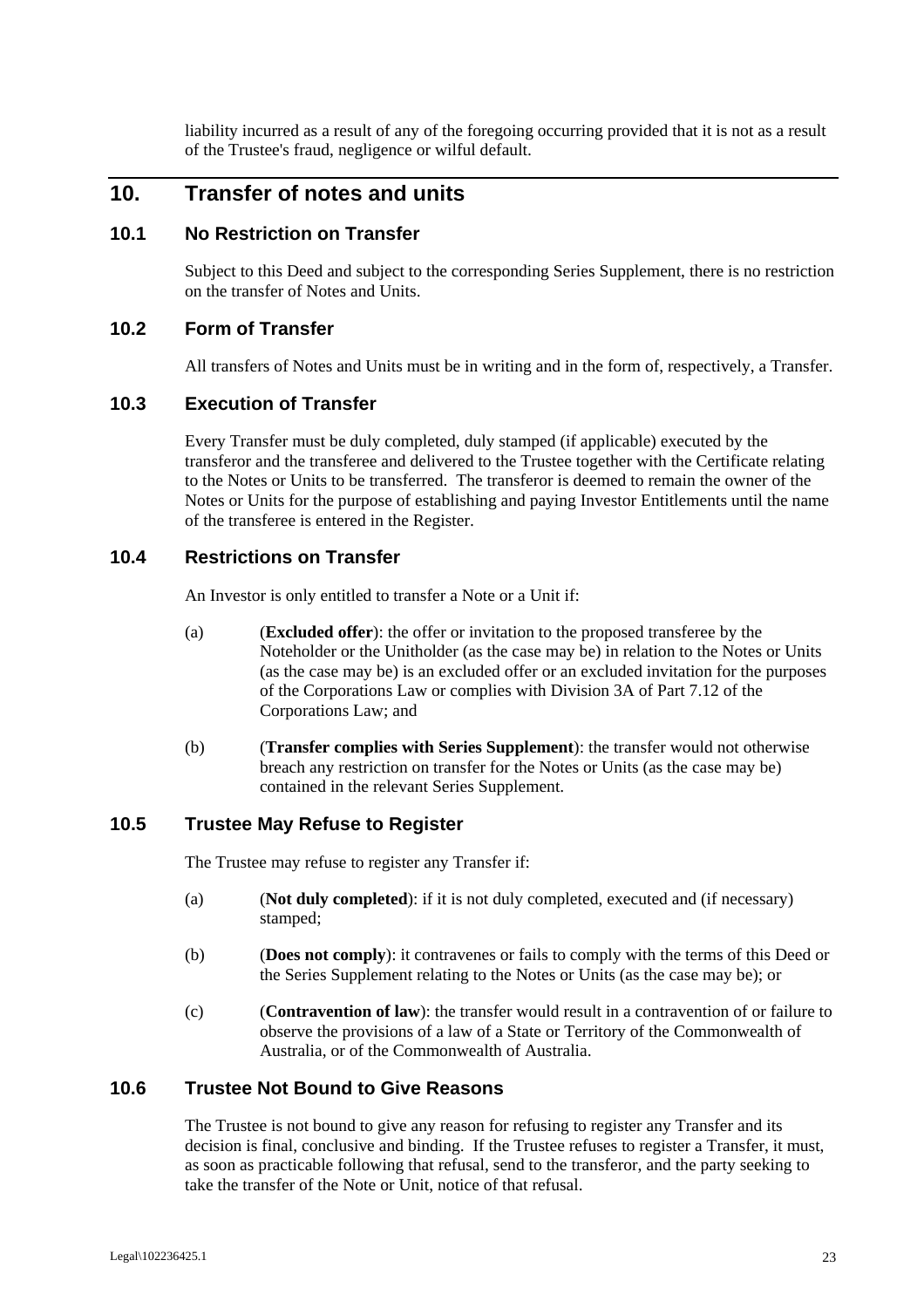#### **10.7 Registration of Transferee as Investor**

Subject to this clause 10, the Trustee must upon receipt of Transfer register the transferee in the Register. No fee is to be charged for the registration of any Transfer. The registration in the Register of a Transfer of a Unit or Note to a transferee will constitute the passing of title in the Unit or Note to the transferee.

#### **10.8 No Transfer if Register Closed**

The Trustee may not register any Transfer whilst the Register, or the relevant part of the Register, is closed for any purpose.

#### **10.9 Rights and Obligations of Transferee**

A transferee of Notes or Units pursuant to this Deed has the following rights and obligations from the time of registration:

- (a) (**Transferor's rights**): all the rights which the transferor previously had; and
- (b) (**Obligations of Investor**): all the obligations of an Investor as provided by this Deed and the corresponding Series Supplement as if the transferee was originally a party to this Deed and the Series Supplement.

#### **10.10 Receipt of Transfers**

Subject to clause 10.11, a Transfer will be regarded as received by the Trustee for the purposes of this Deed on the Business Day that the Trustee actually receives the Transfer at the place at which the Register is then kept, except that if a Transfer is actually received by the Trustee after 4.30pm on a Business Day at the place at which the Register is then kept, it will be regarded as having been received by the Trustee for the purposes of this Deed on the next Business Day.

#### **10.11 Transfer Received When Register Closed**

If a Transfer is received by the Trustee during a period when the Register, or the relevant part of the Register, is closed or on any non-Business Day, the Transfer will be regarded as having been received by the Trustee for the purposes of this Deed on the first Business Day thereafter on which the Register, or the relevant part of the Register (as the case may be), is open.

#### **10.12 Issue of Certificate**

Whenever the Trustee is required under this Deed to register a person as a Noteholder or a Unitholder, the Trustee must issue by mail to the transferee (at the address stated on the Transfer) within 10 Business Days of such registration a Certificate to the transferee in respect of the relevant Notes or Units (as the case may be) and, where some but not all Notes or Units held by an Investor have been transferred, issue a new Certificate (within 10 Business Days of the registration) to the transferor as confirmation of the balance of the Notes or Units (as the case may be) registered in the name of the transferor.

#### **10.13 Execution of Certificate**

A Certificate may be engraved, lithographed or printed and must be signed, either manually, mechanically, electronically, by facsimile or by other means agreed between the Manager and the Trustee, by an Authorised Officer or other delegate of the Trustee. A Certificate is valid notwithstanding that when the Certificate is issued the person whose facsimile signature has been applied to the Certificate has died or otherwise ceased to hold office.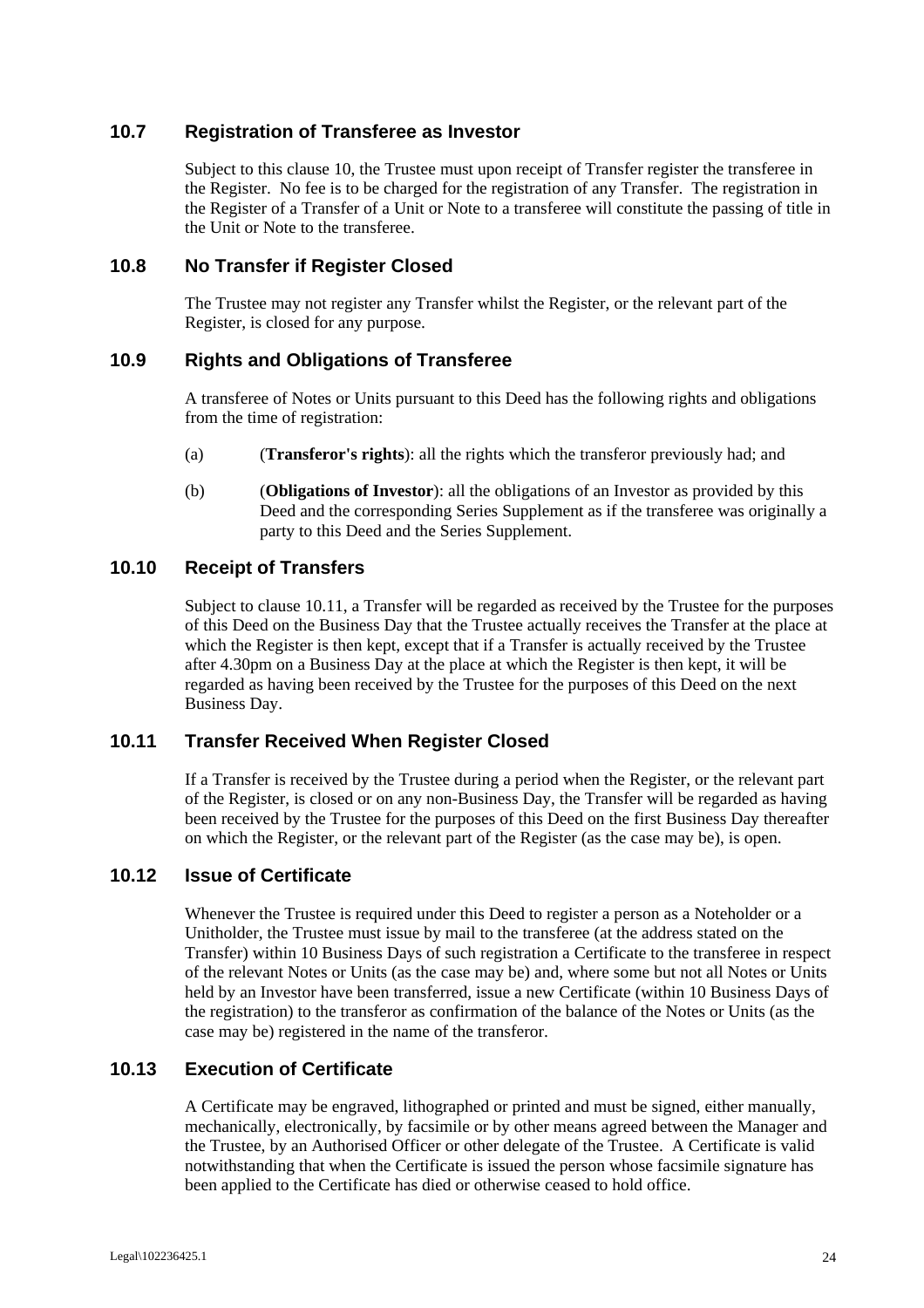## **10.14 Worn Out or Lost Certificate**

If a Certificate becomes worn out or defaced, then upon production of it to the Trustee, a replacement will be issued. If a Certificate is lost or destroyed, and upon proof of this to the satisfaction of the Trustee and the provision of such indemnity as the Trustee considers adequate, a replacement Certificate will be issued. A fee not exceeding \$10 may also be charged by the Trustee for the new Certificate if it so requires.

#### **10.15 Payments to Transferee**

Subject to this Deed, upon entry of a transferee in the relevant Register, the transferee is ipso facto entitled to receive any payments then due or which become due to the holder of the relevant transferred Notes or Units (as the case may be) and the Trustee is discharged for any such payment made to the transferee. Without limiting the foregoing, whether or not the entitlement to payment wholly or partly arose or accrued prior to the entry of the transferee in the relevant Register provided always that where a transferee is registered after the Register has been closed to determine an Investor Entitlement but prior to the date upon which that Investor Entitlement is due to be paid in respect of the relevant transferred Notes or Units, then that Investor Entitlement in respect of the relevant transferred Notes or Units (as the case maybe) must be paid to the transferor and not the transferee.

#### **10.16 Marked Note Transfers**

The Trustee must, unless the Trustee and the Manager otherwise agree, provide marking services in the manner set out in this clause 10.16 at the Trustee's offices, or the offices of a third party appointed pursuant to clause 9.10, in Sydney. If the Trustee or a third party appointed pursuant to clause 9.10 is requested by a Noteholder to mark a Note Transfer, the Trustee or any third party appointed pursuant to clause 9.10 must so mark the Note Transfer. Until a period of 90 days (or such other period as determined by the Manager) has elapsed from the date any Note Transfer is so marked, the Trustee or any third party appointed pursuant to clause 9.10 must not register any Note Transfer in respect of the Notes described in that Note Transfer except that marked Note Transfer. The period referred to in this clause 10.16 will not be extended or deemed to be extended by the closing of the Register for any purpose.

## **10.17 Reliance on Documents**

The Trustee is entitled to accept and assume the authenticity and genuineness of any Transfer or other document unless the Trustee is actually aware that the same is not authentic or genuine. The Trustee is not bound to enquire into the authenticity or genuineness of any Transfer or other document, nor incurs any liability for registering any Transfer which is subsequently discovered to be a forgery or otherwise defective, unless the Trustee had actual notice of such forgery or defect at the time of registration of such Transfer.

#### **10.18 Specimen Signatures**

The Trustee may (but need not) require each Investor to submit specimen signatures (and in the case of a corporation may require those signatures to be authenticated by the secretary or director of such Investor) of persons authorised to execute Transfers on behalf of such Investor and is entitled to assume (until notified to the contrary) that such authority has not been revoked.

#### **10.19 Persons Entitled on Transmission**

If an Investor dies, the Trustee and the Manager will recognise only the survivor or survivors (where the deceased was a joint holder) or the executors or administrators (in all other cases)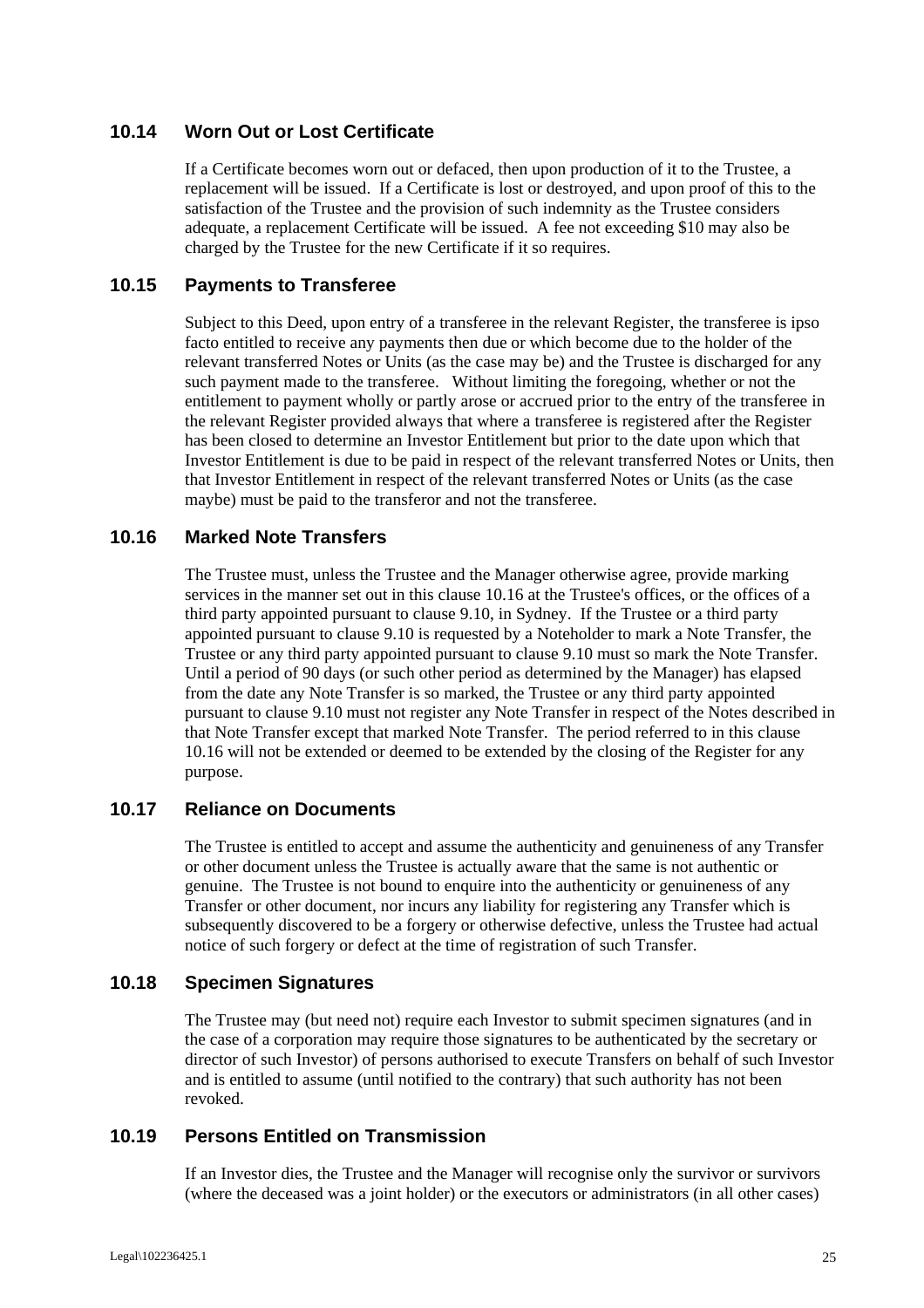as having any title to the Notes or Units registered in the name of the deceased.

#### **10.20 Registration on Transmission**

A person who becomes entitled to a Note or Unit (and gives evidence of that entitlement to the Manager in a form satisfactory to the Manager and the Trustee) because of the death, insolvency, bankruptcy, insanity or other disability of an Investor is entitled to be registered as the Investor or to nominate some other person to be registered as the Investor.

#### **10.21 Notice of Election**

To effect a registration under clause 10.20 the person must give a written notice to the Manager requesting the registration. If the Notes or Units are to be registered in the name of a nominee of the person, the person must also execute a transfer of the Notes or Units to the nominee. All the provisions of this Deed relating to the registration of transfers apply to such a notice or transfer as if it were a transfer executed by a Noteholder or a Unitholder.

#### **10.22 Rights of Transmittee Prior to Registration**

A person who becomes entitled to a Note or Unit because of the death, insolvency, bankruptcy, insanity or other disability of an Investor is entitled to receive and may give a discharge for all the money payable in respect of the Note or Unit (as the case may be).

# **11. Bank accounts**

#### **11.1 Separate Bank Accounts for each Series Trust**

The Trustee must open a separate bank account with a Bank in respect of each Series Trust.

#### **11.2 Additional Bank Accounts**

 The Trustee may open additional bank accounts with a Bank in respect of a Series Trust in accordance with the Series Supplement relating to that Series Trust.

#### **11.3 Comply with Requirements of Series Supplement**

Each bank account in relation to a Series Trust with a Bank must comply with the requirements (if any) specified in the Series Supplement relating to that Series Trust.

#### **11.4 Identifying Name of Bank Account**

Any bank accounts opened in accordance with this clause 11 must be opened by the Trustee in its name and must identify the name of the relevant Series Trust.

#### **11.5 Restricted use of Bank Account**

No bank account opened in accordance with this clause 11 may be used for any purpose other than those of the relevant Series Trust in respect of which it is opened.

#### **11.6 Operation of Bank Account**

The only authorised signatories for any bank account opened in accordance with this clause 11 must be officers or employees of the Trustee.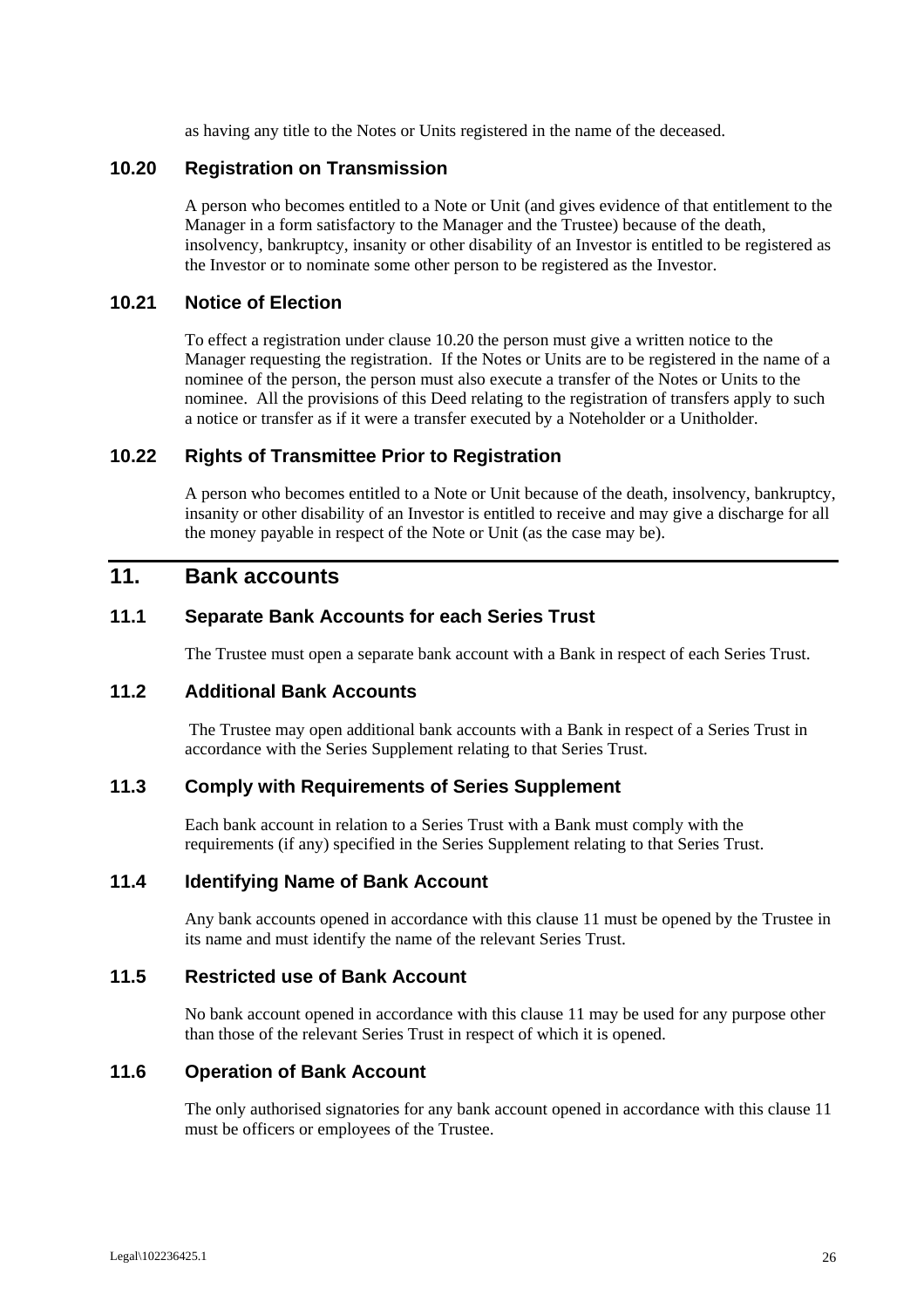## **11.7 Manager, Nominated Servicer and Nominated Seller Not to Deal with Bank Accounts**

Other than as set out in this Deed or the relevant Series Supplement, none of the Manager, any Nominated Servicer nor any Nominated Seller may deal with any bank account opened by the Trustee in respect of any Series Trust or the moneys in any such account in any way. The Manager agrees that it has no right of set-off, banker's lien, right of combination of accounts, right to deduct moneys (other than Taxes in respect of a bank account or moneys incorrectly credited to a bank account) or any other analogous right or Security Interest in or against any funds held in any bank account in respect of any Series Trust for any amount owed to the Manager.

#### **11.8 Payment of Moneys Into Bank Account**

Except in respect of business transacted through Austraclear and subject to this clause 11 and the corresponding Series Supplement, the Trustee must pay into the bank account in relation to a Series Trust:

- (a) (**Initial settlement**): moneys paid to the Trustee in initial settlement and constitution of the Series Trust;
- (b) (**Subscription moneys**): all subscription moneys raised in respect of the Notes and the Units and other moneys deposited with the Trustee in respect of the Series Trust, except where such moneys are to be applied on the same day in the acquisition of Assets of the Series Trust, in which case the Trustee must see to that application;
- (c) (**Proceeds**): all proceeds of the Assets of the Series Trust;
- (d) (**Money under Support Facilities**): all moneys received under all Support Facilities (if any) in respect of the Series Trust; and
- (e) (**Other money):** all other moneys received by the Trustee in respect of the Series Trust.

#### **11.9 Withdrawals**

Subject to the corresponding Series Supplement, the Trustee must withdraw funds from the bank account of a Series Trust and apply the same when necessary for:

- (a) (**Purchasing Assets of the Series Trust**): purchasing Assets of the Series Trust in compliance with this Deed and the corresponding Series Supplement and making payments required in connection with Assets of the Series Trust;
- (b) (**Paying parties to Transaction Documents**): making payments to itself, the Manager, the Nominated Servicer, the Nominated Seller, the Security Trustee and the Custodian and to any other persons of amounts entitled to be paid to or retained by them under this Deed and the other Transaction Documents for the Series Trust;
- (c) (**Paying Investors**): making payments to the Investors in relation to the Series Trust in accordance with this Deed and the corresponding Series Supplement; and
- (d) (**Other payments**): making any other payments permitted or contemplated by this Deed, the corresponding Series Supplement and the other Transaction Documents for the Series Trust.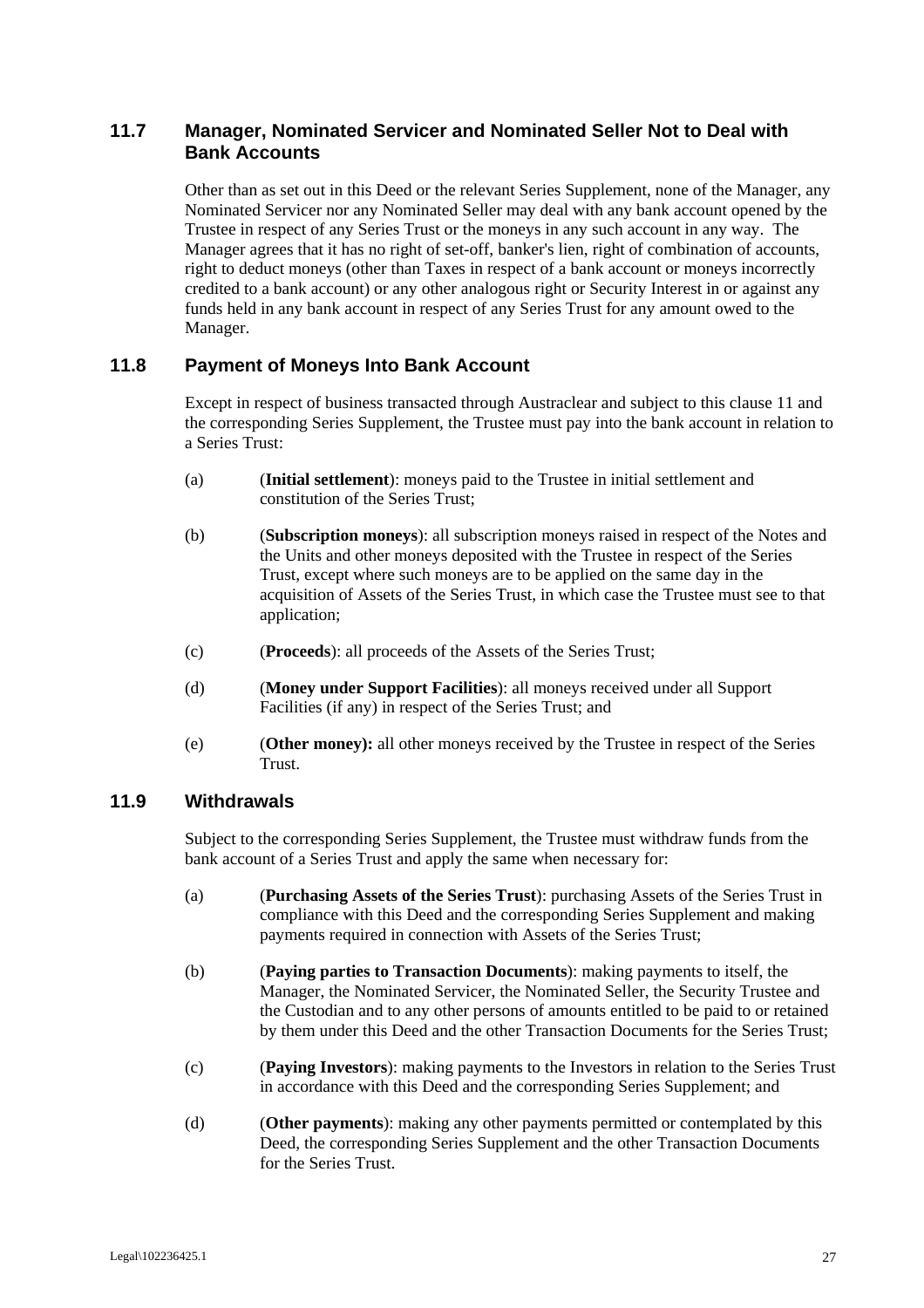# **12. Investment of trust funds**

#### **12.1 Principal Investment Policy**

The principal investment policy of each Series Trust is the acquisition of Approved Financial Assets of the nature specified in the Series Supplement relating to that Series Trust.

#### **12.2 Investment Proposals**

- (a) (**Manager's investment proposals**): The Manager may from time to time give to the Trustee a written proposal for the acquisition of the Assets of a Series Trust and for the sale, transfer, exchange or other realisation of or dealing with the Assets of a Series Trust and must give to the Trustee all directions as the Trustee may reasonably require in relation to all such matters.
- (b) (Trustee must implement investment proposals): If:
	- (i) the Trustee receives any such written proposal in writing from the Manager in relation to a Series Trust;
	- (ii) the Trustee is satisfied (acting reasonably) that the action referred to in the proposal is in accordance with this Deed and the corresponding Series Supplement;
	- (iii) the Trustee is satisfied that all conditions precedent in the Transaction Documents relating to the Series Trust (if any) have been met; and
	- (iv) the Manager's proposal relates to the Approved Financial Assets of the Series Trust or to an Authorised Short-Term Investment of the Series Trust,

then the Trustee must effect and pay for any such investment, purchase, transfer or alteration of investment to the extent of funds held by it in relation to the Series Trust.

(c) (**Discretion**): The Manager has the fullest discretion to recommend in the proposal the time and mode of and the broker, contractor or agent (if any) to be engaged for the implementation of the proposal including the right to recommend a postponement for so long as the Manager in its discretion thinks fit.

#### **12.3 Maturity of Authorised Short-Term Investments**

The Manager must ensure that any Authorised Short-Term Investments in relation to a Series Trust, to the extent that these represent moneys required for the payment of the Liabilities of the Series Trust, have a maturity on a date on or before the due date for the payment of those Liabilities.

#### **12.4 Limitation on Acquisition of Authorised Short-Term Investments**

The Manager must only give to the Trustee as a trustee of a Series Trust a proposal to acquire Authorised Short-Term Investments where the Authorised Short-Term Investment, or the issuer or obligor in respect thereof, at the time of the proposed acquisition, has at least the Required Credit Rating for that Series Trust.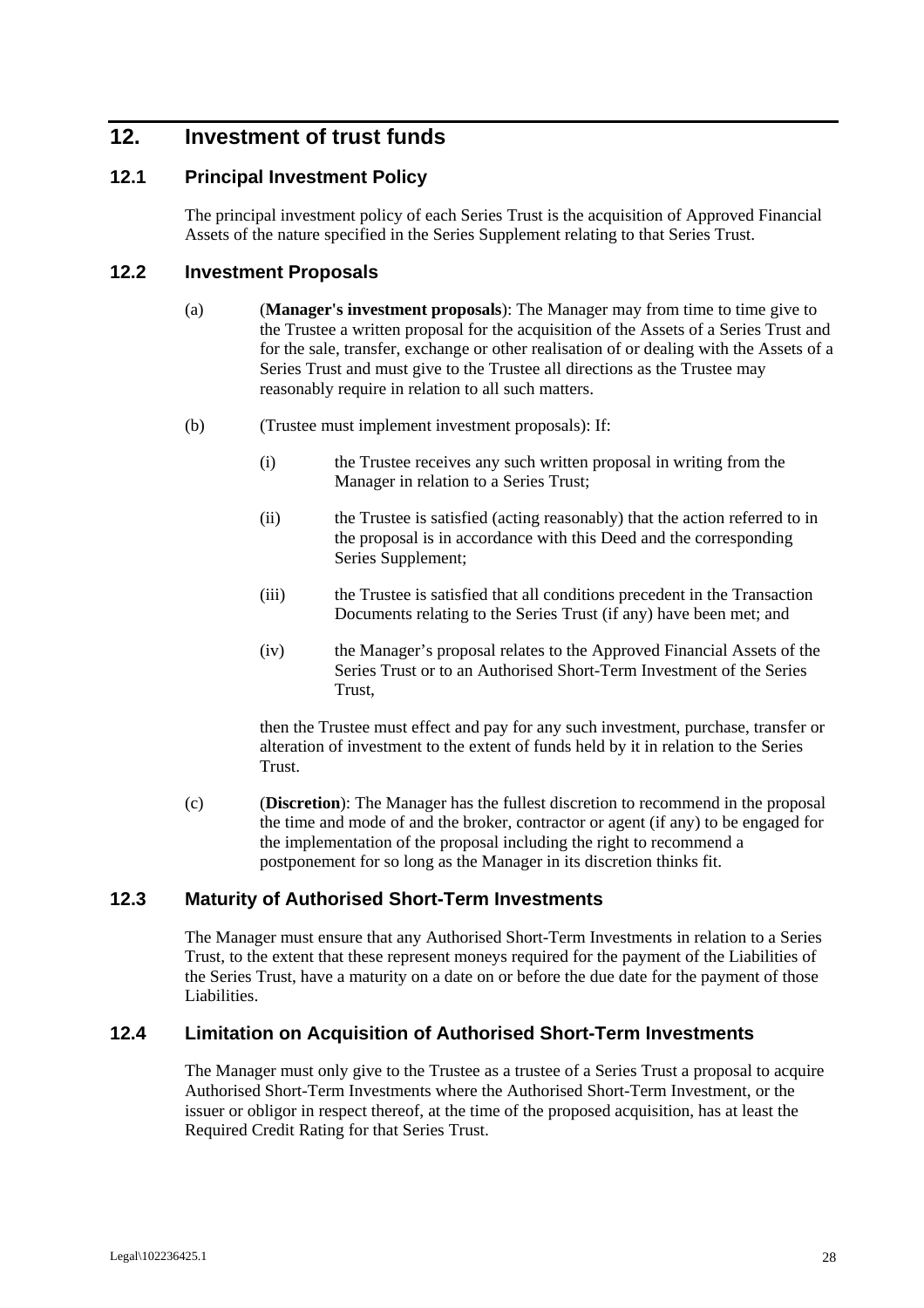## **12.5 No Sale of Authorised Short-Term Investments Prior to their Maturity Date**

Save as otherwise permitted by this Deed or the Series Supplement relating to a Series Trust, no Authorised Short-Term Investment of the Series Trust may be sold prior to its maturity date except where:

- (a) (**Rating downgrade**): in the case of a Rated Series Trust, the sale occurs because the Authorised Short-Term Investment, or the issuer or obligor in respect thereof, no longer has at least the Required Credit Rating for the Rated Series Trust and the Trustee has received written confirmation from the Manager that the sale will not cause the rating of the Notes by each Rating Agency in respect of the Rated Series Trust to be withdrawn or downgraded; or
- (b) (**No loss will be suffered**): the sale of the Authorised Short-Term Investment will not result in a loss being suffered by the Series Trust; or
- (c) (**Sale not prejudicial**): the sale is not, in the opinion of the Manager, prejudicial to the interests of the Investors referable to the Series Trust.

#### **12.6 Voting Rights of Investments**

- (a) (**Trustee must exercise in accordance with Manager's directions**): Subject to this Deed, the Trustee must in relation to each Series Trust, exercise all voting rights conferred by the Assets of that Series Trust in the manner the Manager directs from time to time. At the request and expense of the Manager, the Trustee must execute, deliver and appoint or cause to be executed, delivered and appointed the necessary proxies, attorneys and representatives to enable the Manager or its nominees to exercise such voting rights.
- (b) (**No responsibility for votes not cast**): Subject to this Deed, neither the Manager nor the Trustee nor any holder of any proxy or power of attorney referred to in clause 12.6(a) is liable or responsible for any vote cast or not cast including, without limitation, in connection with the management of any entity in which the Assets of any Series Trust are held.

#### **12.7 Assets and Liabilities of Series Trust**

The Trustee must not apply the Assets of a Series Trust to meet any Liabilities of any other Series Trust.

#### **12.8 No Aggregation of Liabilities**

The Trustee must not:

- (a) (**Aggregated with other Liabilities**): aggregate the Liabilities of a Series Trust with the Liabilities of any other Series Trust; or
- (b) (**Offset against other Assets of the Series Trust**): set-off the Liabilities of a Series Trust against any other Assets of the Series Trust, other than the Assets of the Series Trust to which those Liabilities relate.

## **12.9 Designation and Discharge of Liabilities**

The Trustee must allocate to each Series Trust those Liabilities which in the opinion of the Manager are properly referable to that Series Trust (including, without limitation, those Liabilities which were incurred in purchasing the Assets of that Series Trust). Subject to the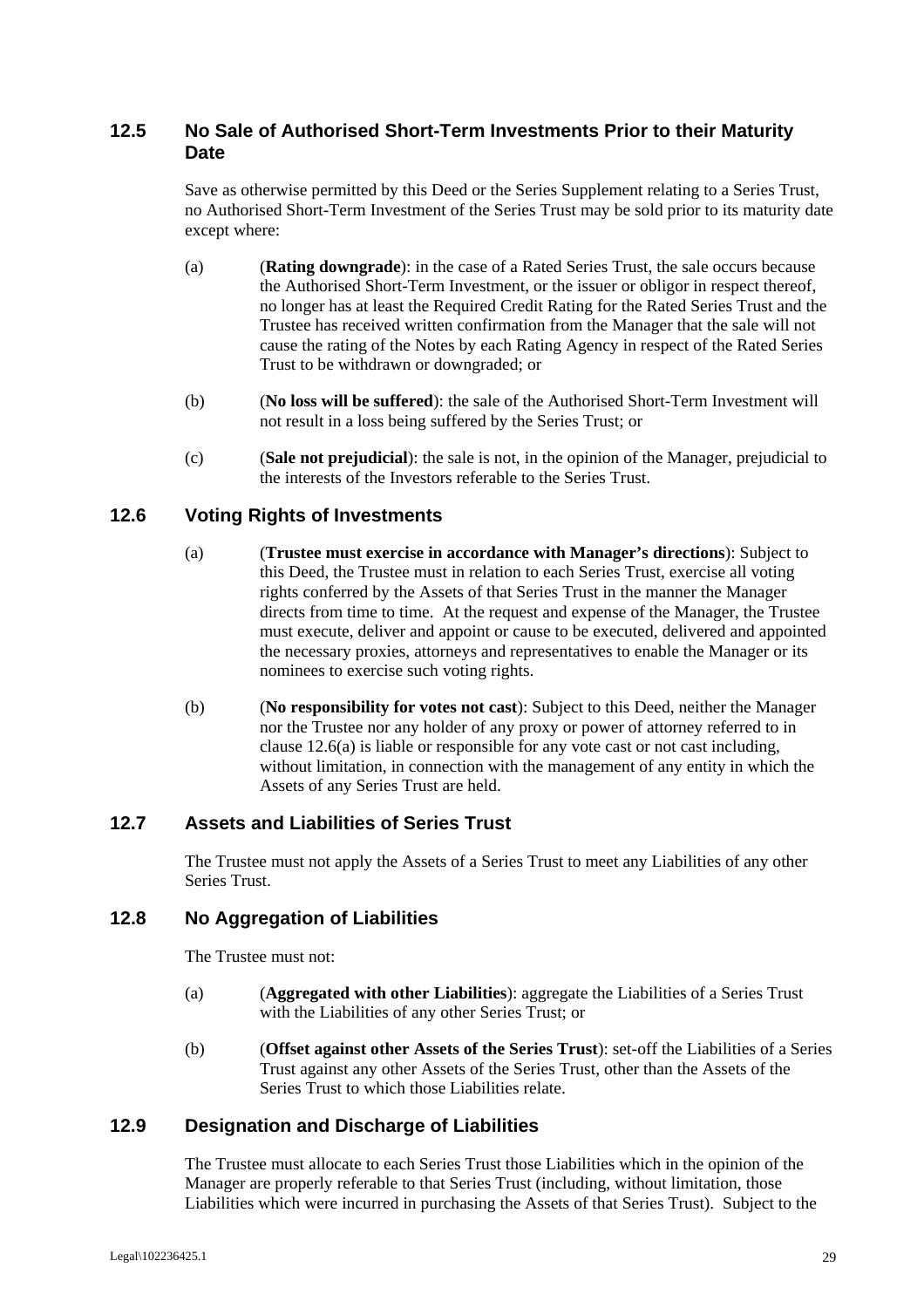provisions of this Deed, the Trustee must pay out of a Series Trust (or make adequate provision for) all Liabilities in connection with that Series Trust.

#### **12.10 No Mixture of Assets**

The Trustee must account for the Assets of each Series Trust separately from the Assets of all other Series Trusts and must account for the Liabilities which are referable to each Series Trust separate and apart from the Liabilities which are referable in all other Series Trusts but must (after consultation with the Manager) make a fair apportionment between Series Trusts of any property coming into the hands of the Trustee which belongs to one or more Series Trusts.

## **12.11 No Co-mingling**

The Trustee must not co-mingle any money held by the Trustee in respect of a Series Trust with any money held by the Trustee in respect of any other Series Trust.

## **12.12 Other Trusts**

The Trustee may mix the Assets of a Series Trust and the Assets of any Other Trust constituted by the Series Supplement in relation to that Series Trust, and may co-mingle money held in respect of a Series Trust and that Other Trust, to the extent set out in that Series Supplement.

# **13. Income and capital of a series trust**

#### **13.1 Determination of Net Accounting Income**

The Manager must determine in accordance with the Approved Accounting Standards:

- (a) (**Net Accounting Income**): the net income of a Series Trust in respect of each Financial Year of the Series Trust and may determine whether any receipt, profit, gain, payment, loss, outgoing, provision or reserve or any sum of money or investment in a Financial Year is or is not to be treated as being on income or capital account of the Series Trust (including treating the transfer of amounts from the capital of the Series Trust as income of the Series Trust for any purpose); and
- (b) (**Provisions and reserves**): whether and the extent to which any provisions and reserves need to be made for the Financial Year.

# **13.2 Determination of Net Tax Income**

The Manager must determine the Net Tax Income of each Series Trust for each Financial Year.

#### **13.3 Manager to Make Allocations**

Having regard to the determinations made under clauses 13.1 and 13.2, the Manager must make or direct the Trustee to make the allocation and/or take such action (as the case may be) as referred to in clause 13.4.

#### **13.4 Allocation of Net Accounting Income/Net Tax Income**

- (a) (**Unitholders presently entitled to Net Accounting Income**): The Unitholders of a Series Trust are presently entitled to their pro-rata share of the whole of the Net Accounting Income of that Series Trust in accordance with the Series Supplement for the Series Trust.
- (b) (**Unitholders presently entitled to Net Tax Income**): For each Financial Year of a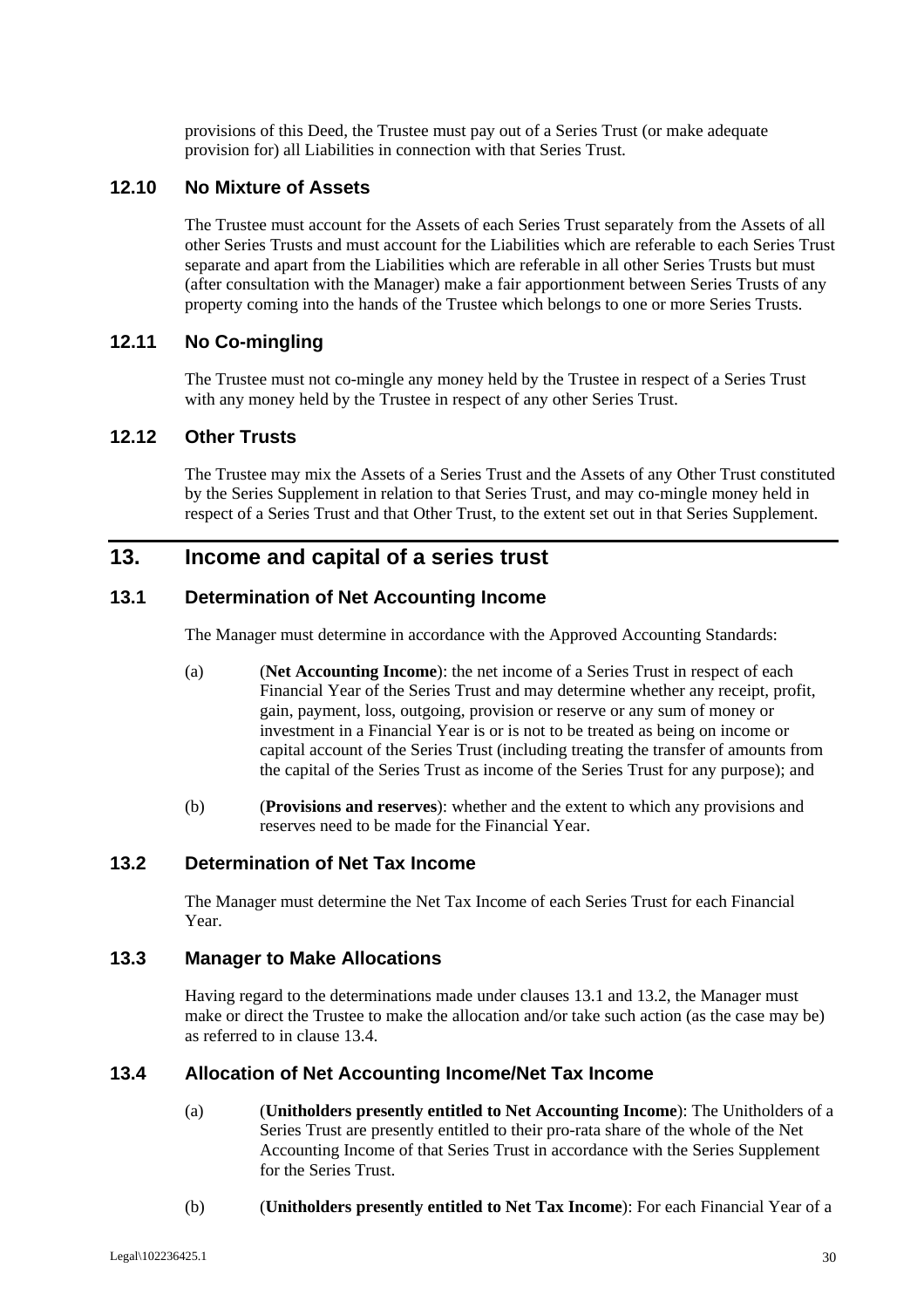Series Trust, the Unitholders of the Series Trust will be presently entitled to their pro-rata share of the whole of the Net Tax Income of the Series Trust for that Financial Year in accordance with the Series Supplement for the Series Trust.

(c) (**Manager to act or direct the Trustee**): The Manager must act or direct that the Trustee takes such action as is necessary in each case to ensure (to the extent possible) that any tax liability in respect of a Series Trust in respect of a Financial Year under Division 6 of Part III of the 1936 Tax Act is borne by the Unitholders of the Series Trust in such proportions as correspond to their pro rata share of the Net Accounting Income of that Series Trust allocated in accordance with clause 13.4(a) and not by the Trustee.

#### **13.5 Reinvestment of Income**

- (a) (**Payment of Amount**): On the last day of each Financial Year of a Series Trust, each Unitholder of the Series Trust will be entitled to be paid an amount equal to whichever is the greater of the following:
	- (i) its proportion of the Net Accounting Income to which it is presently entitled under clause 13.4(a); and
	- (ii) its proportion of the Net Tax Income to which it is presently entitled under clause 13.4(b).
- (b) **(Reinvestment of Income):** The Manager may in its absolute discretion require a Unitholder to invest an amount in a Series Trust (by way of a subscription or additional subscription payment in respect of its previously issued Units, not by way of subscription for additional Units) if the following requirements are all satisfied:
	- (i) the amount represents an amount which the Unitholder is entitled to be paid under clause 13.5(a) in respect of any Financial Year;
	- (ii) that amount was not actually paid to the Unitholder in the relevant Financial Year; and
	- (iii) the Unitholder requests the Manager to pay or otherwise deal with such amount on behalf of that Unitholder.

# **14. Representations and warranties**

#### **14.1 General Representations and Warranties**

Each of the Trustee and the Manager represents and warrants in respect of itself to the other that:

- (a) (**Due incorporation**): it has been duly incorporated as a company limited by shares in accordance with the laws of its place of incorporation and is validly existing under those respective laws and has power and authority to carry on its business as it is now being conducted;
- (b) (**Power to enter and observe this Deed**): it has power to enter into and observe its obligations under this Deed;
- (c) (**Authorisations**): it has in full force and effect the authorisations necessary to authorise its execution, delivery and performance of this Deed;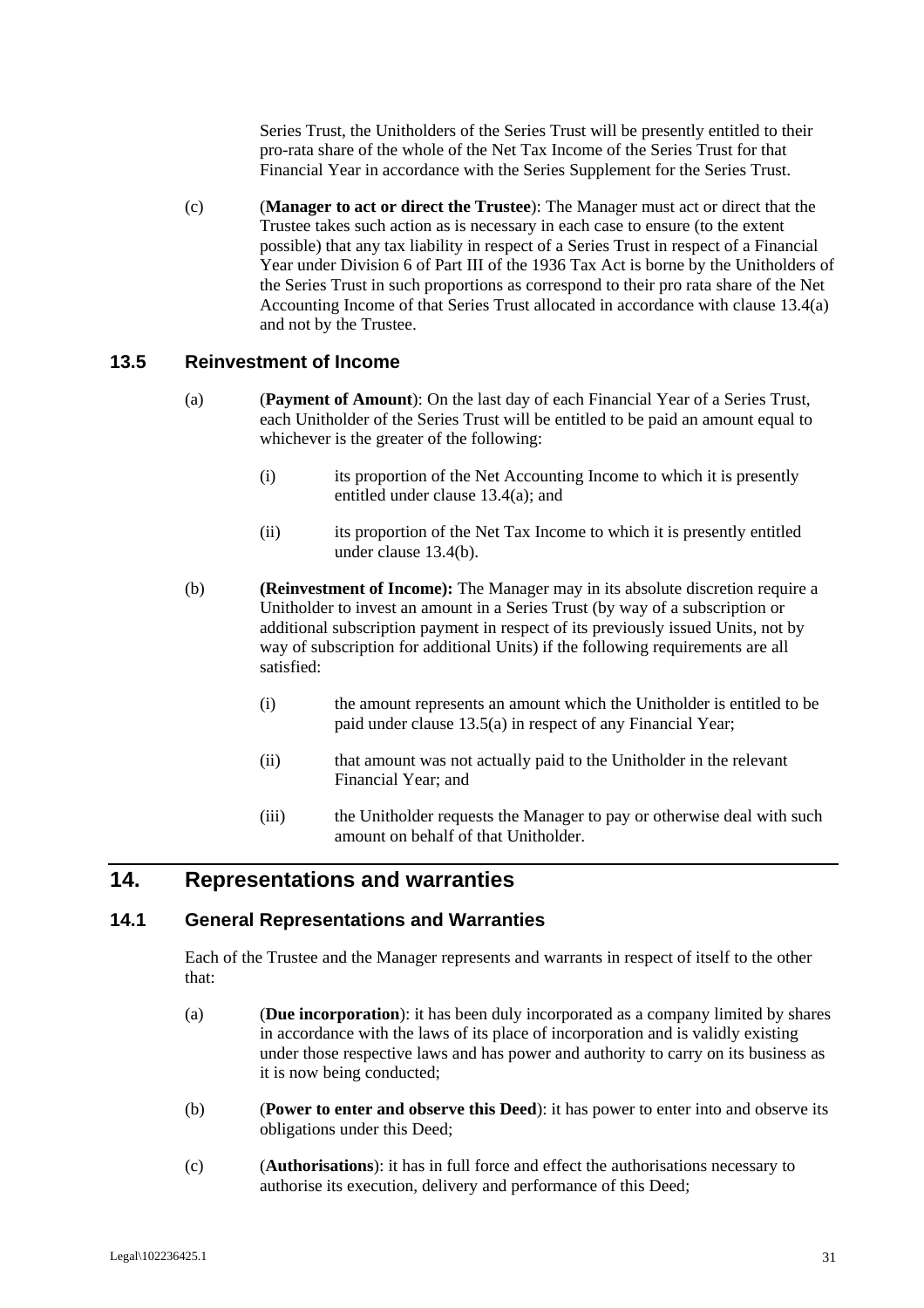- (d) (**Obligations enforceable**): its obligations under this Deed are valid, binding and enforceable against it in accordance with their terms subject to stamping and any necessary registration except as such enforceability may be limited by any applicable bankruptcy, insolvency, reorganisation, moratorium or trust or general principles of equity or other similar laws affecting creditors' rights generally;
- (e) (**This Deed does not contravene constituent documents**): this Deed does not contravene its constituent documents or any law, regulation or official directive or any of its obligations or undertakings by which it or any of its assets are bound or cause a limitation on its powers or the powers of its directors to be exceeded;
- (f) (**Not trustee**): (represented and warranted by the Manager only) it does not enter into this Deed in the capacity of a trustee of any trust or settlement; and
- (g) (**No Insolvency Event**): no Insolvency Event has occurred and is subsisting in respect of it.

# **14.2 Repetition of Representations and Warranties**

The representations and warranties in clause 14.1 are taken to be also made on each Closing Date after the date of this Deed.

# **15. Manager's duties and undertakings**

# **15.1 Manager's General Duty**

Having regard to the Manager's powers and discretions under this Deed and the corresponding Series Supplement, the Manager must manage the Assets forming part of each Series Trust that are not serviced by the Nominated Servicer for the Series Trust.

### **15.2 Manager's Covenants**

The Manager covenants with the Trustee in respect of each Series Trust that it will until the Series Trust is terminated in accordance with this Deed or until it has retired or been removed as Manager in accordance with this Deed:

- (a) (**Use best endeavours to conduct business properly**): use its best endeavours to carry on and conduct its business to which its obligations and functions under this Deed, and the other Transaction Documents , relate in a proper and efficient manner;
- (b) (**Do all necessary things**): do everything and take all such actions which are necessary (including, without limitation, obtaining and complying with all material authorisations, licences and approvals and laws as are appropriate) to ensure that it and the Trustee in respect of the Series Trust are able to exercise all their respective powers and remedies and perform all their respective obligations under this Deed and the other Transaction Documents relating to the Series Trust and all other deeds, agreements and other arrangements entered into by the Manager and the Trustee pursuant to this Deed or any of such other Transaction Documents except all necessary actions that the Trustee is obliged to perform under clause 16.3(c) of this Deed;
- (c) (**Act honestly**): act honestly and in good faith in the performance of its duties and in the exercise of its discretions under this Deed and under the Series Supplement in relation to the Series Trust;
- (d) (**Exercise diligence**): exercise at least the degree of skill, care and diligence that an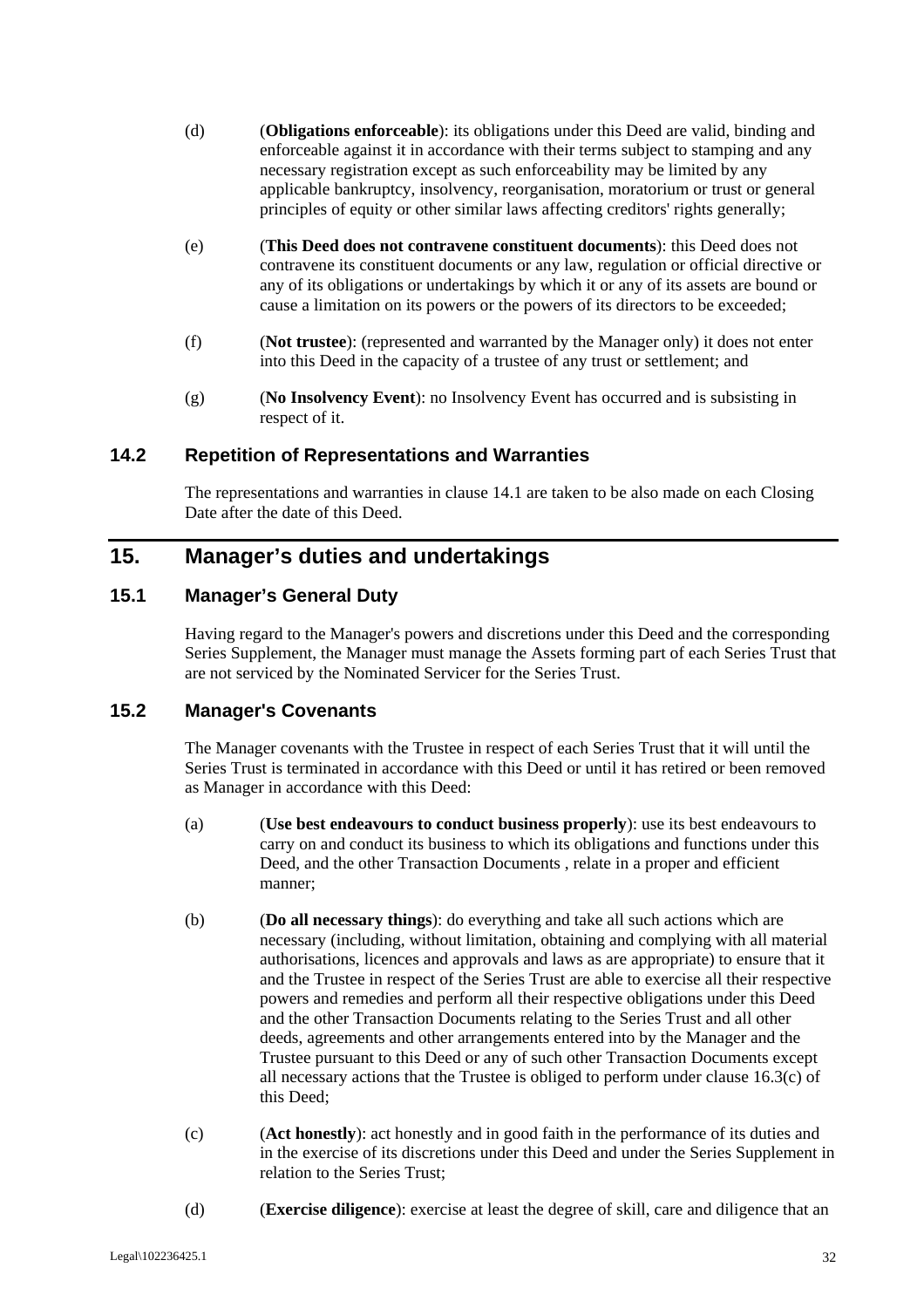appropriately qualified manager of trusts equivalent to the Series Trusts would reasonably be expected to exercise, having regard to the interests of the Investors in relation to the Series Trust;

- (e) (**Exercise prudence**): exercise such prudence as a prudent person of business would exercise in performing its express functions and in exercising its discretions under this Deed and the other Transaction Documents relating to the Series Trust, having regard to the interests of the Investors in relation to the Series Trust;
- (f) (**Allow Trustee and Auditor to inspect**): make available for inspection by the Trustee and the Auditor during normal business hours and after the receipt of reasonable notice, the books of the Manager relating to the Series Trust whether kept at its registered office or elsewhere;
- (g) (**Give Trustee and Auditor information**): give to the Trustee and the Auditor written or oral information which either may reasonably require with respect to all matters in possession of the Manager relating to the Series Trust;
- (h) (**Make information available**): make available or ensure that there is made available to the Trustee the details within the Manager's knowledge or possession that the Trustee requests with respect to all matters relating to the Series Trust;
- (i) (**Pay Trustee**): pay to the Trustee within one Business Day of receipt all money that is payable by the Manager to the Trustee under this Deed or the corresponding Series Supplement in relation to the Series Trust;
- (j) (**Audited Accounts**): give the Trustee the audited Accounts of the Manager for each financial year of the Manager within 120 days of the end of that year;
- (k) (**Unaudited Accounts**): give the Trustee unaudited Accounts of the Manager for the first 6 months of each financial year of the Manager within 90 days of the end of that 6 months;
- (l) (**Notify material misrepresentations**): promptly notify the Trustee if it becomes actually aware that any material representation or warranty made or taken to be made by or on behalf of the Manager in connection with any Transaction Document relating to the Series Trust is incorrect when made or taken to be made;
- (m) (**Notify defaults**): promptly notify the Trustee if it becomes actually aware of any Manager Default and at the same time, or as soon as possible thereafter, provide full details of such Manager Default;
- (n) (**Certificate**): within two Business Days of a request from the Trustee, provide to the Trustee a certificate signed by two Authorised Officers of the Manager on behalf of the Manager which states whether a Manager Default has occurred (a request under this clause will not be made by the Trustee more than once in each 6 calendar month period, unless the Trustee when making the request sets out reasonable grounds for believing that a Manager Default is subsisting);
- (o) (**Not recommend release of Assets**): not recommend the release of any Assets of the Series Trust to the Nominated Seller, the Nominated Servicer or any other party except in accordance with the express provisions of this Deed or the other Transaction Documents relating to the Series Trust, without the prior written permission of the Trustee;
- (p) (**Not merge without assumption**): not merge or consolidate into another entity, unless the surviving entity assumes the obligations of the Manager under the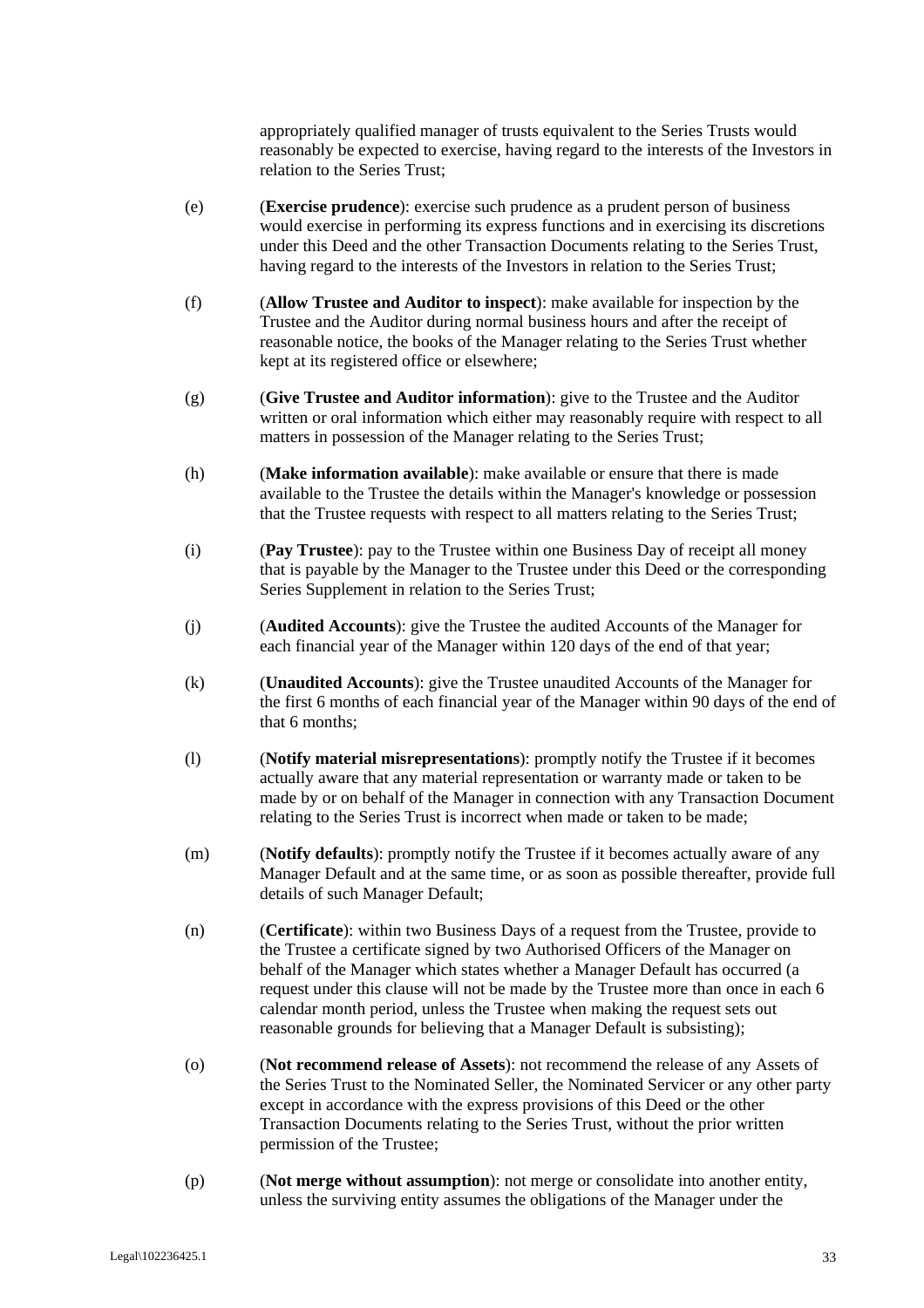Transaction Documents relating to the Series Trust and unless, in the case of a Rated Series Trust, the Rating Agencies relating to the Series Trust have received at least 15 Business Days prior notice in writing from the Manager of the proposed merger or consolidation and such Rating Agencies confirm within 10 Business Days of such notice that the then rating by each such Rating Agency in respect of the Notes of the Series Trust will not be downgraded or withdrawn as a result of the proposed merger or consolidation;

- (q) (**Filings**): make all filings required in connection with the Series Trust or Assets of the Series Trust with any Governmental Agency in Australia;
- (r) (**Tax returns**): prepare and submit to the Trustee for signing and filing on a timely basis all income or other Tax returns or elections required to be filed with respect to a Series Trust and ensure that the Trustee is directed to pay any Taxes required to be paid by the Trustee as trustee of a Series Trust;
- (s) (**Prepare consents and notices**): prepare and mail any consents or notices required to be provided by the Trustee under this Deed or any other Transaction Documents for the Series Trust; and
- (t) (**Comply with duties and laws**): promptly comply with all other duties and obligations imposed on the Manager by the Series Supplement, or another Transaction Document, in relation to the Series Trust and comply with all relevant laws in carrying out such duties and obligations.

# **15.3 Manager to have discretion**

Subject to this Deed, the Manager has an absolute discretion with respect to all the powers, authorities and discretions vested in it whether in relation to the manner or time of exercise.

# **15.4 Act on Expert Advice**

The Manager may obtain and act upon the opinion, advice or information obtained from barristers, solicitors, valuers, surveyors, contractors, land agents, brokers, letting agents, property managers, qualified advisers and other experts whether instructed by the Manager, any Nominated Servicer, any Nominated Seller or by the Trustee. The Trustee must pay from the relevant Series Trust the reasonable and proper fees, disbursements and expenses, duties and outgoing payable in relation to any such person.

# **15.5 Negotiation in Relation to Support Facilities**

The Manager must ensure, to the extent that it is within the Manager's power, that all steps which it thinks are desirable are taken in connection with the negotiation of the documentation to effect on a timely basis any Support Facilities for each Series Trust.

#### **15.6 Monitor Support Facilities**

The Manager must monitor, to the extent that it is within the Manager's power, all Support Facilities in respect of a Series Trust. The Manager must properly perform the functions which are necessary for it to perform under any Support Facility.

#### **15.7 Manager's Power to Delegate**

The Manager, in carrying out and performing its duties and obligations in relation to each Series Trust, may:

(a) (**Appoint attorneys**): by power of attorney appoint any person to be attorney or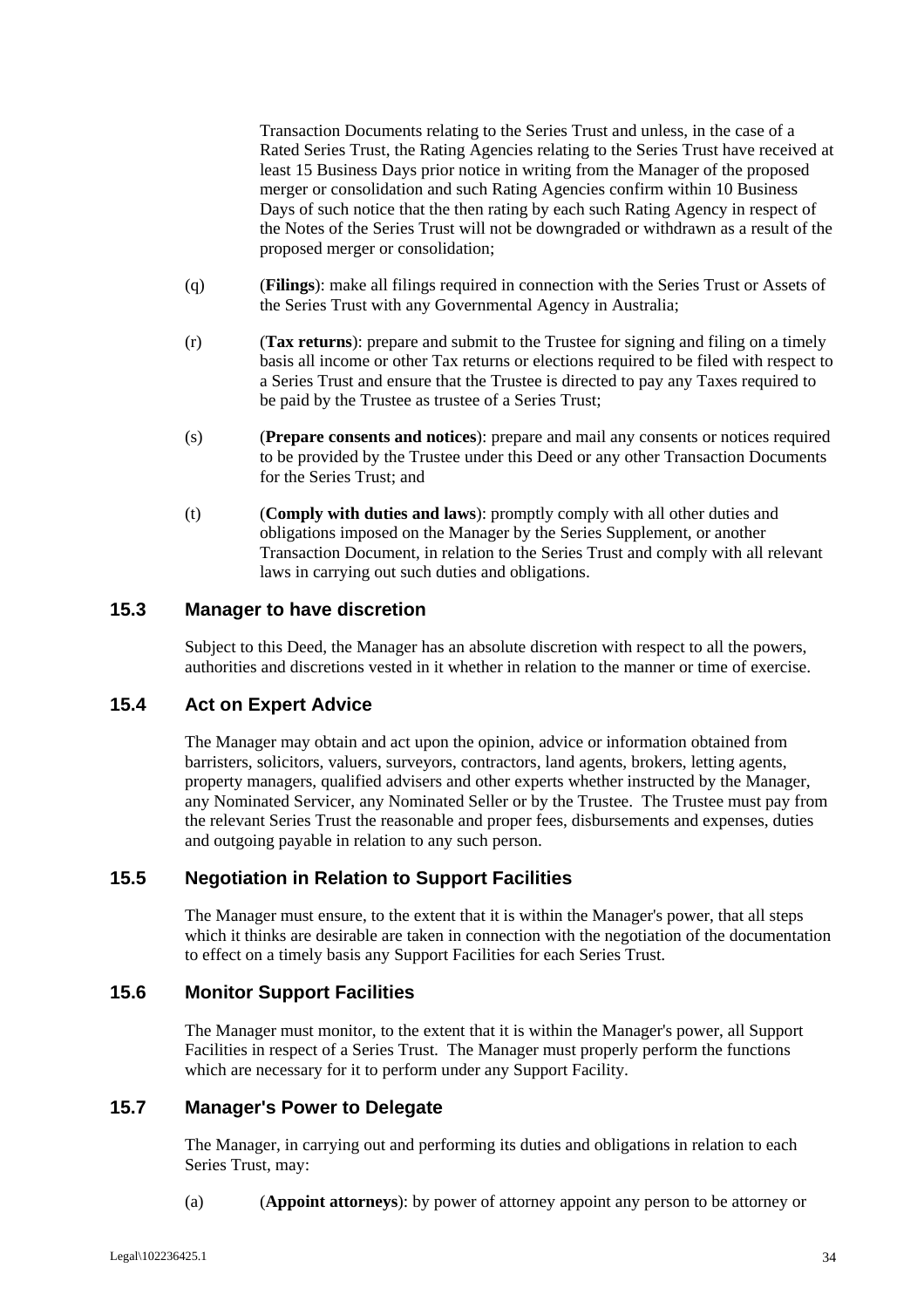agent of the Manager for those purposes and with those powers, authorities and discretions (not exceeding those vested in the Manager) as the Manager thinks fit including, without limitation, a power to sub-delegate and a power to authorise the issue in the name of the Manager of documents bearing facsimile signatures of the Manager or of the attorney or agent either with or without proper manuscript signatures of its officers on them; and

(b) (**Appoint agents**): appoint by writing any person to be agent of the Manager as the Manager thinks necessary or proper for those purposes and with those powers, authorities and discretions (not exceeding those vested in the Manager) as the Manager thinks fit,

provided that, in each case, the Manager must not delegate to such third parties a material part of its duties and obligations as Manager in relation to a Series Trust.

# **15.8 Manager May Replace or Suspend Attorneys**

The Manager may replace or suspend any attorney, agent or sub-agent appointed under clause 15.7 for any cause or reason as the Manager may in its sole discretion think sufficient with or without assigning any cause or reason.

#### **15.9 Manager Remains Liable for its Agents**

The Manager at all times remains liable for:

- (a) (**Acts and omissions**): the acts or omissions of any person appointed under clause 15.7(a) or (b) to the extent that the Manager would itself be liable; and
- (b) (**Fees and expenses**): the payment of fees of any person appointed under clause 15.7(a) or (b).

#### **15.10 No Power to bind Trustee, Nominated Servicer or Nominated Seller**

The Manager in exercising its powers, authorities and discretions vested in it and carrying out and performing its duties and obligations in relation to any Series Trust or any Asset of a Series Trust, whether pursuant to this Deed, a Series Supplement, any other Transaction Document or any other deed, agreement or other arrangement, does not (nor does any of its delegates) have any power to bind the Trustee, any Nominated Servicer or any Nominated Seller, otherwise than as expressly provided in this Deed, such Series Supplement, the other Transaction Documents or such other deed, agreement or arrangement.

# **15.11 Indemnity for Legal costs**

Subject to clause 15.12, the Manager is indemnified out of each Series Trust for all legal costs and disbursements on a full indemnity basis and all other costs, disbursements, outgoings and expenses incurred by the Manager in connection with:

- (a) (**Enforcement**): the enforcement or contemplated enforcement of, or preservation of rights under; and
- (b) (**Litigation**): without limiting the generality of paragraph (a), the initiation, defence, carriage and settlement of any action, suit, proceeding or dispute in respect of,

this Deed, or any other Transaction Document, in relation to the Series Trust or otherwise under or in respect of the Series Trust.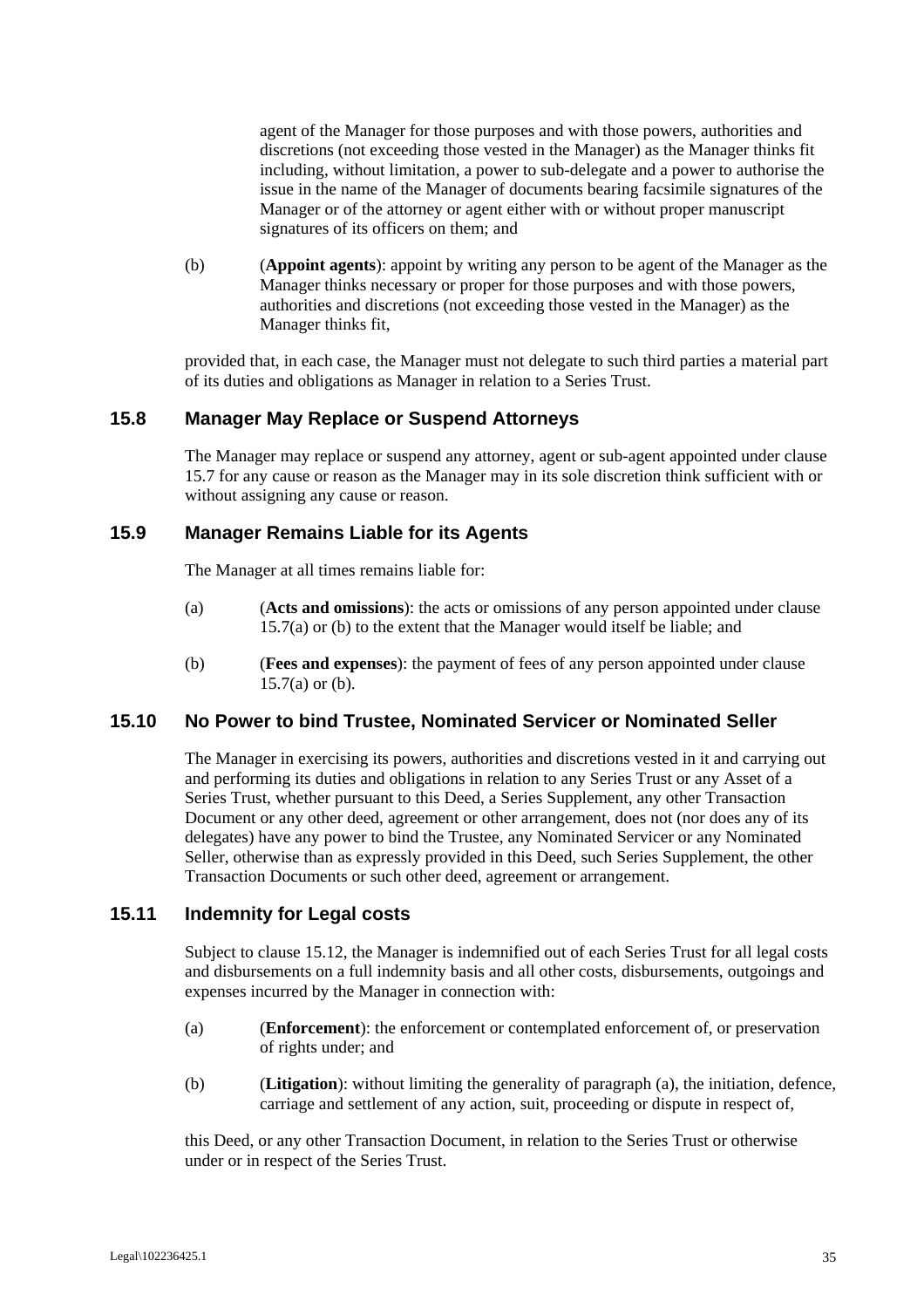# **15.12 Indemnity for Legal Costs for Alleged Default**

The Manager is indemnified and is entitled to be reimbursed out of the relevant Series Trust in accordance with clause 15.11 in respect of all legal costs and disbursements (calculated in the manner provided for in clause 15.11) incurred by the Manager in connection with court proceedings brought against it alleging negligence, fraud or wilful default under this Deed. However, the Manager is not entitled to such a right of indemnity or reimbursement where there is a determination by the relevant court of fraud, negligence or wilful default by the Manager (provided that until such determination, the Manager is entitled to such right of indemnity or reimbursement but must upon such a determination repay to the Trustee any amount paid to it pursuant to this clause).

# **15.13 Extent of Liability of Manager**

The Manager is not personally liable to indemnify the Trustee or to make any payments to any other person in relation to any Series Trust except for any fraud, negligence or wilful default by it in its capacity as Manager of the Series Trust.

# **15.14 Right of Indemnity**

The Manager is indemnified out of each Series Trust in respect of any liability, cost or expense properly incurred by it in its capacity as Manager of the Series Trust.

# **15.15 Further Limitation of Liability of Manager**

If the Manager relies in good faith on an opinion, advice, information or statement given to it by a person referred to in clause 15.4, it is not liable for any misconduct, mistake, oversight, error of judgment, forgetfulness or want of prudence on the part of that person except when the person is not independent from the Manager. A person is regarded as independent notwithstanding that the person acts or has acted as adviser to the Manager so long as separate instructions are given by the Manager to that person.

#### **15.16 Neither Manager nor Delegate liable**

Neither the Manager nor any delegate of the Manager appointed in accordance with this Deed or any other Transaction Document of a Series Trust is liable for:

- (a) (**Loss and liabilities except in respect of default of Manager**): any loss, costs, liabilities or expenses arising out of the exercise or non-exercise of its discretions under this Deed, any Transaction Document or otherwise in relation to a Series Trust except to the extent that any of the foregoing is caused by the Manager's or such delegate's own fraud, negligence or wilful default;
- (b) (**Loss and liabilities arising out of Trustee, Nominated Seller or Nominated Servicer exercise of discretion**): any loss, costs, liabilities or expenses arising out of the exercise or non-exercise of a discretion on the part of the Trustee, any Nominated Seller or any Nominated Servicer or any act or omission of the Trustee, any Nominated Seller or any Nominated Servicer except to the extent that any of the foregoing is caused by the Manager's or such delegate's own fraud, negligence or wilful default;
- (c) (**Failure to check**): any loss, costs, liabilities or expenses caused by its failure to check any calculation, information, document, form or list supplied or purported to be supplied to it by the Trustee, any Nominated Seller, any Nominated Servicer or any other person except to the extent that any of the foregoing is caused by the Manager's or such delegate's own fraud, negligence or wilful default;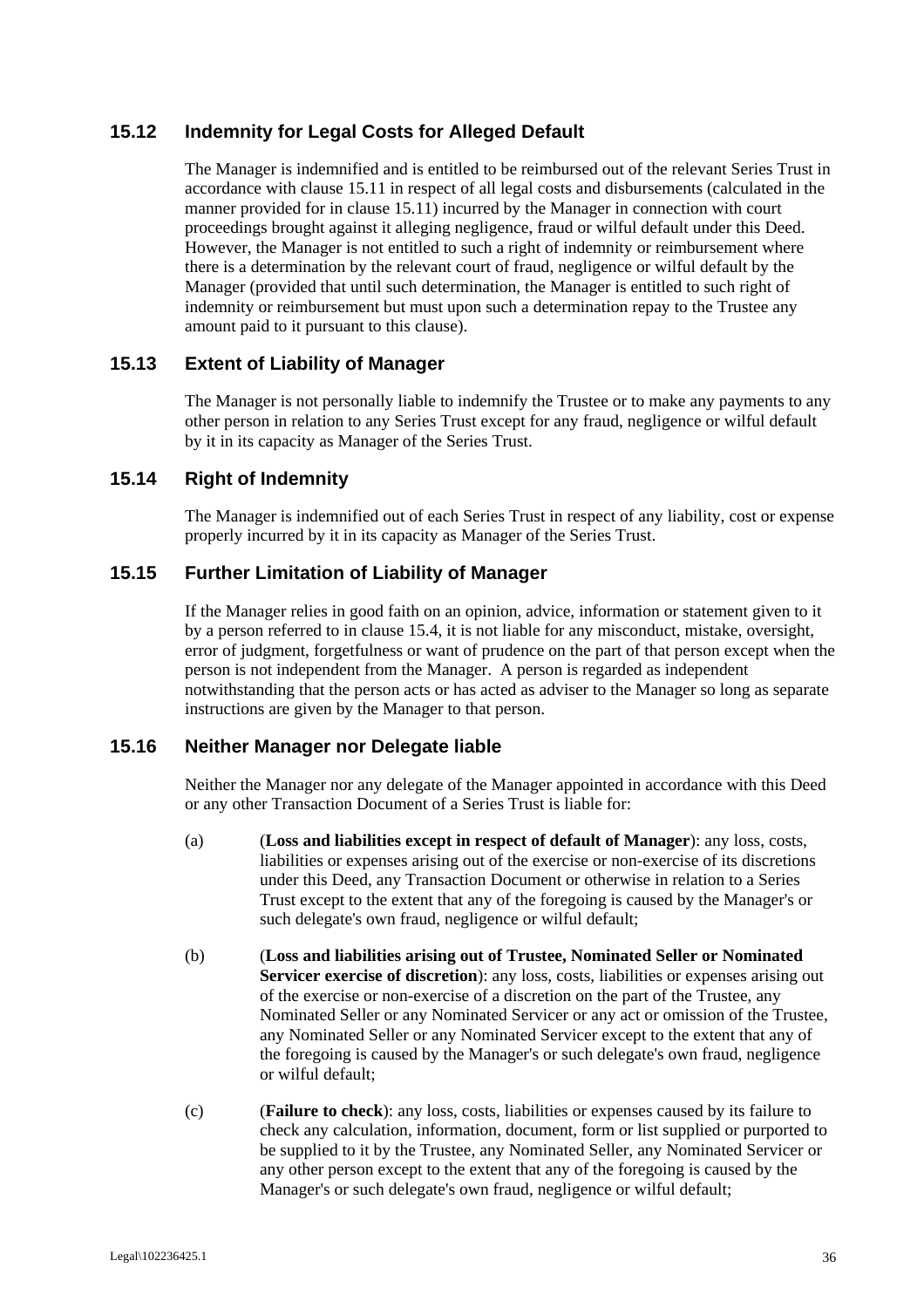- (d) (**Other acts or omissions**): any other act or omission on its part except to the extent that the act or omission is fraudulent, negligent or in wilful default; or
- (e) (**Trustee Default**): any Trustee Default except to the extent that it is caused by the Manager's or such delegate's fraud, negligence or wilful default.

### **15.17 Indemnity**

The Manager indemnifies the Trustee in respect of all costs including legal costs charged at the usual commercial rates of the relevant legal services provider, damages, losses and expenses incurred as a result of any Manager Default.

# **16. Trustee's powers, duties, covenants, indemnities and liabilities**

# **16.1 Trustee's Powers**

Subject to this Deed, the Trustee has all the powers in respect of the Assets of each Series Trust, which it could exercise if it were the absolute and beneficial owner of the relevant **Assets**.

# **16.2 Act in Interests of Investors**

The Trustee agrees to act in the interests of the Investors of each Series Trust on the terms and conditions of this Deed and of the relevant Series Supplement. If there is a conflict between the interests of the Investors (as such) of a Series Trust, the Trustee is empowered to, and must, act in the interests of the Noteholders.

# **16.3 Trustee's Covenants**

The Trustee covenants with the Manager, with the intent that the benefit of these covenants extends not only to the Manager, but also to the Investors of the Series Trust jointly and to each of them severally, that it will in respect of each Series Trust:

- (a) (**Act continuously**): act continuously as Trustee until the Series Trust is terminated in accordance with this Deed or until it has retired or been removed in accordance with this Deed;
- (b) (**Exercise due diligence**): exercise all due diligence and vigilance in carrying out its functions and duties and in protecting the rights and interests of the Investors in relation to the Series Trust;
- (c) (**Do all things necessary**): do everything and take all such actions which are necessary (including, without limitation, obtaining all such authorisations and approvals as are appropriate) to ensure that it is able to maintain its status as trustee of the Series Trust;
- (d) (**Give reasonable assistance**): give the Manager all such reasonable assistance as the Manager may require to enable the Manager to comply with its obligations under clause 15.2(b);
- (e) (**Retain Assets safely**): subject to this Deed and the corresponding Series Supplement retain the Assets of the Series Trust in safe custody and hold them on trust for the Unitholders of the Series Trust upon the terms of this Deed and the Series Supplement relating to the Series Trust;
- (f) (**Not sell, Encumber etc.**): not sell, grant a Security Interest over or part with the possession of any of the Assets of the Series Trust (or permit any of its officers to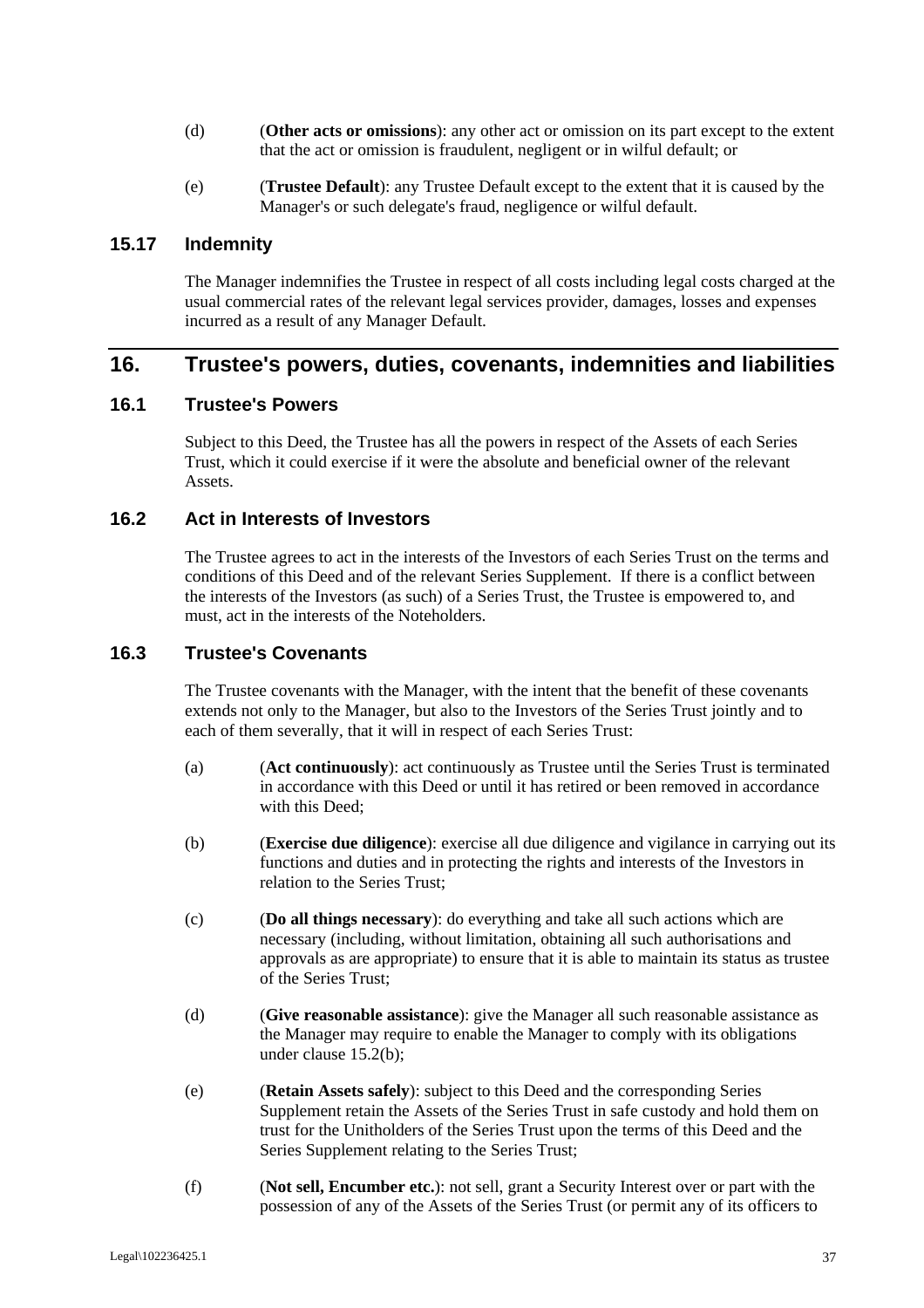do so) except as permitted by this Deed, the Series Supplement relating to the Series Trust and the Security Trust Deed (if any) relating to the Series Trust;

- (g) (**Forward notices**): forward promptly to the Manager all notices, reports, circulars and other documents received by it as holder of the Assets of the Series Trust;
- (h) (**Maintain Support Facilities**): use its best endeavours having regard to its powers, duties and obligations under this Deed and the corresponding Series Supplement to ensure that each Support Facility in relation to the Series Trust remains in full force and effect in respect of itself at all times during the period that any Notes relating to the Series Trust remain outstanding;
- (i) (**Act honestly**): act honestly and in good faith in the performance of its duties and in the exercise of its discretions under this Deed and the corresponding Series Supplement;
- (j) (**Exercise diligence and prudence**): exercise such diligence and prudence as a prudent person of business would exercise in performing its express functions and in exercising its discretions hereunder, having regard to the interests of the Investors of the Series Trust;
- (k) (**Use best endeavours**): use its best endeavours to carry on and conduct its business in so far as it relates to this Deed and the Series Trust in a proper and efficient manner;
- (l) (**Maintain title**): use its best endeavours to ensure that the Trustee's title to the Assets of the Series Trust is maintained;
- (m) (**Notify Manager**): notify the Manager promptly after the Trustee becomes actually aware of the occurrence of any Trustee Default and at the same time or as soon as possible thereafter provide full details of such Trustee Default;
- (n) (**No other business**): not, in its capacity as trustee of the Series Trust, conduct any business other than the business permitted under the Transaction Documents for that Series Trust; and
- (o) (**No termination, merger etc**): except in the manner contemplated by the Transaction Documents, not terminate the Series Trust, transfer or deal with the Assets of the Series Trust or agree to the merger of the Series Trust with any other person or entity until all of the Borrowings raised in respect of the Series Trust have been repaid in full.

#### **16.4 Specific Powers of Trustee**

Without limiting the generality of clause 16.1, or the other powers of the Trustee contained in this Deed, but subject to the limitations on the Trustee imposed pursuant to this Deed, the Trustee has full power to do the following (which are to be construed as separate and independent powers):

- (a) (**Acquire**): to accept, select, acquire, invest in, dispose of or deal with any Assets in accordance with the written proposals of the Manager;
- (b) (**Purchase and sell**): to purchase and sell any Asset of any Series Trust for cash or upon terms in accordance with the written proposals of the Manager;
- (c) (**Enter into Transaction Documents**): to enter into, perform and, subject to any restrictions contained in clauses 16.21 and 16.22, enforce any Transaction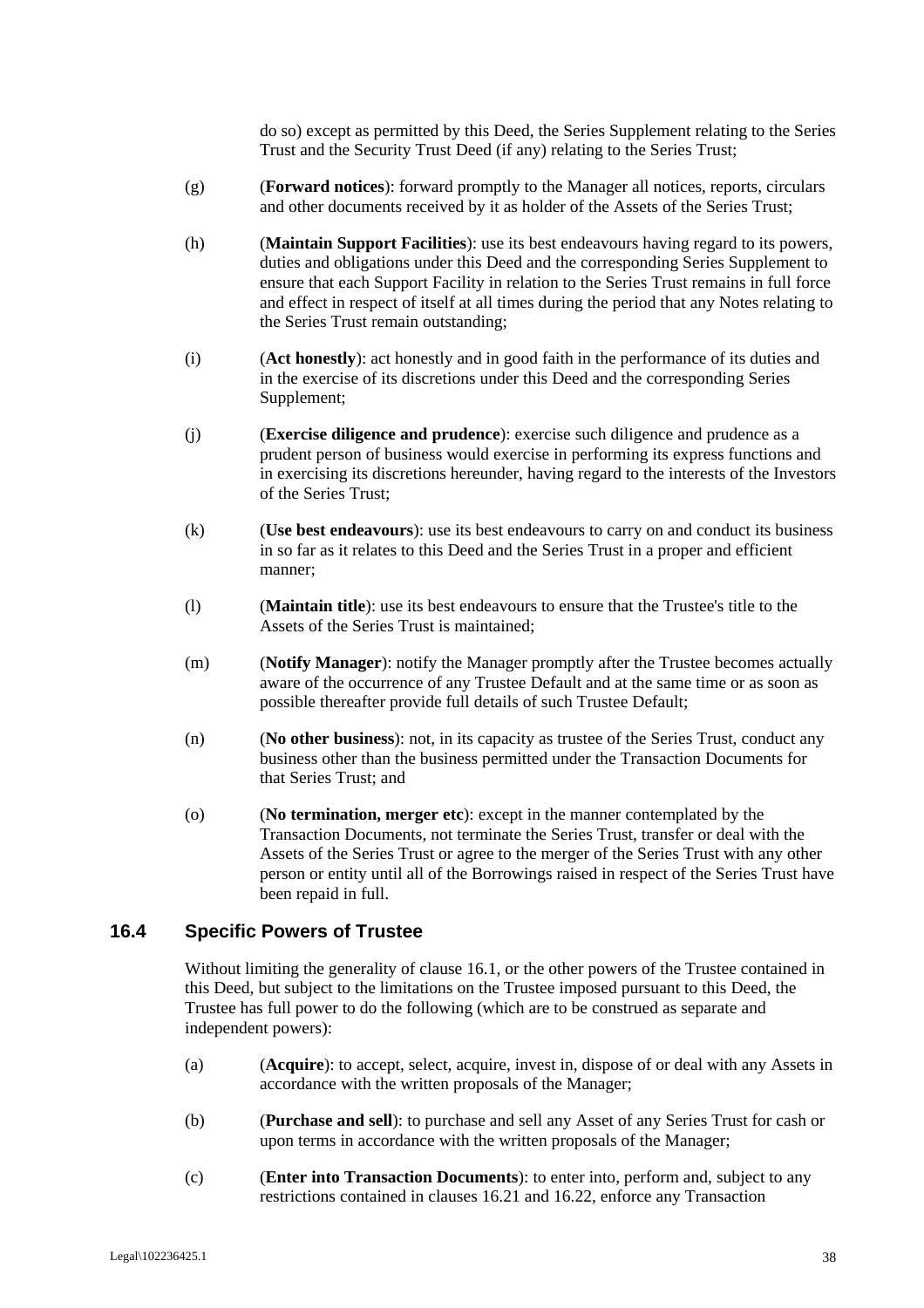Documents in relation to a Series Trust containing such terms and conditions as the Manager thinks fit and are acceptable to the Trustee;

- (d) (**Issue Notes**): to Borrow money as trustee of a Series Trust by the issue of Notes as trustee of the Series Trust as provided for in this Deed and the Series Supplement relating to the Series Trust;
- (e) (**Other Borrowings**): to otherwise Borrow money as trustee of a Series Trust on such terms and conditions as the Manager thinks fit and are acceptable to the Trustee provided that if, in the case of a Rated Series Trust, Notes in relation to that Rated Series Trust are outstanding, the Trustee may only enter into such Borrowing if the Trustee receives a certificate from the Manager that the proposed Borrowing, and any Security Interest to be granted in connection with the Borrowing, will not result in a reduction or withdrawal of the ratings then assigned by the Rating Agencies who have assigned a rating to such Notes;
- (f) (**Grant Security**): to secure any such Borrowing in relation to a Series Trust by the grant of a Security Interest (including, without limitation, the Charge) over any or all of the Assets of the Series Trust on such terms and conditions as the Manager thinks fit and are acceptable to the Trustee;
- (g) (**Appoint Custodian**): to appoint a Nominated Seller to undertake custodial duties in relation to the Approved Financial Assets of a Series Trust in accordance with the provisions of the Series Supplement for the Series Trust or to appoint a Custodian in accordance with the Series Supplement to perform such custodial duties on such terms and conditions as the Manager thinks fit (subject to clause 16.17 and subject to the limitations (if any) contained in the Series Supplement for the Series Trust);
- (h) (**Give representations and warranties**): give any representation, warranty, indemnity or other undertaking required in respect of any Transaction Document or other transaction in any way relating to a Series Trust and notwithstanding that the subject matter of such representation, warranty, indemnity, or other undertaking may refer to the Trustee in its personal capacity or otherwise to the Trustee's personal affairs as the Manager considers necessary or desirable but:
	- (i) only in accordance with the Manager's directions from time to time; and
	- (ii) to the extent that the subject matter of such representation, warranty, indemnity or undertaking does refer to the Trustee in its personal capacity such representation, warranty, indemnity or undertaking is acceptable to the Trustee in its absolute discretion;
- (i) (**Insure**): to insure any Asset of a Series Trust for amounts, on conditions and for types of insurance, determined to be necessary by the Manager;
- (j) (**Attend meetings**): to attend and vote at meetings in accordance with the Manager's written directions;
- (k) (**Give indemnities**): to give an indemnity to such persons and against such costs, expenses and damages as the Manager considers necessary or desirable but only in accordance with the Manager's directions from time to time;
- (l) (**Pay fees and expenses**): to pay all fees and expenses of any Series Trust which were properly incurred and payable out of the relevant Series Trust and (subject to clause 16.26) approved by the Manager;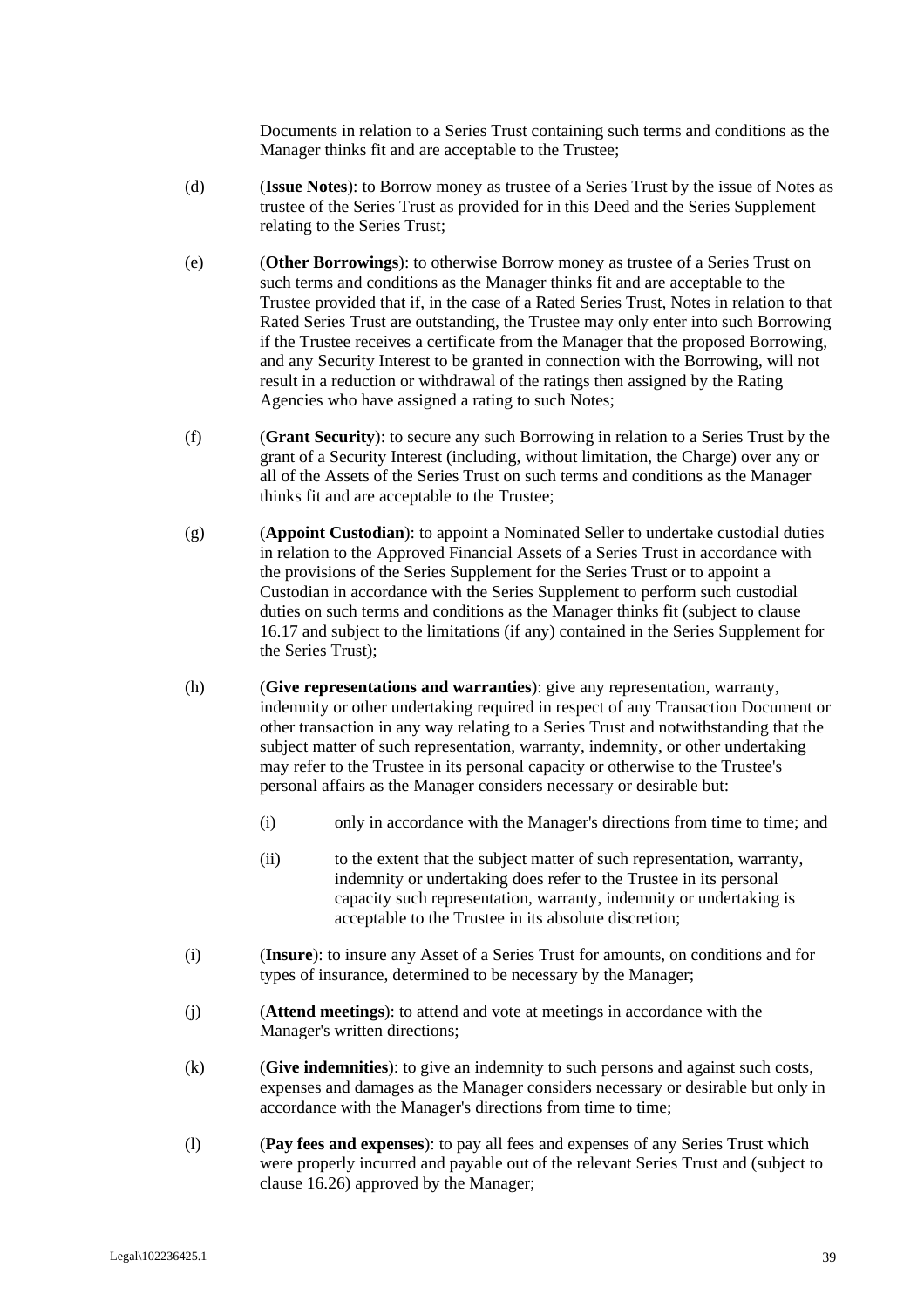- (m) (**Execute proxies**): to execute all such proxies (subject to clause 12.6), powers of attorney and other instruments as may be necessary or desirable to enable the Trustee, the Manager, any Nominated Seller, any Nominated Servicer or any officer, delegate or agent of any of the foregoing to exercise any power, discretion or right of the Trustee;
- (n) (**Lease**): subject to the Nominated Servicer's functions and obligations under the corresponding Series Supplement in relation to a Series Trust, to lease or sub-lease any real property, or act as bailor or bailee of any chattels;
- (o) (**Discharge and release**): subject to the Nominated Servicer's functions and obligations under the corresponding Series Supplement in relation to a Series Trust, to grant any form of discharge or release or partial discharge or release of any Approved Financial Asset in the manner permitted by this Deed and the corresponding Series Supplement;
- (p) (**Delegate**): to appoint, as permitted by clause 16.8:
	- (i) any person to be delegate, attorney, agent or sub-agent of the Trustee for such purposes and with such powers, discretions and authorities as it thinks fit (not exceeding those vested in the Trustee) with power for the delegate, attorney, agent or sub-agent to sub-delegate any such power, authorities or discretions and also to authorise the issue in the name of the Trustee of documents bearing facsimile signatures of the Trustee or of the attorney or agent either with or without proper manuscript signatures of their officers on them; or
	- (ii) without limiting the generality of the foregoing, the Manager as delegate of the Trustee to perform any of the Trustee's obligations and to exercise any of the Trustee's powers, discretions and authorities in respect of any Support Facility;
- (q) (**Exercise powers through Austraclear**): at the written direction of the Manager, exercise any of its powers and perform any of its obligations under this Deed or any other Transaction Document through or in conjunction with Austraclear;
- (r) (**Register Austraclear**): at the written request of the Manager, register Austraclear as the holder of Notes, and to lodge Note Transfers with Austraclear, to facilitate transactions through Austraclear's system;
- (s) (**Give waivers**): at the written direction of the Manager, give any waiver, time or indulgence to any person on such terms as it may in its discretion decide;
- (t) (**Legal proceedings**): subject to the restrictions contained in clause 16.21 and 16.22, institute, prosecute, defend, settle and compromise legal or administrative proceedings of any nature whatsoever and generally to enforce and pursue its rights pursuant to and in respect of the Assets of any Series Trust;
- (u) (**Power of sale**): subject to the Nominated Servicer's functions and obligations under the corresponding Series Supplement in relation to a Series Trust, exercise any power of sale arising on default under any Security Interest forming part of the Assets of the Series Trust or any other rights or remedy accruing in respect of the Approved Financial Assets of the Series Trust;
- (v) (**Series Supplement**): exercise any other power in relation to a Series Trust or the Assets of a Series Trust conferred on the Trustee by the Series Supplement for the Series Trust; and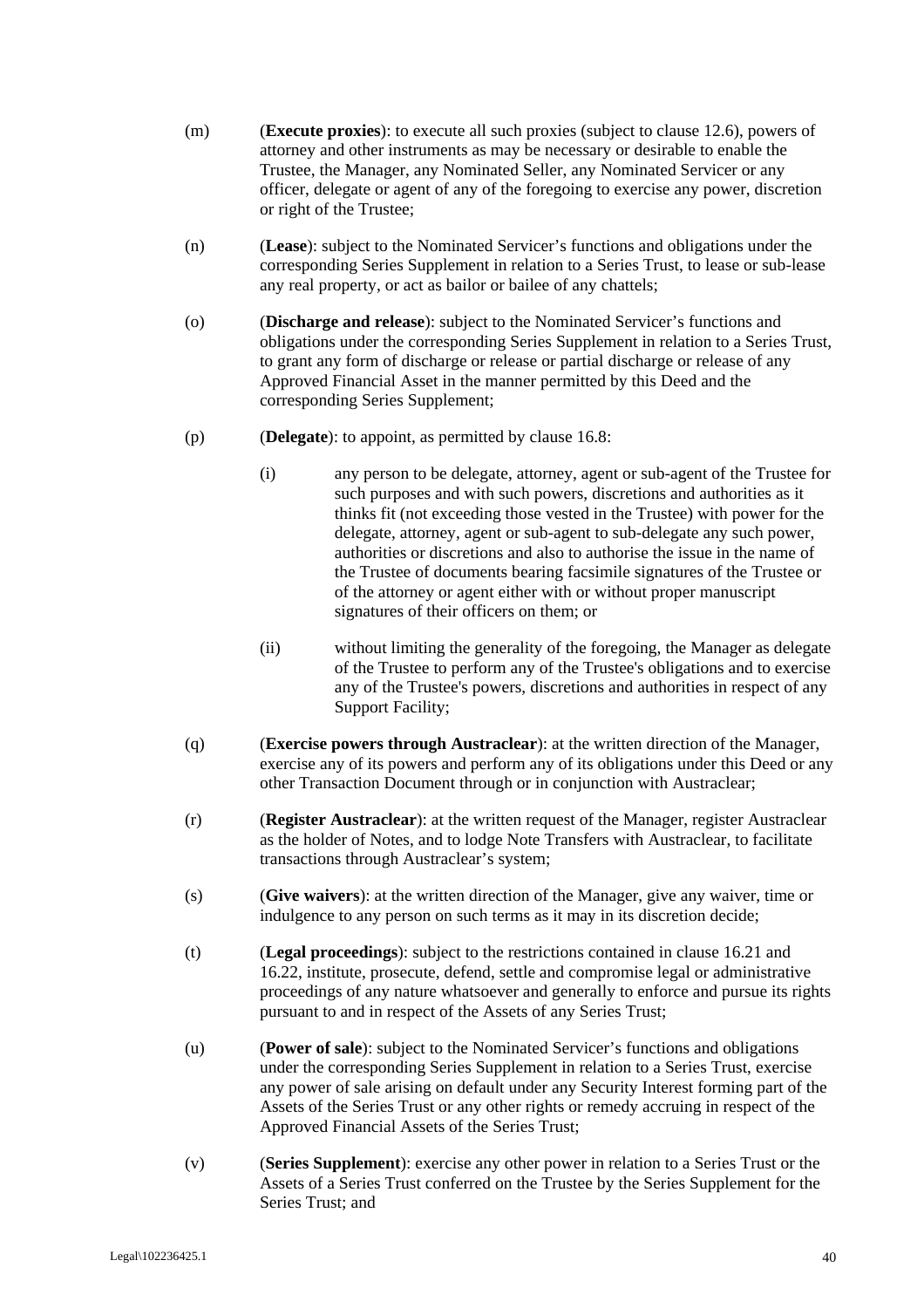(w) (**Necessary and incidental**): with, subject to clause 16.26, the agreement of the Manager, to do all such things incidental to any of the foregoing powers or necessary or convenient to be done for or in connection with any Series Trust or the Trustee's functions under this Deed.

# **16.5 Refusal to Exercise Powers**

Notwithstanding anything in clause 16.4, the Trustee may refuse to comply with any instruction or direction from the Manager, the Nominated Servicer or the Nominated Seller in respect of a Series Trust where it reasonably believes that in so doing the rights and interests of the Investors in respect of that Series Trust are likely to be materially prejudiced by so complying (if the Trustee purports to rely on this power it must at the time of so refusing, give reasons for its grounds to the Manager, the Nominated Servicer or the Nominated Seller (as the case may be)).

# **16.6 Act on Expert Advice**

The Trustee may obtain and act upon the opinion, advice or information obtained from solicitors, barristers, surveyors, valuers, contractors, land agents, brokers, letting agents, property managers, qualified advisers and other experts whether instructed by the Manager or by the Trustee which are necessary, usual or desirable for the purpose of enabling the Trustee to be fully and properly advised and informed in order that it may properly exercise its powers and obligations under this Deed.

# **16.7 Absolute Discretion**

Subject to the Trustee duly observing its duties, covenants and obligations under this Deed, the Trustee has absolute discretion as to the exercise or non-exercise of the trusts, powers, authorities and discretions vested in it by this Deed.

# **16.8 Delegation of Duties of Trustee**

The Trustee must not delegate to any person any of its trusts, duties, powers, authorities and discretions under this Deed or a Series Supplement in relation to a Series Trust except:

- (a) (**To Manager, Nominated Servicer, Nominated Seller, Security Trustee**): to the Manager, the Nominated Servicer, the Nominated Seller or the Security Trustee in accordance with the provisions of this Deed or any other Transaction Document relating to the Series Trust;
- (b) (**Related Body Corporate**): subject to clause 16.9 to a Related Body Corporate of the Trustee; or
- (c) (**As otherwise permitted**): in accordance with the provisions of this Deed or the Series Supplement relating to the Series Trust,

provided that, in each such case, except as provided in any Transaction Documents, the Trustee must not delegate to such third parties any material part of its powers, duties or obligations as Trustee.

#### **16.9 Related Body Corporate of the Trustee**

Where the Trustee delegates any of its trusts, duties, powers, authorities and discretions to any person who is a Related Body Corporate of the Trustee, the Trustee at all times remains liable for the acts or omissions of such Related Body Corporate and for the payment of fees of that Related Body Corporate when acting as delegate.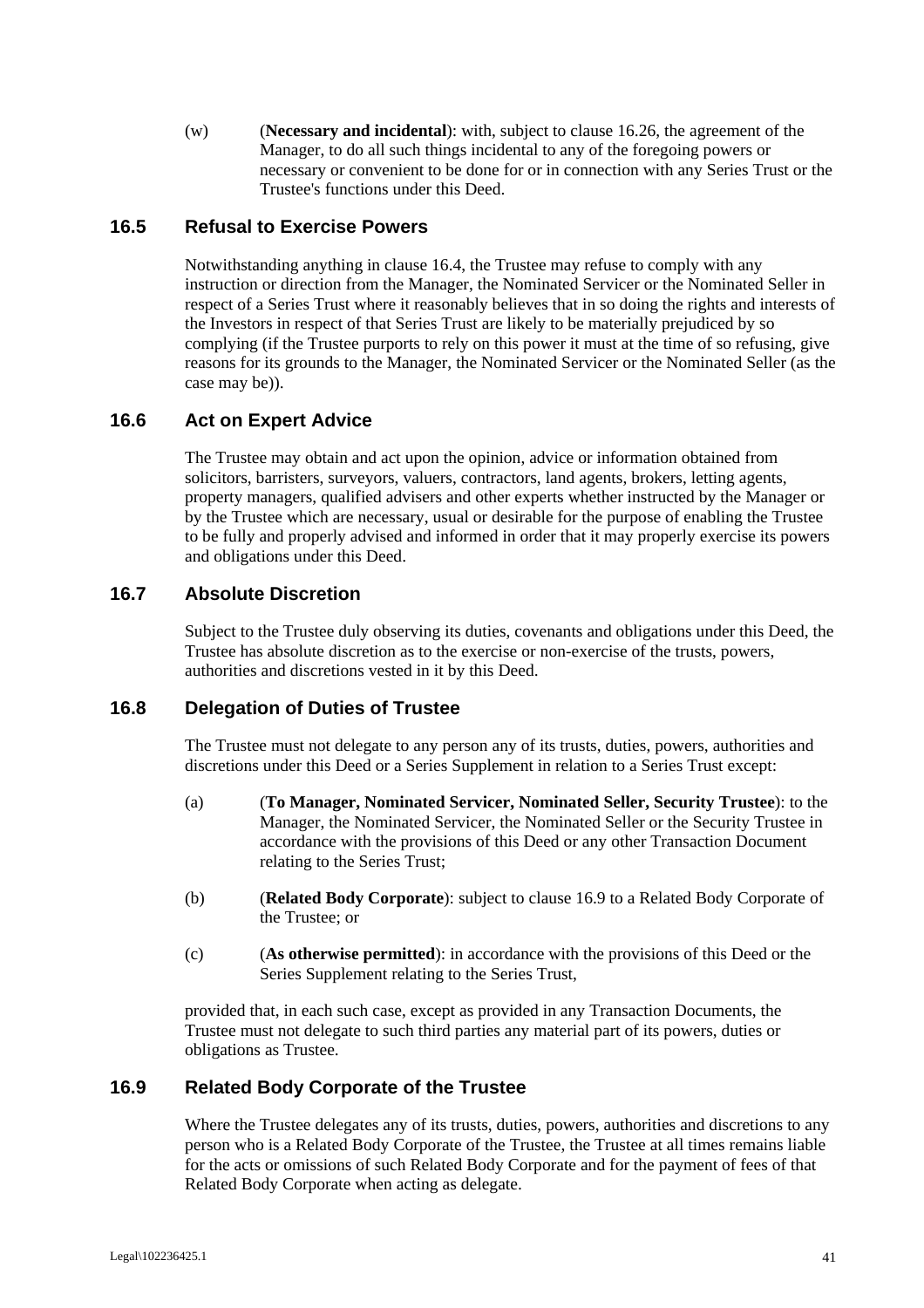# **16.10 Indemnity of Trustee**

- (a) (**Trustee to be indemnified**): The Trustee is entitled to be indemnified out of the Assets of a Series Trust for any liability properly incurred by the Trustee in performing or exercising any of its powers or duties in relation to that Series Trust. This indemnity is in addition to any indemnity allowed by law, but does not extend to liabilities arising:
	- (i) from a breach of trust by the Trustee; or
	- (ii) from the Trustee's fraud, negligence or wilful default.
- (b) (**Trustee not liable**): Except in the case of fraud, negligence or wilful default on the part of the Trustee or its officers, employees, agents or delegates, the Trustee is not liable to any person (including, without limitation, any Investor), nor will any such person be entitled to enforce any rights against the Trustee, to any greater extent than the Trustee is actually indemnified through its right of indemnity from the Assets of the Series Trust to which the liability or rights relate. If any such person does not recover all moneys owing to it under such liabilities or rights, it may not seek to recover the shortfall by bringing proceedings against the Trustee in its personal capacity or applying to have the Trustee wound up or proving in the winding up of the Trustee unless another creditor has initiated proceedings to wind up the Trustee.

# **16.11 Trustee Indemnified for Costs etc**

The Trustee, in addition to its remuneration in accordance with clause 18.2 and without limitation to clause 16.10, is to be indemnified and is entitled to be reimbursed out of a Series Trust, in respect of all costs including legal costs charged at the usual commercial rates of the relevant legal services provider, charges and expenses which it may incur in respect of and can attribute to that Series Trust in accordance with this Deed and the Series Supplement for that Series Trust in relation to the following matters:

- (a) (**Disbursements**): all disbursements in connection with the acquisition or proposed acquisition, maintenance, insurance, custody or disposal of or any other dealing with any Asset of the Series Trust including, without limitation, commission, brokerage and stamp duty (other than costs which the Nominated Seller has agreed to pay pursuant to the Series Supplement relating to the Series Trust);
- (b) (**Auditor**): the remuneration of the Auditor and any reasonable expenses of the Auditor sustained in the course of the performance of the duties as an Auditor of the Series Trust and the fees, if any, charged by a registered tax agent for the preparation and lodgement of taxation returns for the Series Trust;
- (c) (**Units**): any costs, charges, liabilities and expenses which the Trustee may incur in respect of, and can attribute to, its being the trustee of the Series Trust in respect of the Units issued in relation to the Series Trust;
- (d) (**Taxes**): all Taxes payable in respect of the Series Trust, including stamp duty payable on distribution cheques;
- (e) (**Transaction Documents**): all costs, charges, expenses and liabilities in relation to or under any Transaction Document in relation to the Series Trust;
- (f) (**Postage and printing**): the costs of postage and printing of all cheques, accounts, statements, notices, Certificates and all other documents required to be posted to the Investors under this Deed or the Series Supplement in respect of the Series Trust;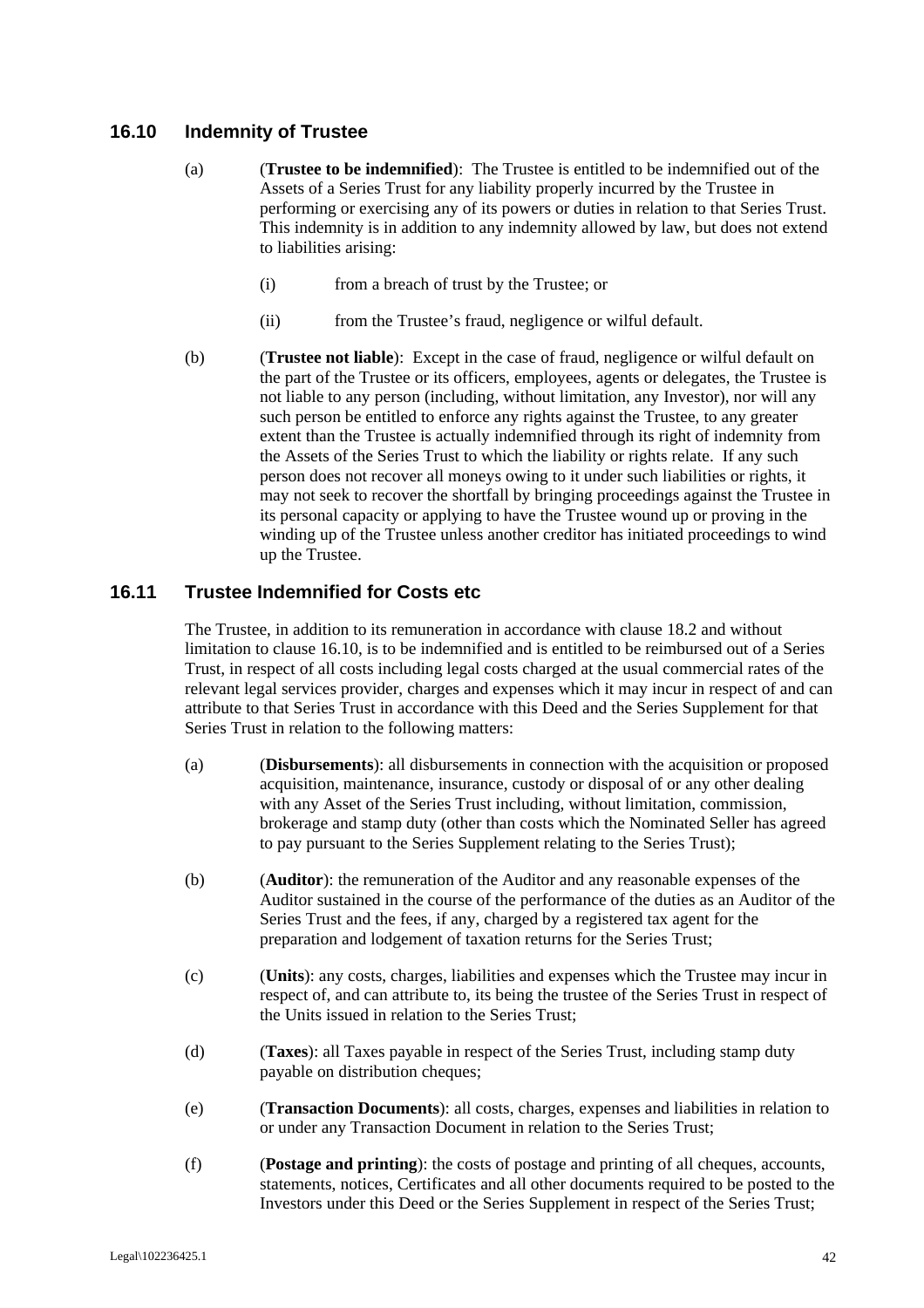- (g) (**Valuations**): the costs of any valuation of any Assets of the Series Trust;
- (h) (**Bank account costs**): any expenses incurred in connection with the bank accounts of the Trustee in relation to the Series Trust and bank fees (including but not limited to account keeping fees) and other bank or government charges (including but not limited to bank account debits tax and charges in respect of financial institutions duty) incurred in connection with the keeping of or the transaction of business through the bank accounts of the Trustee in relation to the Series Trust;
- (i) (**Attorney's fees**): any fees payable to attorneys, managers, consultants, advisers and experts engaged by the Trustee or the Manager in relation to a Series Trust to the extent that those fees are reasonable in amount and properly incurred;
- (j) (**Austraclear's fees**): any fees payable to Austraclear;
- (k) (**Custodial fees**): any fees payable to the Nominated Seller or another person for performing custodial duties in accordance with the Series Supplement relating to the Series Trust;
- (l) (**Other fees**): any other fees, charges and amounts which are paid or payable to any person appointed or engaged by the Trustee pursuant to this Deed or the Series Supplement for the Series Trust to the extent that the fees, charges and amounts would be payable or reimbursable to the Trustee under any provision of this clause or under any other provision of this Deed or the Series Supplement if the services performed by the person so appointed or engaged had been carried out directly by the Trustee and to the extent that those fees, charges and amounts are reasonable in amount and properly incurred;
- (m) (**Retirement and removal**): all costs in or in connection with the retirement or removal of the Trustee, the Nominated Servicer or the Manager under this Deed in relation to the Series Trust and the appointment of any person in substitution to the extent that those costs are reasonable in amount and properly incurred;
- (n) (**Legal costs connected with documents**): all costs and expenses (on a full indemnity basis) in connection with:
	- (i) the negotiation, preparation, execution and stamping of any Transaction Document (other than this Deed) in relation to the Series Trust; and
	- (ii) the negotiation, preparation, execution and stamping of any deed amending this Deed or any other Transaction Document in relation to the Series Trust;
- (o) (**Legal costs connected with proceedings**): all legal costs and disbursements incurred by the Trustee (on a full indemnity basis) in connection with court proceedings brought against it alleging fraud, negligence or wilful default by the Trustee in relation to the Series Trust provided that the Trustee is not entitled to such a right of indemnity or reimbursement where there is a determination by the relevant court of fraud, negligence or wilful default by the Trustee (provided that until such determination, the Trustee is entitled to such right of indemnity or reimbursement but upon such determination the Trustee must repay to the Series Trust any amount paid to it pursuant to this clause);
- (p) (**Security Trustee indemnity**): any amounts which the Trustee is required to pay to the Security Trustee pursuant to its indemnity in favour of the Security Trustee contained in the Security Trust Deed (if any) in relation to the Series Trust;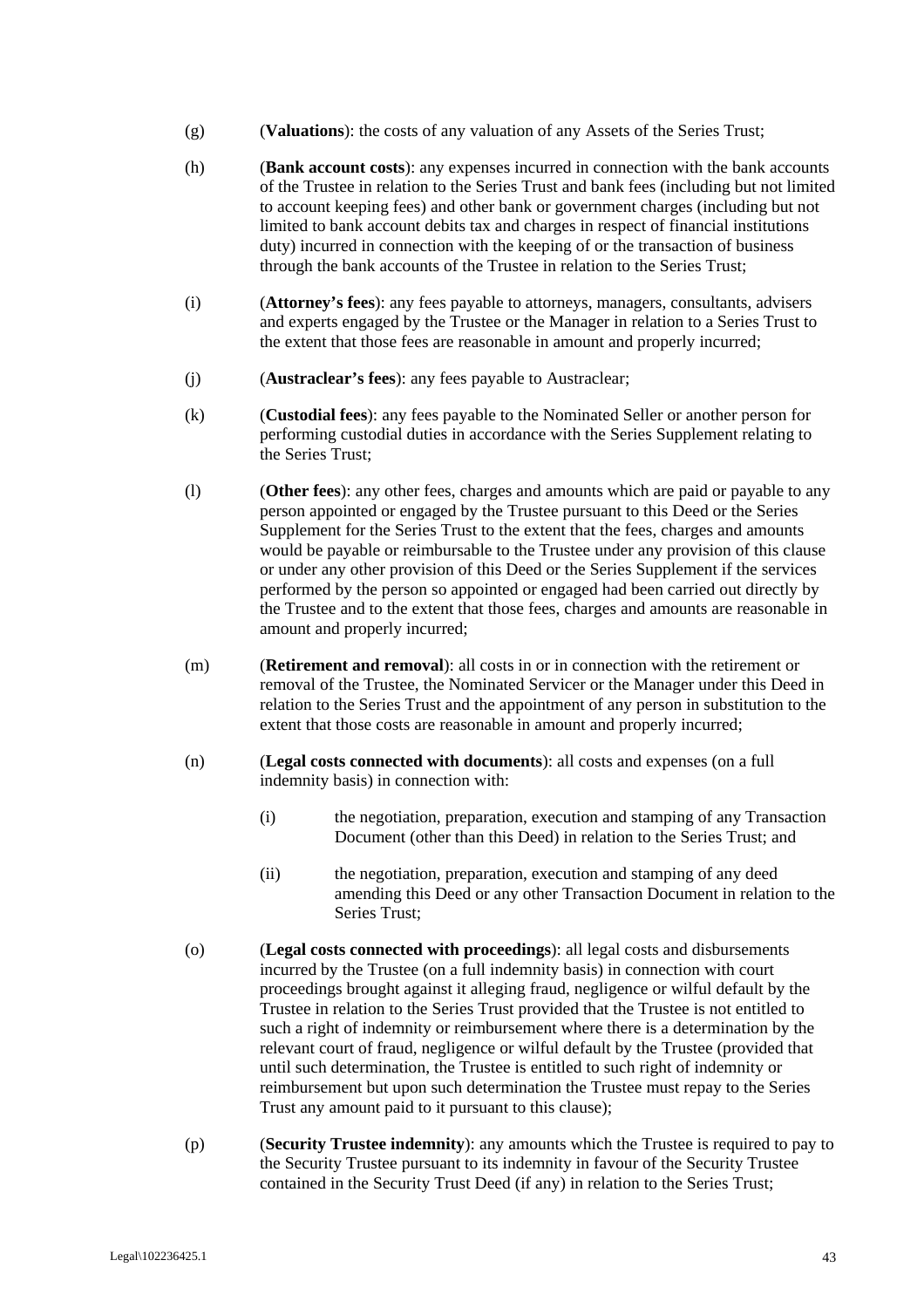- (q) (**Other amounts**): any other amounts for which, pursuant to any express provision of this Deed or the Series Supplement for the Series Trust, the Trustee is properly entitled to be reimbursed or indemnified; and
- (r) (**Amounts approved by Manager**): any other amounts in connection with the exercise of any power or discretion or the performance of any obligation under a Transaction Document in relation to the Series Trust which are approved by the Manager (such approval not to be unreasonably withheld).

# **16.12 General Business Costs of Trustee**

Nothing in this clause 16 entitles or permits the Trustee to be reimbursed or indemnified for general overhead costs and expenses of the Trustee (including, without limitation, rents and any amounts payable by the Trustee to its employees in connection with their employment) incurred directly or indirectly in connection with the business activities of the Trustee (including, without limitation, the general overhead costs and expenses in the provision by the Trustee of any custodial services to a Series Trust) or in the exercise of its rights, powers and discretions or the performance of its duties and obligations in relation to a Series Trust.

#### **16.13 Series Trust Creditors**

Without limiting clause 16.10, the Trustee's right to be indemnified in accordance with clause 16.10 and to effect full recovery out of the relevant Series Trust pursuant to such right, applies in relation to any liability to Creditors in respect of that Series Trust, notwithstanding any failure by the Trustee to exercise the degree of care, diligence and prudence required of a trustee having regard to the powers, authorities and discretions conferred on the Trustee under this Deed or any other act or omission which may not entitle the Trustee to be so indemnified and/or effect such recovery.

# **16.14 If Trustee Fails to Exercise Care**

Subject to clause 16.15, if the Trustee fails to exercise the degree of care, diligence and prudence required of a trustee having regard to the powers, authorities and discretions conferred on the Trustee by this Deed or by a Series Supplement or if any other act or omission occurs which may not entitle the Trustee to be indemnified in accordance with clause 16.10 or 16.11 or to effect full recovery out of the relevant Series Trust:

- (a) (**Indemnity held on behalf of Creditors**): the Trustee may not receive or hold or otherwise have the benefit of the indemnity given in clause 16.10 or 16.11 otherwise than on behalf of and on trust for the Creditors in respect of that Series Trust; and
- (b) (**Indemnity limited to liabilities to Series Trust Creditors**): the Trustee may be indemnified only to the extent necessary to allow it to discharge its liabilities to the Creditors in respect of that Series Trust.

# **16.15 Variation of clause 16.14**

The provisions of clause 16.14 may be varied in respect of a Series Trust if an Extraordinary Resolution is passed consenting to the variation at a separate meeting of the Investors referable to that Series Trust convened for the purpose in accordance with clause 26.

### **16.16 No Restriction on Action**

Nothing in clause 16.13 to 16.15 (inclusive) is taken to:

(a) (**Restrict Investors**): impose any restriction upon the rights of the Investors or any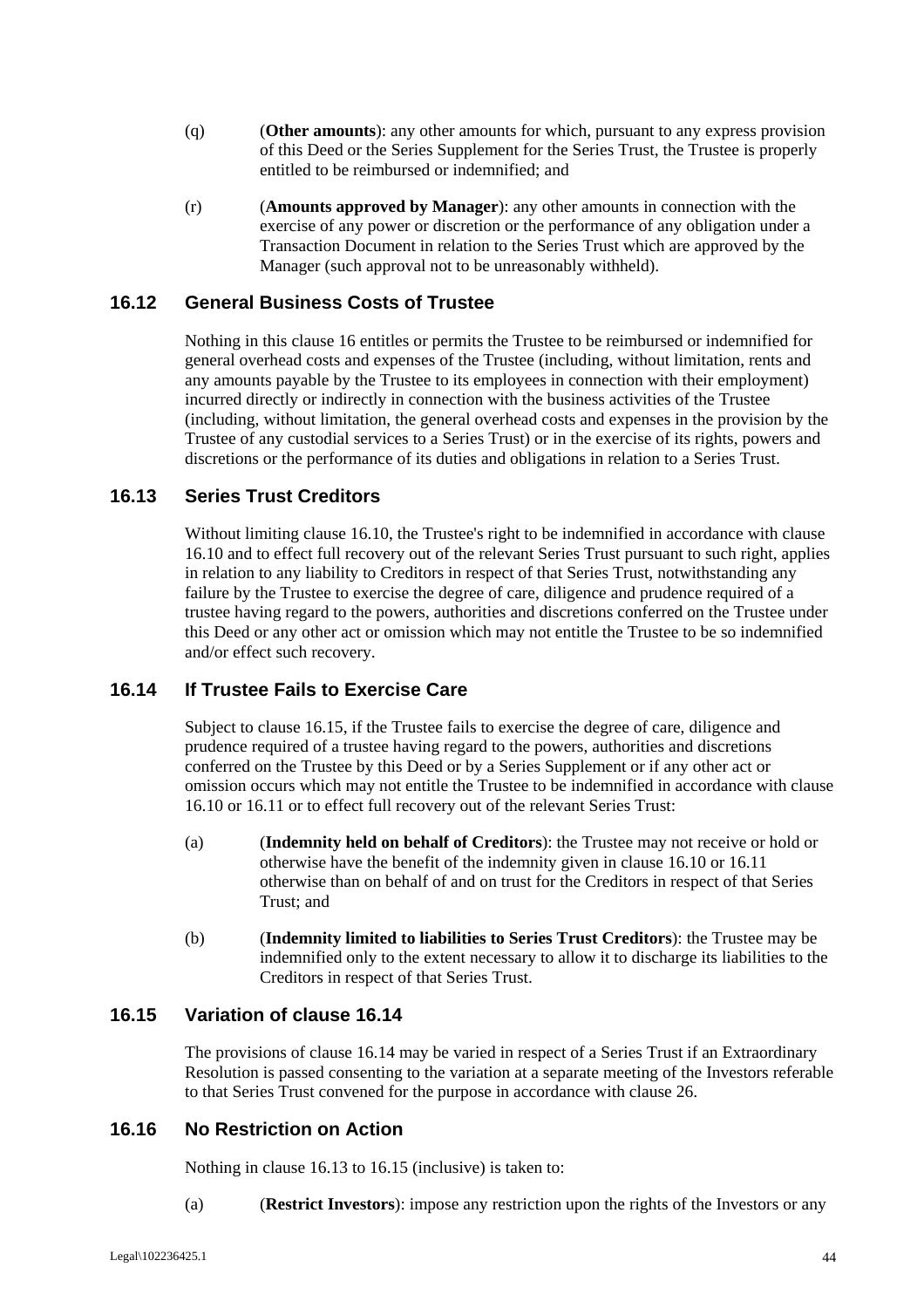other persons to bring an action against the Trustee for loss or damage suffered by reason of the Trustee's failure to exercise the degree of care, diligence and prudence required of a trustee having regard to the powers, authorities and discretions conferred on the Trustee by this Deed or the relevant Series Supplement; or

(b) (**Confer right to be indemnified for default**): confer on the Trustee a right to be indemnified out of any Series Trust against any loss the Trustee suffers in consequence of an action brought against it by reason of the Trustee's failure to exercise the degree of care, diligence and prudence required of a Trustee having regard to the powers, authorities and discretions conferred on the Trustee by this Deed or the relevant Series Trust.

# **16.17 Limited Recourse of Series Trust Creditors**

The Trustee is not obliged to enter into any other Transaction Document or any other agreement or deed relating to a Series Trust unless:

- (a) (**Limited recourse provision**): the Transaction Document, agreement or deed contains a provision to the effect that the Trustee's liability to the corresponding Creditor is incurred by the Trustee only in its capacity as trustee of the Series Trust and that the recourse of the Creditor is limited, except in the case of the Trustee's fraud, negligence or wilful default, to the amount that the Trustee is actually indemnified out of the Assets of the Series Trust and which are available for payment to the Creditors of the Series Trust in accordance with this Deed and the corresponding Series Supplement; and
- (b) (**Liability limited**): the Trustee's liability under the Transaction Document, agreement or deed is limited in a manner substantially similar to that contained in this Deed.

#### **16.18 Limitation of Liability of Trustee**

If the Trustee relies in good faith on an opinion, advice, information or statement given to it by a person referred to in clause 16.6, it is not liable for any misconduct, mistake, oversight, error of judgment, forgetfulness or want of prudence on the part of that person except when the person is not independent from the Trustee. A person is regarded as independent notwithstanding that the person acts or has acted as an adviser to the Manager or the Trustee or both of them so long as separate instructions are given to that person by the Trustee.

#### **16.19 Neither Trustee nor Delegate Liable**

Neither the Trustee nor its delegate is liable:

- (a) (**Loss arising out of exercise of its discretions**): for any loss, costs, liabilities or expenses arising out of the exercise or non-exercise of its discretions under this Deed, a Series Supplement or otherwise in respect of a Series Trust except to the extent that any of the foregoing is caused by the Trustee's or the delegate's own fraud, negligence or wilful default;
- (b) (**Loss arising out of exercise of Manager's, Nominated Seller's or Nominated Servicer's discretions**): for any loss, costs, liabilities or expenses arising out of the exercise or non-exercise of a discretion on the part of the Manager, any Nominated Seller or any Nominated Servicer except to the extent that any of the foregoing is caused by the Trustee's or the delegate's own fraud, negligence or wilful default;
- (c) (**Failure to check information**): for any loss, costs, liabilities or expenses caused by the Trustee's failure to check any calculation, information, document, form or list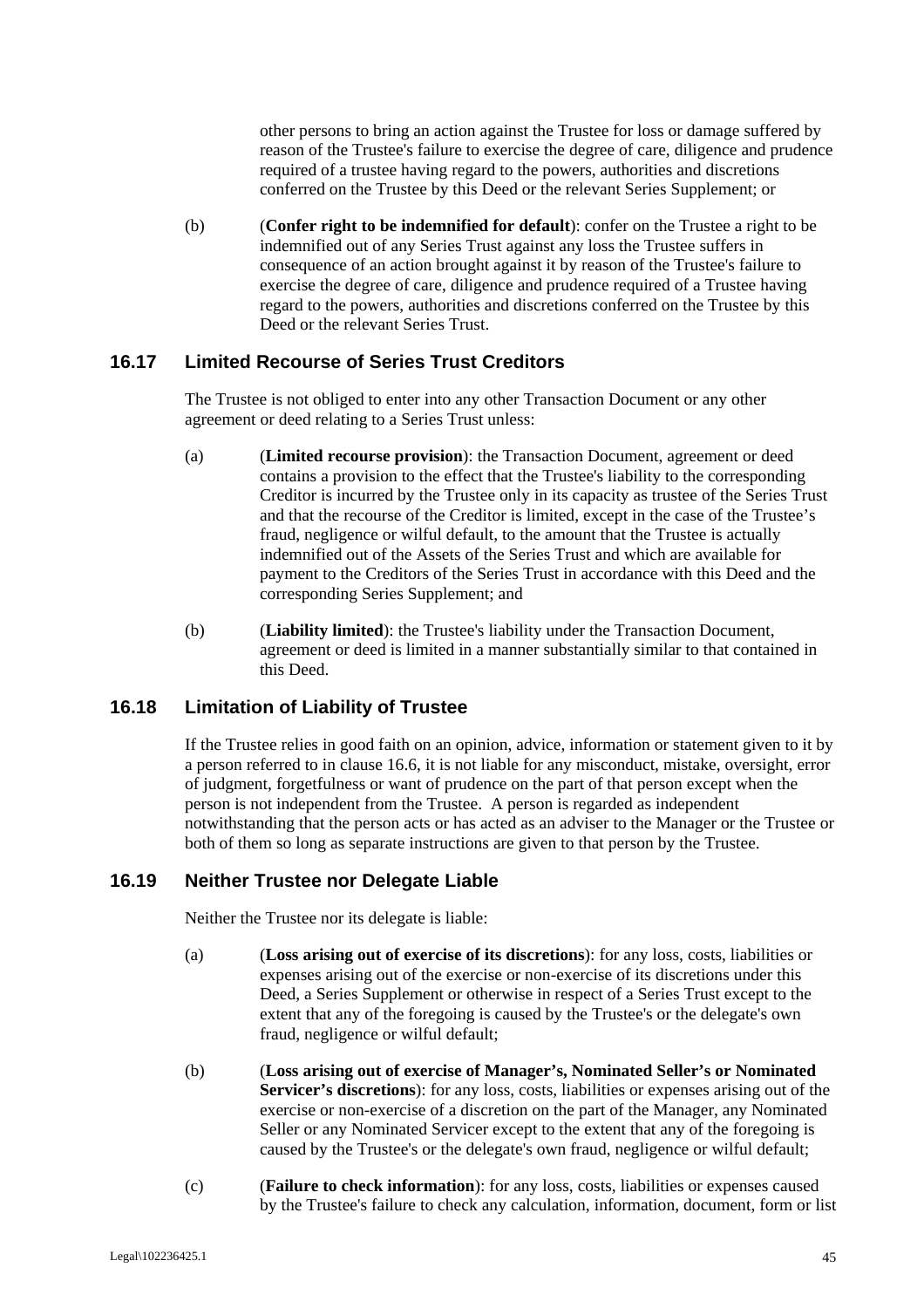supplied or purported to be supplied to it by the Manager, any Nominated Seller or Nominated Servicer under this Deed or a Series Supplement or by any other person pursuant to a Transaction Document except to the extent that any of the foregoing is caused by the Trustee's or the delegate's own fraud, negligence or wilful default;

- (d) (**Acting on instructions**): for any loss, costs, liabilities or expenses caused by its acting on any instruction or direction properly given to it by the Manager, any Nominated Seller or any Nominated Servicer under this Deed or by any person pursuant to a Transaction Document except to the extent that any of the foregoing is caused by the Trustee's or the delegate's own fraud, negligence or wilful default;
- (e) (**Delegation**): for any loss, costs, liabilities or expenses arising out of the delegation in accordance with the provisions of this Deed or of a Series Supplement of any of its duties, powers, authorities and discretions to any person as permitted by clause 16.8 (subject to clause 16.9) except to the extent that any of the foregoing is caused by the Trustee's or the delegate's own fraud, negligence or wilful default;
- (f) (**Other acts or omissions**): for any other act or omission on its part except where the act or omission is fraudulent, negligent or in wilful default;
- (g) (**To Investors except to extent of right of indemnity**): subject always to the foregoing provisions of this clause 16.19, to an Investor other than to the extent of the Trustee's right of indemnity in respect of the relevant Series Trust;
- (h) (**To pay Investors, except to extent in funds to do so**): subject always to the foregoing provisions of this clause 16.19, to make a payment to an Investor in respect of a Series Trust except out of funds held by it for that purpose under this Deed and the Series Supplement for that Series Trust; or
- (i) (**Manager Default**): for any Manager Default, except to the extent that it is caused by the Trustee's or the Trustee's delegate's own fraud, negligence or wilful default.

#### **16.20 Legal Proceedings**

Subject to clause 16.22, the Trustee may bring legal proceedings in its capacity as trustee of a Series Trust:

- (a) (**To recover money**): to obtain or recover money that is payable to the Trustee (in its capacity as trustee of the Series Trust) or to obtain any Asset of a Series Trust or that is to be vested in the Trustee in accordance with this Deed or the relevant Series Supplement;
- (b) (**If legal owner of Approved Financial Asset**): at any time after legal title to an Approved Financial Asset has been transferred into its name, to enforce such Approved Financial Asset or any other deed or agreement to which the Trustee is a party;
- (c) (**For damages**): for damages against any person arising out of any loss suffered by an Investor as a result of any negligence, default, omission or breach of duty or trust;
- (d) (**To secure compliance**): to secure compliance with the provisions of this Deed or any Transaction Document; or
- (e) (**As it thinks fit**): in any other circumstance that it thinks fit after notifying the Manager.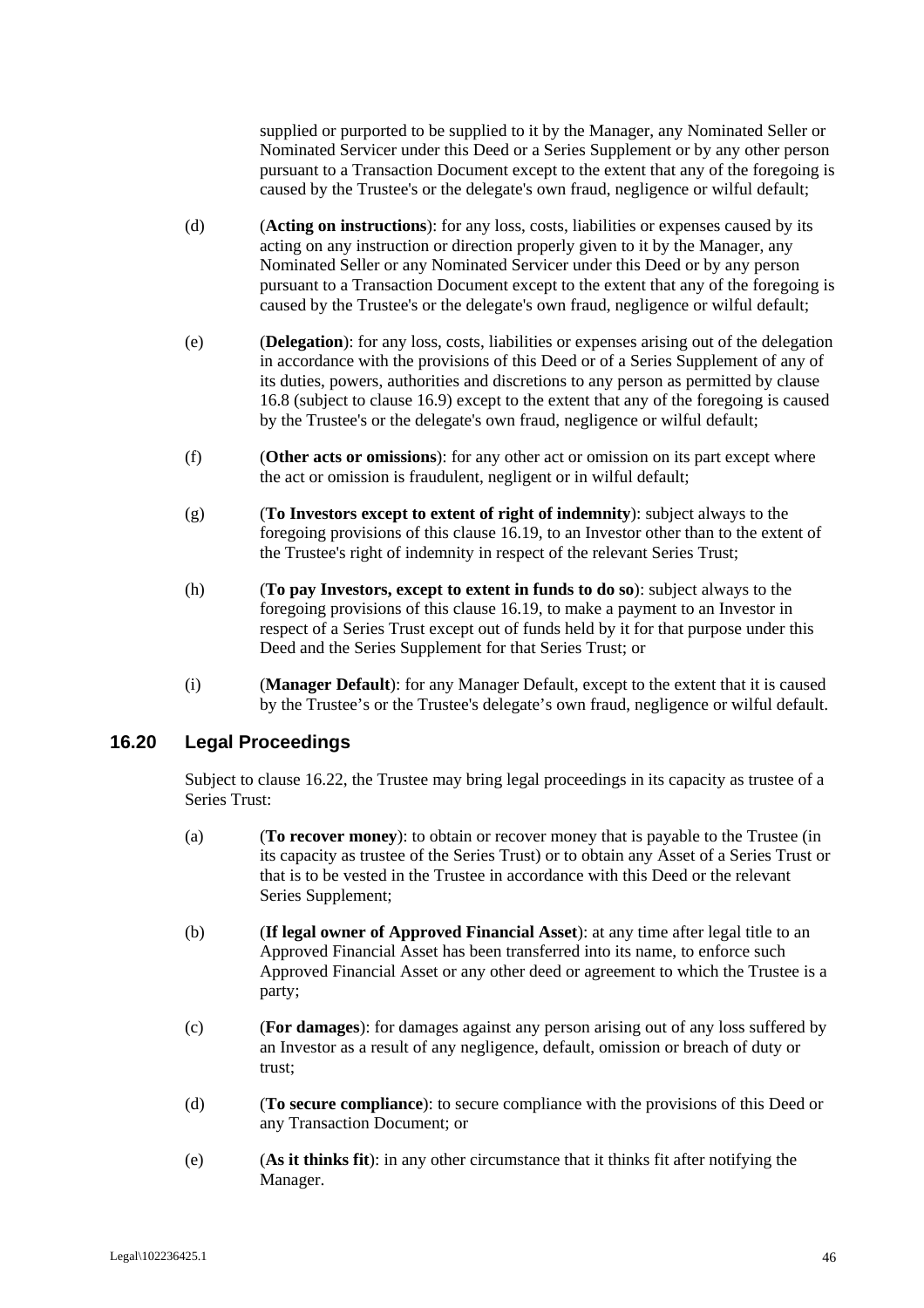The Trustee may abandon, settle, compromise or release any such action, suit or proceeding as it considers desirable having regard to the interests of the Investors, and persons who provide Support Facilities, in respect of the relevant Series Trust.

# **16.21 Proceedings in Respect of Series Trust or Assets of a Series Trust**

Subject to clause 16.22, the Trustee may institute, prosecute, defend or otherwise appear in any action, suit or other proceeding in any court or tribunal in respect of any matters touching or concerning a Series Trust, any Asset of a Series Trust or any Transaction Document of a Series Trust including the enforcement, contemplated enforcement of, preservation of rights under, initiation, carriage and settlement of any court proceedings in respect of a Transaction Document. All costs, disbursements and expenses incurred by the Trustee (including costs of obtaining advisory opinions) in anticipation of or in connection with any such action, suit or proceeding and all costs and disbursements incurred by the Trustee in obtaining any legal advice or opinions concerning or relating to the interpretation and construction of this Deed or a Transaction Document are to be deducted from and paid out of the relevant Series Trust on a full indemnity basis and in the case of solicitor's costs, calculated at the solicitor's usual charge out rate.

# **16.22 Consents to Legal Proceedings**

- (a) (**Manager's consent**): Subject to paragraph (b) below, the Trustee may not institute, prosecute or otherwise appear in any action, suit or other proceeding in any court or tribunal in respect of the matters detailed in clause 16.20 or 16.21 unless it has first obtained the consent of the Manager or the consent of an Extraordinary Resolution of the Noteholders of the relevant Series Trust except where the Trustee is of the view that failure to bring an action would be to the detriment of the Investors of that Series Trust and any delay whilst obtaining the necessary consent would be prejudicial to the interests of the Investors of that Series Trust.
- (b) (**If necessary**): Nothing in paragraph (a) above prevents the Trustee appearing in any action, suit or other proceeding in any court or tribunal where it is necessary for it to appear in order to defend itself against any action, suit or other proceeding or to recover money owed to it in its personal capacity.

### **16.23 Registration and Holding of Investments**

Subject to the relevant Series Supplement, the Trustee has the right to have:

- (a) (**Authorised Short-Term Investments held by officers**): any Authorised Short-Term Investments capable of being registered which the Trustee is precluded by the constitution of the Trustee or otherwise from holding in its own name vested in officers or a Related Body Corporate of the Trustee nominated by it; or
- (b) (**Title documents held by Bank**): any documents of title in relation to an Authorised Short-Term Investment of which the Trustee is the registered holder or is otherwise the legal owner held in custody by a Bank.

Subject to the relevant Series Supplement, if the Trustee exercises any rights referred to in this clause the Trustee remains liable for any act or omission of the relevant officer, Related Body Corporate or Bank as if the act or omission was an act or omission of the Trustee.

#### **16.24 Limitation of Trustee's Personal Liability**

Notwithstanding any other provision of this Deed, the Trustee is not obliged to execute any instrument, enter into any agreement or incur any obligation in connection with a Series Trust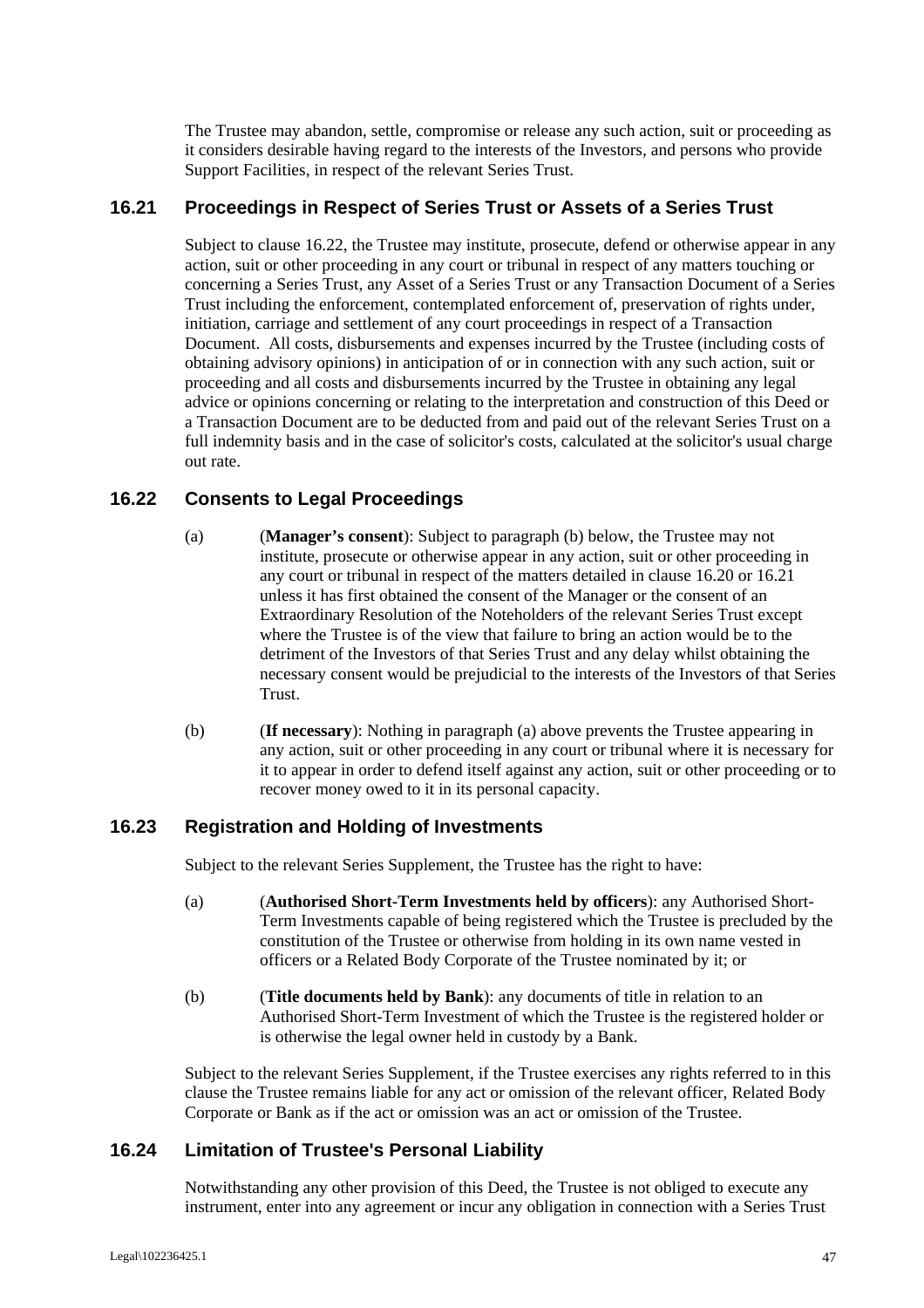(including, without limitation, in connection with any Transaction Document) unless the Trustee has received independent legal advice (if required by the Trustee) in relation to the instrument, agreement or obligations and unless the Trustee's personal liability in connection with the instrument, agreement or obligation is limited in accordance with clause 16.17.

# **16.25 No Liability for Breach by Custodian of Custodial Role**

The Trustee is not liable to any person in any manner whatsoever for any breach by the Custodian in respect of a Series Trust of its obligations under the Series Supplement unless the Trustee or a Related Body Corporate of the Trustee is the Custodian.

# **16.26 Incur Costs Without Approval**

Notwithstanding clause 16.4(l), the Trustee may do such things, take such actions and incur such expenses without the consent of the Manager (including the appointment of advisers) as is provided in a Series Supplement or as it believes necessary (acting reasonably) in respect of any action where the Trustee believes (acting reasonably) the Manager is in a position where its personal interests in relation to that action conflict with its duties and obligations under this Deed or any other Transaction Document and that, as a result of such conflict, the Manager may fail to perform such duties or obligations. For the purposes of this clause the Manager's personal interests in relation to an action are not to be considered to conflict with its duties or obligations under this Deed or any other Transaction Document by reason only that the action affects, or potentially affects, the interests of a Related Body Corporate of the Manager.

# **16.27 No Liability for Non-payment**

Except in the case of fraud, negligence, or wilful default, the Trustee is not liable, in the event of a failure to pay moneys on the due date for payment, to any Investor or any other person or for any loss howsoever arising in respect of the relevant Series Trust to any Investor or any other person.

#### **16.28 No Duty to Investigate**

The Trustee has no duty, and is under no obligation, to investigate whether a Manager Default has occurred other than where it has actual notice that such has occurred.

# **17. Further provisions regarding powers etc.**

### **17.1 Limitation of liability of Trustee and Manager**

Neither the Trustee nor the Manager is liable:

- (a) (**If it relies on a document**): in connection with anything done by it in good faith in reliance upon any certificate, document, form or list except when it has reason to believe that the document, form or list is not genuine;
- (b) (**If prevented by law**): if it fails to do anything because it is prevented or hindered from doing it by law or order (except where such failure would not have occurred but for the Trustee's or the Manager's (as the case may be) fraud, negligence or wilful default);
- (c) (**For Taxes paid in good faith**): to anyone for payments (except when made negligently) made by it in good faith to a fiscal authority in connection with Taxes or other charges in respect of the Series Trust even if the payment need not have been made;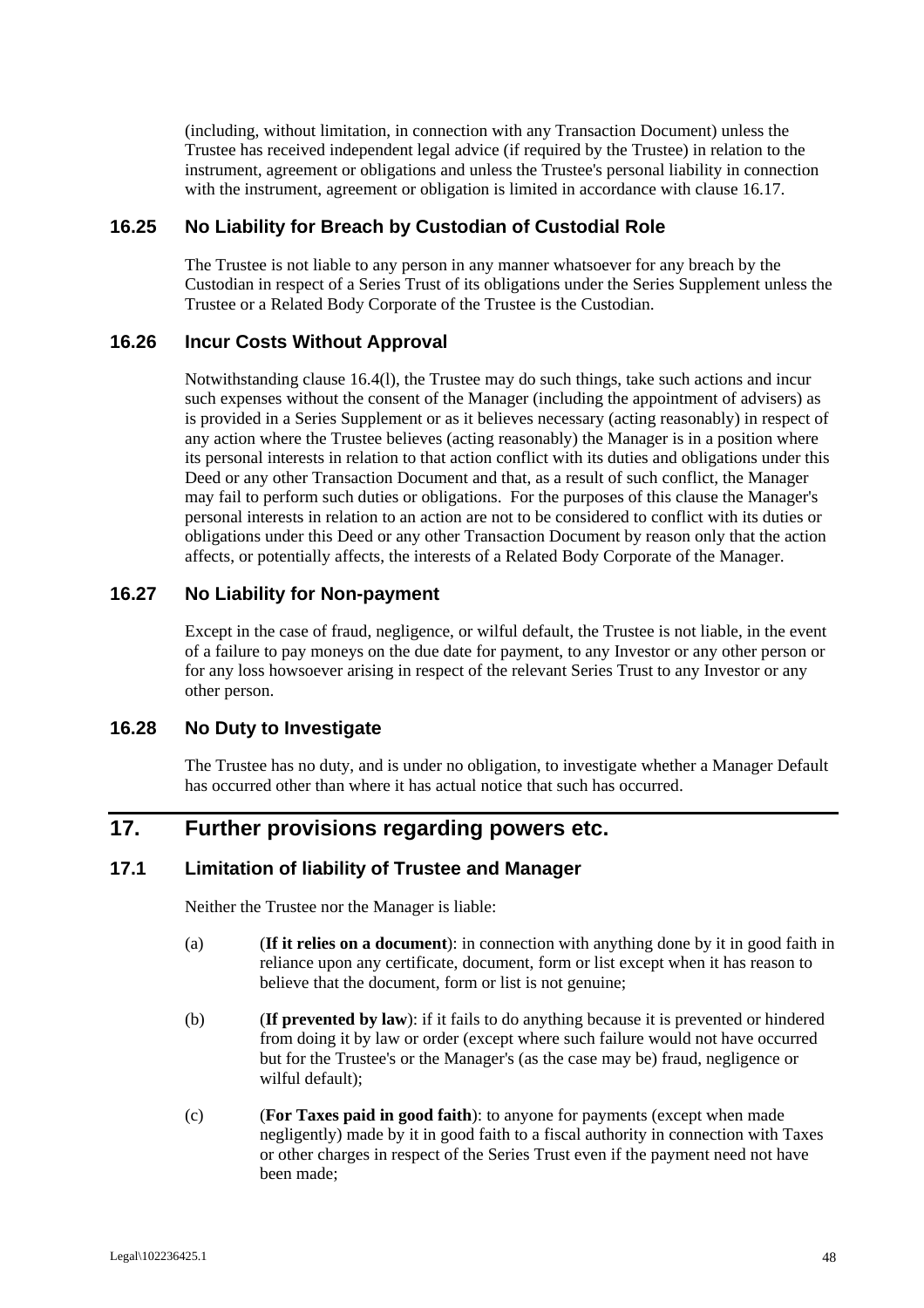- (d) (**Failure of another**): subject to the Corporations Law and clause 15.9 and 16.9, if a person fails to carry out an agreement with the Trustee or the Manager in connection with a Series Trust (except when the failure is due to the Trustee's or the Manager's (as the case may be) fraud, negligence or wilful default); or
- (e) (**Error of law or done in good faith connected with liquidation**): to anyone because of any error of law or any matter done or omitted to be done by it in good faith in the event of the liquidation or dissolution of a corporation (other than a corporation under its control).

# **17.2 Dealings with Series Trust**

None of the following:

- (a) (**Trustee**): the Trustee in any capacity;
- (b) (**Manager**): the Manager;
- (c) (**Nominated Seller**): any Nominated Seller;
- (d) (**Nominated Servicer**): any Nominated Servicer;
- (e) (**Directors and officers**): the directors or officers of the Trustee, the Manager, any Nominated Seller or any Nominated Servicer;
- (f) (**Related Bodies Corporate**): the Related Bodies Corporate of the Trustee, the Manager, any Nominated Seller or any Nominated Servicer;
- (g) (**Shareholders**): the shareholders of the Trustee, the Manager, any Nominated Seller or any Nominated Servicer or any such Related Body Corporate; or
- (h) (**Directors and officers of Related Body Corporate**): the directors or officers of any such Related Body Corporate,

is prohibited in relation to a Series Trust from:

- (i) (**Subscribing**): subscribing for Notes or Units in respect of a Series Trust or purchasing, holding, dealing in or disposing of Notes or Units in respect of a Series Trust;
- (j) (Contracting, acting or otherwise being interested): at any time:
	- (i) contracting with;
	- (ii) acting in any capacity as representative or agent for; or
	- (iii) entering into any financial, banking, agency or other transaction with,

any other of them or an Investor; or

(k) (**Being interested**): being interested in any contract or transaction referred to in paragraphs (i) or (j).

None of the persons mentioned is liable to account to any other or to an Investor for any profits or benefits (including, without limitation, bank charges, commission, exchange brokerage and fees) derived in connection with any contract or transaction referred to in paragraphs (i) or (j).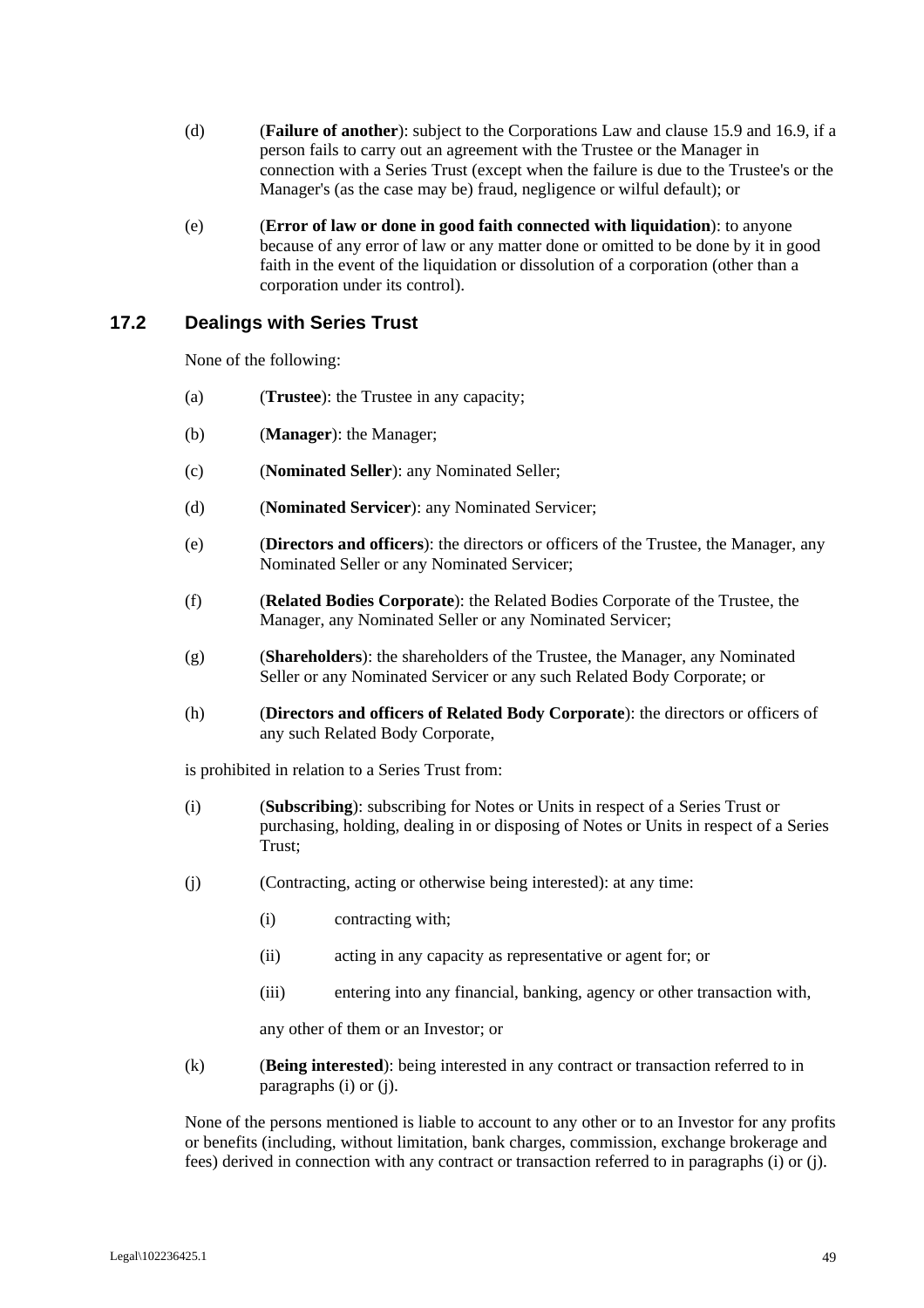# **17.3 Application of clause 17.2**

Clause 17.2 applies only if the relevant person, in connection with the action, contract or transaction, acts in good faith in relation to all Investors in respect of the relevant Series Trust.

# **17.4 Signatures**

The Trustee and the Manager may rely on the validity of any signature on any transfer, form of application or other instrument or document unless the Trustee or the Manager (as the case may be) has reason to believe that the signature is not genuine. Neither the Trustee nor the Manager is liable to make good out of its own funds any loss incurred by any person if a signature is forged or otherwise fails to bind the person whose signature it purports to be or on whose behalf it purports to be made. Any such loss, subject to any right of reimbursement from any other person (including the Manager) is to be borne by the relevant Series Trust.

# **17.5 Dealings with Instruments**

Neither the Manager nor the Trustee is obliged to effect a transaction or dealing with a transfer or other instrument on behalf of, for the benefit or at the request of an Investor unless the Investor has first paid or otherwise provided for to the Manager's and the Trustee's satisfaction all Taxes, brokerage, transfer fees, registration fees and other charges (whether similar to the foregoing or not) whether in respect of the transfer or other instrument or otherwise (in this clause 17.5 called collectively **"duties and charges"**) which may have become or may be payable in respect of or prior to or upon the occasion of the transaction or dealing. However, the Trustee may pay and discharge any duties and charges on behalf of an Investor and retain the amount so paid out of any money or property to which the Investor is or becomes entitled to under this Deed or a Series Supplement. This clause does not affect the other obligations of the Trustee or the Manager in this Deed relating to duties and other expenses in respect of Assets referable to a Series Trust.

#### **17.6 Disclosure of Information to Investors**

Subject to this Deed and the relevant Series Supplement, no Nominated Seller, Nominated Servicer or the Trustee is (unless ordered so to do by a court of competent jurisdiction) required to disclose to any Investor of a Series Trust confidential, financial or other information either made available to the Nominated Seller, the Nominated Servicer or the Trustee respectively by the Manager or in relation to the Trustee, the Nominated Servicer or the Nominated Seller in connection with this Deed or a Series Supplement.

# **17.7 Disclosure of Information to Related Bodies Corporate**

In relation to information which the Trustee in its capacity as trustee of a Series Trust or an Other Trust (the **"Recipient"**) receives from any of the Manager or the Investors (the **"Discloser"**) in relation to a Series Trust, an Other Trust established under the Series Supplement in relation to that Series Trust or a trust established under a Security Trust Deed in relation to that Series Trust (the **"Information"**), each Discloser hereby severally authorises and consents to the Recipient making available such Information to:

- (a) (**Related Body Corporate**): any Related Body Corporate of the Recipient which acts as custodian or Security Trustee of the Assets of the Series Trust or of such Other Trust or which otherwise has responsibility for the management or administration of the Series Trust or such Other Trust, including their respective Assets; and
- (b) (**Recipient in Other Capacities**): the Recipient acting in the capacity of Manager, custodian or Nominated Servicer, as applicable, of that Series Trust or such Other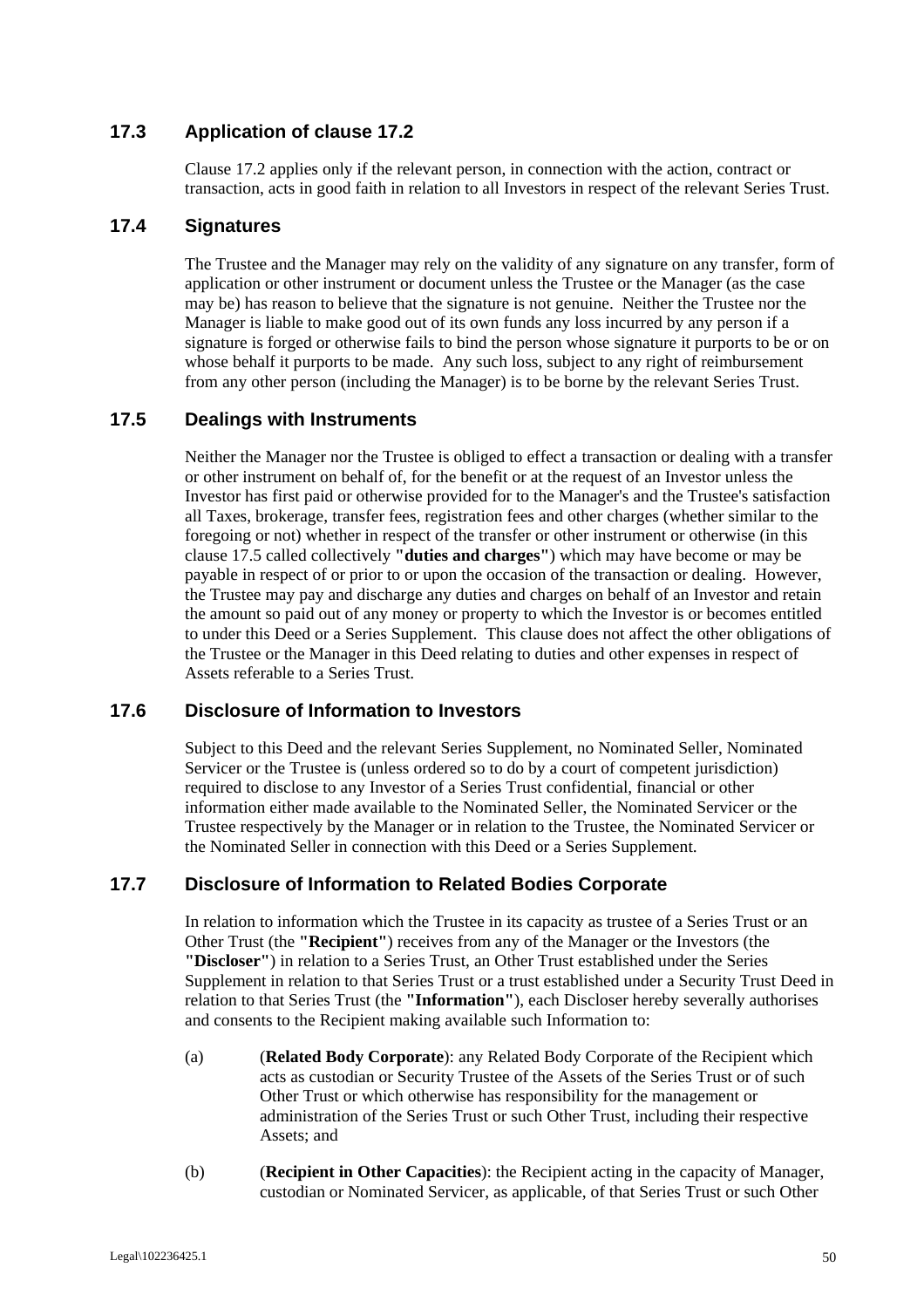Trust.

Notwithstanding any other provision of this Deed, the Recipient will not have any liability to the Discloser or any other person for the use, non-use, communication or non-communication of the Information in the above manner, except to the extent to which the Recipient has an express contractual obligation to disclose or to use certain information received by it and fails to do so.

# **18. Remuneration of manager and trustee**

#### **18.1 Management Fee**

The Manager is entitled to the payment from the Trustee (as trustee of a Series Trust) of a fee for administering and managing each Series Trust, calculated and payable in accordance with the terms of the Series Supplement relating to that Series Trust.

# **18.2 Trustee Fee**

The Trustee is entitled to deduct from the Assets for the Series Trust and to pay to itself a fee for performing its duties in relation to the Series Trust, calculated and payable in accordance with the terms of the Series Supplement relating to the Series Trust.

# **19. Retirement of trustee**

# **19.1 Trustee Must Retire**

The Trustee must retire as trustee of each Series Trust if:

- (a) (**If required by the Manager**): having been required to do so by the Manager by notice in writing, the Trustee fails or neglects within 20 Business Days (or such longer period as the Manager may agree to) after receipt of such notice to carry out or satisfy any material duty or obligation imposed on the Trustee by this Deed or any other Transaction Document in respect of a Series Trust;
- (b) (**Insolvency Event**): an Insolvency Event occurs with respect to the Trustee in its personal capacity;
- (c) (**Cease to carry on business**): the Trustee ceases to carry on business;
- (d) (**Merger without assumption**): the Trustee merges or consolidates into another entity, unless approved by the Manager (which approval will not be unreasonably withheld) and unless the surviving entity assumes the obligations of the Trustee under the Transaction Documents; or
- (e) (**Change in ownership**): there is a change in the ownership of 50% or more of the issued equity share capital of the Trustee from the position as at the date of this Deed, or effective control of the Trustee alters from the position as at the date of this Deed, unless in either case approved by the Manager (which approval will not be unreasonably withheld).

# **19.2 Manager May Require the Trustee to Retire**

The Manager may, by written notice (with a copy to the Rating Agencies in relation to each Rated Series Trust (if any)), direct the Trustee to retire if it believes in good faith that an event referred to in clause 19.1 has occurred.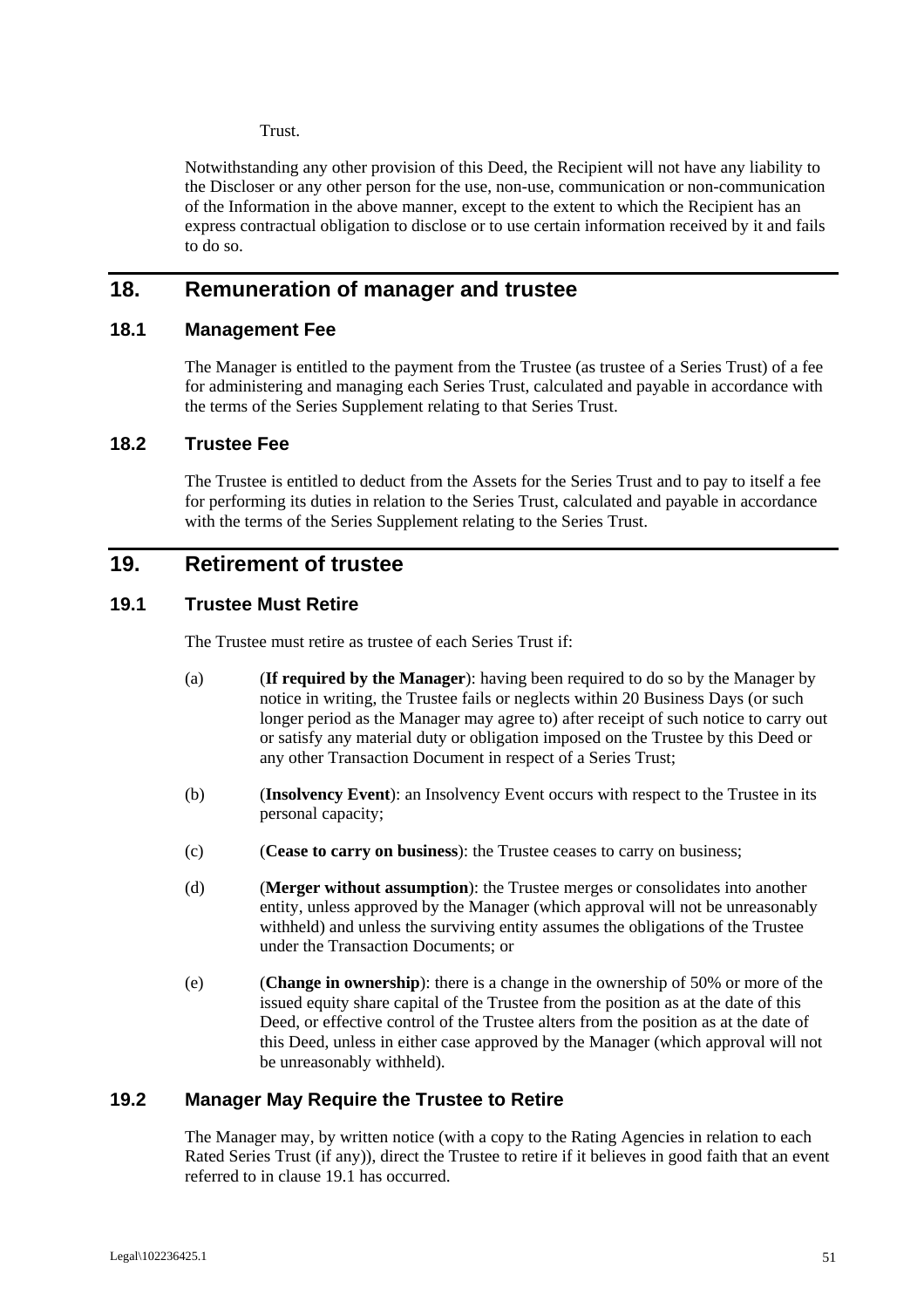# **19.3 Manager May Remove Trustee from Office**

If the Trustee refuses to retire within 30 days of being required to do under clause 19.1 or 19.2, the Manager is entitled to remove the Trustee from office immediately by notice in writing (with a copy to the Rating Agencies in relation to each Rated Series Trust (if any)). On the retirement or removal of the Trustee under clause 19.1, clause 19.2 or this clause 19.3 the Manager, subject to any approval required by law, is entitled to and must use its reasonable endeavours to appoint in writing within 30 days of the retirement or removal of the Trustee some other Authorised Trustee Corporation, who is approved by the Rating Agencies for all then Rated Series Trusts (if any), to be the Trustee. Until the appointment of the Substitute Trustee is complete, the Manager must act as Trustee in accordance with the terms of this Deed and is entitled to receive the fee payable in accordance with clause 18.2 for the period during which the Manager so acts. If, after 30 days, the Manager has been unable to appoint an Authorised Trustee Corporation as Trustee in accordance with this clause then the Manager must convene a single meeting of Investors of all then Series Trusts at which a new Trustee may be appointed by Extraordinary Resolution of all Investors of the then Series Trusts.

# **19.4 Trustee May Retire**

The Trustee may retire as trustee of all Series Trusts upon giving 3 months' notice in writing to the Manager or such lesser time as the Manager and the Trustee agree. Upon such retirement the Trustee, subject to any approval required by law, must appoint as trustee of the Series Trusts in writing any other Authorised Trustee Corporation who is approved by the Rating Agencies for all then Rated Series Trusts (if any) and the Manager, which approval must not be unreasonably withheld by the Manager. If the Trustee does not propose a replacement which is acceptable to such Rating Agencies (if any) and the Manager by the date which is one month prior to the date of its proposed retirement, the Manager is entitled to appoint a Substitute Trustee, which must be an Authorised Trustee Company who is approved by the Rating Agencies for all then Rated Series Trusts (if any). If a Substitute Trustee has not been appointed upon the expiry of the 3 month period commencing when the Trustee notifies the Manager of its intention to retire, then from the expiry of that 3 month period, the Manager must act as Trustee and must appoint an Authorised Trustee Corporation approved by the Rating Agencies of all then Rated Series Trusts (if any) as Trustee within 30 days. If the Manager is unable within 30 days to appoint such an Authorised Trustee Corporation as Trustee then the Manager must convene a single meeting of Investors of all then Series Trusts at which a new Trustee may be appointed by Extraordinary Resolution of the Investors of all the then Series Trusts. The Manager is entitled to receive the fee payable to the Trustee in accordance with clause 18.2 for the period for which the Manager acts as Trustee pursuant to this clause 19.4.

# **19.5 Substitute Trustee**

The purported appointment of a Substitute Trustee has no effect until the Substitute Trustee executes a deed under which it covenants to act as Trustee in respect of each Series Trust in accordance with this Deed and the other Transaction Documents.

#### **19.6 Release of Trustee**

Upon retirement or removal of the Trustee as trustee of each Series Trust, the Trustee is released from all obligations under this Deed and any other Transaction Document (unless specified otherwise in that Transaction Document) arising after the date of the retirement or removal in respect of each Series Trust except for its obligation to vest all Assets of each Series Trust and Other Trust in the Substitute Trustee and to deliver all books and records relating to each Series Trust and Other Trust to the Substitute Trustee. The Manager may settle with the Trustee the amount of any sums payable by the Trustee to the Manager or by the Manager to the Trustee and may give to or accept from the Trustee a discharge in respect of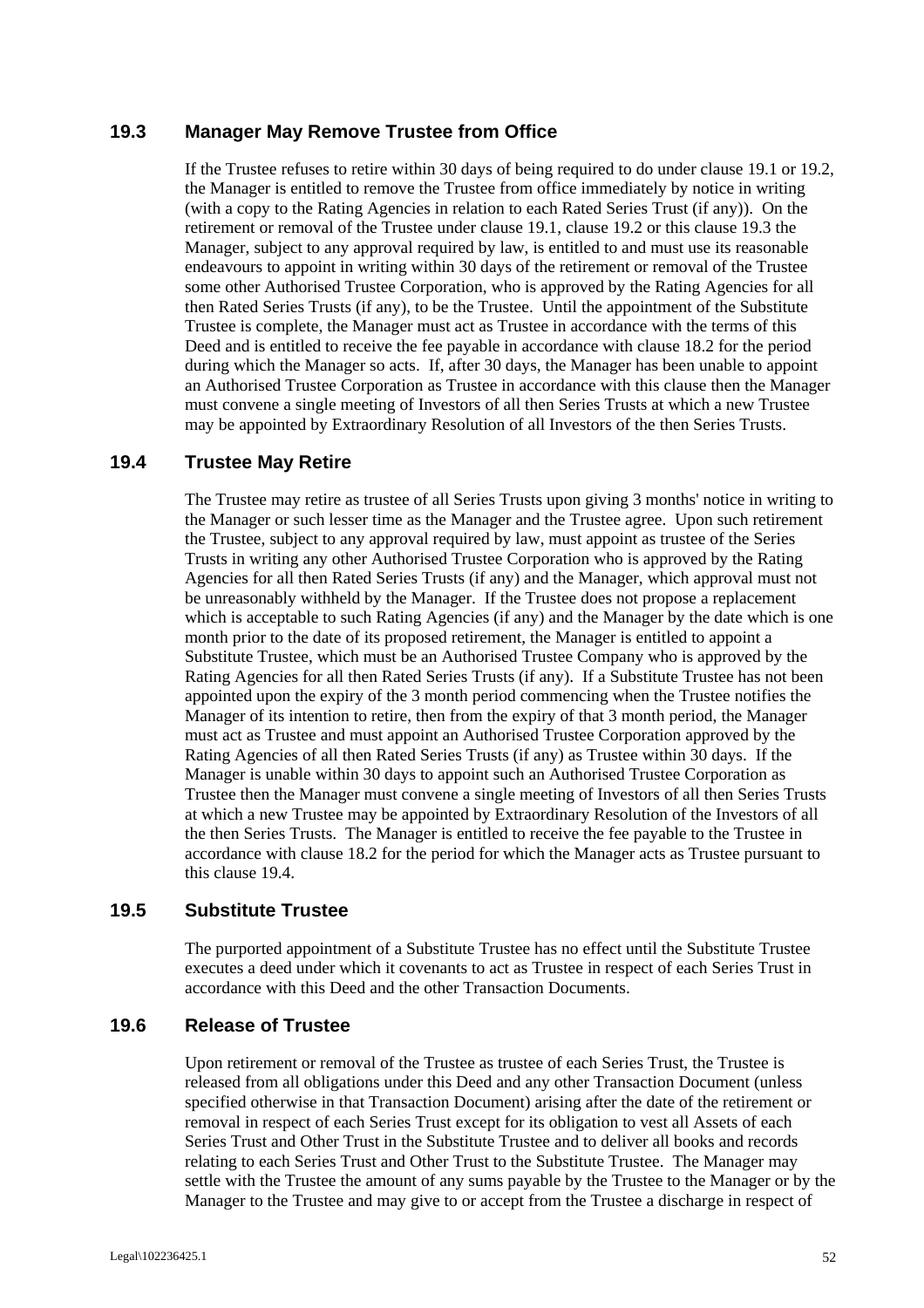those sums which is then conclusive and binding as between the Trustee and the Manager but not as between the Trustee and the Investors.

#### **19.7 Rating Agencies Advised**

In respect of any consents required by the Rating Agencies in relation to all then Rated Series Trusts (if any) to the replacement of a Trustee pursuant to this clause 19 the Manager must approach and liaise with such Rating Agencies. In addition, the Manager must inform such Rating Agencies of the retirement or removal of the Trustee and give them the details of the Substitute Trustee.

#### **19.8 Indemnity**

The retiring Trustee must indemnify the Manager and the Substitute Trustee in respect of all costs incurred as a result of:

- (a) (**Removal**): its removal pursuant to clause 19.1, 19.2 or 19.3; or
- (b) (**Retirement**): its retirement pursuant to clause 19.4.

#### **19.9 Assets to Vest in Substitute Trustee**

Upon the retirement or removal of the Trustee from each Series Trust in accordance with the provisions of this clause 19, the Trustee must vest the Assets of each Series Trust, or cause them to be vested, in the Substitute Trustee and must deliver to the Substitute Trustee (or the Manager if it is acting as Trustee) all books, documents, records and other property whatsoever relating to the Series Trusts. Subject to clause 19.8, the costs and expenses of this are to be paid out of the relevant Series Trust.

#### **19.10 Restriction on Note issues**

The Manager is not entitled to issue any further Notes during any period it acts as Trustee in accordance with clause 9.3 or 19.4.

# **20. Manager default and retirement of manager**

#### **20.1 Manager Default**

A Manager Default occurs if:

- (a) (**Insolvency Event**): an Insolvency Event occurs in relation to the Manager; or
- (b) (**Other Manager Defaults**): any other event occurs which is specified in any Series Supplement to constitute a Manager Default.

#### **20.2 Replacement of Manager**

While a Manager Default is subsisting, the Trustee may, upon giving written notice to the Nominated Servicer, the Manager and the Rating Agencies of all then Rated Series Trusts (if any), immediately terminate the rights and obligations of the Manager and appoint another entity to act in its place.

#### **20.3 Retirement of Manager**

The Manager may retire from the management of all the Series Trusts upon giving to the Trustee 3 months notice in writing or such lesser time as the Manager and the Trustee agree. Upon that retirement the Manager, subject to any approval required by law, may appoint in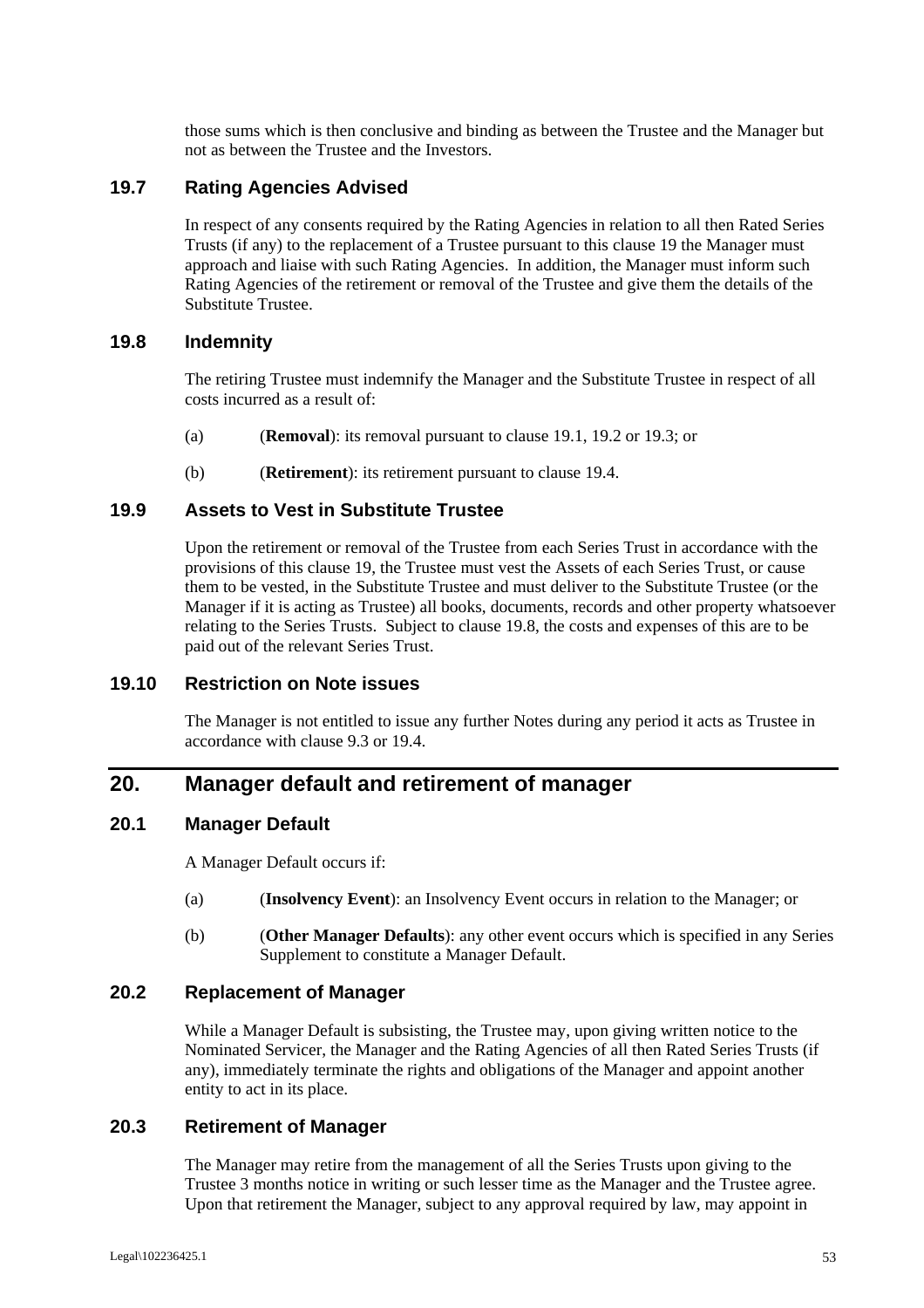writing any other entity approved by the Trustee (which approval must not be unreasonably withheld) as Manager in its stead. If the Manager does not propose a replacement by the date which is one month prior to the date of its proposed retirement, the Trustee is entitled to appoint a new Manager as of the date of the proposed retirement.

#### **20.4 Appointment of Substitute Manager**

The purported appointment of a Substitute Manager has no effect until:

- (a) (**Rating Agencies**): the Trustee has received written confirmation from the Rating Agencies of all then Rated Series Trusts (if any) that the appointment of such Substitute Manager will not result in a withdrawal or downgrading of the credit ratings then assigned by them to the Notes in relation to such Rated Series Trust; and
- (b) (**Execution of deed**): the Substitute Manager executes a deed under which it assumes the obligations of Manager under this Deed and all other Transaction Documents to which the Manager is a party.

### **20.5 Trustee to act as Manager**

Until the appointment of the Substitute Manager is complete, the Trustee must act as Manager and in doing so must act in accordance with the provisions of this Deed and each Series Supplement. The Trustee is entitled to receive the fee payable in accordance with clause 18.1 for the period during which the Trustee so acts.

# **20.6 Settlement of Amounts Owing by Trustee to the Manager**

The Trustee may settle with the Manager the amount of any sums payable by the Manager to the Trustee or the Trustee to the Manager and may give to or accept from the Manager a discharge in respect of those sums which will be conclusive and binding as between the Trustee and the Manager and as between the Manager and the Investors.

## **20.7 Payments to Manager**

The Manager may accept a payment or benefit, in connection with its retirement or removal, from the Substitute Manager. The Manager is also entitled to receive payments or benefits which have accrued to the Manager under this Deed prior to the date of the Manager's retirement or removal from office.

# **20.8 Manager to Provide Full Co-operation**

The Manager must provide its full co-operation in the event of a Management Transfer. The Manager must provide to the Substitute Manager copies of all paper and electronic files, information and other materials in its possession which relate to a Series Trust or its obligations under a Transaction Document as the Trustee or the Substitute Manager may reasonably request within 5 days of the removal or retirement of the Manager in accordance with this clause.

# **20.9 Indemnity**

The Manager indemnifies the Trustee in respect of all costs, damages, losses, expenses (including, without limitation, all legal costs charged at the usual commercial rates of the relevant legal services provider and the costs and expenses of transferring all files, information and materials specified in clause 20.8) incurred by the Trustee as a result of the replacement of the Manager pursuant to clause 20.2.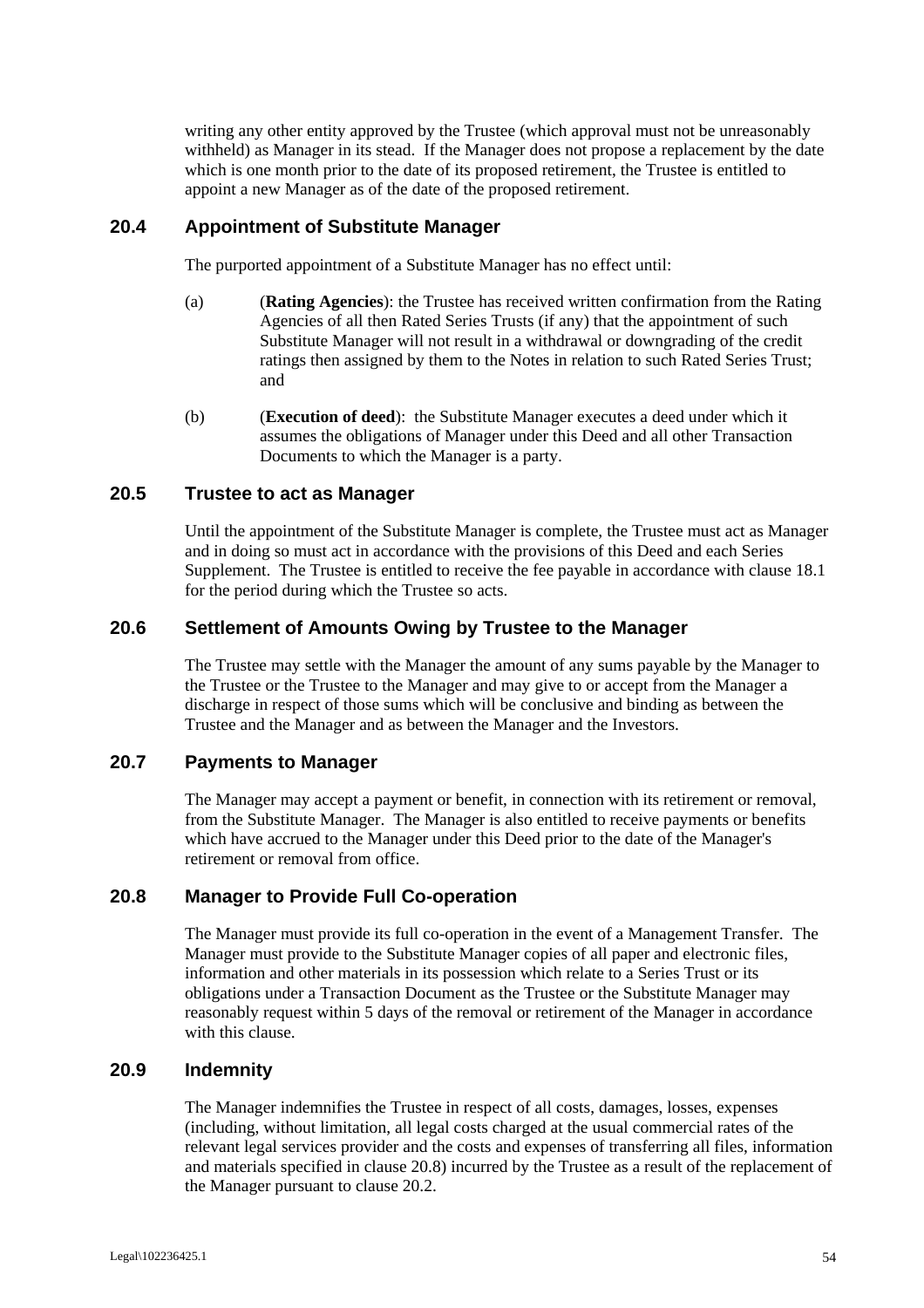# **21. Auditor**

# **21.1 Appointment**

The Auditor of each Series Trust must be nominated by the Manager and acceptable to, and appointed by, the Trustee (and, failing such nomination by the Manager, the Trustee may nominate and appoint the Auditor).

# **21.2 Qualification of Auditors**

The Auditor must be a firm of chartered accountants, some of whose principals are Registered Company Auditors.

# **21.3 Remuneration**

The remuneration of the Auditor of a Series Trust is to be determined by the Trustee and approved by the Manager.

#### **21.4 Removal**

The Trustee, after consulting with the Manager, may remove the Auditor of a Series Trust at any time.

#### **21.5 Auditor May Retire**

The Trustee must ensure that the terms of the appointment of the Auditor of a Series Trust provide that the Auditor may only retire as Auditor of the Series Trust upon giving 6 months' written notice to the Trustee.

# **21.6 Trustee to Appoint New Auditor**

Any vacancy in the office of the Auditor of a Series Trust must be filled by the Trustee appointing a qualified person nominated by the Manager and acceptable to the Trustee (and, failing such nomination by the Manager, the Trustee may nominate and appoint a qualified person to fill such vacancy).

#### **21.7 Auditor May be Auditor of Nominated Servicer, Manager or Trustee**

The Auditor of a Series Trust may be the auditor of any Nominated Seller, any Nominated Servicer, the Manager or the Trustee or of any other trust whether of a similar nature to the Series Trusts or otherwise but may not be a director, officer or employee (or the partner or employee of a director, officer or employee) of any Nominated Seller, any Nominated Servicer, the Manager or of the Trustee.

# **21.8 Access to Working Papers**

The Auditor of a Series Trust must only be appointed on the basis that it will make its working papers and reports available for inspection by the Trustee and the Manager.

# **21.9 Scope of Audit Duties**

The Auditor must at the end of each financial year and every 6 months thereafter be engaged to consider a sample of transactions in respect of each Series Trust conducted under the Transaction Documents in relation to the Series Trust and provide a written report to the Trustee, the Manager and, in relation to transactions in respect of a Rated Series Trust, to each Rating Agency in respect of that Rated Series Trust, in accordance with procedures agreed between the Auditor and the Manager. Without limitation, the written report must: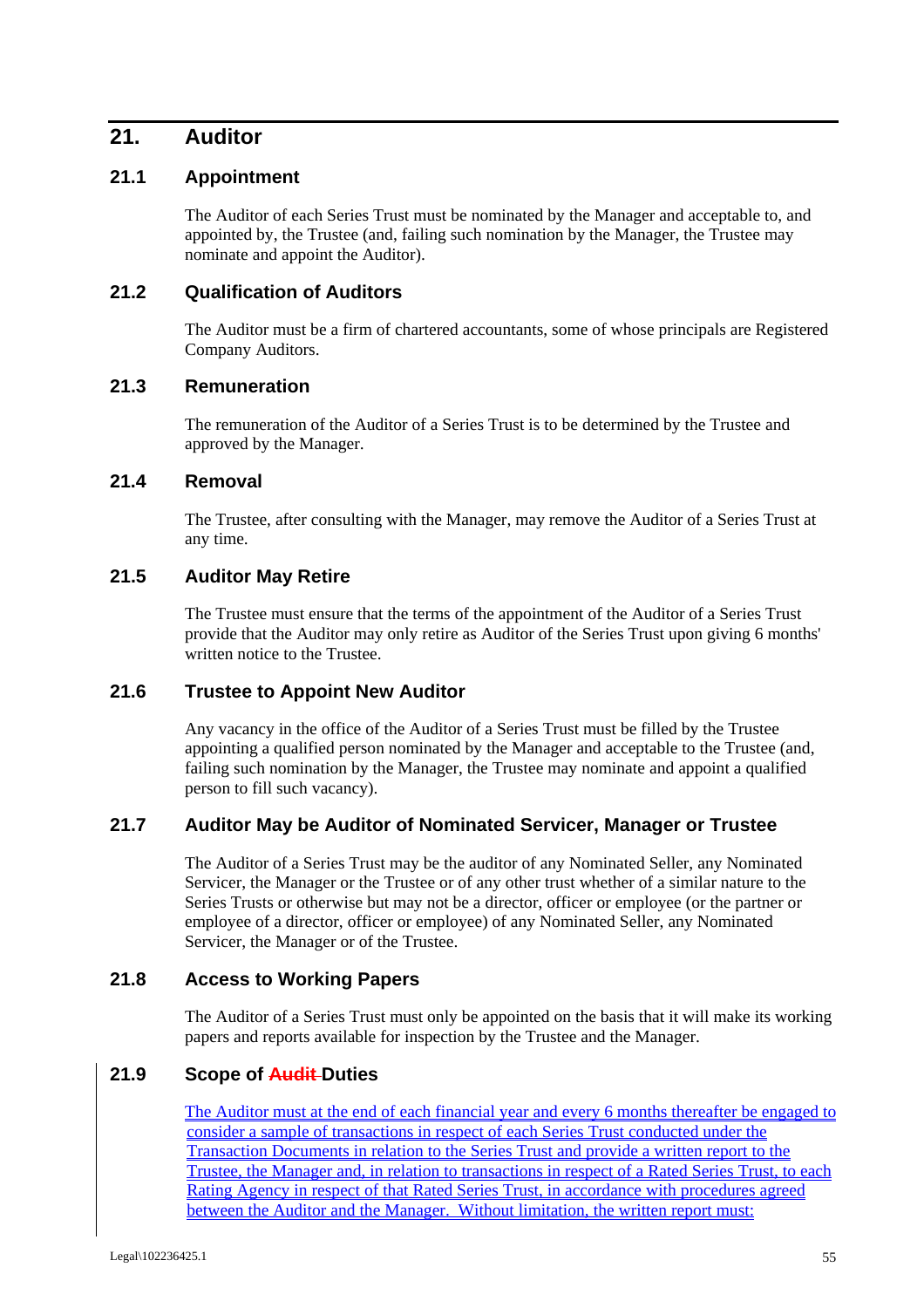|            |                                                                                                                                   | (Outline scope of audit): outline the scope of the agreed procedures;                                                                                                                                                                                                                                                                                                                                                                                                                                                                                                                                                                                           |
|------------|-----------------------------------------------------------------------------------------------------------------------------------|-----------------------------------------------------------------------------------------------------------------------------------------------------------------------------------------------------------------------------------------------------------------------------------------------------------------------------------------------------------------------------------------------------------------------------------------------------------------------------------------------------------------------------------------------------------------------------------------------------------------------------------------------------------------|
| <u>(b)</u> |                                                                                                                                   | (Detail breaches or confirm no breaches): either:                                                                                                                                                                                                                                                                                                                                                                                                                                                                                                                                                                                                               |
|            | (i)                                                                                                                               | detail any outstanding breaches identified by the engagement on the part<br>of the Trustee, the Nominated Seller, the Nominated Services or the<br>Manager under the Transaction Documents relating to the Series Trust;<br>$or$                                                                                                                                                                                                                                                                                                                                                                                                                                |
|            | (ii)                                                                                                                              | confirm that there were no outstanding breaches of such Transaction<br>Documents identified by the engagement and state that the Auditor is not<br>aware of any events, facts or circumstances which would result in a<br>breach of such Transaction Documents;                                                                                                                                                                                                                                                                                                                                                                                                 |
| $\Omega$   |                                                                                                                                   | (Report perceived errors or deviations): report on any errors or deviations from                                                                                                                                                                                                                                                                                                                                                                                                                                                                                                                                                                                |
|            |                                                                                                                                   | the procedures outlined in such Transaction Documents that had come to the<br><b>Auditor's attention; and</b>                                                                                                                                                                                                                                                                                                                                                                                                                                                                                                                                                   |
| (d)        | (Confirm income): in respect of the report provided at the end of each financial<br>year, report in respect of each Series Trust: |                                                                                                                                                                                                                                                                                                                                                                                                                                                                                                                                                                                                                                                                 |
|            | (i)                                                                                                                               | whether there is an amount of Net Tax Income in respect of the previous<br>year of income; and                                                                                                                                                                                                                                                                                                                                                                                                                                                                                                                                                                  |
|            | (ii)                                                                                                                              | if there is such an amount of Net Tax Income in respect of the previous<br>year, whether such Net Tax Income, for the purposes of the Tax Act, is<br>properly included in the assessable income of the Unitholders pursuant<br>to clause 13.4 of this Deed.                                                                                                                                                                                                                                                                                                                                                                                                     |
|            |                                                                                                                                   | The Auditor must at the end of each financial year and every 6 months thereafter audit a<br>sample of transactions in respect of each Series Trust conducted under the Transaction<br>Documents in relation to the Series Trust and provide a written report to the Trustee, the<br>Manager and, in relation to an audit of transactions in respect of a Rated Series Trust, to each                                                                                                                                                                                                                                                                            |
|            |                                                                                                                                   | Approved Accounting Standards, consistently applied, and without limitation:                                                                                                                                                                                                                                                                                                                                                                                                                                                                                                                                                                                    |
|            |                                                                                                                                   | (a)(Outlining scope of audit): outlining the scope of the audit conducted;                                                                                                                                                                                                                                                                                                                                                                                                                                                                                                                                                                                      |
|            |                                                                                                                                   | (b)(Detailing breaches or confirming no breaches): either:                                                                                                                                                                                                                                                                                                                                                                                                                                                                                                                                                                                                      |
|            |                                                                                                                                   | (i)detailing any outstanding breaches identified by the audit on the part of the<br>under the Transaction Documents relating to the Series Trust; or                                                                                                                                                                                                                                                                                                                                                                                                                                                                                                            |
|            |                                                                                                                                   | (ii) confirming that there were no outstanding breaches of such Transaction<br><b>Transaction Documents:</b>                                                                                                                                                                                                                                                                                                                                                                                                                                                                                                                                                    |
|            | attention; and                                                                                                                    |                                                                                                                                                                                                                                                                                                                                                                                                                                                                                                                                                                                                                                                                 |
|            |                                                                                                                                   | Rating Agency in respect of that Rated Series Trust, in each case prepared in accordance with<br>Trustee, the Nominated Seller, the Nominated Servicer or the Manager<br>Documents identified by the audit and that the Auditor is not aware of<br>any events, facts or circumstances which would result in a breach of such<br>(e)(Reporting perceived errors or deviations): reporting on any errors or deviations from the<br>procedures outlined in such Transaction Documents that had come to the Auditor's<br>(d)(Confirming income): in respect of the report provided at the end of each financial year,<br>reporting in respect of each Series Trust: |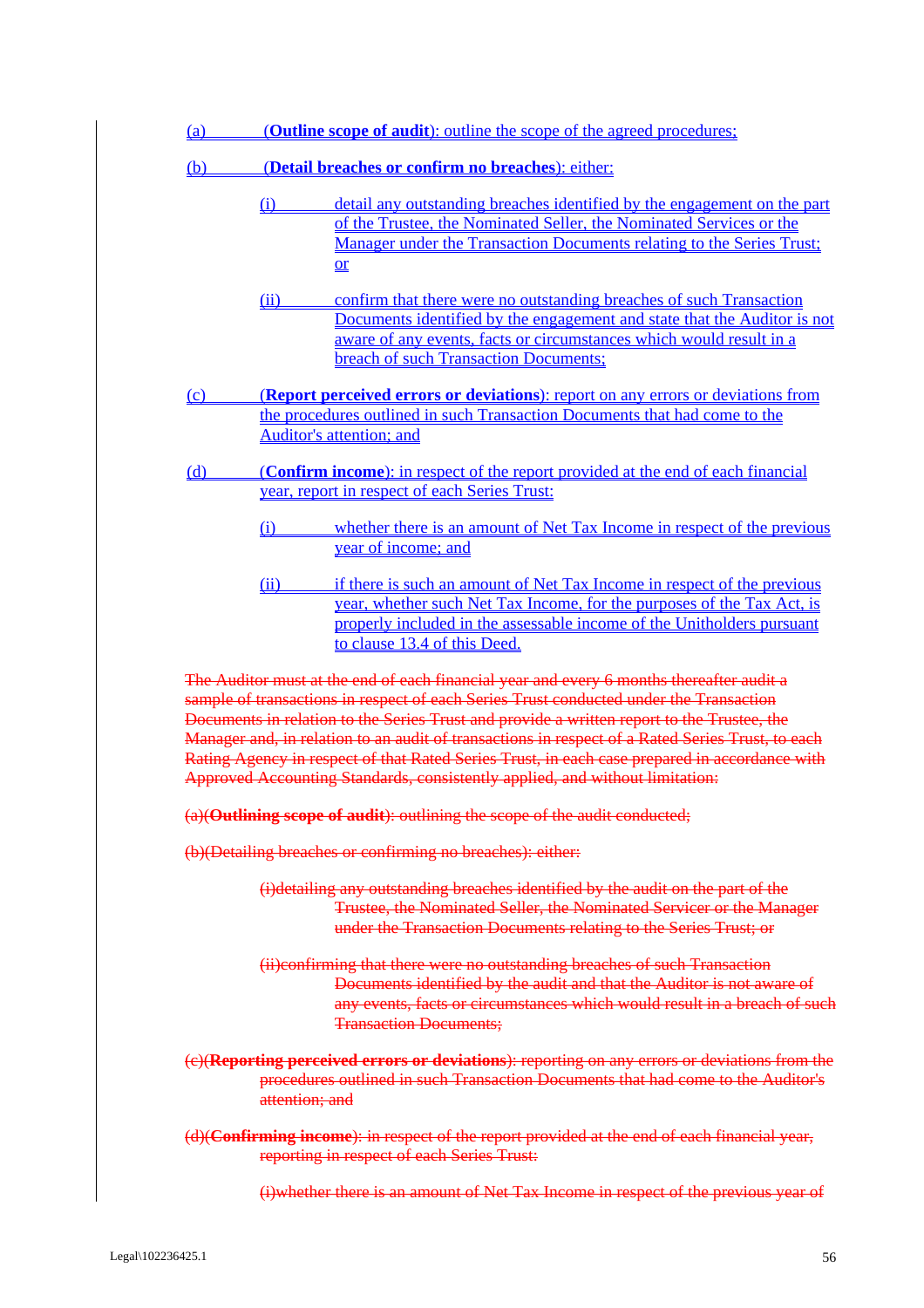#### income: and

(ii)if there is such an amount of Net Tax Income in respect of the previous year, whether such Net Tax Income, for the purposes of the Tax Act, is properly included in the assessable income of the Unitholders pursuant to clause 13.4 of this Deed.

# **22. Accounts and audit**

#### **22.1 Maintenance of Accounting Records**

The Trustee must keep accounting records which correctly record and explain all amounts paid and received by the Trustee with respect to each Series Trust. The Manager must keep accounting records which correctly record and explain all other transactions and the financial position of each Series Trust. The Manager must prepare or cause the preparation of the Accounts for each Series Trust. The Manager and the Trustee from time to time upon request must provide each other with any information necessary to enable the Manager and the Trustee to perform their respective functions under this clause 22. Based on these records, the Manager must keep at its principal place of business (or another place approved by the Trustee) proper books of account in relation to each Series Trust that enable the Accounts in relation to the Series Trust to be prepared and audited in accordance with this Deed. The books of account for that Series Trust must be open to inspection by the Manager, the Trustee, the Nominated Servicer for the Series Trust and the Auditor in relation to a Series Trust. Separate books of account must be maintained for each Series Trust.

## **22.2 Accounts**

The Accounts for each Series Trust must be maintained in accordance with the Approved Accounting Standards.

#### **22.3 Audit of Accounts**

The Manager must ensure that the Accounts of a Series Trust are audited as at the end of each Financial Year of the Series Trust and reported on by the Auditor of the Series Trust in accordance with the Corporations Law within 120 days of the end of the Financial Year.

#### **22.4 Information to Auditor**

The Auditor of a Series Trust is entitled to require from the Manager and the Trustee, and they must provide to the Auditor, all reasonable information, accounts and explanations which are necessary for the performance of the duties of the Auditor.

# **22.5 Availability of Audited Accounts**

A copy of the Accounts for a Series Trust and the Auditor's report in relation thereto will not be sent to the Investors of the Series Trust but will be furnished to an Investor of the Series Trust upon request and must, in any event, be available for inspection by the Investors of the Series Trust during business hours at the offices of the Trustee.

# **22.6 Statutory Returns**

The Manager must prepare and lodge (or cause to be prepared and lodged) the Tax return for each Series Trust in respect of each of its Financial Years and any other statutory returns which are required to be prepared in respect of each Series Trust. The Trustee must sign these returns.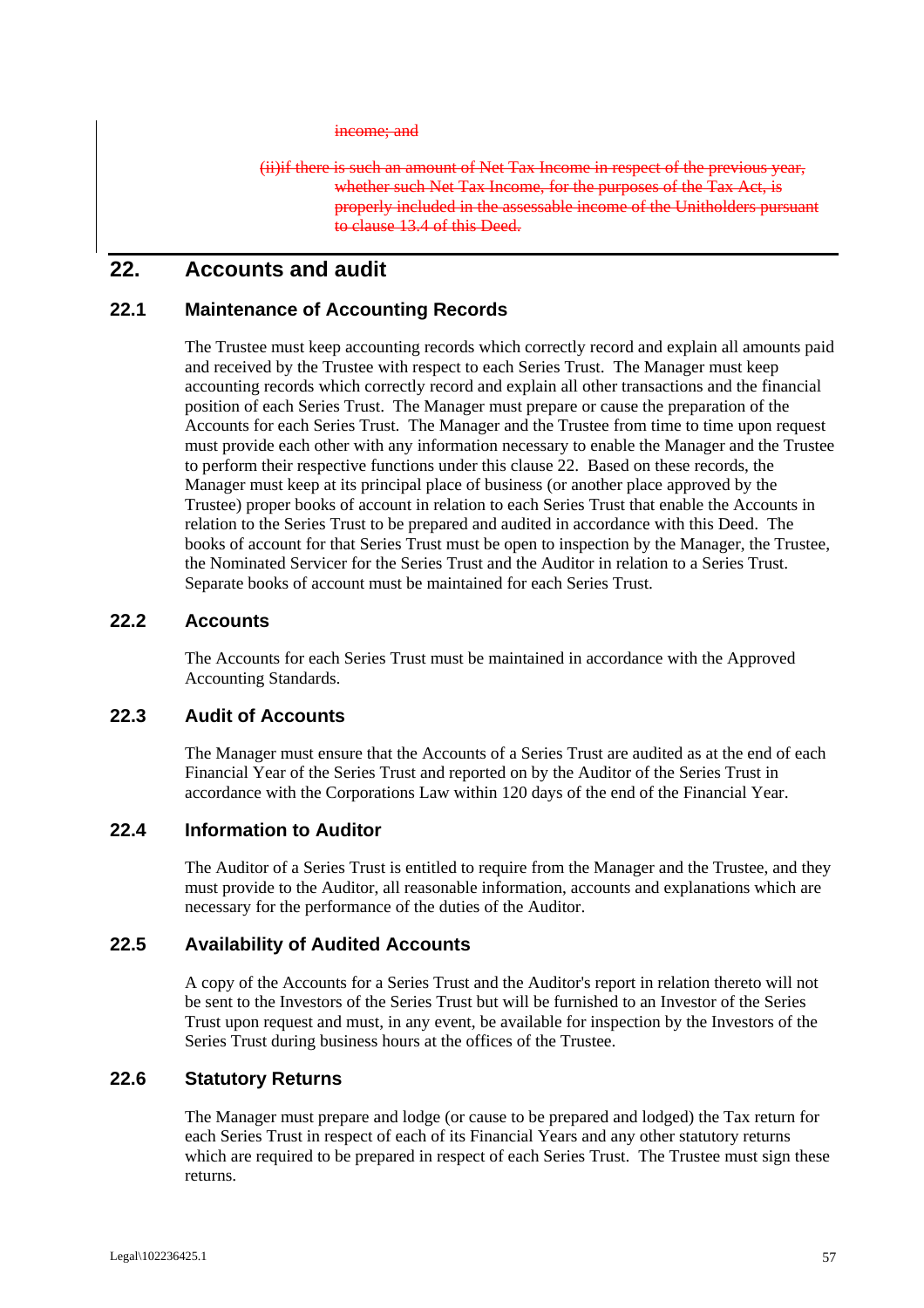# **23. Payments to investors**

# **23.1 Methods of Payment**

Any money payable by the Trustee to an Investor of a Series Trust under the provisions of this Deed or the corresponding Series Supplement may be paid:

- (a) (**By cheque**): by crossed "not negotiable" cheque made payable to the Investor and sent through the post to the registered address of the Investor (or, in the case of joint Investors, made payable to the joint Investors and sent to the registered address of the Investor whose name stands first in the Register) or otherwise despatched, delivered or made available to be collected as the Investor may from time to time specify;
- (b) (**Through Austraclear**): by means of electronic transfer through Austraclear;
- (c) (**To bank account**): by payment to a bank account in Australia of the Investor nominated in writing by the Investor; or
- (d) (**Other manner**): in any other manner specified by the Investor and agreed to by the Manager and the Trustee.

# **23.2 Satisfaction and Discharge**

Payment of any amount in accordance with clause 23.1 will be in satisfaction of the money payable and is a good discharge to the Manager and the Trustee.

#### **23.3 Cheques and Notices**

The Trustee must prepare or cause to be prepared all cheques and notices which are to be issued in relation to a Series Trust and stamp the same as required by law at the expense of the relevant Series Trust, and the Trustee must sign (by autographical, mechanical or other means) such cheques for despatch by the day on which they ought to be paid.

#### **23.4 No Interest on Payment of Amounts to Investors After Due Date**

Except as may be provided in the Series Supplement relating to a Series Trust, interest does not accrue on any amount which is due to be paid to any Investor of the Series Trust in accordance with this Deed or the Series Supplement after the date on which that amount falls due for payment under this Deed or the Series Supplement. Without limiting the other rights of each Investor contained in this Deed, the Investor is not entitled to claim from the Trustee, any Nominated Servicer or the Manager or take any action against the Trustee, any Nominated Servicer or the Manager for an amount representing such interest or for any damages or loss suffered by the Investor for failure, or a delay, to pay any amount so due.

#### **23.5 Deduction of Taxes**

(a) (**Withholding Tax for non-residents**): The Trustee or any person making payments on behalf of the Trustee may deduct interest withholding tax imposed by the Commonwealth of Australia from payments of interest in respect of the Notes where the Trustee, or such person, considers this is required in accordance with the Tax Act. For the purposes of this clause a certificate pursuant to section 221YM of the Tax Act will be considered not to have been produced to the Trustee unless it is produced to the Trustee not later than close of business on the second Business Day immediately preceding the relevant payment date.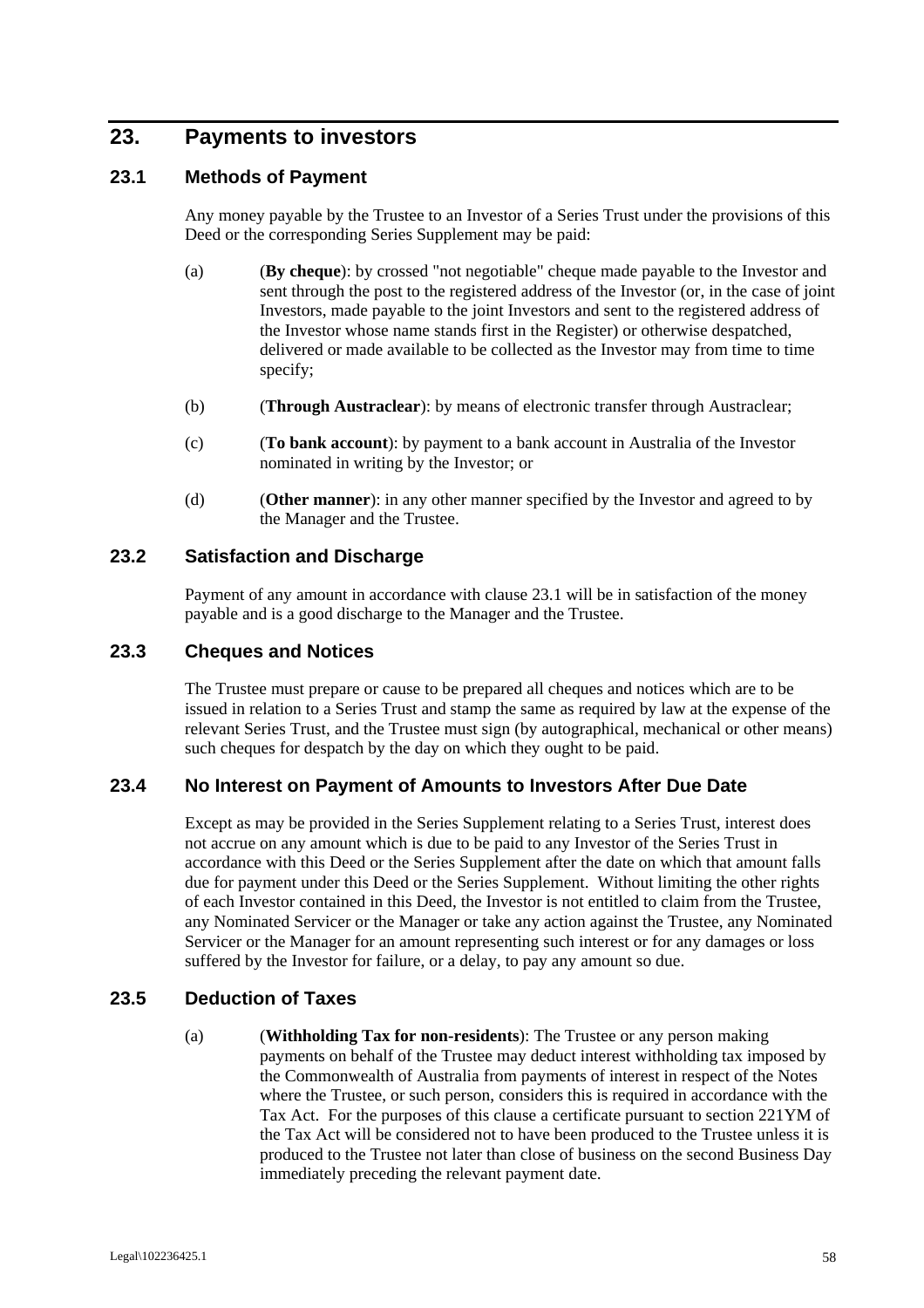(b) (**Tax file numbers**): The Trustee or any person making payments on behalf of the Trustee may deduct tax-at-source on interest payments to each Noteholder at the highest personal marginal tax rate (plus levies) unless the Trustee receives from such Noteholder the tax file number of that Noteholder or evidence of any exemption the Noteholder may have from the need to advise the Trustee of such tax file number. The tax file number or appropriate evidence (as the case may be) must be received by the Trustee not less than 2 Business Days prior to the relevant payment date.

#### **23.6 Rounding Down of Payments**

Subject to the corresponding Series Trust, any payment to an Investor in relation to a Series Trust must be rounded down to the nearest cent.

# **23.7 Payments Netting**

Notwithstanding any other provision of this Deed, if on any day the Trustee as trustee of a Series Trust is required under this Deed or a Series Supplement in relation to the Series Trust to make payments to a person or to credit an account in relation to a Series Trust and is also entitled or required to receive payments from that person or debit that account in relation to the Series Trust, unless otherwise directed by the Manager the Trustee is only obliged to pay or credit the amount (if a positive number) or to receive or debit (if a negative number) the difference between the amounts payable or required to be credited by the Trustee on that day less the amounts receivable or required to be debited by the Trustee on that day.

# **24. Notices**

# **24.1 Notices**

Any notice, request, certificate, approval, demand, consent, recommendation or other communication to be given under this Deed must:

- (a) (**In writing and signed by an Authorised Officer**): except in the case of communications by electronic messaging system, be in writing and signed by the party or an Authorised Officer of the party giving the same; and
- (b) (Delivery): be:
	- (i) left at the address of the addressee;
	- (ii) sent by prepaid ordinary post to the address of the addressee;
	- (iii) sent by facsimile to the facsimile number of the addressee; or
	- (iv) sent by electronic messaging system by an Authorised Officer of the party giving the same in accordance with the addressee's electronic messaging system details,

provided that a notice or other communication under clauses 15.2(l), 15.2(m),  $15.2(p)$ ,  $16.3(m)$ ,  $19$ ,  $20$  or  $24.6$  may not be sent by electronic messaging system.

#### **24.2 Addresses for Notices**

The address, facsimile number and electronic messaging system details of a party are the address, facsimile number and electronic messaging system details notified by that party to the other parties from time to time.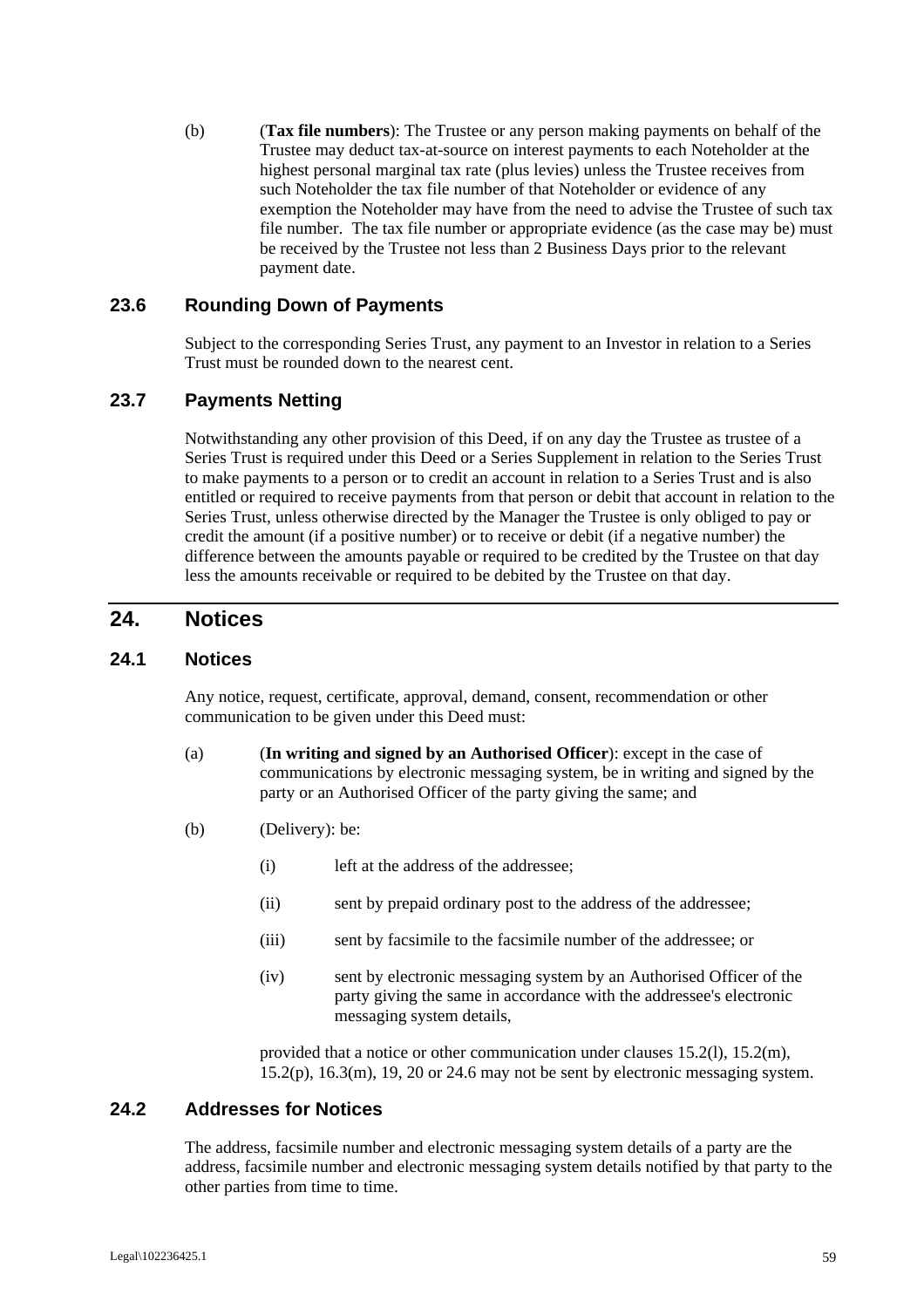# **24.3 Deemed Receipt**

A notice, request, certificate, demand, consent or other communication under this Deed is deemed to have been received:

- (a) (**Delivery**): where delivered in person, upon receipt at the relevant office;
- (b) (**Post**): where sent by post, on the third (seventh if outside Australia) day after posting;
- (c) (**Fax**): where sent by facsimile, on production by the dispatching facsimile machine of a transmission report by the machine from which the facsimile was sent which indicates that the facsimile was sent in its entirety to the facsimile number of the recipient; and
- (d) (**Electronic**): where sent by electronic messaging system, on the date the electronic message is received.

However, if the time of deemed receipt of any notice is not before 5.30 pm local time on a Business Day at the address of the recipient it is deemed to have been received at the commencement of business on the next following Business Day.

#### **24.4 Notices to Investors**

Any notice required or permitted to be given to an Investor must be given by mail, postage prepaid, at the address of the Investor as shown in the Register. In the case of a Unit or Note held jointly the notice will be sent to the registered address of the joint Investor whose name stands first in the Register. Any notice so mailed within the time prescribed in this Deed is conclusively presumed to have been duly given, whether or not the Investor receives such notice. Notwithstanding the foregoing, any notice may be given to an Investor by an advertisement placed on a Business Day in The Australian Financial Review (or another nationally delivered newspaper).

#### **24.5 Information to Rating Agencies by Manager**

The Manager must send the following information to each Rating Agency (if any) in relation to a Rated Series Trust within a reasonable time of that information becoming available to it:

- (a) (**Statistics**): such statistics as the Rating Agency and the Manager agree relating to the performance of the Approved Financial Assets forming part of the Assets of the Series Trust;
- (b) (**Notices to Investors**): all notices and information sent to Investors of the Series Trust, including any notices of shortfalls in payments to the Noteholders;
- (c) (**Notice of changes**): any change in the appointment of the Manager, the Trustee or the Auditor or Nominated Servicer of the Series Trust;
- (d) (**Insolvency Event information**): any information relating to an Insolvency Event occurring in relation to the Manager, the Trustee or the Nominated Servicer or the Nominated Seller of the Series Trust;
- (e) (**Accounts**): the Accounts in relation to the Series Trust prepared at the end of each Financial Year of the Series Trust, together with a copy of the Auditor's report on those Accounts; and
- (f) (**Other information**): such other information, reports and materials required by the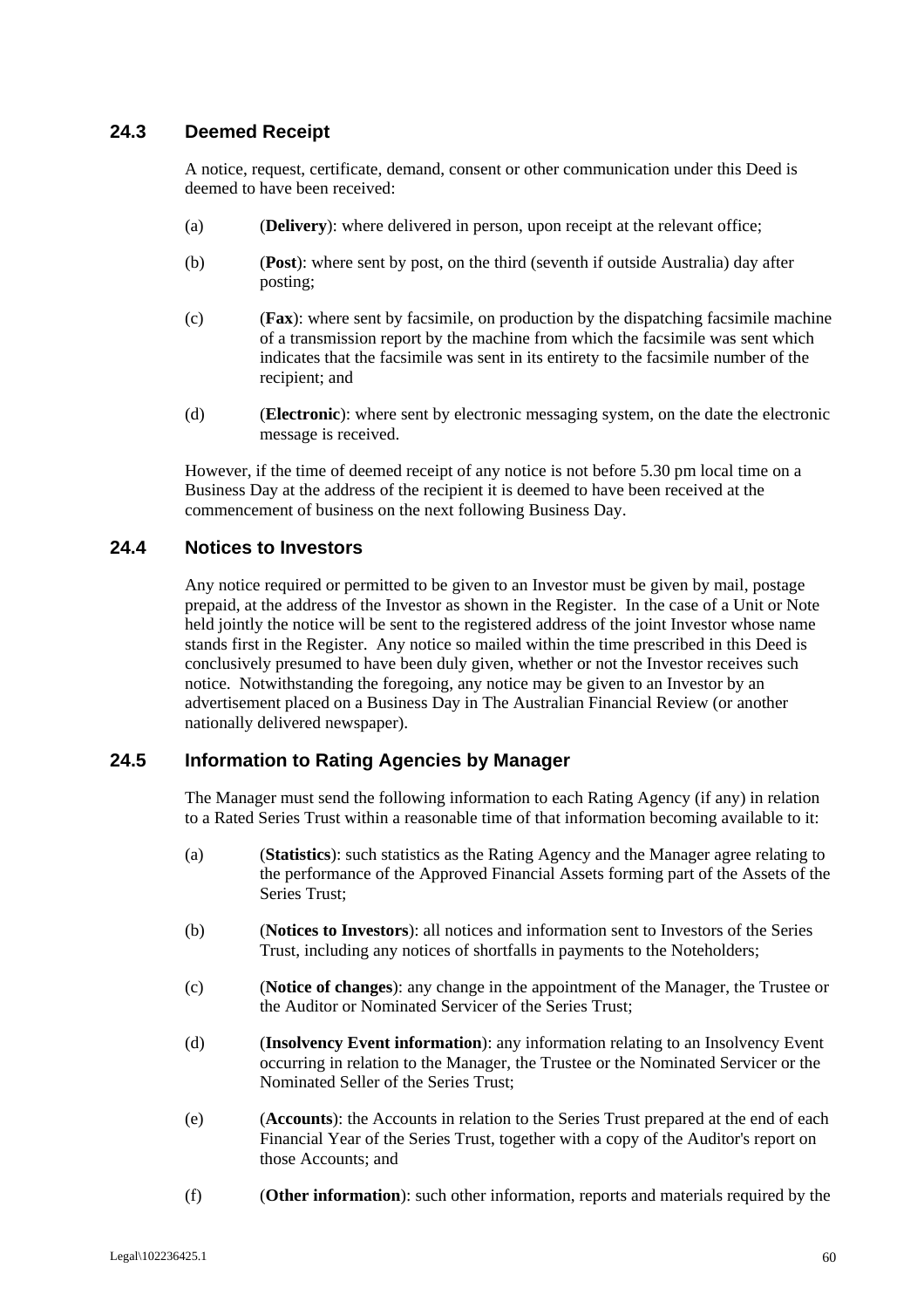Series Supplement relating to the Series Trust.

# **24.6 Manager to Notify Trustee and Rating Agencies**

In addition to the information to be provided pursuant to clause 24.5, the Manager must give notice to:

- (a) (**Trustee**): the Trustee of any other event or occurrence in respect of any Series Trust which the Manager reasonably believes may materially and adversely affect the interests of the Investors in respect of that Series Trust; and
- (b) (**Rating Agencies**): the Rating Agencies in relation to each Rated Series Trust (if any) of any other event or occurrence in respect of the Rated Series Trust which the Manager reasonably believes may materially and adversely affect the interests of the Investors in respect of that Series Trust or affect the credit ratings assigned by such Rating Agencies to any Notes in respect of that Rated Series Trust,

in each case, within a reasonable time of becoming aware of such other event or occurrence.

### **24.7 Late Notice**

The giving of late notice does not operate to release any party from its obligations under this Deed.

# **25. Amendment to trust deed and series supplement**

#### **25.1 Master Trust Deed and Series Supplement**

Subject to the other provisions of this clause 25, the Trustee and the Manager may amend, add to or revoke any provision of this Deed or a Series Supplement (including this clause 25.1) if the amendment, addition or revocation:

- (a) (**Necessary or expedient**): in the opinion of the Trustee or of a barrister or solicitor instructed by the Trustee is necessary or expedient to comply with the provisions of any statute, ordinance, regulation or by-law or with the requirement of any Governmental Agency;
- (b) (**Manifest error**): in the opinion of the Trustee is made to correct a manifest error or is of a formal, technical or administrative nature only;
- (c) (**Amendment to law**): in the opinion of the Trustee, is:
	- (i) required by; or
	- (ii) a consequence of; or
	- (iii) consistent with; or
	- (iv) appropriate, expedient or desirable for any reason as a consequence of,

the introduction of, or any amendment to, any statute, regulation or requirement of any Governmental Agency or any decision by any court (including, without limitation, the imposition of any Tax, any amendment to any regulation imposing a Tax, the issue of or amendment to any ruling by the Commissioner or Deputy Commissioner of Taxation or the issue of any government announcement or statement or the handing down of any decision by any court that has or may have the effect of altering the manner or basis of taxation of trusts generally or of trusts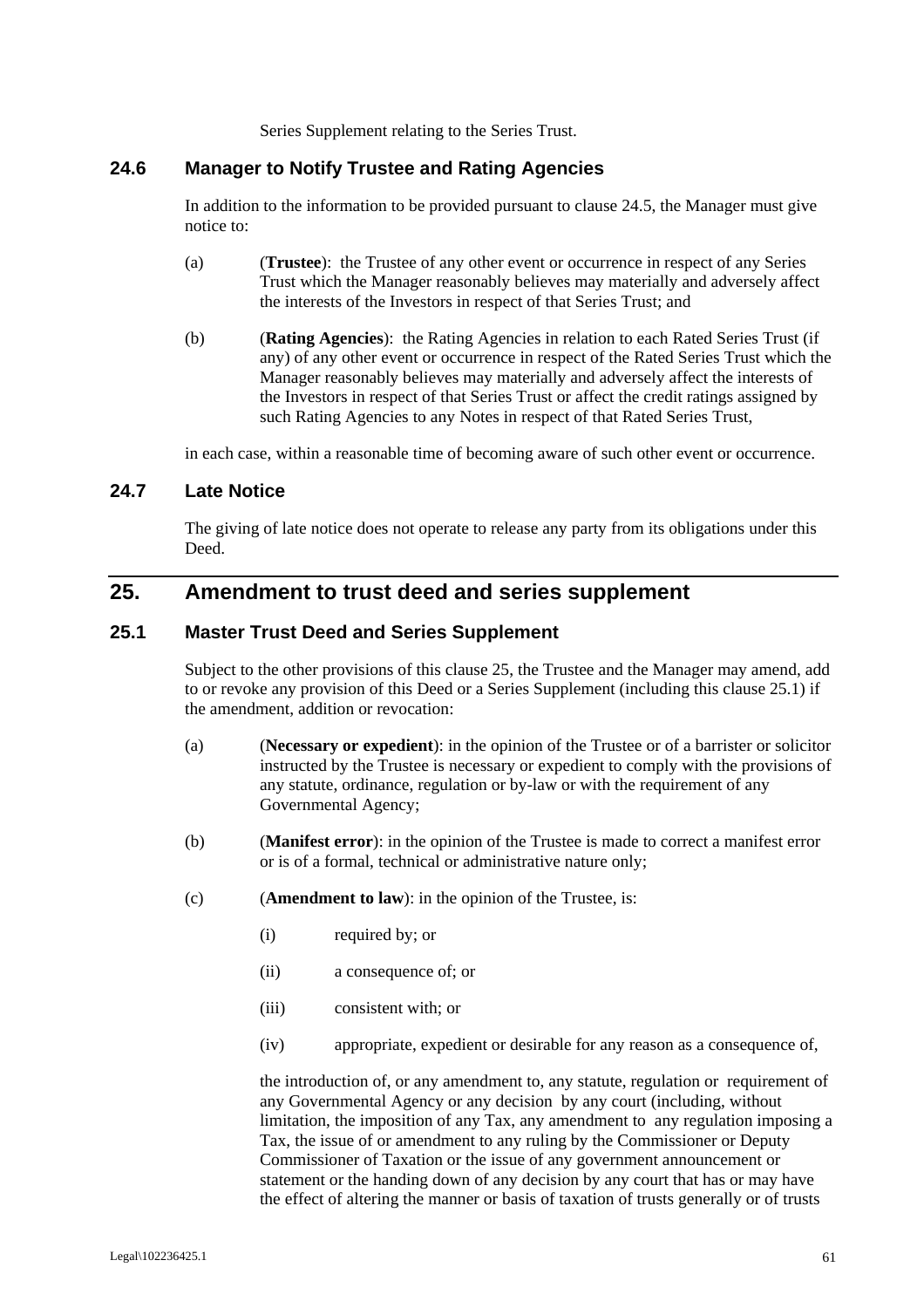similar to any of the Series Trusts);

- (d) (**Relates to future Series Trusts or Other Trusts**): in the case only of this Deed, relates only to Series Trusts or Other Trusts not yet constituted;
- (e) (**Convenient**): in the opinion of the Trustee, will enable the provisions of this Deed or a Series Supplement to be more conveniently, advantageously, profitably or economically administered; or
- (f) (**Otherwise desirable**): in the opinion of the Trustee is otherwise desirable for any reason.

# **25.2 Amendments Prejudicial to Unitholders of a Class**

Subject to clause 25.3, if in the reasonable opinion of the Trustee any amendment, addition or revocation referred to in clause 25.1(e) or (f) is likely to be prejudicial to the interests of a particular Class of Unitholders of a Series Trust, the amendment, addition or revocation may only be effected if the Unitholders of the Class pass an Extraordinary Resolution approving such amendment, addition or revocation.

# **25.3 Amendments Prejudicial to all Unitholders of a Series Trust**

If in the reasonable opinion of the Trustee any amendment, addition or revocation referred to in clause 25.1(e) or (f) is likely to be prejudicial to the interests of all Unitholders in respect of a Series Trust:

- (a) (**Extraordinary Resolution**): the amendment, addition or revocation may be effected only if the Unitholders in respect of that Series Trust pass an Extraordinary Resolution approving such amendment, addition or revocation; and
- (b) (**Class meetings not required**): even if the proposed amendment, addition or revocation affects Unitholders of a particular Class, a separate Extraordinary Resolution is not required for each Class of Unitholders pursuant to clause 25.2.

#### **25.4 Amendments Prejudicial to Noteholders of a Class**

Subject to clause 25.5, if in the reasonable opinion of the Trustee any amendment, addition or revocation referred to in clause  $25.1(e)$  or (f) is likely to be prejudicial to the interests of a particular Class of Noteholders in respect of a Series Trust, the amendment, addition or revocation may only be effected if the Noteholders of the Class pass an Extraordinary Resolution approving such amendment, addition or revocation.

# **25.5 Amendments Prejudicial to all Noteholders of a Series Trust**

If in the reasonable opinion of the Trustee, any amendment, addition or revocation referred to in clause 25.1(e) or (f) is likely to be prejudicial to the interests of all Noteholders in respect of a Series Trust:

- (a) (**Extraordinary Resolution**): the amendment, addition or revocation may only be effected if the Noteholders in respect of that Series Trust pass an Extraordinary Resolution approving such amendment, addition or revocation; and
- (b) (**Class meetings not required**): even if the proposed amendment, addition or revocation affects Noteholders of a particular Class, a separate Extraordinary Resolution is not required for each Class of Noteholders pursuant to clause 25.4.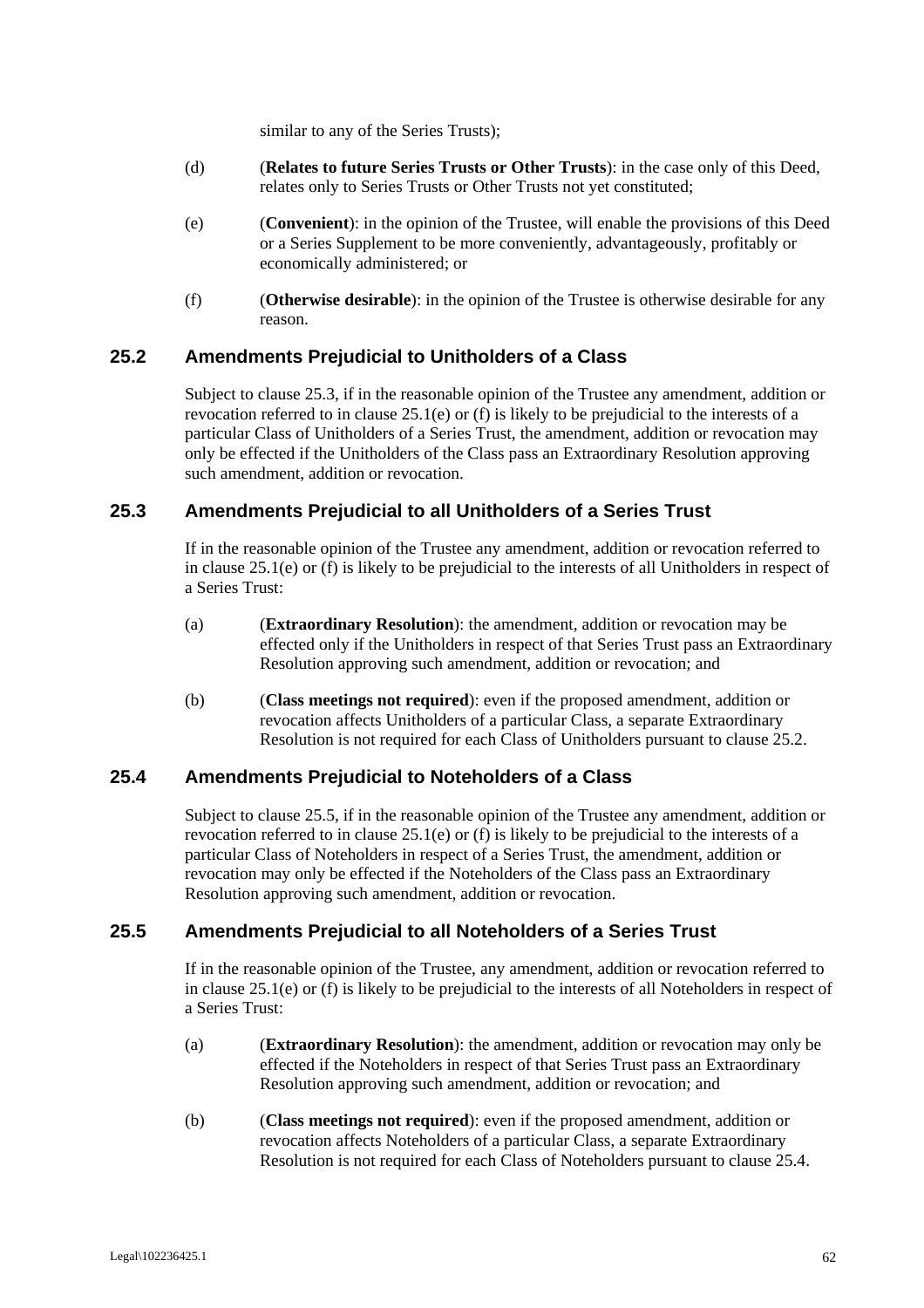# **25.6 Manager's Certificate Relating to Rating of Notes**

The Trustee must not amend, add to or revoke any provision of this Deed or a Series Supplement in relation to a Rated Series Trust unless, except in relation to clause 25.1(d), the Trustee receives a certificate from the Manager that:

- (a) (**Notice to Rating Agencies**): 10 Business Days' prior written notice of the amendment, addition or revocation was given by the Manager to each Rating Agency in relation to each Rated Series Trust affected by the amendment, addition or revocation; and
- (b) (**No downgrade**): no such Rating Agency (if any) has advised the Manager that the amendment, addition or revocation if implemented will cause the then credit rating assigned by it to the Notes in relation to a Rated Series Trust to be withdrawn or downgraded.

# **25.7 No Variation may Contradict Transaction Documents**

The Trustee may not amend, add to or revoke any provision of this Deed or a Series Supplement in respect of a Series Trust where such amendment, addition or revocation requires the consent of another party under any Transaction Document in respect of that Series Trust and such consent has not been obtained in accordance with the provisions of the relevant Transaction Document.

# **26. Meetings of investors**

# **26.1 Convening of Meetings by Manager or Trustee**

The Manager or the Trustee may convene a meeting of the Investors, Noteholders, a Class of Noteholders, Unitholders or a Class of Unitholders (the **"Relevant Investors"**) if required pursuant to this Deed or if it wishes to do so at any other time.

#### **26.2 Notice of Meetings**

- (a) (**Notice**): Subject to clause 26.2(b) at least 7 days' notice (inclusive of the day on which the notice is given and of the day on which the meeting is held) of a meeting of the Relevant Investors must be given to the Relevant Investors.
- (b) (**Shorter notice**): Notwithstanding clause 26.2(a), if it is so agreed by a majority in number of the Relevant Investors having the right to attend and vote at the meeting, being a majority that together hold at least 95% of the then outstanding Notes or Units corresponding to the meeting of the Relevant Investors, a resolution may be proposed and passed at a meeting of which less than seven days' notice has been given.
- (c) (**Accidental omission does not invalidate**): The accidental omission to give notice to or the non-receipt of notice by any Relevant Investor does not invalidate the proceedings at any meeting.
- (d) (**Copies of notices**): A copy of a notice convening a meeting must be given by the Trustee to the Manager.
- (e) (**Manner of notice**): Notice of a meeting must be given in the manner provided in this Deed.
- (f) (**Details to be included in notice**): A notice of a meeting of the Relevant Investors must specify: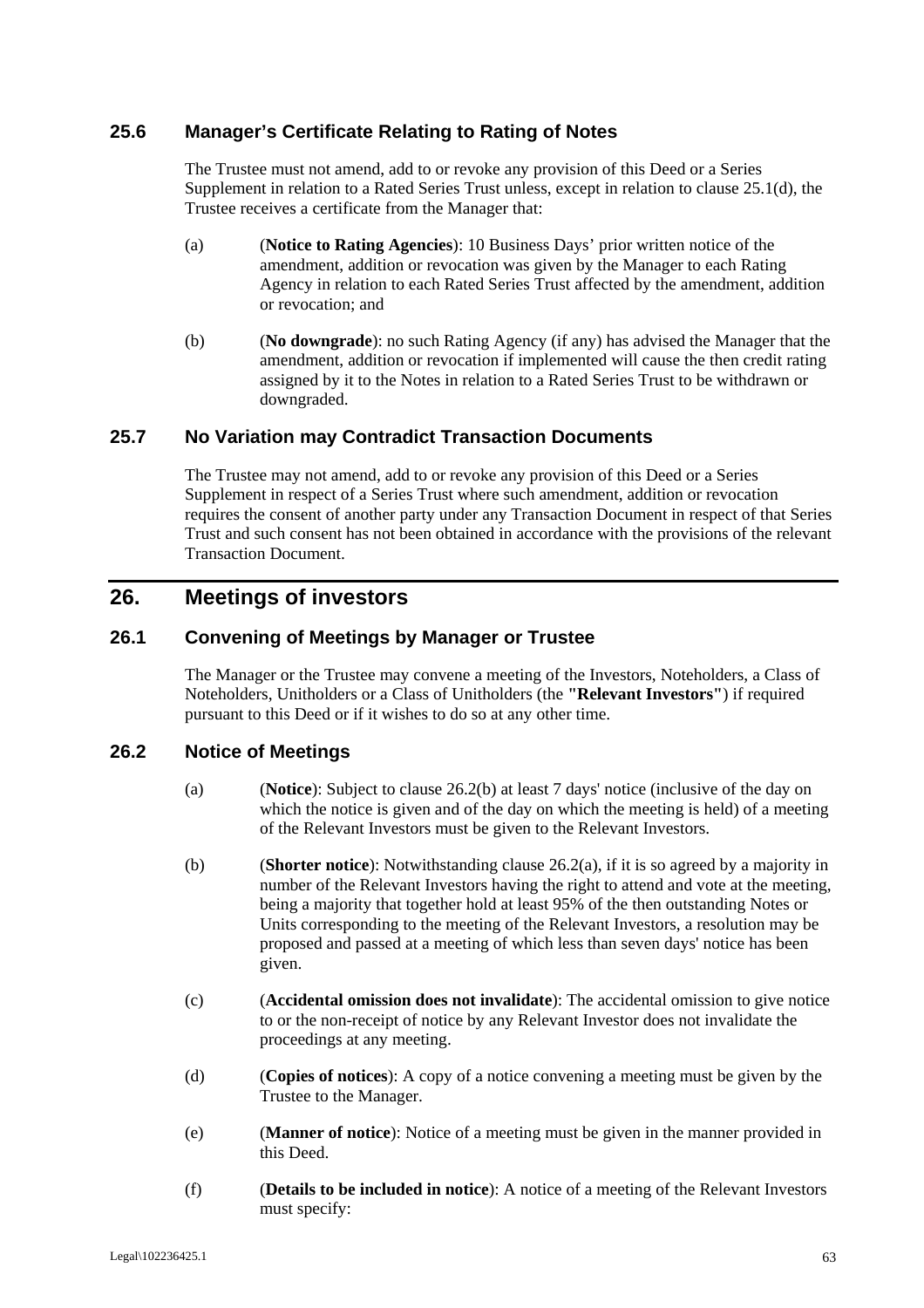- (i) the day, time and place of the proposed meeting;
- (ii) the reason for the meeting being convened;
- (iii) the agenda of the business to be transacted at the meeting;
- (iv) the terms of any proposed resolution;
- (v) that the persons appointed to maintain the Register may, for the purpose of determining those entitled to attend , not register any transfer of a Note or Unit (as the case may be) in the period of two Business Days prior to the meeting;
- (vi) that appointments of proxies must be lodged no later than 24 hours prior to the time fixed for the meeting; and
- (vii) such additional information as the person giving the notice thinks fit.

#### **26.3 Chairman**

The chairman of a meeting must be a person (who need not be a Relevant Investor and who may be a representative of the Trustee) nominated by the Trustee.

#### **26.4 Quorum**

At any meeting any two or more persons present in person being Relevant Investors or Representatives holding or representing, in the aggregate not less than 67% of the Notes or Units corresponding to the meeting of the Relevant Investors and then outstanding will form a quorum for the transaction of business and no business (other than the choosing of a chairman) must be transacted at any meeting unless the requisite quorum is present at the commencement of business.

#### **26.5 Adjournment**

- (a) (**Adjournment**): If within 15 minutes from the time appointed for any meeting a quorum is not present the meeting will stand adjourned (unless the Trustee agrees that it be dissolved) for such period, not being less than seven days nor more than 42 days, as may be appointed by the chairman. At such adjourned meeting two or more persons present in person being Relevant Investors holding, or being Representatives holding or representing, in the aggregate not less than 50% of the Notes or Units corresponding to the meeting of the Relevant Investors and then outstanding will form a quorum and will have the power to pass any resolution and to decide upon all matters which could properly have been dealt with at the meetings from which the adjournment took place had a quorum been present at such meeting.
- (b) (**Place and time of adjourned meeting**): The chairman may with the consent of (and must if directed by) any meeting adjourn the same from time to time and from place to place but no business must be transacted at any adjourned meeting except business which might lawfully have been transacted at the meeting from which the adjournment took place.
- (c) (**Notice of adjourned meeting**): At least 5 days' notice of any meeting adjourned through want of a quorum must be given in the same manner as for the original meeting and such notice must state the quorum required at such adjourned meeting. It is not, however, otherwise necessary to give any notice of an adjourned meeting.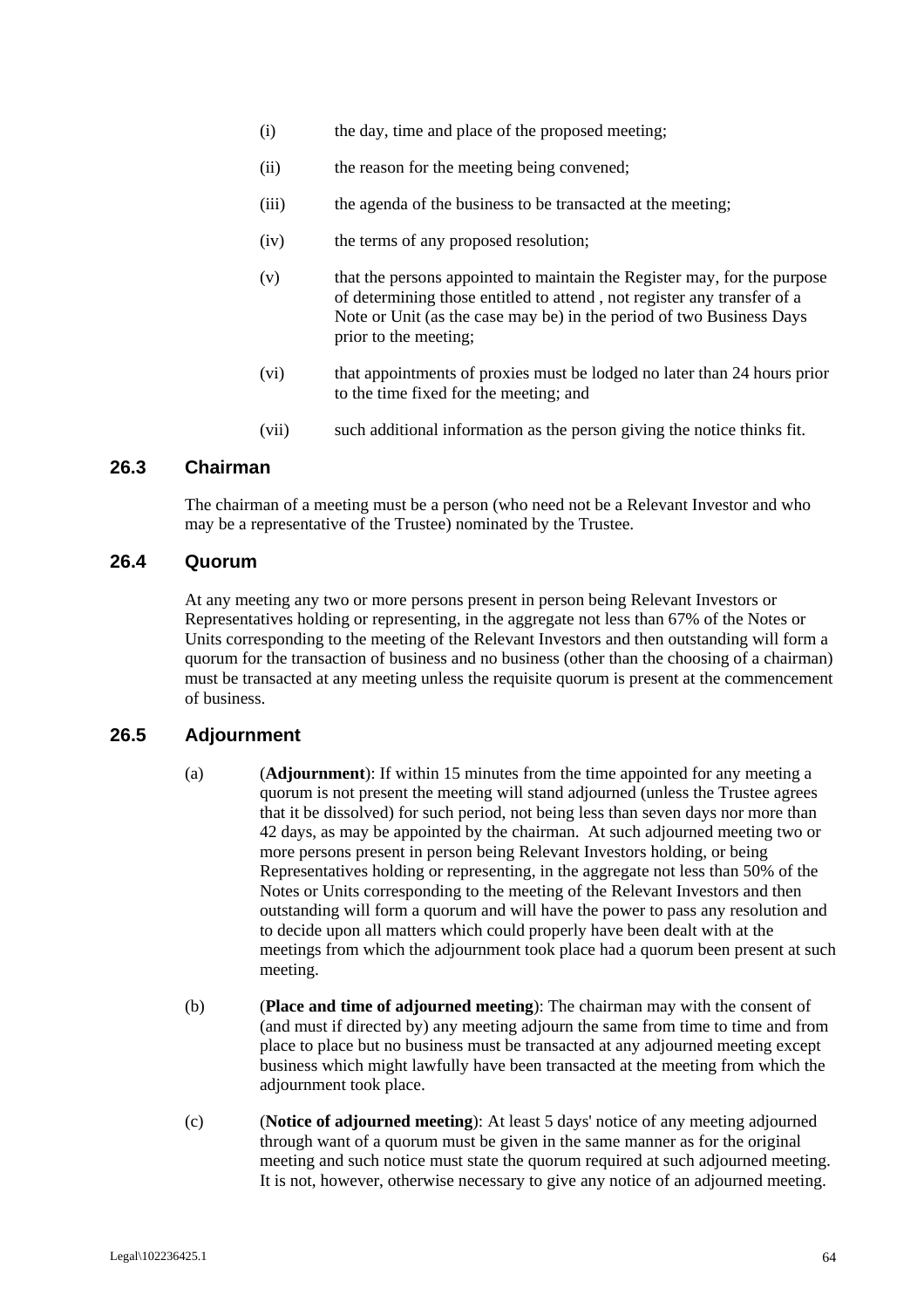# **26.6 Voting Procedure**

- (a) (**Voting**): Every question submitted to a meeting must be decided in the first instance by a show of hands and in case of equality of votes the chairman has both on a show of hands and on a poll a casting vote in addition to the vote or votes (if any) to which he or she may be entitled as a Relevant Investor or as a Representative of a Relevant Investor.
- (b) (**Poll**): At any meeting, unless a poll is (before or on the declaration of the result of the show of hands) demanded by the chairman, the Trustee or the Manager or by one or more persons being Relevant Investors holding, or being Representatives holding or representing, in aggregate not less than 2% of the Notes or Units corresponding to the meeting of the Relevant Investors and then outstanding, a declaration by the chairman that a resolution has been carried by a particular majority or lost or not carried by any particular majority is conclusive evidence of the fact without proof of the number or proportion of the votes recorded in favour of or against such resolution.
- (c) (**Method of poll**): If at any meeting a poll is so demanded, it must be taken in such manner and (subject as hereinafter provided) either at once or after such an adjournment as the chairman directs and the result of such poll will be deemed to be the resolution of the meeting at which the poll was demanded as at the date of the taking of the poll. The demand for a poll will not prevent the continuance of the meeting for the transaction of any business other than the question on which the poll has been demanded.
- (d) (**Poll for election of chairman or adjournment**): Any poll demanded at any meeting on the election of a chairman or on any question of adjournment must be taken at the meeting without adjournment.
- (e) (**Representatives**): Subject to clause 26.6(a), at any meeting:
	- (i) on a show of hands every person being a Relevant Investor holding, or being a Representative holding or representing, then outstanding Notes or Units corresponding to the meeting of the Relevant Investors has one vote; and
	- (ii) on a poll every person who is present has one vote for each Note or Unit corresponding to the meeting of the Relevant Investors and then outstanding that he or she holds or in respect of which he or she is a Representative. Any person entitled to more than one vote need not use all his or her votes or cast all his or her votes to which he or she is entitled in the same way.

# **26.7 Right to Attend and Speak**

The Trustee and the Manager (through their respective representatives) and their respective financial and legal advisers are entitled to attend and speak at any meeting of Relevant Investors. No person is otherwise entitled to attend or vote at any meeting of Relevant Investors unless he or she holds outstanding Notes or Units corresponding to the meeting of the Relevant Investors or is a Representative holding or representing such Notes or Units.

#### **26.8 Appointment of proxies**

(a) (**Proxy**): Each appointment of a proxy must be in writing and, together (if so required by the Trustee) with proof satisfactory to the Trustee of its due execution, must be deposited (including by facsimile provided the original is received by the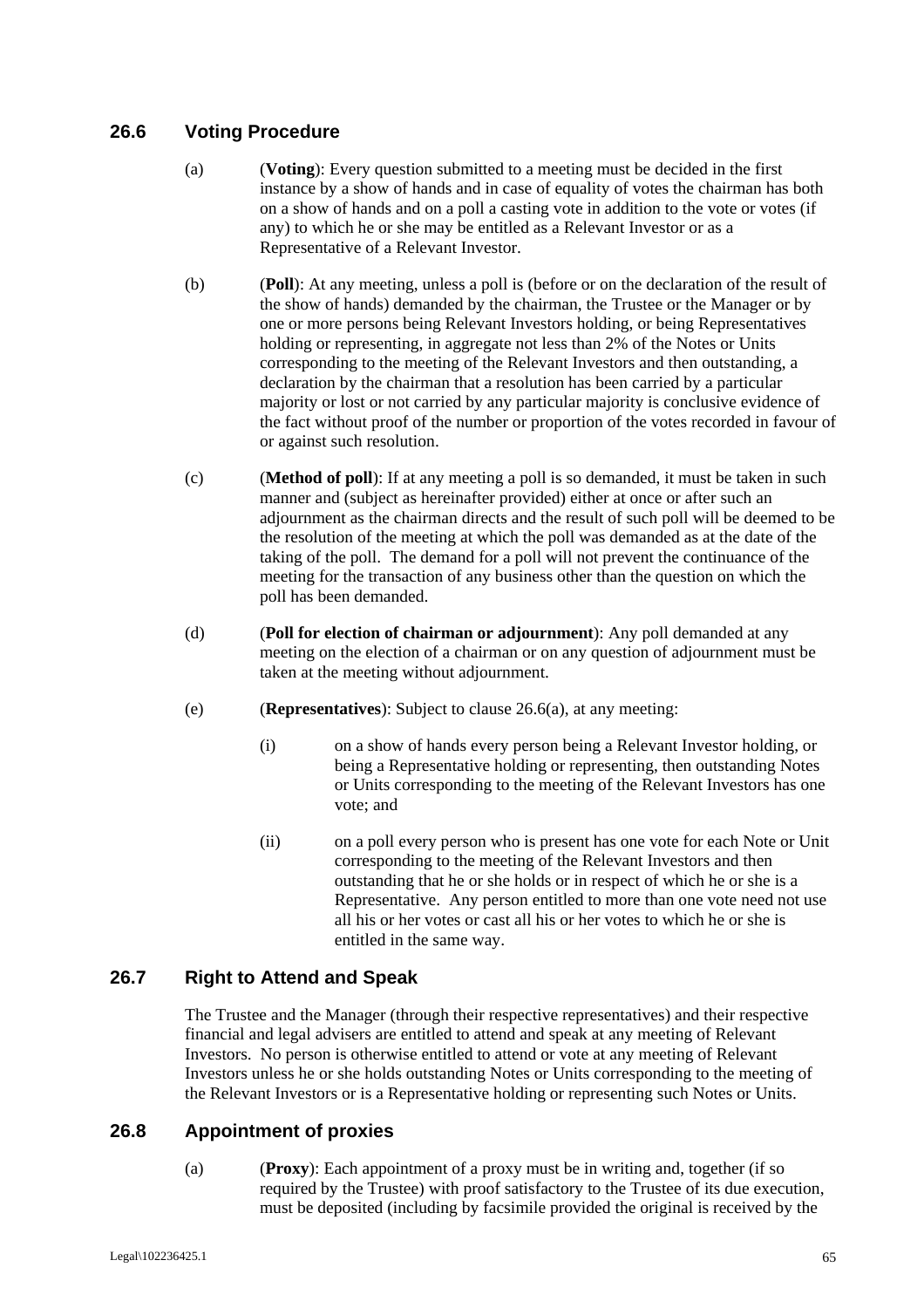Trustee prior to the relevant meeting) at the registered office of the Trustee or at such other place as the Trustee designates or approves not less than 24 hours before the time appointed for holding the meeting or adjourned meeting at which the named proxy proposes to vote and in default, the appointment of proxy will not be treated as valid unless the chairman of the meeting decides otherwise before such meeting or adjourned meeting proceeds to business. A notarially certified copy proof as aforesaid (if applicable) of due execution must if required by the Trustee be produced by the proxy at the meeting of adjourned meeting but the Trustee is not thereby obliged to investigate or be concerned with the validity of, or the authority of, the proxy named in any such appointment. The proxy named in any appointment of proxy need not be a Relevant Investor.

(b) (**Proxy votes valid**): Any vote given in accordance with the terms of an appointment of proxy conforming with clause 26.8(a) will be valid notwithstanding the previous revocation or amendment of the appointment of proxy or of any of the Relevant Investor's instructions pursuant to which it was executed, provided that no intimation in writing of such revocation or amendment is received by the Trustee at its registered office or by the chairman of the meeting in each case not less than 24 hours before the commencement of the meeting or adjourned meeting at which the appointment of proxy is used.

#### **26.9 Corporate Representatives**

A person authorised pursuant to sections 249(3)-(6) of the Corporations Law by a Relevant Investor being a body corporate to act for it at any meeting is, in accordance with his or her authority until his or her authority is revoked by the body corporate concerned, entitled to exercise the same powers on behalf of that body corporate as that body corporate could exercise if it were an individual Relevant Investor and is entitled to produce evidence of his or her authority to act at any time before the time appointed for the holding of or at the meeting or adjourned meeting or for the taking of a poll at which he or she proposes to vote.

### **26.10 Rights of Representatives**

A Representative of a Relevant Investor has the right to demand or join in demanding a poll and (except and to the extent to which the Representative is specially directed to vote for or against any proposal) has power generally to act at a meeting for the Relevant Investor. The Trustee, the Manager and any officer of the Trustee and the Manager may be appointed a Representative.

#### **26.11 Powers of Relevant Investors**

- (a) (**Powers**): A meeting of Relevant Investors has, without prejudice to any rights or powers conferred on other persons by the Transaction Documents, only power exercisable by Extraordinary Resolution:
	- (i) to sanction any action that the Trustee or the Manager proposes to take to enforce the provisions of any Transaction Document relating to the Relevant Investors;
	- (ii) to sanction any proposal by the Manager or the Trustee, for any modification, abrogation, variation or compromise of, or arrangement in respect of, the rights of the Relevant Investors against the Trustee or the Manager whether such rights arise under any Transaction Document or otherwise;
	- (iii) to sanction the exchange or substitution of Notes or Units for or the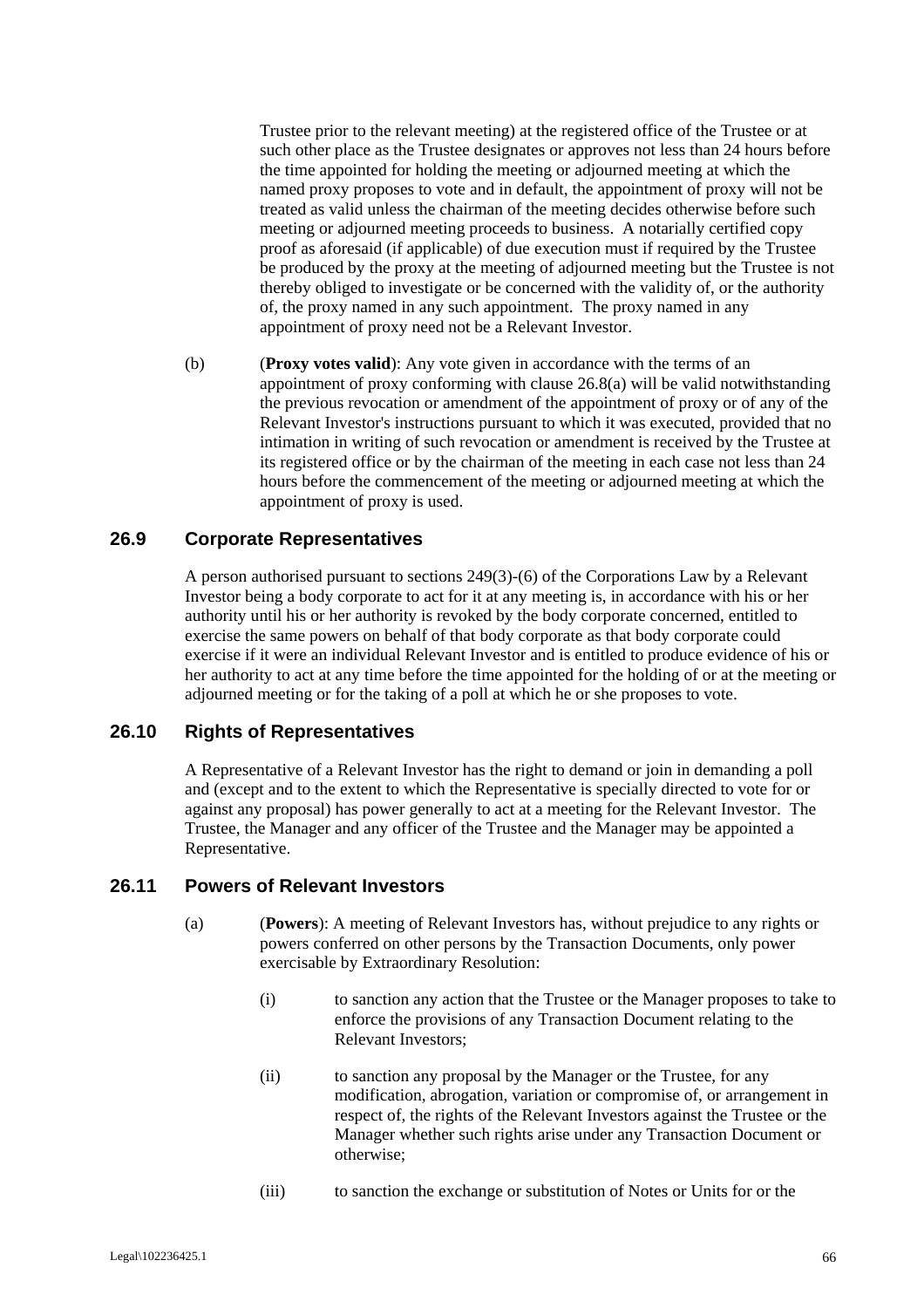conversion of Notes or Units into, other obligations or securities of the Trustee or any other body corporate formed or to be formed;

- (iv) pursuant to clause 25 to consent to any amendment, addition or revocation of this Deed proposed by the Trustee or the Manager;
- (v) pursuant to clause 19.4 (but not otherwise) to appoint a new Trustee;
- (vi) to discharge or exonerate the Trustee, the Manager, the Nominated Seller or the Nominated Servicer from any liability in respect of any act or omission for which it may become responsible under any Transaction Document relating to the Relevant Investors; and
- (vii) to authorise the Trustee, the Manager or any other person to concur in and execute and do all such documents, acts and things where such concurrence, execution or action by the Trustee, the Manager or other person is expressly conditional on the approval of the Relevant Investors (such condition may be stipulated in a Transaction Document in relation to a Series Trust or otherwise) or as may be necessary to carry out and give effect to any Extraordinary Resolution.
- (b) (**Limitation**): A meeting of Relevant Investors does not have power to, nor will any resolution submitted to the meeting propose or have the effect of:
	- (i) removing the Trustee, the Manager or any Nominated Servicer from office, other than in accordance with the terms of this Deed or the corresponding Series Supplement;
	- (ii) interfering with the management of any Series Trust;
	- (iii) winding up or terminating any Series Trust; or
	- (iv) disposing of, or otherwise dealing with, the Assets of any Series Trust.

## **26.12 Extraordinary Resolution Binding on Relevant Investors**

An Extraordinary Resolution passed at a meeting of Relevant Investors duly convened and held in accordance with this Deed or passed in accordance with clause 26.14 is binding upon all the Relevant Investors whether or not present at such meeting and each of the Relevant Investors, the Trustee and the Manager are bound to give effect thereto accordingly provided that:

- (a) (**If resolution affects particular Class**): a resolution of all Relevant Investors which in its terms (or having regard to the terms of this Deed) affects a particular Class of Noteholders or Unitholders only, or in a manner different to the rights of the Relevant Investors generally, is not binding on the Noteholders or Unitholders of that particular Class unless the Noteholders or Unitholders of that particular Class have, by Extraordinary Resolution, agreed to be bound thereby; and
- (b) (**If resolution affects a particular Investor**): a resolution of Relevant Investors which in its terms (or having regard to the terms of this Deed) affects a particular Investor only, or in a manner different to the rights of all Investors of its Class generally, is not binding on that Investor unless it has agreed to be bound thereby.

## **26.13 Minutes and Records**

Minutes of all resolutions and proceedings at every meeting of Relevant Investors must be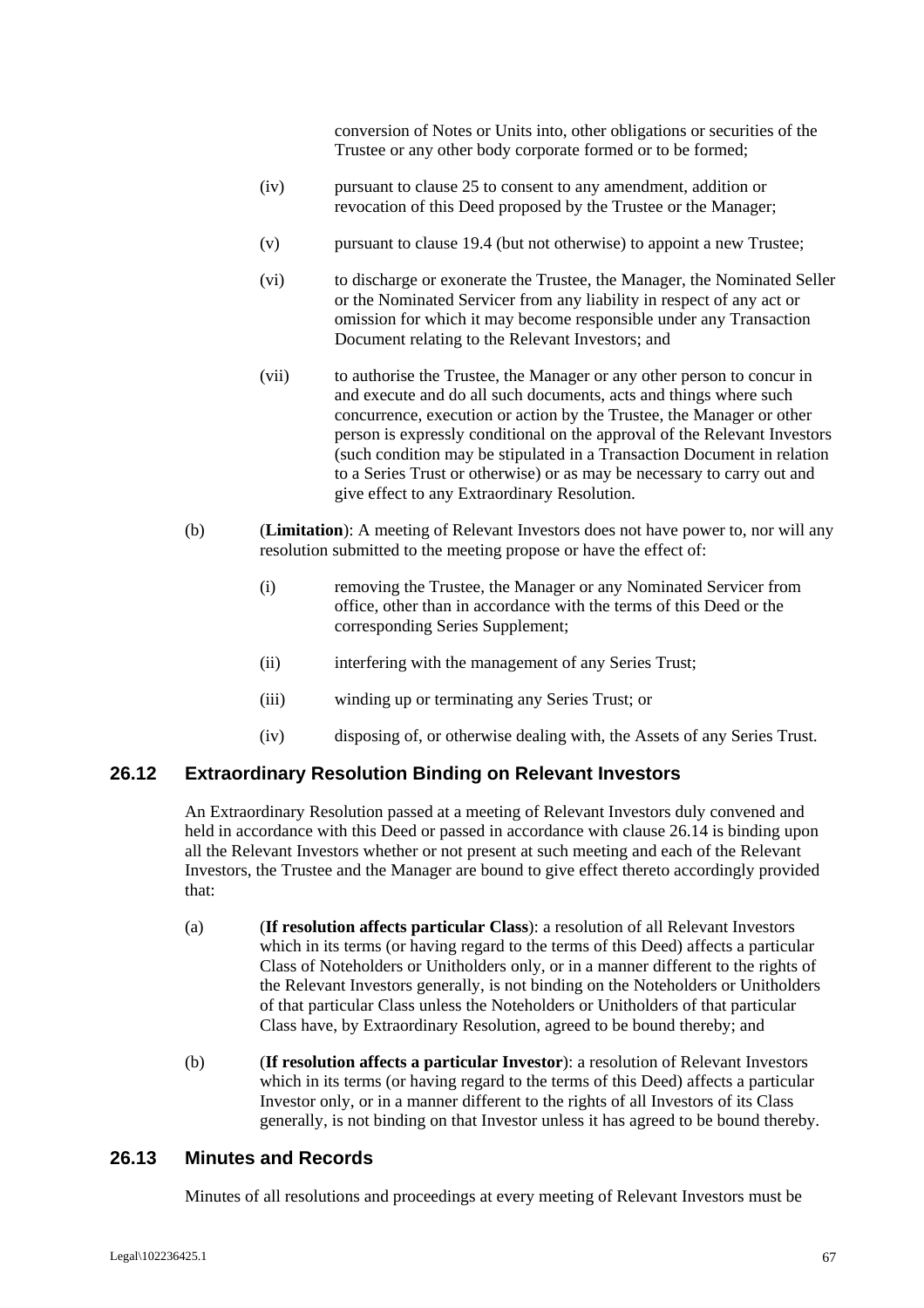made and duly entered in the books to be from time to time provided for that purpose by the Trustee and any such minutes as aforesaid if purporting to be signed by the chairman of the meeting at which such resolutions were passed or proceedings transacted or by the chairman of the next succeeding meeting of the Relevant Investors are conclusive evidence of the matters therein contained and until the contrary is proved every such meeting in respect of the proceedings of which minutes have been made and signed as aforesaid are deemed to have been duly convened and held and all resolutions passed or proceedings transacted thereat to have been duly passed and transacted.

### **26.14 Written resolutions**

Notwithstanding the preceding provisions of this clause 26, a resolution of Relevant Investors (including an Extraordinary Resolution) may be passed, without any meeting or previous notice being required, by an instrument or instruments in writing which has or have been signed by all Relevant Investors. Any such instrument is effective upon presentation to the Trustee for entry in the records referred to in clause 26.13.

### **26.15 Further Procedures for Meetings**

Subject to all other provisions contained in this Deed, the Trustee may, without the consent of the Relevant Investors, prescribe such further regulations regarding the holding of meetings of Relevant Investors and attendance and voting thereat as the Trustee may in its sole discretion determine including particularly (but without prejudice to the generality of the foregoing) such regulations and requirements as the Trustee thinks reasonable:

- (a) (**Electronic Meetings**): so that meetings can be duly convened and held in one or more separate meeting places linked together by telephone, by instantaneous audio-visual communication device or by some other instantaneous means of conferring for the dispatch of business (or by any combination of those means);
- (b) (**Regarding entitlement to vote**): so as to satisfy itself that persons who purport to attend or vote at any meeting of the Relevant Investors are entitled to do so in accordance with this Deed; and
- (c) (**Regarding Representatives**): as to the form of appointment of a Representative.

# **27. Miscellaneous**

### **27.1 Inspection of Transaction Documents**

A copy of the Transaction Documents (other than any Dealer Agreement) in relation to a Series Trust, together with all amendments, must at all times during usual business hours be made available by the Trustee in Sydney for inspection (but not copying) by each Unitholder and Noteholder in respect of the Series Trust.

### **27.2 Certificates by Manager**

Any statement or certificate by the Manager in relation to any act, matter, thing or state of affairs in relation to any of the Series Trusts, this Deed or any other Transaction Document will, in the absence of manifest error be final, and be binding and conclusive upon the Trustee, the Unitholders, the Noteholders and all other persons.

### **27.3 Waivers, Remedies Cumulative**

Save as provided in this Deed, no failure to exercise and no delay in exercising on the part of the Trustee or the Manager of any right, power or privilege under this Deed will operate as a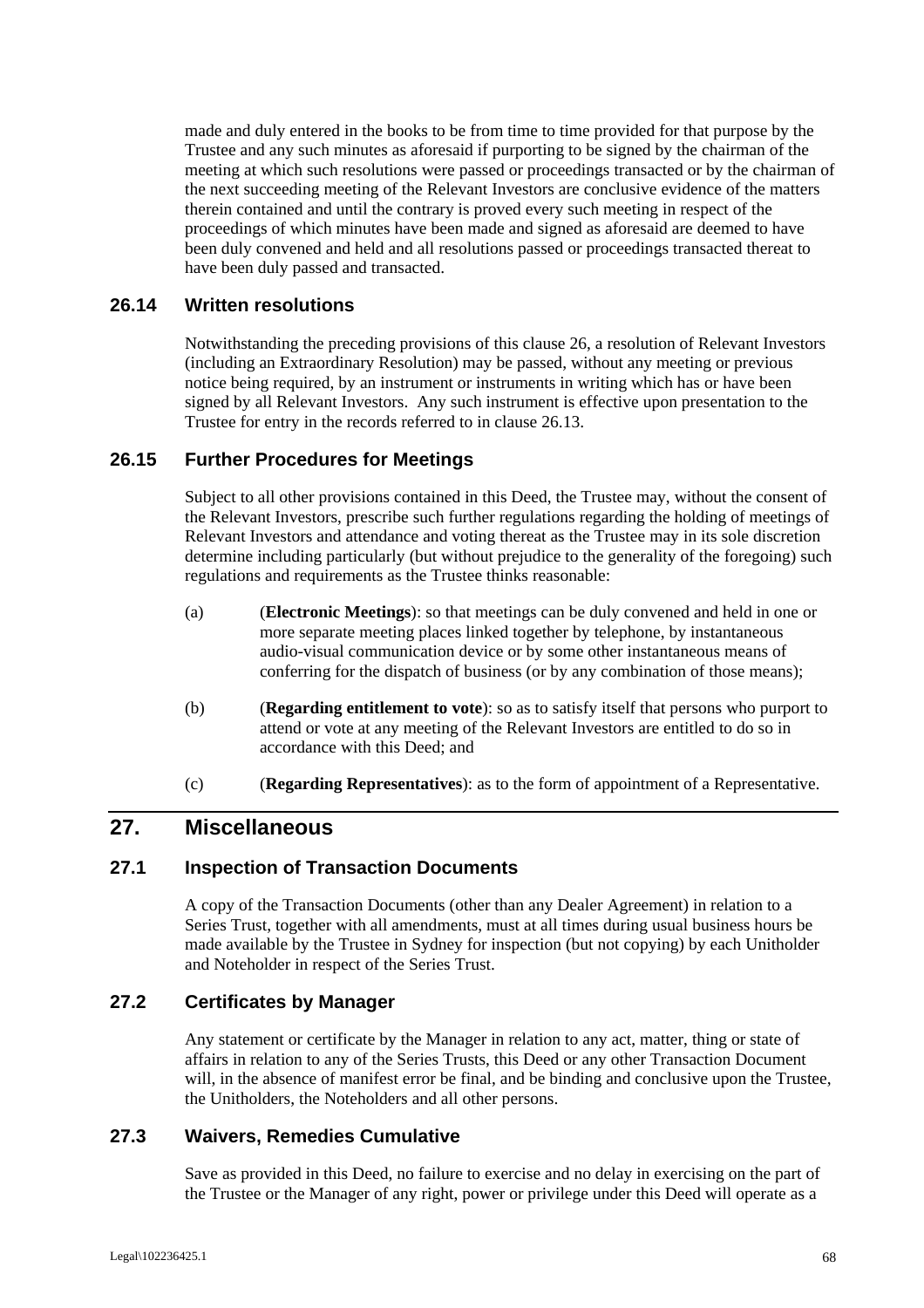waiver, nor will any single or partial exercise of any right power or privilege preclude any other or further exercise of such right power or privilege, or the exercise of any other right, power or privilege.

## **27.4 Rights Cumulative**

The rights, powers and remedies provided in this Deed are cumulative and not exclusive of the rights, powers or remedies provided by law independently of this Deed.

### **27.5 Retention of Documents**

All applications for Notes, cancelled Note Certificates, Note Transfers and instruments of transmission must be retained by the Manager for a period of 7 years but on the expiration of 7 years from the date of any such document the same may be destroyed.

### **27.6 Assignment by Trustee**

The Trustee will not assign or otherwise transfer the benefit of this Deed or any of its rights, duties or obligations under this Deed except to a Substitute Trustee which is appointed as a successor trustee of the Series Trusts under and in accordance with this Deed.

## **27.7 Assignment by Manager**

The Manager will not assign or otherwise transfer the benefit of this Deed or any of its rights, duties or obligations under this Deed except to a Substitute Manager which is appointed as a successor manager of the Series Trusts under and in accordance with this Deed.

### **27.8 Governing Law**

This Deed will be governed by and construed in accordance with the laws of the Australian Capital Territory.

### **27.9 Jurisdiction**

- (a) (**Submission to Jurisdiction**): The Trustee, the Manager, each Unitholder and each Noteholder, irrevocably submit to and accept, generally and unconditionally, the non-exclusive jurisdiction of the courts and appellate courts of the Australian Capital Territory with respect to any legal action or proceedings which may be brought at any time relating in any way to this Deed.
- (b) (**Waiver of inconvenient forum**): The Trustee, the Manager, each Unitholder and each Noteholder, irrevocably waives any objection it may now or in the future have to the venue of any such action or proceedings and any claim it may now or in the future have that any such action or proceeding has been brought in an inconvenient forum.

#### **27.10 Severability of Provisions**

In the event that any provision of this Deed is prohibited or unenforceable in any jurisdiction such provision will, as to such jurisdiction, be ineffective to the extent of such prohibition or unenforceability without invalidating the remaining provisions of this Deed or affecting the validity or enforceability of such provision in any other jurisdiction.

### **27.11 Counterparts**

This Deed may be executed in any number of counterparts and all of such counterparts taken together will be deemed to constitute one and the same instrument.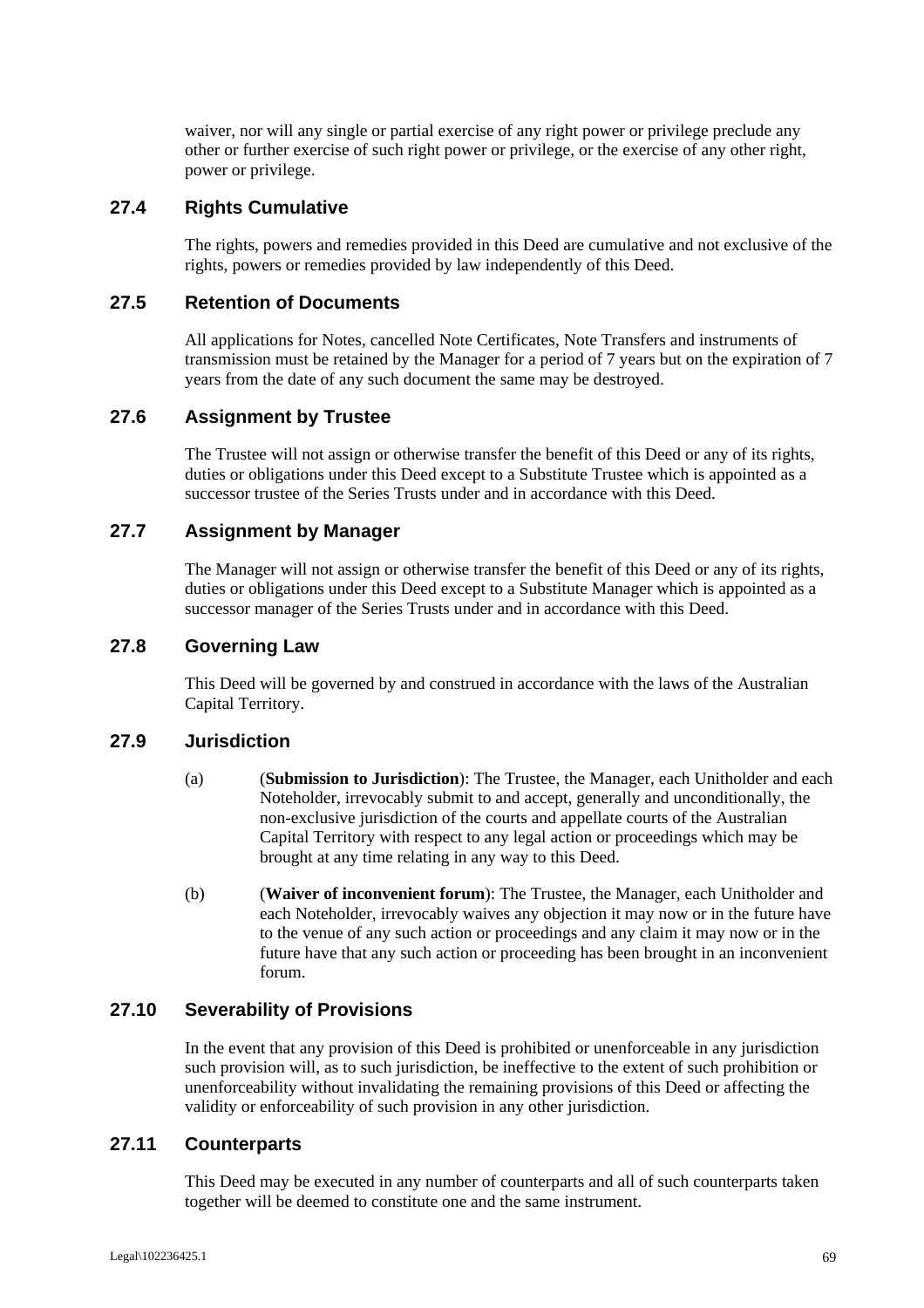## **27.12 No Revocation of Power of Attorney**

Each attorney, by signing this Deed, declares that he or she has not received any notice of the revocation of the power of attorney under which he or she signs this Deed.

# **28. Transfer of Assets from Disposing Trust to Acquiring Trust**

## **28.1 Transfer Proposal**

The Manager may, not less than 5 Business Days (or such other period agreed by the Trustee) prior to the Assignment Date in relation to a Transfer Proposal, issue a Transfer Proposal to the Trustee in relation to the Assigned Assets specified in that Transfer Proposal. A Transfer Proposal:

- (a) (**All or Some Assets of Disposing Trust**): may relate to all or some of the Assets held by the Trustee as trustee of the Disposing Trust specified in that Transfer Proposal; and
- (b) (**Timing**): must not be issued:
	- (i) until at least one Business Day after the Acquiring Trust in relation to that Transfer Proposal has been constituted; and
	- (ii) after the earlier of:
		- A. the Termination Date in respect of the Acquiring Trust; or
		- B. if the Series Supplement for the Acquiring Trust in relation to that Transfer Proposal states that there will be a substitution period for that Acquiring Trust, the last Business Day of that substitution period.

## **28.2 Variation or Revocation of Transfer Proposal**

The Manager may amend or revoke a previously issued Transfer Proposal (including any Transfer Proposal previously amended pursuant to this clause 28.2) by notice in writing to the Trustee prior to or on (with the agreement of the Trustee) the Assignment Date in relation to that Transfer Proposal.

# **28.3 Transfer of Assigned Assets**

If the Trustee has received:

- (a) (**Transfer Proposal**): a Transfer Proposal in accordance with clause 28.1;
- (b) (**Transfer Amount**): on the Assignment Date in relation to that Transfer Proposal for the account of the Trustee as trustee of the Disposing Trust in relation to that Transfer Proposal, an amount equal to the Transfer Amount in relation to that Transfer Proposal (which may occur by ledger entry in the Trustee's books); and
- (c) (**Direction from Manager**): a written direction from the Manager on the Assignment Date in relation to that Transfer Proposal to accept that Transfer Proposal.

then, subject to the other requirements of this Deed, the Series Supplement for the Disposing Trust in relation to that Transfer Proposal and the Series Supplement for the Acquiring Trust in relation to that Transfer Proposal being satisfied in relation to matters which must be done on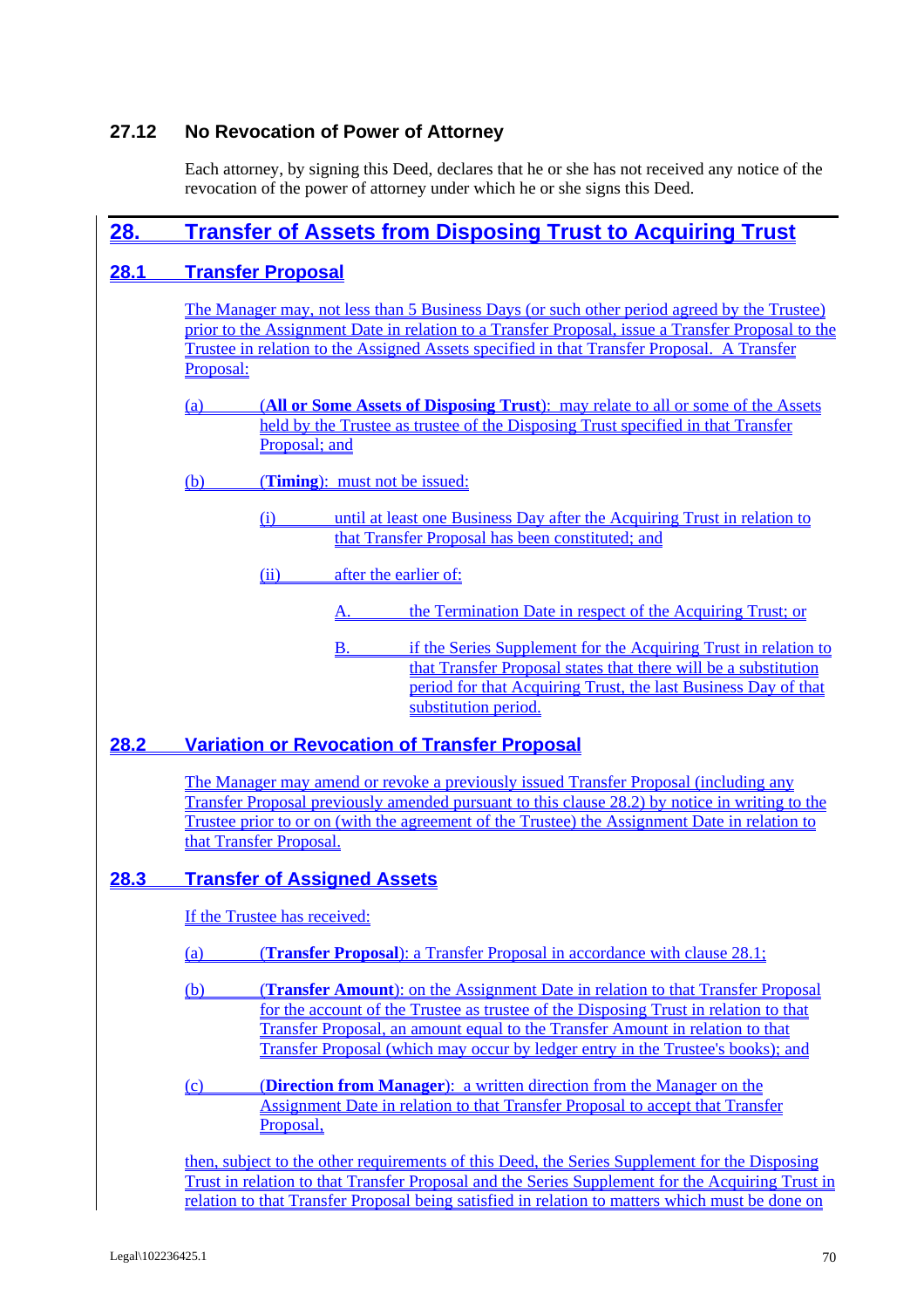or prior to that Assignment Date relating to the Assigned Assets in relation to that Transfer Proposal, the Trustee will, with effect from the commencement of business on the Cut-Off Date specified in that Transfer Proposal, without any further act or thing, and without any instrument being brought into existence, hold the benefit of those Assigned Assets as trustee of the Acquiring Trust, subject to the terms of this Deed and the Series Supplement relating to the Acquiring Trust. As soon as practicable thereafter, the Trustee shall record in the Register in accordance with clause 9 that the Assigned Assets specified in that Transfer Proposal are held by the Trustee as trustee of the Acquiring Trust.

## **28.4 Warranties, undertakings and representations**

All warranties, undertakings and representations contained in a Transfer Proposal will be given to the Trustee in its capacity as both trustee of the Disposing Trust and trustee of the Acquiring Trust and will not merge on the Assigned Assets being held by the Acquiring Trustee so that such liability shall subsist on and after the Assignment Date in relation to that Transfer Proposal.

## **28.5 Further Assurance**

The Trustee agrees (at the cost of the Acquiring Trust in relation to a Transfer Proposal) at any time to execute such documentation and to do all such acts, matters and things as the Manager reasonably requires to perfect or improve the transfer of the Assigned Assets in relation to that Transfer Proposal to the Trustee as trustee for that Acquiring Trust.

## **28.6 Notice to Rating Agencies**

The Manager must, prior to or at the same time as the Manager issues a Transfer Proposal to the Trustee, provide each Rating Agency in relation to the Acquiring Trust specified in that Transfer Proposal, with a copy of that Transfer Proposal if that Transfer Proposal contains a disclosure to the Trustee in the schedule to it.

## **28.7 Post Transfer Adjustments**

Subject to clause 28.8, the Manager must direct the Trustee, and the Trustee must upon such a direction, on and after an Assignment Date in relation to a Transfer Proposal, debit or credit the Disposing Trust in relation to that Transfer Proposal or the Acquiring Trust in relation to that Transfer Proposal with such amounts as are necessary to ensure that the Disposing Trust has the benefit of any receipts (other than receipts in the nature of principal), and bears the cost of any outgoings, in respect of the Assigned Assets relating to the period up to (but not including) that Assignment Date and the Acquiring Trust has the benefit of such receipts, and bears such costs, relating to the period from (and including) that Assignment Date.

## **28.8 Adjustment Advance**

If the Manager specifies in a Transfer Proposal that there will be an Adjustment Advance in relation to Assigned Assets, the Trustee as trustee of the Acquiring Trust shall upon receiving instructions from the Manager pay to the Trustee as trustee of the Disposing Trust (which may occur by ledger entry in the Trustee's books) an amount equal to that Adjustment Advance on the corresponding Assignment Date as an interest free loan from the Acquiring Trust to the Disposing Trust. The Trustee as trustee of the Disposing Trust shall repay to the Trustee as trustee of the Acquiring Trust the Adjustment Advance in accordance with the terms of this Deed, and for these purposes shall:

(a) (**Crediting Acquiring Trust**): credit to the benefit of the Acquiring Trust amounts that would otherwise have been credited to the benefit of the Disposing Trust pursuant to clause 28.7 in respect of that transfer of Assigned Assets; and/or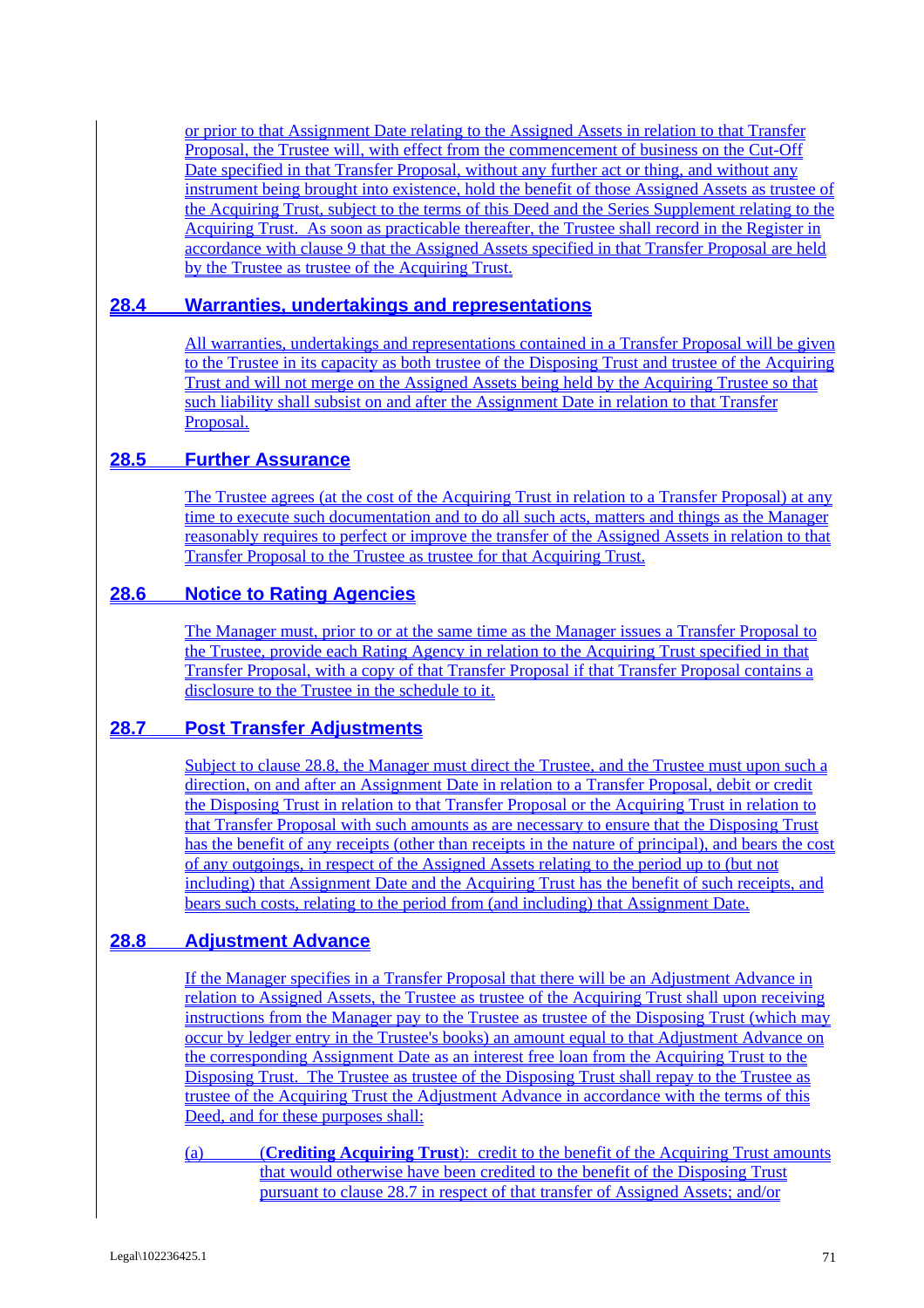|      | <b>(Debiting Disposing Trust):</b> charge to the Disposing Trust amounts that would<br>(b)<br>otherwise have been charged to the Acquiring Trust pursuant to clause 28.7 in<br>respect of that transfer of Assigned Assets, |                                                                                                                                                                                                                                                                                                                                                 |  |  |  |  |  |  |
|------|-----------------------------------------------------------------------------------------------------------------------------------------------------------------------------------------------------------------------------|-------------------------------------------------------------------------------------------------------------------------------------------------------------------------------------------------------------------------------------------------------------------------------------------------------------------------------------------------|--|--|--|--|--|--|
|      |                                                                                                                                                                                                                             | until the aggregate of such charges and credits equals the Adjustment Advance.                                                                                                                                                                                                                                                                  |  |  |  |  |  |  |
| 28.9 | <b>Seller Trusts</b>                                                                                                                                                                                                        |                                                                                                                                                                                                                                                                                                                                                 |  |  |  |  |  |  |
|      | <u>If:</u>                                                                                                                                                                                                                  |                                                                                                                                                                                                                                                                                                                                                 |  |  |  |  |  |  |
|      | (a)                                                                                                                                                                                                                         | (Assigned Assets Transferred): any Assigned Assets are transferred from a<br>Disposing Trust to an Acquiring Trust in accordance with this clause 28; and                                                                                                                                                                                       |  |  |  |  |  |  |
|      | (b)                                                                                                                                                                                                                         | <b>(Other Trust Exists for Disposing Trust</b> ): an Other Trust exists in relation to the<br>Disposing Trust (such Other Trust being the "Disposing Other Trust"),                                                                                                                                                                             |  |  |  |  |  |  |
|      | then, automatically by virtue of this Deed, and without the necessity for any further act or<br>instrument or other thing to be done or brought into existence:                                                             |                                                                                                                                                                                                                                                                                                                                                 |  |  |  |  |  |  |
|      | (c)                                                                                                                                                                                                                         | (Other Trust Exists for Acquiring Trust): if an Other Trust exists in relation to                                                                                                                                                                                                                                                               |  |  |  |  |  |  |
|      |                                                                                                                                                                                                                             | the Acquiring Trust and such Other Trust has the same beneficial ownership as that<br>of the Disposing Other Trust, the Trustee will hold the benefit of its right, title and<br>interest in any Assets of the Disposing Other Trust in relation to the Assigned<br>Assets as trustee of the Other Trust in relation to the Acquiring Trust; or |  |  |  |  |  |  |
|      | (d)                                                                                                                                                                                                                         | (No Other Trust): if no Other Trust exists in relation to the Acquiring Trust, the<br><u>Trustee will extinguish in favour of the Nominated Seller for the relevant Disposing</u><br>Trust in relation to the Assigned Assets its right, title and interest in any Assets of<br>the Disposing Other Trust in relation to the Assigned Assets.   |  |  |  |  |  |  |
|      |                                                                                                                                                                                                                             | The consent or approval of the relevant Nominated Seller is not required in respect of such a                                                                                                                                                                                                                                                   |  |  |  |  |  |  |
|      |                                                                                                                                                                                                                             | transfer or extinguishment.                                                                                                                                                                                                                                                                                                                     |  |  |  |  |  |  |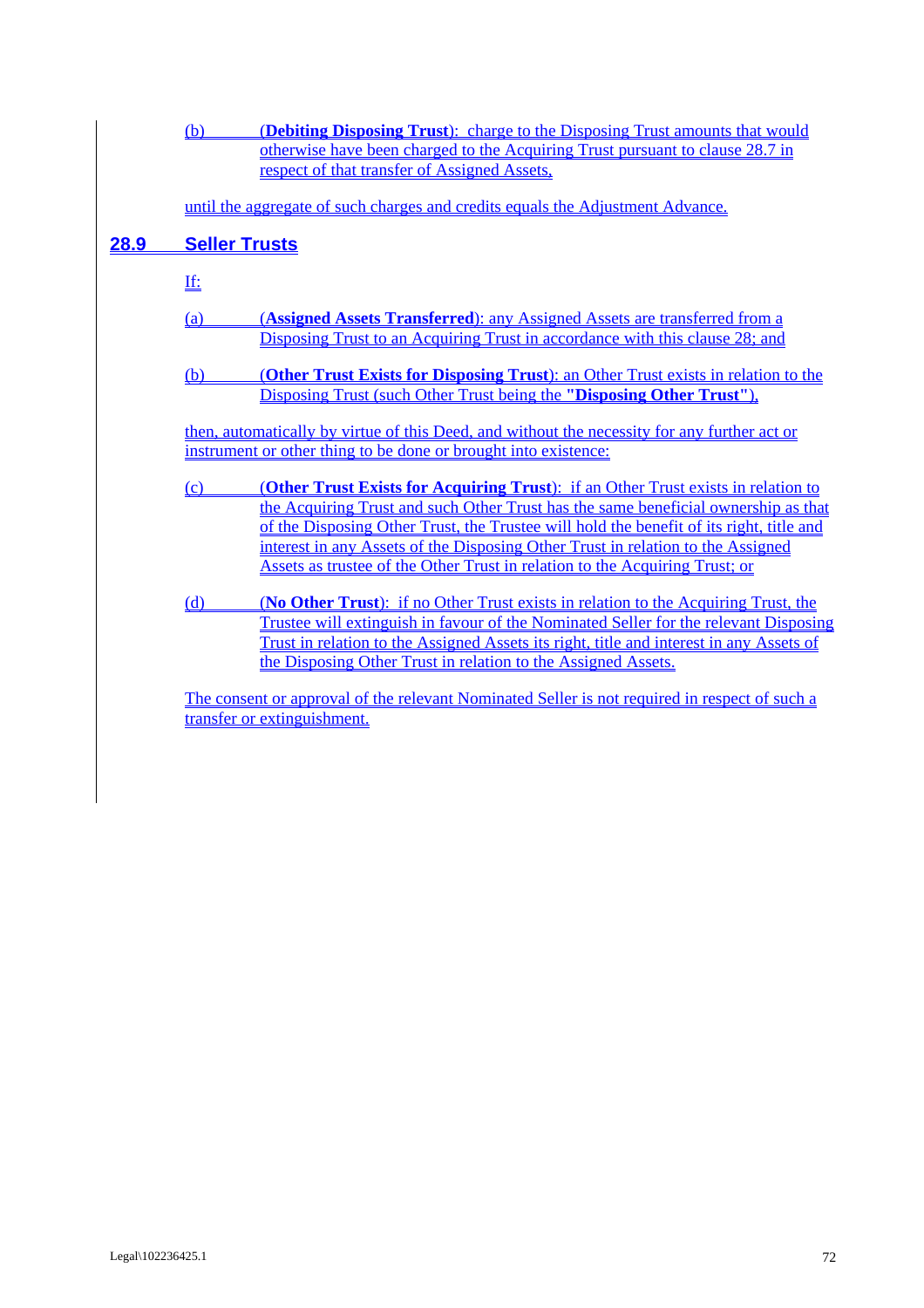# **Schedule 1 Transfer Proposal**

**To:** Perpetual Trustee Company Limited ABN 42 000 001 007 (the **"Trustee"**).

**From:** SME Management Pty Ltd ABN 21 084 490 166 (the **"Manager"**).

This Transfer Proposal is issued pursuant to clause 28.1 of the Master Trust Deed dated 28 January 1999 (as amended from time to time) (the **"Master Trust Deed"**) between the Manager and the Trustee.

**Disposing Trust:**

**Acquiring Trust:**

**Cut-Off Date:**

**Assignment Date:**

**Assigned Mortgage Loans:**

**Transfer Amount:**

**Adjustment Advance:**

The Manager hereby certifies in respect of the Assigned Mortgage Loans referred to above that, to the best of its knowledge and belief:

- 1. on the date of the first acquisition by the Trustee as trustee of a Series Trust (as defined in the Master Trust Deed), each Assigned Mortgage Loan was an Approved Financial Asset for the purposes of the Master Trust Deed and as at the date of this Transfer Proposal nothing has come to its actual attention that the Assigned Mortgage Loan is not still an Approved Financial Asset;
- 2. nothing has come to the Manager's knowledge which would lead it to believe that any of the representations, warranties, certificates or other information provided to the Manager or the Trustee by the corresponding Nominated Seller or any other person prior to the first acquisition of the Assigned Mortgage Loans by the Trustee as trustee of a Series Trust (as defined in the Master Trust Deed) were incorrect, untrue or misleading in any material respect at the time they were made or given, other than as disclosed to the Trustee in the Schedule to this Transfer Proposal;
- nothing has come to the Manager's knowledge which would lead it to believe that there has been any material change in respect of any of the matters referred to in the representations, warranties, certificates or other information referred to in the preceding paragraph 2 which would adversely affect the benefit of the security provided by the Assigned Mortgage Loans, other than as disclosed to the Trustee in the Schedule to this Transfer Proposal;
- 4. between the date of first acquisition of the Assigned Mortgage Loans by the Trustee as trustee of a Series Trust (as defined in the Master Trust Deed) and the date of this Transfer Proposal there has been no material default by a Mortgagor under the corresponding Assigned Mortgage Loan, other than as disclosed in writing to the Trustee in the Schedule to this Transfer Proposal;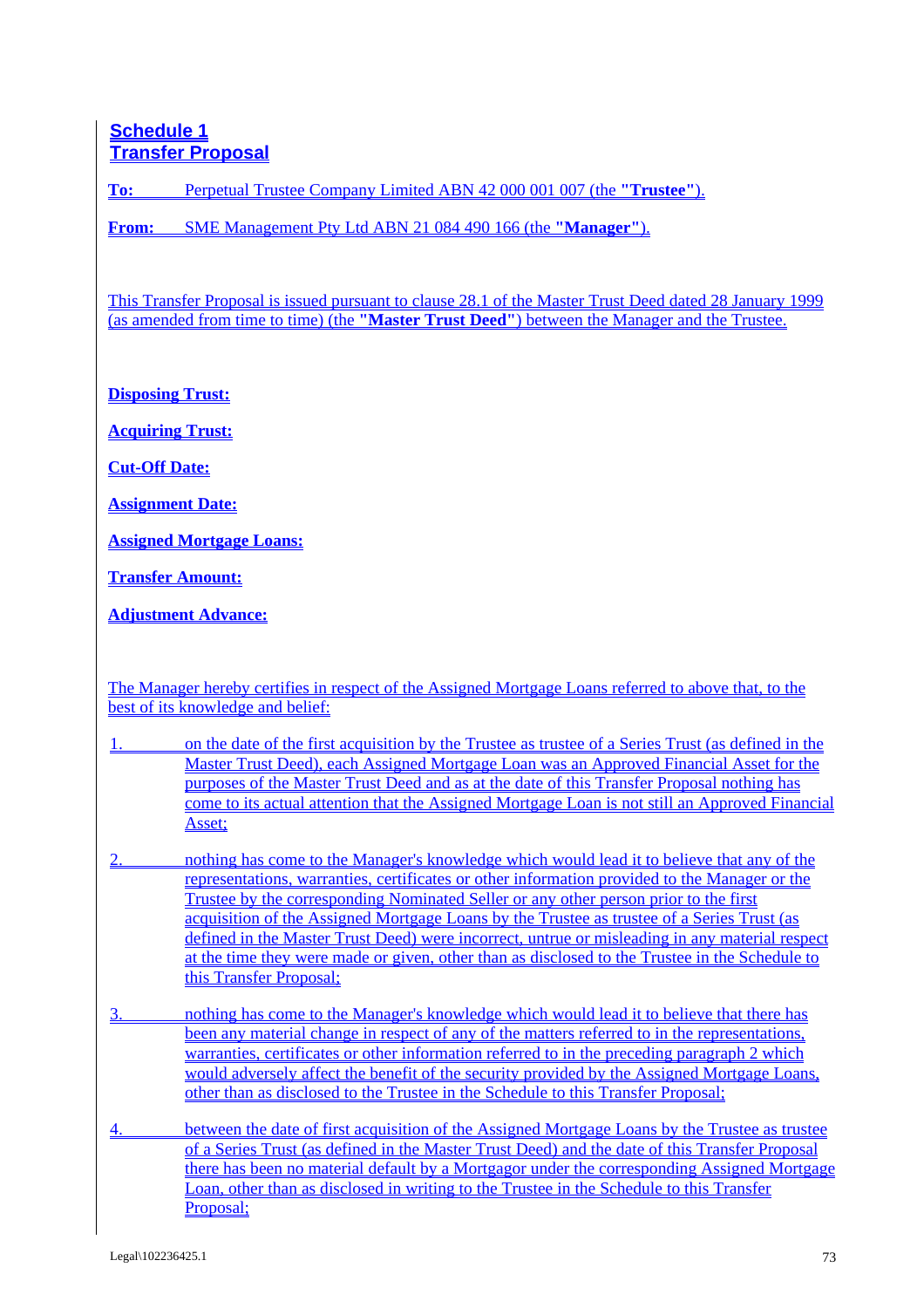| as at the date of this Transfer Proposal, no Event of Default has occurred; |  |  |  |  |
|-----------------------------------------------------------------------------|--|--|--|--|
|                                                                             |  |  |  |  |

- 6. upon acceptance of this Transfer Proposal in accordance with the Master Trust Deed and the Series Supplement (as defined in the Master Trust Deed) in relation to the Acquiring Trust, the Trustee as trustee of the Acquiring Trust will obtain the benefit of all Assigned Assets in relation to the Assigned Mortgage Loans with effect from the commencement of business on the Cut-Off Date; and
- 7. based on a certificate provided by the Nominated Servicer of the Assigned Assets (a copy of which is annexed to this Transfer Proposal and marked with the letter "A"), the Assigned Mortgage Loans will meet the Eligibility Criteria of the Acquiring Trust as at the Cut-Off Date.

Nothing contained in this Transfer Proposal shall be construed as requiring the Manager to make any inquiry or investigation of the matters referred to in this Transfer Proposal.

Each expression used in this Transfer Proposal that is not defined herein has the same meaning as in the Series Supplement relating to the Disposing Trust (including words and expressions which are incorporated by reference in that Series Supplement).

Dated:

For and on behalf of SME Management Pty Ltd

…………............................................ ......................................................

Authorised Signatory Authorised Signatory

**Schedule**

**[Insert details if applicable]**.